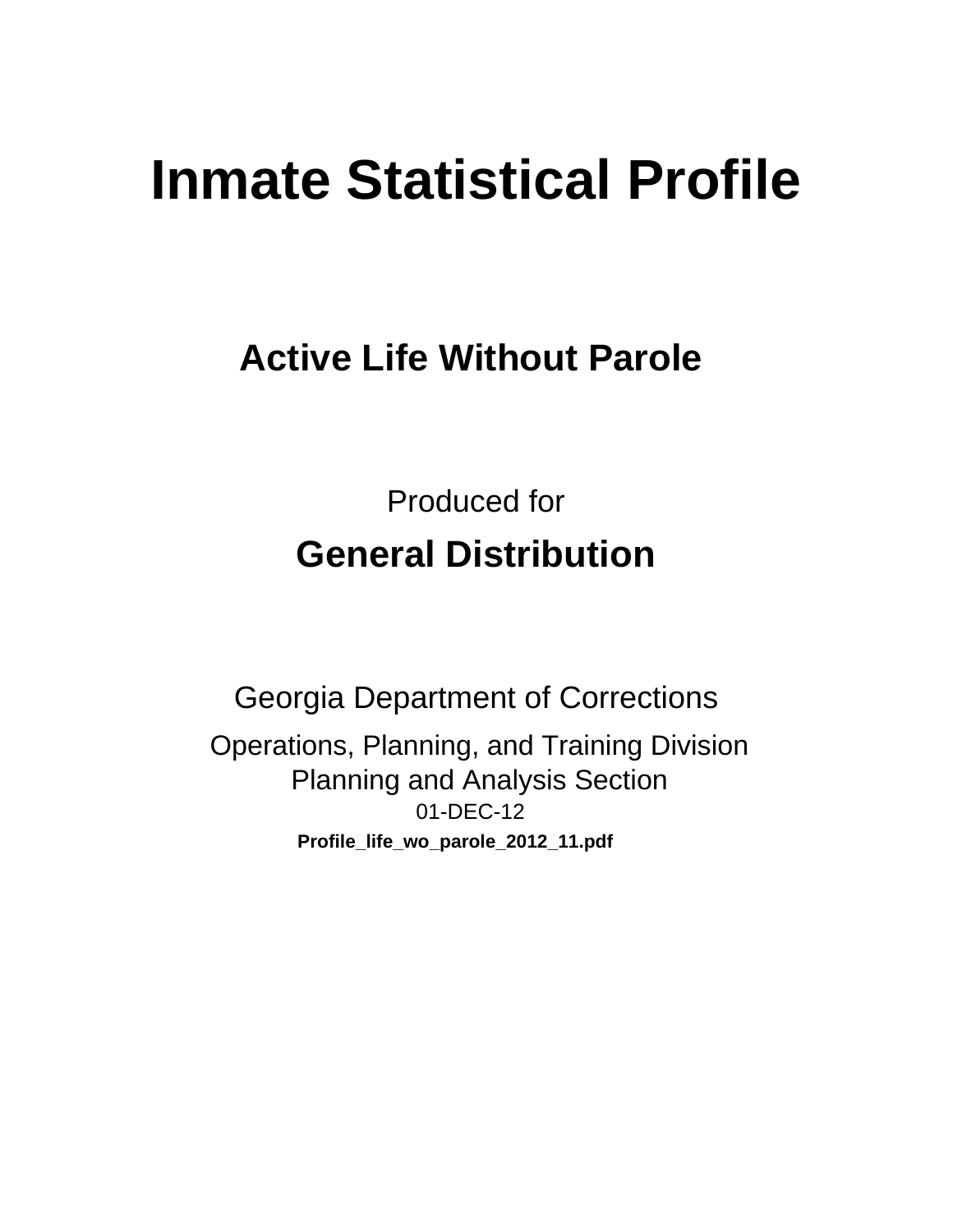#### **Inmate Statistical Profile 01-DEC-12** Contents

**Active Life Without Parole** 

Produced for General Distribution

# **Table of Contents**

| <b>Demographic information</b>                                       |
|----------------------------------------------------------------------|
| 5 Current age, broken out in ten year age groups                     |
| 6 Race group                                                         |
| 7 Marital status, self-reported at entry to prison                   |
| 8 Number of children, self-reported at entry to prison               |
| 9 Religious affiliation, self-reported at entry to prison            |
| 10 Home county - self-reported at entry to prison                    |
| 14 Socioeconomic class, self-reported at entry to prison             |
| 15 Environment to age 16, self-reported at entry to prison           |
| 16 Guardian status to age 16, self-reported at entry to prison       |
| 17 Employment status before prison, self-reported at entry to prison |
| 18 Age at admission                                                  |
| 20 Height, measured at entry to prison                               |
| 21 Weight, measured at entry to prison                               |
| 22 Military service                                                  |
| <b>Correctional information</b>                                      |
| 23 Type of admission to prison                                       |
| 24 Current / last security status                                    |
| 25 Current / last institution type                                   |
| 26 Institution type - transitional centers                           |
| 27 Institution type - county prisons                                 |
| 28 Institution type - state prisons                                  |
| 29 Institution type - private prisons                                |
| 30 Institution type - pre-release centers                            |
| 31 Institution type - inmate boot camp                               |
| 32 Number of disciplinary reports                                    |
| 33 Number of transfers                                               |
| 34 Number of escapes                                                 |
| 35 Time served in current (or last) institution                      |
| Educational, psychological and physical information                  |
| 36 Highest grade level attained                                      |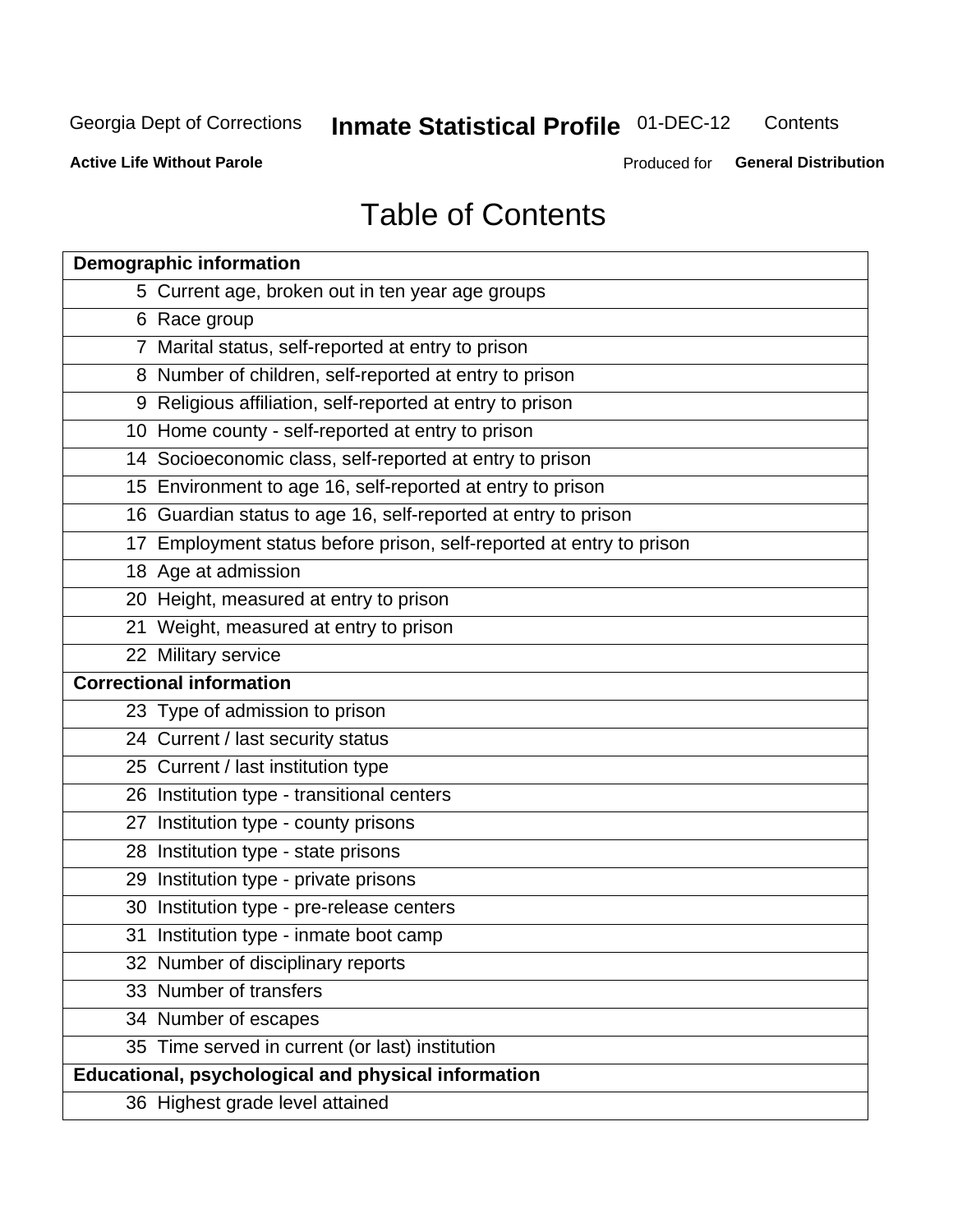# **Inmate Statistical Profile 01-DEC-12**

Contents

**Active Life Without Parole** 

Produced for General Distribution

# **Table of Contents**

| <b>Educational, psychological and physical information</b>       |
|------------------------------------------------------------------|
| 37 Culture fair IQ scores                                        |
| 38 Wide Range Achievement Test (WRAT) reading score              |
| 39 Wide Range Achievement Test (WRAT) math score                 |
| 40 Wide Range Achievement Test (WRAT) spelling score             |
| 41 Scope of substance abuse - summary                            |
| 42 Scope of substance abuse - detail                             |
| 43 Current / last mental health treatment level                  |
| 44 PULHESDWIT medical scale - 'P' overall condition ('P'hysical) |
| 45 PULHESDWIT medical scale - 'U' upper body                     |
| 46 PULHESDWIT medical scale - 'L' lower body                     |
| 47 PULHESDWIT medical scale - 'H' hearing                        |
| 48 PULHESDWIT medical scale - 'E' vision                         |
| 49 PULHESDWIT medical scale -'S' psychiatric                     |
| 50 PULHESDWIT medical scale - 'D' dental                         |
| 51 PULHESDWIT medical scale - 'W' work ability                   |
| 52 PULHESDWIT medical scale - 'I' impairment                     |
| 53 PULHESDWIT medical scale - 'T' transportability               |
| 54 Criminality in family, self-reported                          |
| 55 Alcoholism in family, self-reported                           |
| 56 Drug abuse in family, self-reported                           |
| 57 Subjected to frequent beatings, self-reported                 |
| 58 Father absent during inmate's childhood                       |
| 59 Mother absent during inmate's childhood                       |
| 60 Inmate diagnosed as manipulative                              |
| 61 Inmate diagnosed as assaultive                                |
| <b>Crimes and criminal history information</b>                   |
| 62 Number of prior Georgia incarcerations                        |
| 63 Prison sentence in years                                      |
| 64 Primary offense, broken out into felonies vs misdemeanors     |
| 65 Primary offense, broken out into six broad crime categories   |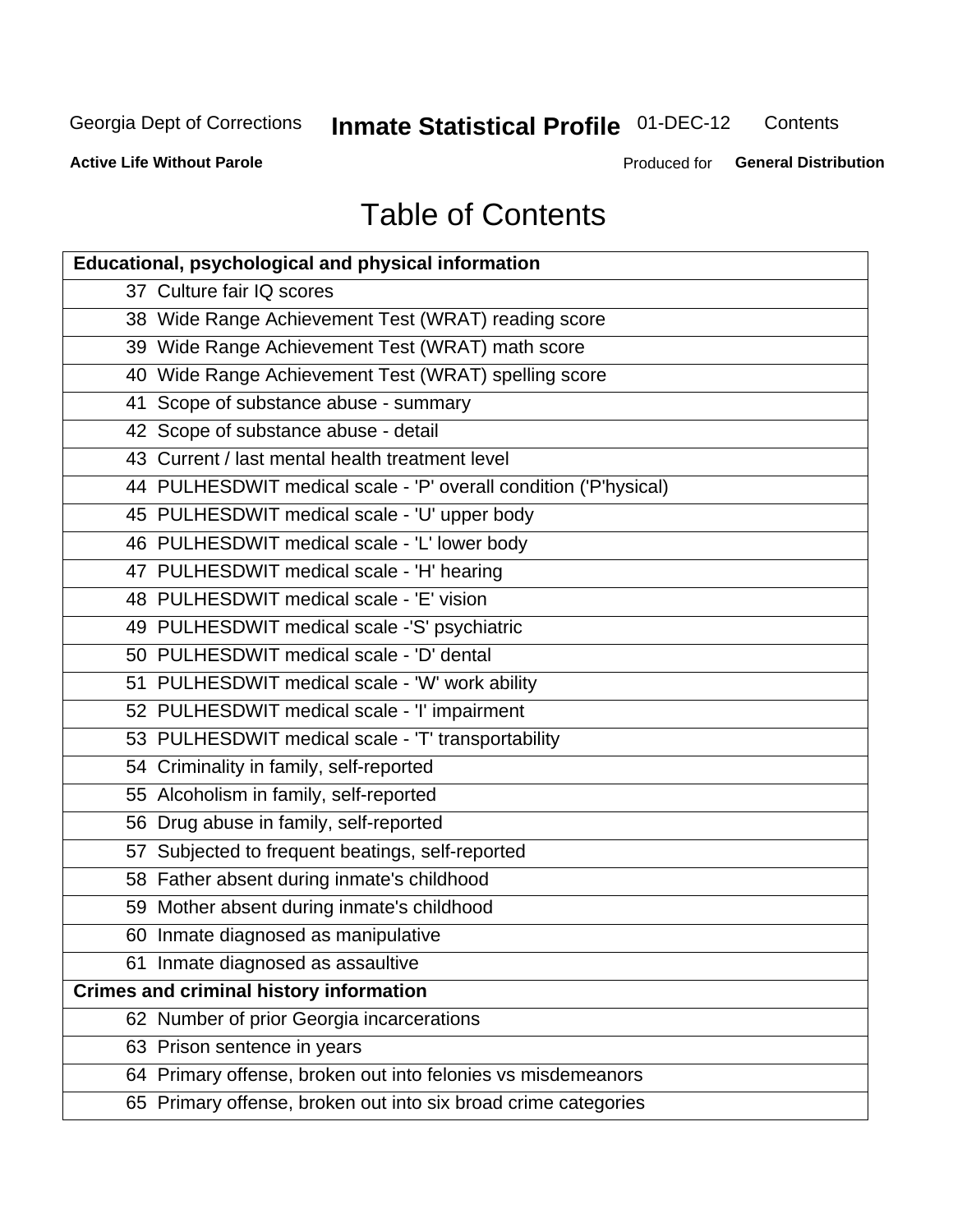#### **Inmate Statistical Profile 01-DEC-12** Contents

**Active Life Without Parole** 

Produced for General Distribution

# **Table of Contents**

| <b>Crimes and criminal history information</b>        |
|-------------------------------------------------------|
| 66 Primary offense, detailed offense code             |
| 67 County of conviction of primary offense            |
| 71 Circuit of conviction of primary offense           |
| 73 Years served (jail + prison) in this incarceration |
| <b>Medical information</b>                            |
| 74 Results of most recent HIV test                    |
| 75 Results of most recent tuberculosis test           |
| 76 Results of most recent syphilis test               |
| 77 Results of most recent Hepatitis-C test            |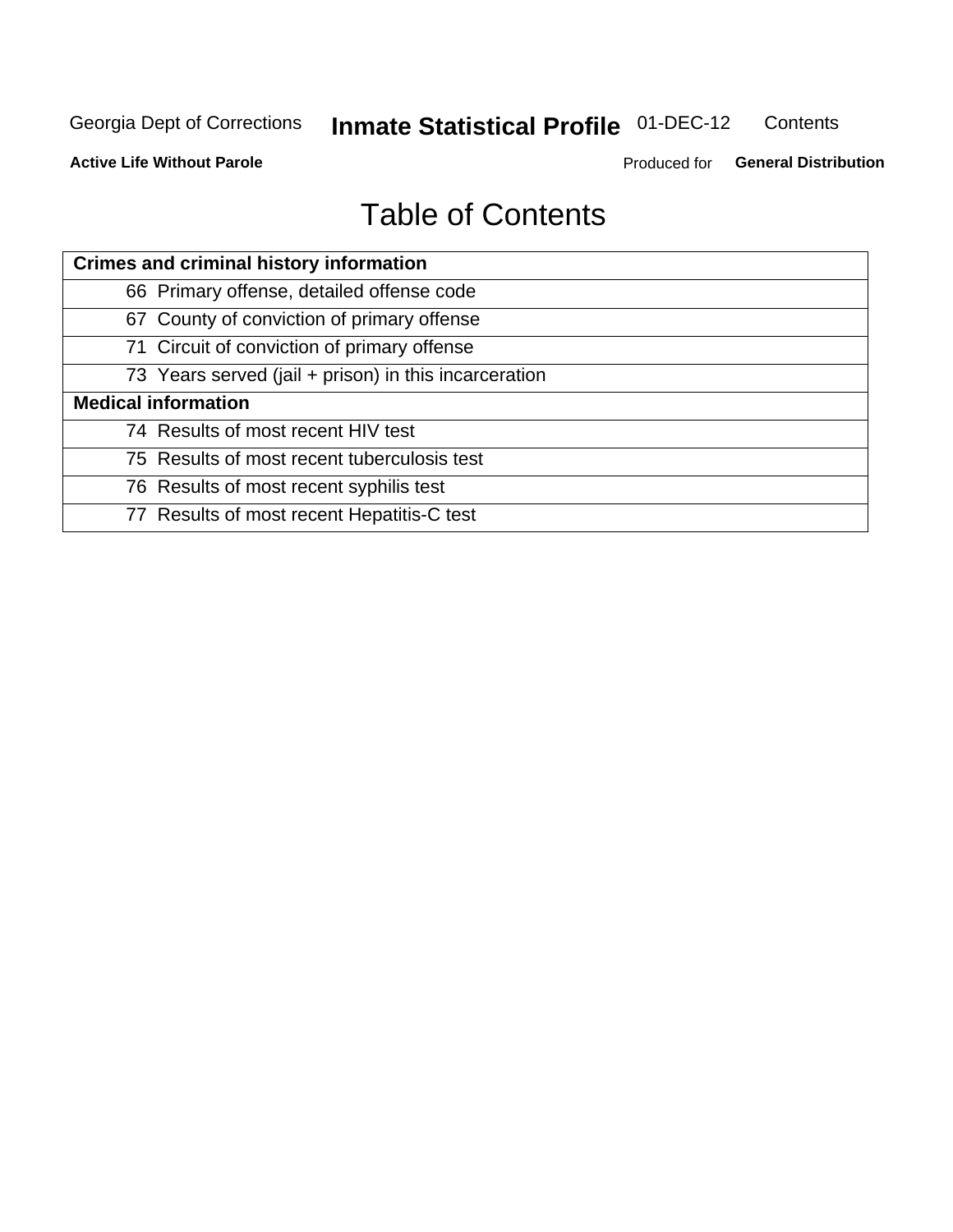#### Inmate Statistical Profile 01-DEC-12 Page 5

### **Active Life Without Parole**

### Produced for General Distribution

# Current age, broken out in ten-year age groups

COL % - percent each COUNT is of its particular column

|                          |                 | <b>Male</b> |         |                 | <b>Female</b> |       |                 | <b>Total</b> |
|--------------------------|-----------------|-------------|---------|-----------------|---------------|-------|-----------------|--------------|
| <b>Current Age</b>       | <b>Count</b>    | Col %       | Row %   | <b>Count</b>    | Col %         | Row % | <b>Total</b>    | Col %        |
| <b>Teens (1-19)</b>      | 5 <sup>1</sup>  | $0.66\%$    | 100.00% |                 |               |       | 5               | 0.65%        |
| <b>Twenties (20-29)</b>  | 80              | 10.58%      | 95.24%  | 4               | 23.53%        | 4.76% |                 | 84 10.87%    |
| <b>Thirties (30-39)</b>  | 223             | 29.50%      | 97.81%  | 5               | 29.41%        | 2.19% |                 | 228 29.50%   |
| <b>Forties (40-49)</b>   | 233             | 30.82%      | 98.73%  | 3 <sup>1</sup>  | 17.65%        | 1.27% |                 | 236 30.53%   |
| <b>Fifties (50-59)</b>   | 159             | 21.03%      | 96.95%  | 5               | 29.41%        | 3.05% |                 | 164 21.22%   |
| <b>Sixties (60-69)</b>   | 43              | 5.69%       | 100.00% |                 |               |       | 43              | 5.56%        |
| Seventy + (70 and above) | 13 <sub>1</sub> | 1.72%       | 100.00% |                 |               |       | 13 <sub>1</sub> | 1.68%        |
| <b>Total Reported</b>    | 756             | 100%        | 97.80%  | 17 <sup>1</sup> | 100%          | 2.20% | 773             | 100.0%       |

| Code <sup>r</sup><br>______ | フロハ<br>.u<br>__ | --<br>$\sim$ |
|-----------------------------|-----------------|--------------|

| <b>Mean</b><br>(average) | 42.94 | 39.59 | 42.87 |
|--------------------------|-------|-------|-------|
| Median (middle)          |       | 38    |       |
| Mode<br>(most frequent)  | 39    | 50    | 44    |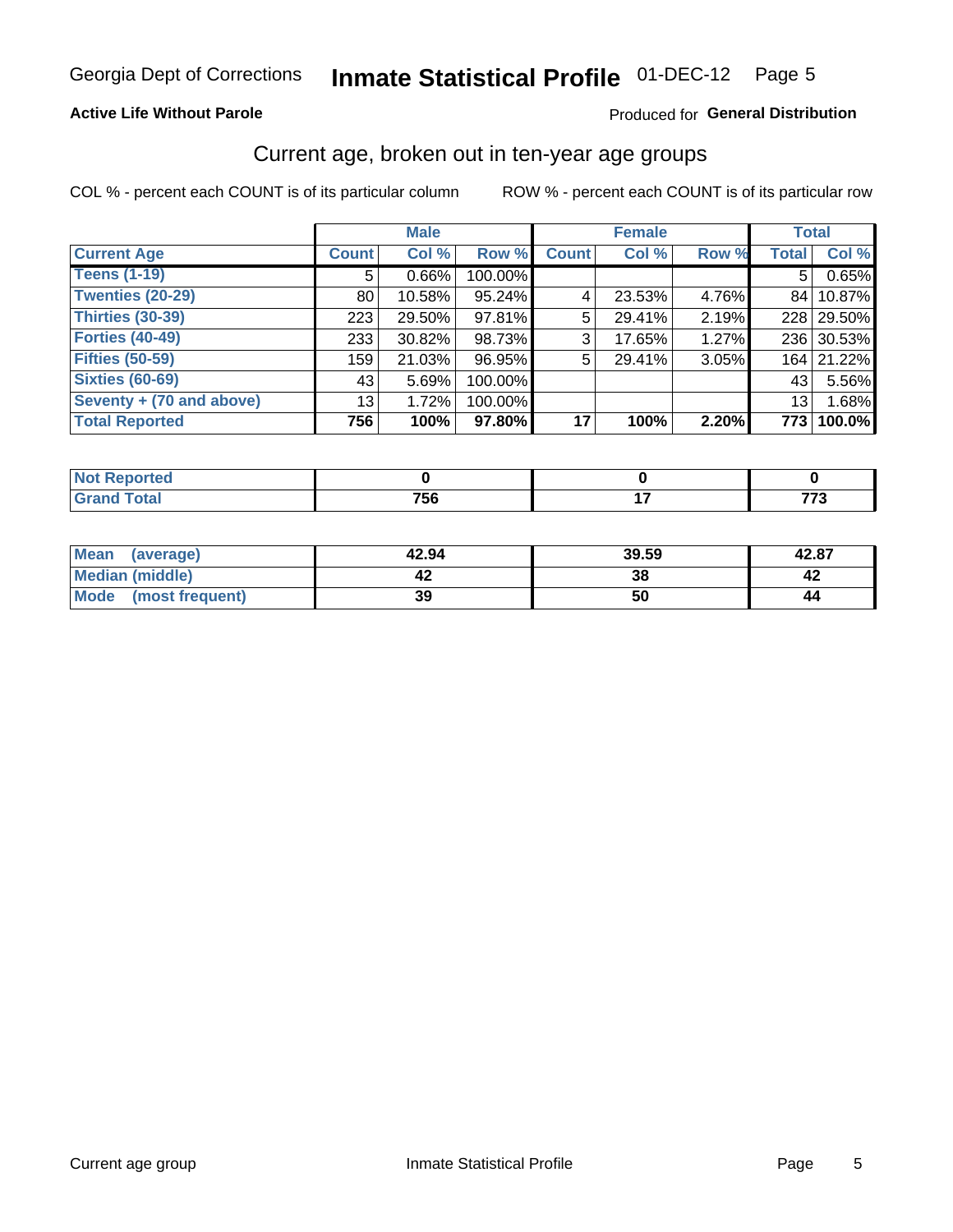#### **Inmate Statistical Profile 01-DEC-12** Page 6

### **Active Life Without Parole**

**Produced for General Distribution** 

### Race group

COL % - percent each COUNT is of its particular column

|                              |              | <b>Male</b> |             |    | <b>Female</b> |          |       | <b>Total</b> |
|------------------------------|--------------|-------------|-------------|----|---------------|----------|-------|--------------|
| <b>Race Group</b>            | <b>Count</b> | Col %       | Row % Count |    | Col %         | Row %    | Total | Col %        |
| <b>White</b>                 | 180          | 23.81%      | 96.26%      |    | 41.18%        | 3.74%    | 187   | 24.19%       |
| <b>Black</b><br>$\mathbf{2}$ | 559          | 73.94%      | 98.42%      | 9  | 52.94%        | 1.58%    | 568   | 73.48%       |
| <b>Other</b><br>5.           |              | $.13\%$     | 100.00%     |    |               |          |       | .13%         |
| <b>Asian</b><br>6            |              | .26%        | 100.00%     |    |               |          | 2     | .26%         |
| <b>Hispanic</b><br>10        | 14           | 1.85%       | 93.33%      |    | 5.88%         | $6.67\%$ | 15    | 1.94%        |
| <b>Total Reported</b>        | 756          | 100%        | 97.8%       | 17 | 100%          | 2.2%     | 773   | 100%         |

| rted                   |                              |                         |
|------------------------|------------------------------|-------------------------|
| <b>Total</b><br>______ | 75 <sub>C</sub><br>ັບບ<br>__ | $- - -$<br>70<br>$\sim$ |

| 3lack<br>Black<br>3lack<br>nuent) |
|-----------------------------------|
|-----------------------------------|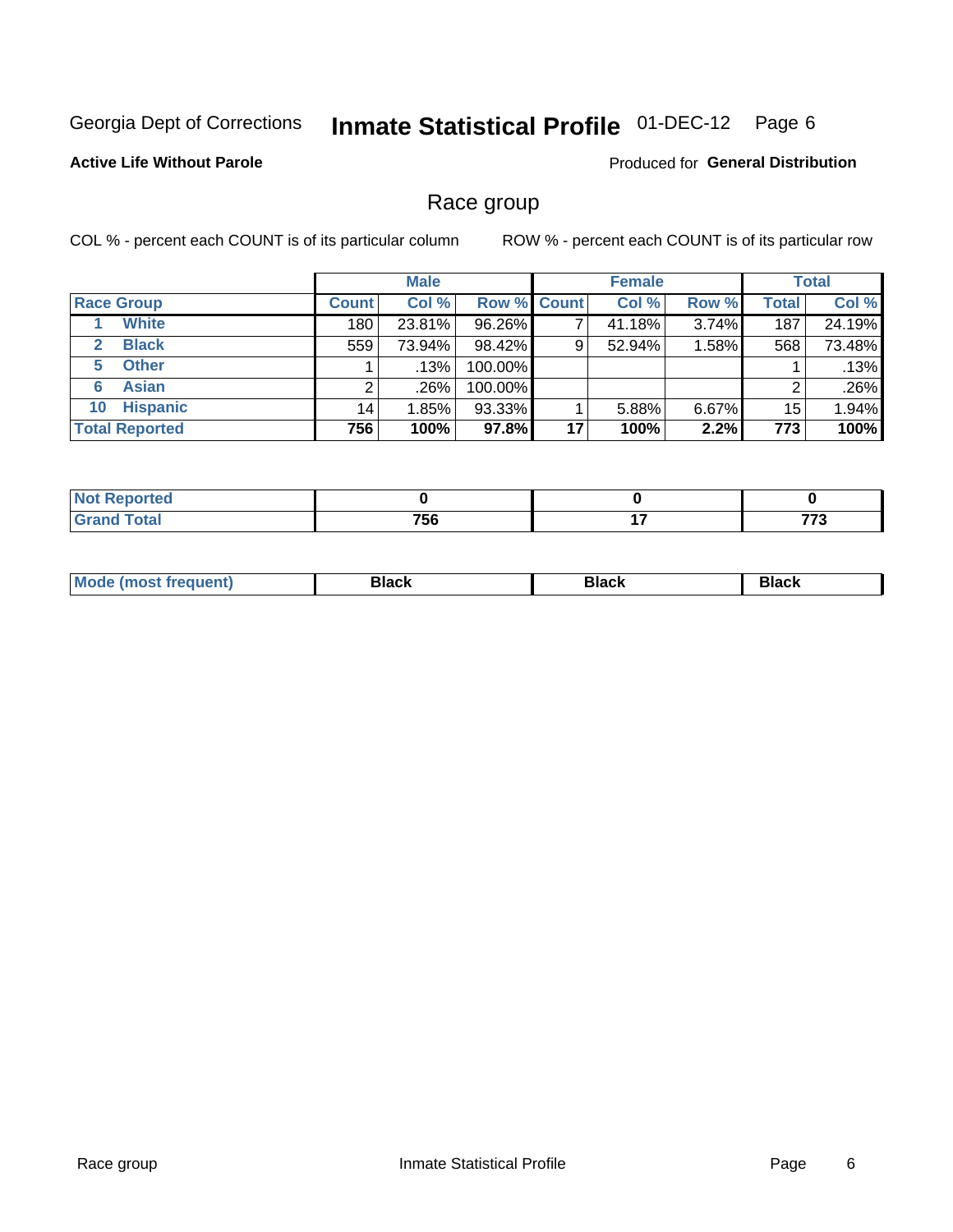# Inmate Statistical Profile 01-DEC-12 Page 7

#### **Active Life Without Parole**

#### Produced for General Distribution

# Marital status, self-reported at entry to prison

COL % - percent each COUNT is of its particular column

|                       |              | <b>Male</b> |         |                 | <b>Female</b> |        |                 | <b>Total</b> |
|-----------------------|--------------|-------------|---------|-----------------|---------------|--------|-----------------|--------------|
| <b>Marital Status</b> | <b>Count</b> | Col %       | Row %   | <b>Count</b>    | Col %         | Row %  | <b>Total</b>    | Col %        |
| <b>Unknown</b><br>0   | 8            | $1.06\%$    | 80.00%  | 2               | 11.76%        | 20.00% | 10 <sub>1</sub> | 1.29%        |
| <b>Divorced</b><br>D  | 62           | $8.20\%$    | 98.41%  |                 | 5.88%         | 1.59%  | 63              | 8.15%        |
| <b>Married</b><br>М   | 115          | 15.21%      | 96.64%  | 4               | 23.53%        | 3.36%  | 119             | 15.39%       |
| <b>Separated</b><br>S | 19           | 2.51%       | 100.00% |                 |               |        | 19              | 2.46%        |
| <b>Unmarried</b><br>U | 538          | 71.16%      | 98.53%  | 8               | 47.06%        | 1.47%  | 546             | 70.63%       |
| <b>Widow</b><br>W     | 14           | 1.85%       | 87.50%  | 2               | 11.76%        | 12.50% | 16              | 2.07%        |
| <b>Total Reported</b> | 756          | 100%        | 97.8%   | 17 <sup>1</sup> | 100%          | 2.2%   | 773             | 100%         |

| prtea<br>NOT          |           |  |
|-----------------------|-----------|--|
| $f \wedge f \wedge f$ | 75c<br>วง |  |

|  | <b>Mode</b><br>(most frequent) | Jnmarried | Unmarried | Unmarried |
|--|--------------------------------|-----------|-----------|-----------|
|--|--------------------------------|-----------|-----------|-----------|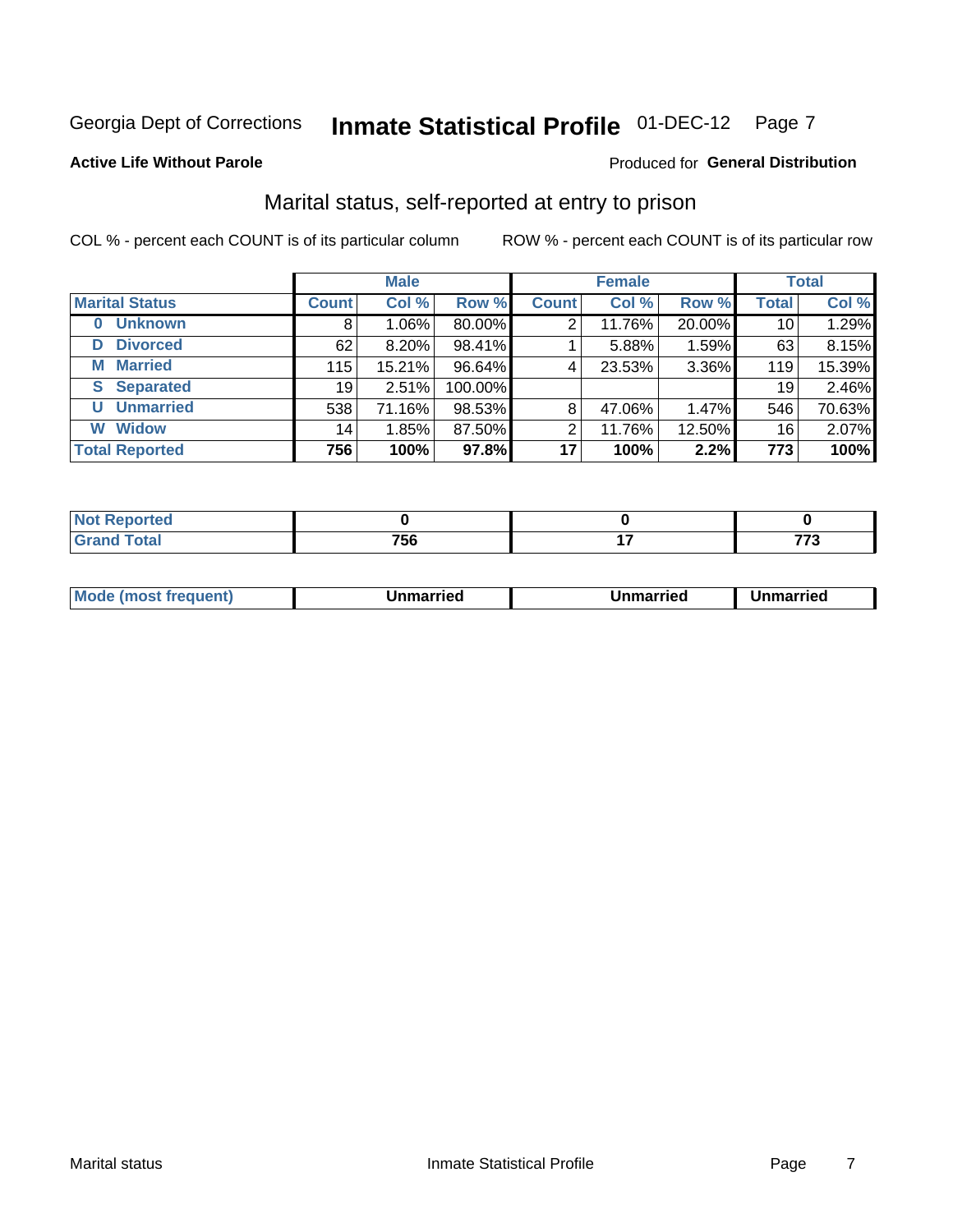# Inmate Statistical Profile 01-DEC-12 Page 8

#### **Active Life Without Parole**

### **Produced for General Distribution**

# Number of children, self reported at entry to prison

COL % - percent each COUNT is of its particular column

|                           |              | <b>Male</b> |         |              | <b>Female</b> |       | <b>Total</b> |            |
|---------------------------|--------------|-------------|---------|--------------|---------------|-------|--------------|------------|
| <b>Number of Children</b> | <b>Count</b> | Col %       | Row %   | <b>Count</b> | Col %         | Row % | <b>Total</b> | Col %      |
| $\bf{0}$                  | 286          | 37.98%      | 97.95%  | 6            | 35.29%        | 2.05% | 292          | 37.92%     |
|                           | 175          | 23.24%      | 97.22%  | 5            | 29.41%        | 2.78% |              | 180 23.38% |
| $\overline{2}$            | 133          | 17.66%      | 97.79%  | 3            | 17.65%        | 2.21% | 136          | 17.66%     |
| 3                         | 74           | 9.83%       | 98.67%  |              | 5.88%         | 1.33% | 75           | 9.74%      |
| 4                         | 52           | 6.91%       | 98.11%  |              | 5.88%         | 1.89% | 53           | 6.88%      |
| 5                         | 19           | 2.52%       | 95.00%  |              | 5.88%         | 5.00% | 20           | 2.60%      |
| 6                         | 5            | 0.66%       | 100.00% |              |               |       | 5            | 0.65%      |
| 7                         | 2            | 0.27%       | 100.00% |              |               |       | 2            | 0.26%      |
| 8                         |              | 0.13%       | 100.00% |              |               |       |              | 0.13%      |
| $\boldsymbol{9}$          | 2            | 0.27%       | 100.00% |              |               |       | 2            | 0.26%      |
| 10                        |              | 0.13%       | 100.00% |              |               |       |              | 0.13%      |
| Over 10                   | 3            | 0.40%       | 100.00% |              |               |       | 3            | 0.39%      |
| <b>Total Reported</b>     | 753          | 100%        | 97.79%  | 17           | 100%          | 2.21% | 770          | 100%       |

| neo    |     |     |
|--------|-----|-----|
| $\sim$ | 756 | --- |

| <b>Mean</b><br>(average) | 1.44 | 1.35 | 1.44 |
|--------------------------|------|------|------|
| <b>Median (middle)</b>   |      |      |      |
| Mode (most frequent)     |      |      |      |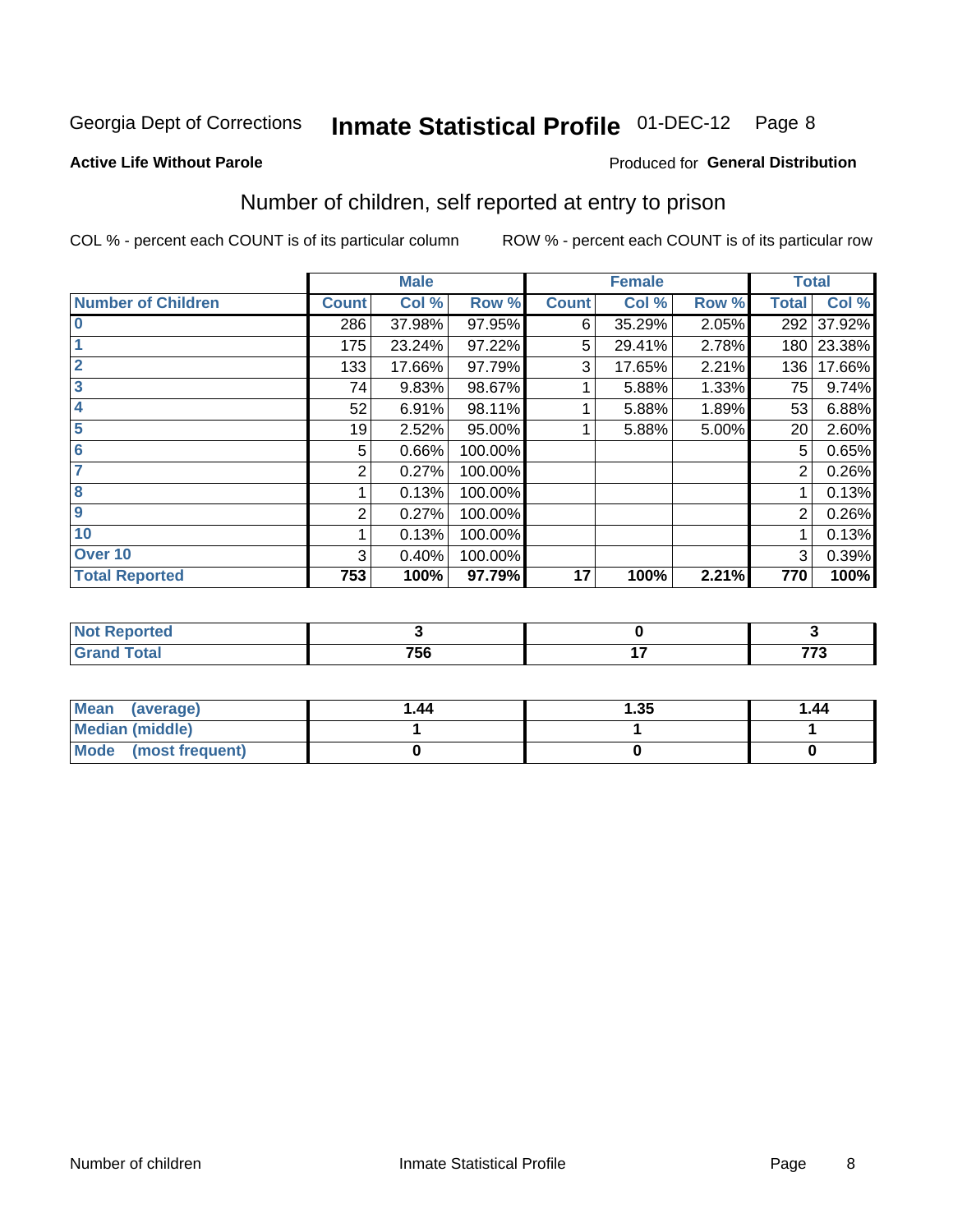#### **Inmate Statistical Profile 01-DEC-12** Page 9

#### **Active Life Without Parole**

#### Produced for General Distribution

# Religious affiliation, self-reported at entry to prison

COL % - percent each COUNT is of its particular column

|              |                              |              | <b>Male</b> |         |              | <b>Female</b> |       |              | <b>Total</b> |
|--------------|------------------------------|--------------|-------------|---------|--------------|---------------|-------|--------------|--------------|
|              | <b>Religious Affiliation</b> | <b>Count</b> | Col %       | Row %   | <b>Count</b> | Col %         | Row % | <b>Total</b> | Col %        |
|              | <b>Islam</b>                 | 45           | 8.57%       | 97.83%  |              | 9.09%         | 2.17% | 46           | 8.58%        |
| $\mathbf{2}$ | <b>Catholic</b>              | 18           | 3.43%       | 94.74%  |              | 9.09%         | 5.26% | 19           | 3.54%        |
| 3            | <b>Baptist</b>               | 229          | 43.62%      | 97.03%  |              | 63.64%        | 2.97% | 236          | 44.03%       |
| 4            | <b>Methodist</b>             | 10           | 1.90%       | 100.00% |              |               |       | 10           | 1.87%        |
| 7            | <b>Chc Of God</b>            |              | .19%        | 100.00% |              |               |       |              | .19%         |
| 8            | <b>Holiness</b>              | 20           | 3.81%       | 100.00% |              |               |       | 20           | 3.73%        |
| 9            | <b>Jewish</b>                |              | .19%        | 100.00% |              |               |       |              | .19%         |
| 10           | <b>Anglican</b>              |              | .19%        | 100.00% |              |               |       |              | .19%         |
| 12           | <b>Hindu</b>                 | 2            | .38%        | 100.00% |              |               |       | 2            | .37%         |
| 16           | <b>Seven D Ad</b>            | 4            | .76%        | 100.00% |              |               |       | 4            | .75%         |
| 17           | <b>Jehovah Wt</b>            | 8            | 1.52%       | 100.00% |              |               |       | 8            | 1.49%        |
| 18           | <b>Latr Day S</b>            |              | .19%        | 100.00% |              |               |       |              | .19%         |
| 20           | <b>Other Prot</b>            | 78           | 14.86%      | 97.50%  | 2            | 18.18%        | 2.50% | 80           | 14.93%       |
| 96           | <b>None</b>                  | 107          | 20.38%      | 100.00% |              |               |       | 107          | 19.96%       |
|              | <b>Total Reported</b>        | 525          | 100%        | 97.95%  | 11           | 100%          | 2.05% | 536          | 100%         |

| rtea  | <b>004</b>  |            | 027                  |
|-------|-------------|------------|----------------------|
| .     | Lυ          |            | 2J I                 |
| _____ | 750<br>סכ ו | . .<br>. . | ---<br>. .<br>$\sim$ |

| Mode (most frequent) | Baptist | <b>Baptist</b> | aptıst |
|----------------------|---------|----------------|--------|
|                      |         |                |        |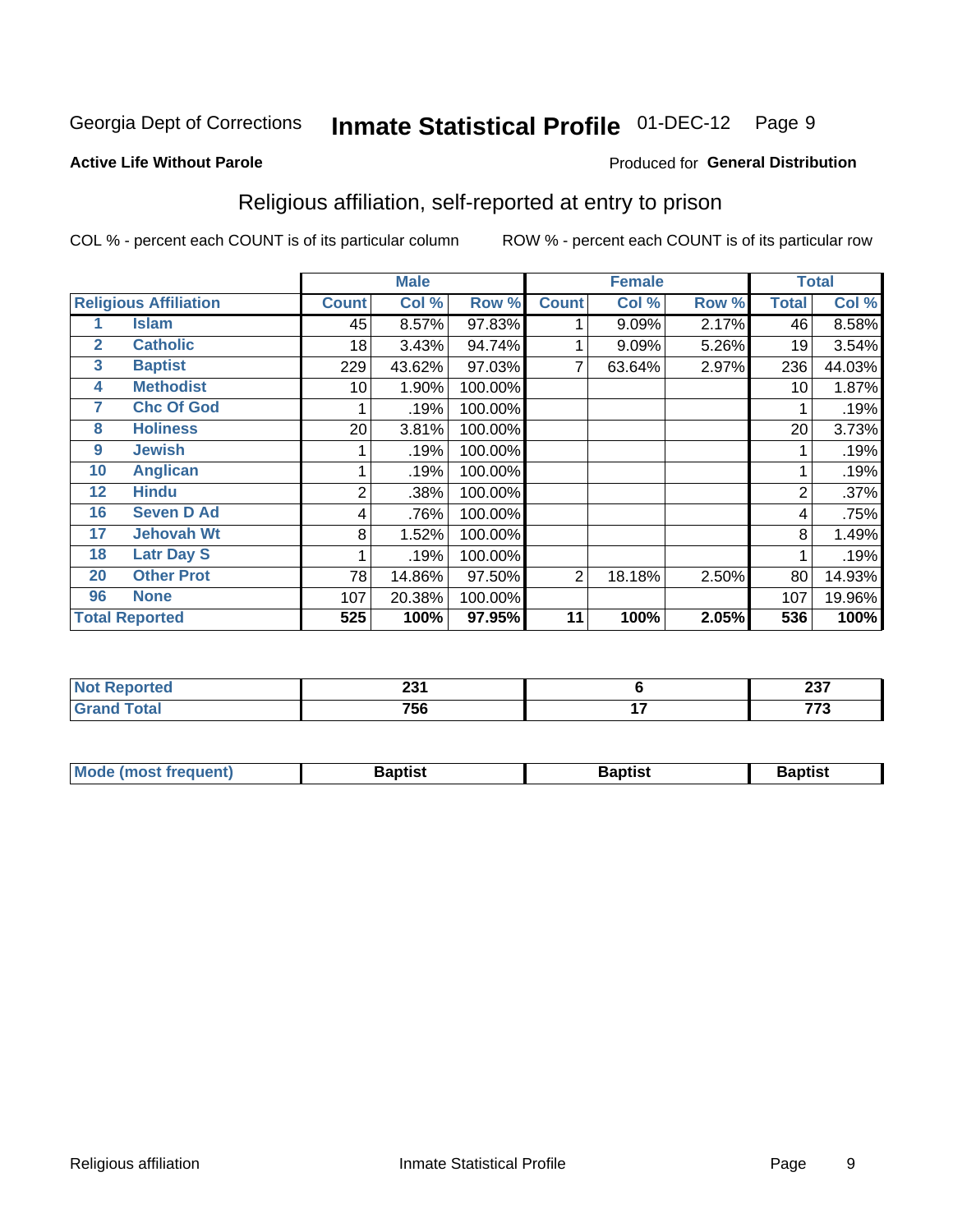# Inmate Statistical Profile 01-DEC-12 Page 10

### **Active Life Without Parole**

#### Produced for General Distribution

# Home county, self-reported at entry to prison

COL % - percent each COUNT is of its particular column

|     |                             |                | <b>Male</b> |         |              | <b>Female</b> |        | <b>Total</b>            |        |
|-----|-----------------------------|----------------|-------------|---------|--------------|---------------|--------|-------------------------|--------|
|     | <b>Home County</b>          | <b>Count</b>   | Col %       | Row %   | <b>Count</b> | Col %         | Row %  | <b>Total</b>            | Col %  |
| 000 | <b>Unknown</b>              | 115            | 15.21%      | 98.29%  | 2            | 11.76%        | 1.71%  | 117                     | 15.14% |
| 001 | <b>Appling County</b>       | 3              | .40%        | 100.00% |              |               |        | 3                       | .39%   |
| 002 | <b>Atkinson County</b>      | $\mathbf 1$    | .13%        | 100.00% |              |               |        | 1                       | .13%   |
| 003 | <b>Bacon County</b>         | $\mathbf 1$    | .13%        | 100.00% |              |               |        | 1                       | .13%   |
| 005 | <b>Baldwin County</b>       | 3              | .40%        | 100.00% |              |               |        | 3                       | .39%   |
| 007 | <b>Barrow County</b>        | 4              | .53%        | 100.00% |              |               |        | 4                       | .52%   |
| 008 | <b>Bartow County</b>        | $\overline{7}$ | .93%        | 100.00% |              |               |        | 7                       | .91%   |
| 009 | <b>Ben Hill County</b>      | 4              | .53%        | 100.00% |              |               |        | 4                       | .52%   |
| 010 | <b>Berrien County</b>       | $\overline{2}$ | .26%        | 100.00% |              |               |        | $\overline{2}$          | .26%   |
| 011 | <b>Bibb County</b>          | 15             | 1.98%       | 100.00% |              |               |        | 15                      | 1.94%  |
| 012 | <b>Bleckley County</b>      | 3              | .40%        | 100.00% |              |               |        | 3                       | .39%   |
| 014 | <b>Brooks County</b>        | $\mathbf 1$    | .13%        | 100.00% |              |               |        | 1                       | .13%   |
| 016 | <b>Bulloch County</b>       | 4              | .53%        | 100.00% |              |               |        | 4                       | .52%   |
| 017 | <b>Burke County</b>         | $\overline{7}$ | .93%        | 100.00% |              |               |        | 7                       | .91%   |
| 018 | <b>Butts County</b>         | 3              | .40%        | 100.00% |              |               |        | 3                       | .39%   |
| 020 | <b>Camden County</b>        | 4              | .53%        | 100.00% |              |               |        | 4                       | .52%   |
| 021 | <b>Candler County</b>       | $\overline{2}$ | .26%        | 100.00% |              |               |        | $\overline{2}$          | .26%   |
| 022 | <b>Carroll County</b>       | $\overline{c}$ | .26%        | 100.00% |              |               |        | $\overline{2}$          | .26%   |
| 023 | <b>Catoosa County</b>       | $\overline{2}$ | .26%        | 100.00% |              |               |        | $\overline{2}$          | .26%   |
| 025 | <b>Chatham County</b>       | 36             | 4.76%       | 100.00% |              |               |        | 36                      | 4.66%  |
| 026 | <b>Chattahoochee County</b> | $\mathbf 1$    | .13%        | 100.00% |              |               |        | $\mathbf 1$             | .13%   |
| 028 | <b>Cherokee County</b>      | $\overline{2}$ | .26%        | 100.00% |              |               |        | $\overline{2}$          | .26%   |
| 029 | <b>Clarke County</b>        | 15             | 1.98%       | 100.00% |              |               |        | 15                      | 1.94%  |
| 031 | <b>Clayton County</b>       | 19             | 2.51%       | 100.00% |              |               |        | 19                      | 2.46%  |
| 033 | <b>Cobb County</b>          | 21             | 2.78%       | 100.00% |              |               |        | 21                      | 2.72%  |
| 034 | <b>Coffee County</b>        | $\overline{c}$ | .26%        | 100.00% |              |               |        | $\overline{2}$          | .26%   |
| 035 | <b>Colquitt County</b>      | 3              | .40%        | 100.00% |              |               |        | 3                       | .39%   |
| 036 | <b>Columbia County</b>      | 4              | .53%        | 80.00%  | 1            | 5.88%         | 20.00% | 5                       | .65%   |
| 037 | <b>Cook County</b>          | 4              | .53%        | 100.00% |              |               |        | 4                       | .52%   |
| 038 | <b>Coweta County</b>        | 4              | .53%        | 100.00% |              |               |        | $\overline{\mathbf{4}}$ | .52%   |
| 040 | <b>Crisp County</b>         | 4              | .53%        | 100.00% |              |               |        | 4                       | .52%   |
| 043 | <b>Decatur County</b>       | 2              | .26%        | 100.00% |              |               |        | $\overline{2}$          | .26%   |
| 044 | <b>Dekalb County</b>        | 57             | 7.54%       | 100.00% |              |               |        | 57                      | 7.37%  |
| 046 | <b>Dooly County</b>         | 1              | .13%        | 50.00%  | 1            | 5.88%         | 50.00% | $\boldsymbol{2}$        | .26%   |
| 047 | <b>Dougherty County</b>     | 21             | 2.78%       | 100.00% |              |               |        | 21                      | 2.72%  |
| 048 | <b>Douglas County</b>       | 10             | 1.32%       | 90.91%  | 1            | 5.88%         | 9.09%  | 11                      | 1.42%  |
| 049 | <b>Early County</b>         | $\mathbf{1}$   | .13%        | 100.00% |              |               |        | $\mathbf{1}$            | .13%   |
| 051 | <b>Effingham County</b>     | $\overline{2}$ | .26%        | 100.00% |              |               |        | $\overline{2}$          | .26%   |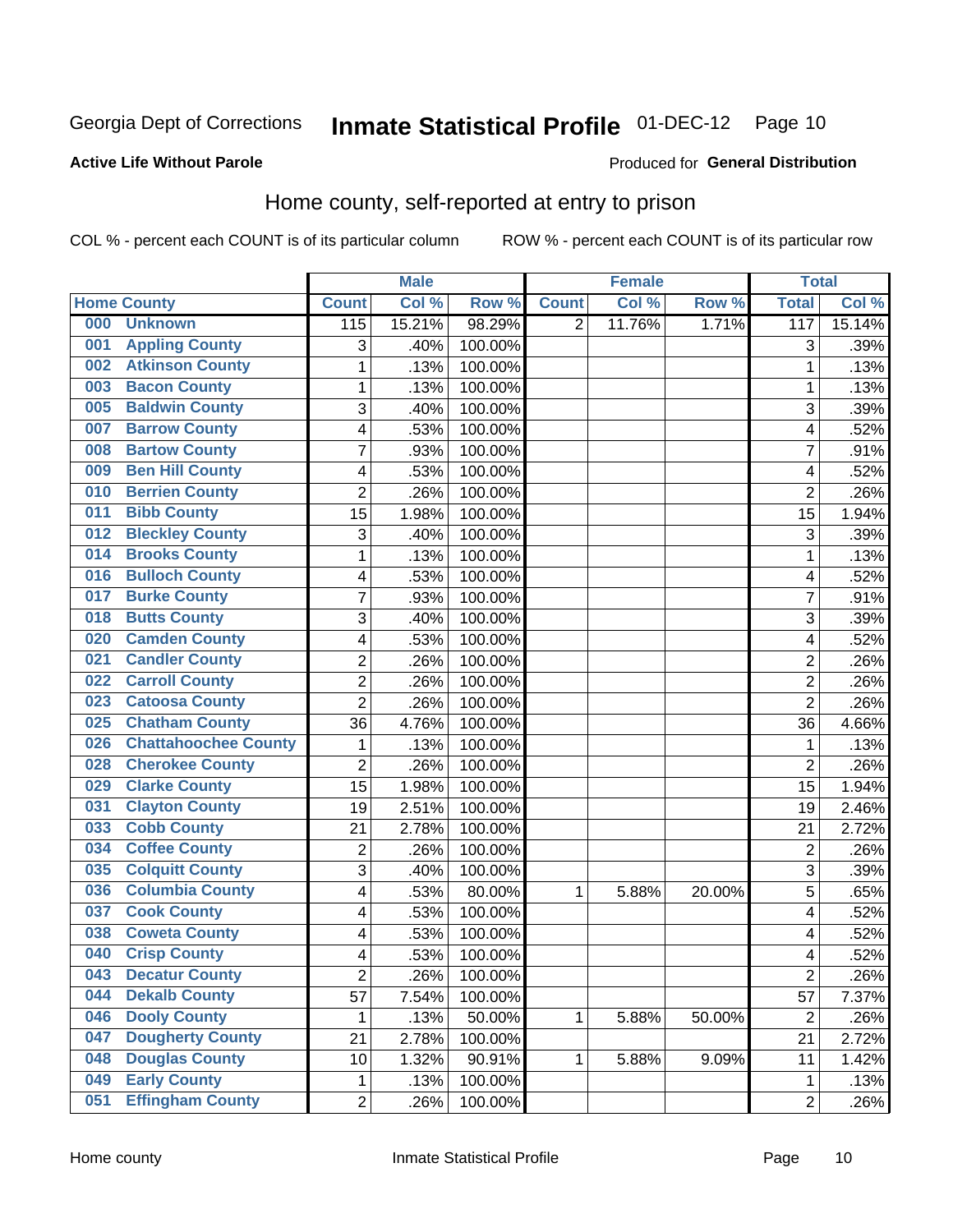#### **Inmate Statistical Profile 01-DEC-12** Page 11

#### **Active Life Without Parole**

#### Produced for General Distribution

# Home county, self-reported at entry to prison

COL % - percent each COUNT is of its particular column

|     |                          |                         | <b>Male</b> |         |                | <b>Female</b> |        | <b>Total</b>   |        |
|-----|--------------------------|-------------------------|-------------|---------|----------------|---------------|--------|----------------|--------|
|     | <b>Home County</b>       | <b>Count</b>            | Col %       | Row %   | <b>Count</b>   | Col %         | Row %  | <b>Total</b>   | Col %  |
| 052 | <b>Elbert County</b>     | 4                       | .53%        | 100.00% |                |               |        | 4              | .52%   |
| 053 | <b>Emanuel County</b>    | $\overline{2}$          | .26%        | 100.00% |                |               |        | $\overline{2}$ | .26%   |
| 056 | <b>Fayette County</b>    | 3                       | .40%        | 100.00% |                |               |        | 3              | .39%   |
| 057 | <b>Floyd County</b>      | 9                       | 1.19%       | 100.00% |                |               |        | 9              | 1.16%  |
| 058 | <b>Forsyth County</b>    | 1                       | .13%        | 100.00% |                |               |        | 1              | .13%   |
| 059 | <b>Franklin County</b>   | $\overline{2}$          | .26%        | 100.00% |                |               |        | $\overline{2}$ | .26%   |
| 060 | <b>Fulton County</b>     | 97                      | 12.83%      | 97.98%  | $\overline{2}$ | 11.76%        | 2.02%  | 99             | 12.81% |
| 061 | <b>Gilmer County</b>     | $\overline{2}$          | .26%        | 100.00% |                |               |        | 2              | .26%   |
| 063 | <b>Glynn County</b>      | 11                      | 1.46%       | 100.00% |                |               |        | 11             | 1.42%  |
| 066 | <b>Greene County</b>     | 1                       | .13%        | 100.00% |                |               |        | 1              | .13%   |
| 067 | <b>Gwinnett County</b>   | 14                      | 1.85%       | 93.33%  | 1              | 5.88%         | 6.67%  | 15             | 1.94%  |
| 068 | <b>Habersham County</b>  | 1                       | .13%        | 100.00% |                |               |        | 1              | .13%   |
| 069 | <b>Hall County</b>       | 11                      | 1.46%       | 100.00% |                |               |        | 11             | 1.42%  |
| 070 | <b>Hancock County</b>    | $\mathbf 2$             | .26%        | 100.00% |                |               |        | 2              | .26%   |
| 071 | <b>Haralson County</b>   | $\overline{2}$          | .26%        | 100.00% |                |               |        | $\overline{2}$ | .26%   |
| 072 | <b>Harris County</b>     | 1                       | .13%        | 100.00% |                |               |        | 1              | .13%   |
| 073 | <b>Hart County</b>       | $\overline{2}$          | .26%        | 100.00% |                |               |        | $\overline{2}$ | .26%   |
| 075 | <b>Henry County</b>      | 5                       | .66%        | 100.00% |                |               |        | 5              | .65%   |
| 076 | <b>Houston County</b>    | 10                      | 1.32%       | 100.00% |                |               |        | 10             | 1.29%  |
| 078 | <b>Jackson County</b>    | 5                       | .66%        | 100.00% |                |               |        | 5              | .65%   |
| 080 | <b>Jeff Davis County</b> | $\mathbf{1}$            | .13%        | 100.00% |                |               |        | 1              | .13%   |
| 081 | <b>Jefferson County</b>  | $\overline{2}$          | .26%        | 100.00% |                |               |        | $\overline{2}$ | .26%   |
| 082 | <b>Jenkins County</b>    | $\overline{2}$          | .26%        | 100.00% |                |               |        | $\overline{2}$ | .26%   |
| 087 | <b>Laurens County</b>    | $\overline{\mathbf{4}}$ | .53%        | 100.00% |                |               |        | 4              | .52%   |
| 088 | <b>Lee County</b>        | $\mathbf 1$             | .13%        | 100.00% |                |               |        | 1              | .13%   |
| 089 | <b>Liberty County</b>    | 6                       | .79%        | 85.71%  | 1              | 5.88%         | 14.29% | 7              | .91%   |
| 090 | <b>Lincoln County</b>    | $\mathbf 1$             | .13%        | 100.00% |                |               |        | 1              | .13%   |
| 091 | <b>Long County</b>       | $\mathbf{1}$            | .13%        | 100.00% |                |               |        | 1              | .13%   |
| 092 | <b>Lowndes County</b>    | 6                       | .79%        | 100.00% |                |               |        | 6              | .78%   |
| 095 | <b>Madison County</b>    | 1                       | .13%        | 100.00% |                |               |        | 1              | .13%   |
| 096 | <b>Marion County</b>     | $\mathbf{1}$            | .13%        | 100.00% |                |               |        | 1              | .13%   |
| 097 | <b>Mcduffie County</b>   | 2                       | .26%        | 100.00% |                |               |        | 2              | .26%   |
| 098 | <b>Mcintosh County</b>   | $\overline{2}$          | .26%        | 100.00% |                |               |        | 2              | .26%   |
| 100 | <b>Miller County</b>     | 1                       | .13%        | 100.00% |                |               |        | 1              | .13%   |
| 102 | <b>Monroe County</b>     | $\overline{\mathbf{4}}$ | .53%        | 100.00% |                |               |        | 4              | .52%   |
| 104 | <b>Morgan County</b>     | $\overline{2}$          | .26%        | 100.00% |                |               |        | $\overline{2}$ | .26%   |
| 106 | <b>Muscogee County</b>   | 23                      | 3.04%       | 100.00% |                |               |        | 23             | 2.98%  |
| 107 | <b>Newton County</b>     | 1                       | .13%        | 33.33%  | $\overline{2}$ | 11.76%        | 66.67% | 3              | .39%   |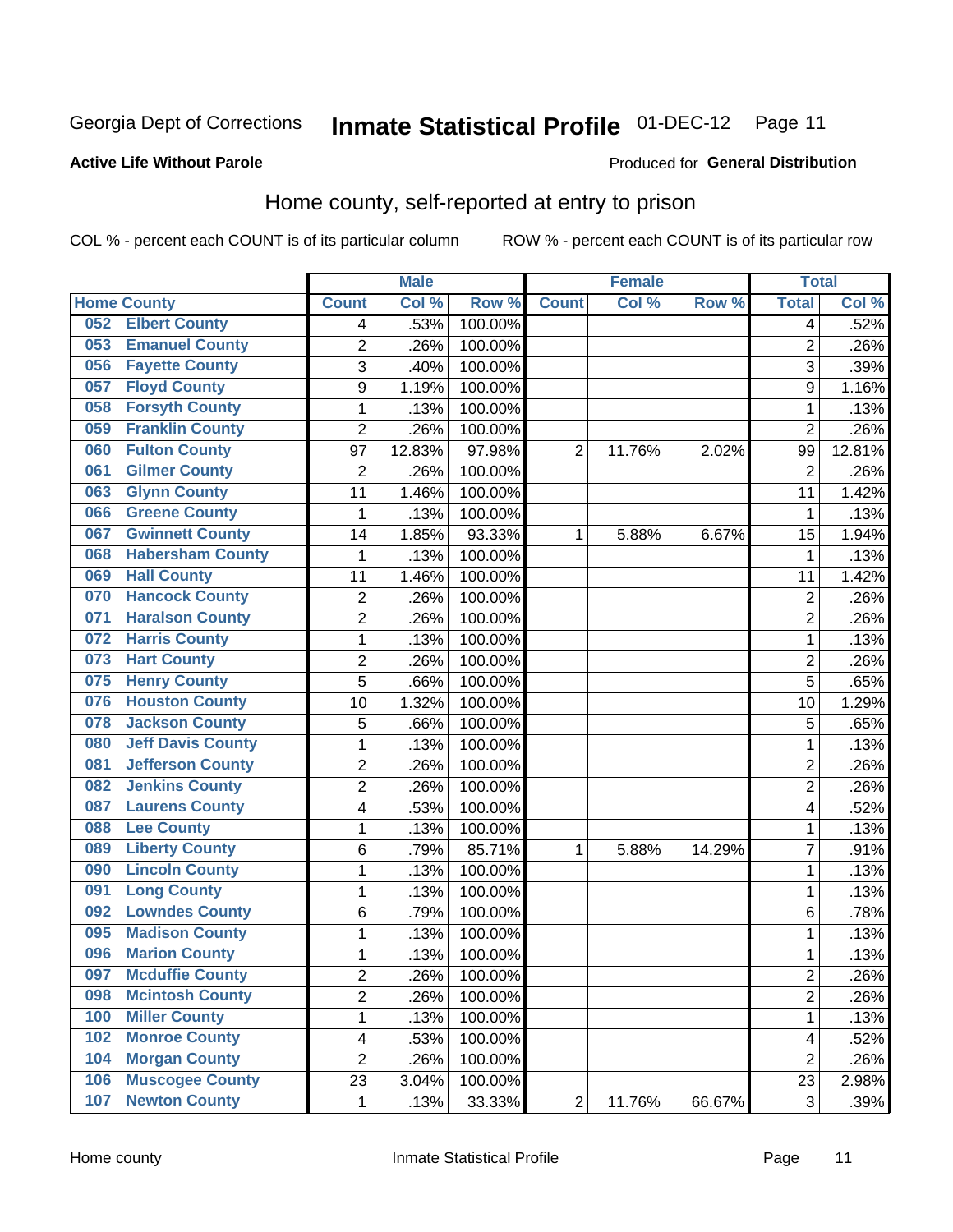# Inmate Statistical Profile 01-DEC-12 Page 12

#### **Active Life Without Parole**

#### Produced for General Distribution

# Home county, self-reported at entry to prison

COL % - percent each COUNT is of its particular column

|                                                    |                | <b>Male</b> |         |                 | <b>Female</b> |        | <b>Total</b>     |       |
|----------------------------------------------------|----------------|-------------|---------|-----------------|---------------|--------|------------------|-------|
| <b>Home County</b>                                 | <b>Count</b>   | Col %       | Row %   | <b>Count</b>    | Col %         | Row %  | <b>Total</b>     | Col % |
| 109<br><b>Oglethorpe County</b>                    | 3              | .40%        | 100.00% |                 |               |        | $\overline{3}$   | .39%  |
| <b>Paulding County</b><br>110                      | 3              | .40%        | 100.00% |                 |               |        | 3                | .39%  |
| <b>Peach County</b><br>$\overline{111}$            | $\mathbf 1$    | .13%        | 100.00% |                 |               |        | 1                | .13%  |
| <b>Pierce County</b><br>113                        | $\overline{2}$ | .26%        | 100.00% |                 |               |        | $\overline{2}$   | .26%  |
| <b>Pike County</b><br>114                          | 4              | .53%        | 80.00%  | $\mathbf{1}$    | 5.88%         | 20.00% | 5                | .65%  |
| <b>Polk County</b><br>115                          | 3              | .40%        | 100.00% |                 |               |        | 3                | .39%  |
| <b>Putnam County</b><br>117                        | 4              | .53%        | 100.00% |                 |               |        | 4                | .52%  |
| <b>Rabun County</b><br>119                         | 1              | .13%        | 100.00% |                 |               |        | 1                | .13%  |
| <b>Randolph County</b><br>120                      | $\overline{2}$ | .26%        | 100.00% |                 |               |        | $\overline{2}$   | .26%  |
| <b>Richmond County</b><br>121                      | 27             | 3.57%       | 93.10%  | $\overline{2}$  | 11.76%        | 6.90%  | 29               | 3.75% |
| 122<br><b>Rockdale County</b>                      | 3              | .40%        | 100.00% |                 |               |        | 3                | .39%  |
| 125<br><b>Seminole County</b>                      | $\overline{2}$ | .26%        | 100.00% |                 |               |        | $\overline{2}$   | .26%  |
| <b>Spalding County</b><br>126                      | 6              | .79%        | 100.00% |                 |               |        | 6                | .78%  |
| <b>Stephens County</b><br>127                      | $\mathbf{1}$   | .13%        | 50.00%  | 1               | 5.88%         | 50.00% | $\overline{c}$   | .26%  |
| <b>Stewart County</b><br>128                       | $\mathbf{1}$   | .13%        | 100.00% |                 |               |        | 1                | .13%  |
| <b>Sumter County</b><br>129                        | $\mathbf{1}$   | .13%        | 100.00% |                 |               |        | 1                | .13%  |
| <b>Tattnall County</b><br>132                      | $\mathbf{1}$   | .13%        | 100.00% |                 |               |        | $\mathbf 1$      | .13%  |
| <b>Telfair County</b><br>134                       | $\mathbf 1$    | .13%        | 100.00% |                 |               |        | 1                | .13%  |
| <b>Thomas County</b><br>136                        | 4              | .53%        | 100.00% |                 |               |        | 4                | .52%  |
| <b>Tift County</b><br>137                          | 4              | .53%        | 100.00% |                 |               |        | 4                | .52%  |
| <b>Toombs County</b><br>138                        | 9              | 1.19%       | 100.00% |                 |               |        | 9                | 1.16% |
| <b>Treutlen County</b><br>140                      | $\mathbf{1}$   | .13%        | 100.00% |                 |               |        | 1                | .13%  |
| <b>Upson County</b><br>$\overline{145}$            | $\overline{2}$ | .26%        | 100.00% |                 |               |        | $\overline{2}$   | .26%  |
| <b>Walker County</b><br>146                        | 4              | .53%        | 80.00%  | $\mathbf{1}$    | 5.88%         | 20.00% | 5                | .65%  |
| <b>Walton County</b><br>147                        | 4              | .53%        | 100.00% |                 |               |        | 4                | .52%  |
| <b>Ware County</b><br>148                          | 6              | .79%        | 100.00% |                 |               |        | 6                | .78%  |
| <b>Washington County</b><br>150                    | 4              | .53%        | 100.00% |                 |               |        | 4                | .52%  |
| <b>Wayne County</b><br>151                         | 3              | .40%        | 100.00% |                 |               |        | 3                | .39%  |
| <b>White County</b><br>154                         | $\mathbf{1}$   | .13%        | 100.00% |                 |               |        | $\mathbf 1$      | .13%  |
| <b>Whitfield County</b><br>155                     | $\overline{3}$ | .40%        | 100.00% |                 |               |        | 3                | .39%  |
| <b>Wilcox County</b><br>156                        | $\mathbf{1}$   | .13%        | 100.00% |                 |               |        | 1                | .13%  |
| <b>Wilkes County</b><br>157                        | $\mathbf{1}$   | .13%        | 100.00% |                 |               |        | $\mathbf 1$      | .13%  |
| <b>Wilkinson County</b><br>158                     | $\overline{c}$ | .26%        | 100.00% |                 |               |        | $\overline{c}$   | .26%  |
| <b>Worth County</b><br>159                         | $\mathbf{1}$   | .13%        | 100.00% |                 |               |        | 1                | .13%  |
| <b>Other Custody/Out Of</b><br>999<br><b>State</b> | $\overline{2}$ | .26%        | 66.67%  | 1               | 5.88%         | 33.33% | 3                | .39%  |
| <b>Total Rported</b>                               | 756            | 100%        | 97.8%   | $\overline{17}$ | 100%          | 2.2%   | $\overline{773}$ | 100%  |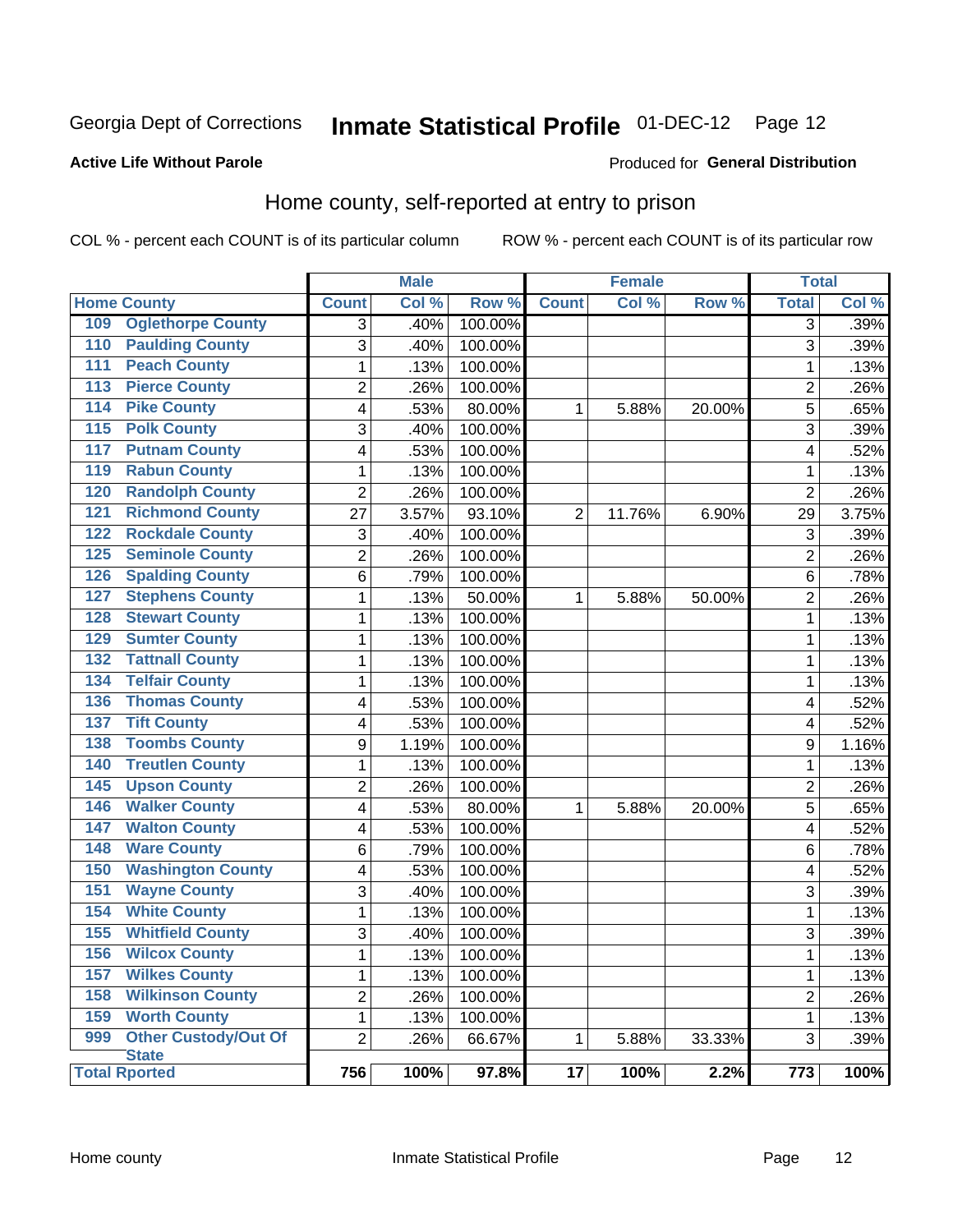# Inmate Statistical Profile 01-DEC-12 Page 13

### **Active Life Without Parole**

#### Produced for General Distribution

# Home county, self-reported at entry to prison

COL % - percent each COUNT is of its particular column

|                     | <b>Male</b> | <b>Female</b> | Total      |
|---------------------|-------------|---------------|------------|
| <b>Not Reported</b> |             |               |            |
| <b>Grand Total</b>  | 756         |               | $77^\circ$ |

| Mode<br>(most frequent)<br>າknown | <b>Fulton County</b> | าknown |
|-----------------------------------|----------------------|--------|
|-----------------------------------|----------------------|--------|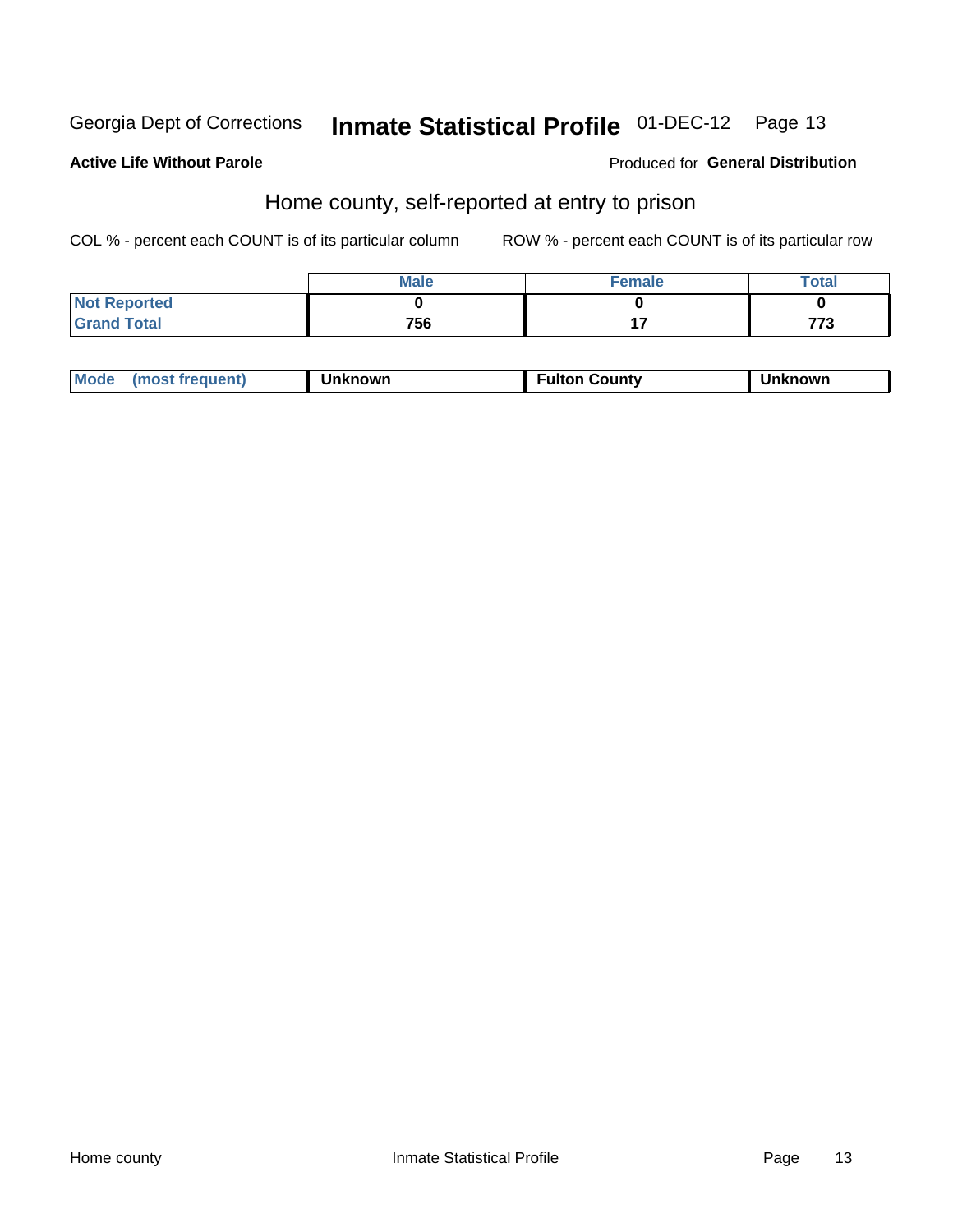# Inmate Statistical Profile 01-DEC-12 Page 14

#### **Active Life Without Parole**

#### Produced for General Distribution

# Socioeconomic class, self-reported at entry to prison

COL % - percent each COUNT is of its particular column

|                       |              | <b>Male</b> |            |              | <b>Female</b> |       |       | <b>Total</b> |
|-----------------------|--------------|-------------|------------|--------------|---------------|-------|-------|--------------|
| Socioeconomic Class   | <b>Count</b> | Col %       | Row %      | <b>Count</b> | Col %         | Row % | Total | Col %        |
| <b>Welfare</b>        | 32           | 6.02%       | 100.00%    |              |               |       | 32    | 5.91%        |
| <b>Occ Employ</b>     | 24           | 4.51%       | $100.00\%$ |              |               |       | 24    | 4.44%        |
| <b>Minimum Std</b>    | 273          | 51.32%      | $99.27\%$  |              | $22.22\%$     | .73%  | 275   | 50.83%       |
| <b>Middle</b>         | 203          | 38.16%      | 96.67%     |              | 77.78%        | 3.33% | 210   | 38.82%       |
| <b>Total Reported</b> | 532          | 100%        | 98.34%     |              | 100%          | 1.66% | 541   | 100%         |

|       | າາ 1<br>224 | $\sim$<br>ZJZ |
|-------|-------------|---------------|
| _____ | 756<br>__   | ---<br>$\sim$ |

|  | Mo | Minin<br>Std<br>$- - - -$ | <b>Middle</b> | Min<br>Std<br>. |
|--|----|---------------------------|---------------|-----------------|
|--|----|---------------------------|---------------|-----------------|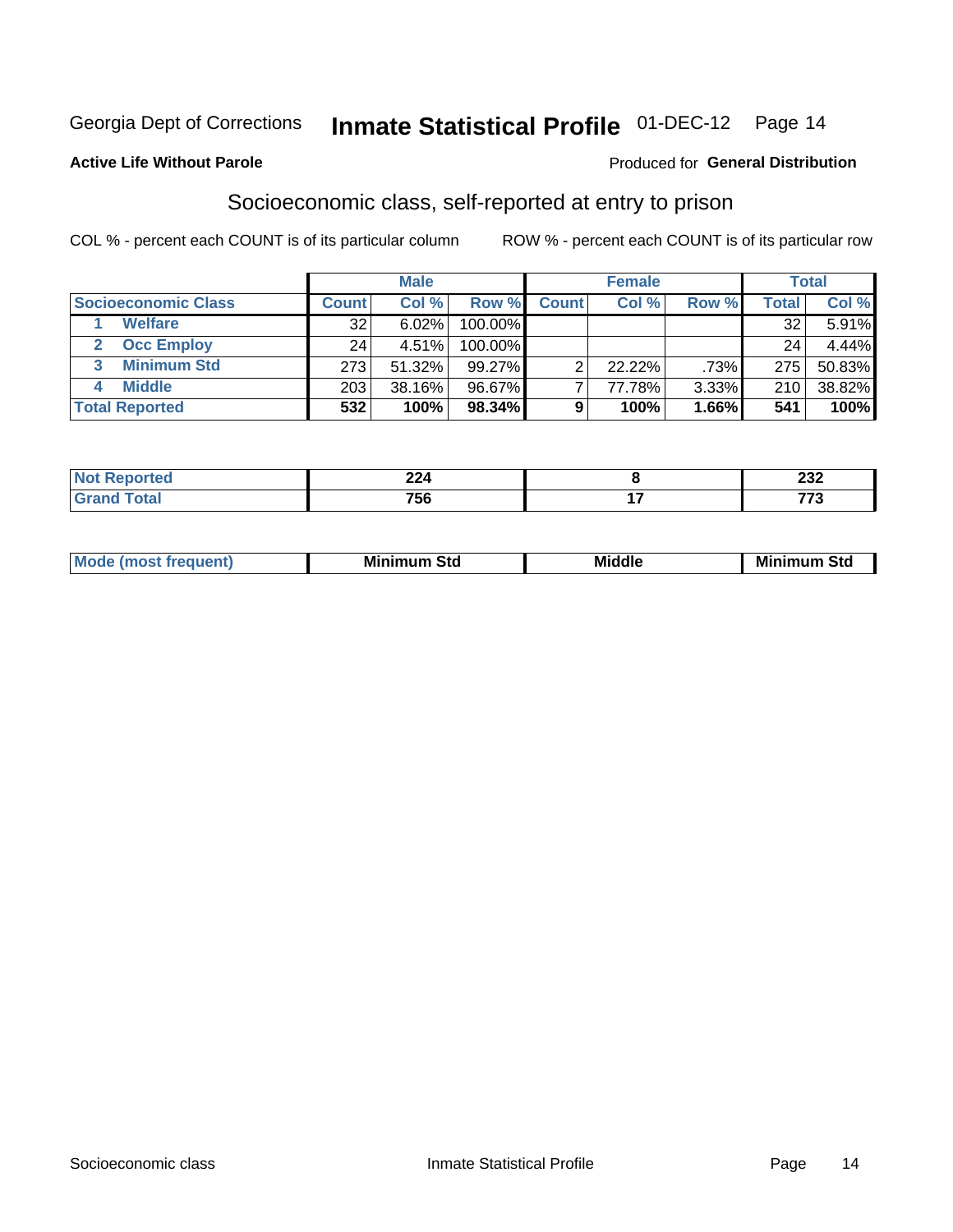# Inmate Statistical Profile 01-DEC-12 Page 15

### **Active Life Without Parole**

#### Produced for General Distribution

# Environment to age 16, self-reported at entry to prison

COL % - percent each COUNT is of its particular column

|                                    |                 | <b>Male</b> |         |              | <b>Female</b> |        |                 | <b>Total</b> |
|------------------------------------|-----------------|-------------|---------|--------------|---------------|--------|-----------------|--------------|
| <b>Environment to age 16</b>       | <b>Count</b>    | Col %       | Row %   | <b>Count</b> | Col %         | Row %  | <b>Total</b>    | Col %        |
| <b>Rural/Farm</b>                  | 10              | 1.85%       | 100.00% |              |               |        | 10 <sub>1</sub> | 1.81%        |
| <b>Rural/Nfarm</b><br>$\mathbf{2}$ | 26 <sub>1</sub> | 4.81%       | 89.66%  | 3            | 30.00%        | 10.34% | 29              | 5.26%        |
| S.M.S.A<br>3                       | 223             | 41.22%      | 99.55%  |              | 10.00%        | .45%   | 224             | 40.65%       |
| <b>Urban</b><br>4                  | 116             | 21.44%      | 96.67%  |              | 40.00%        | 3.33%  | 120             | 21.78%       |
| 5 Small Town                       | 166             | 30.68%      | 98.81%  | っ            | 20.00%        | 1.19%  | 168             | 30.49%       |
| <b>Total Reported</b>              | 541             | 100%        | 98.19%  | 10           | 100%          | 1.81%  | 551             | 100%         |

| ∤rted<br>Redu<br>$\sim$ | <b>94 E</b><br><b>LIJ</b> | ົາລາ<br>LLL |
|-------------------------|---------------------------|-------------|
|                         | 756                       | ---<br>.    |

| $Mc$ | M | <b>Jrhan</b> | M.     |
|------|---|--------------|--------|
|      |   | _____        | ______ |
|      |   |              |        |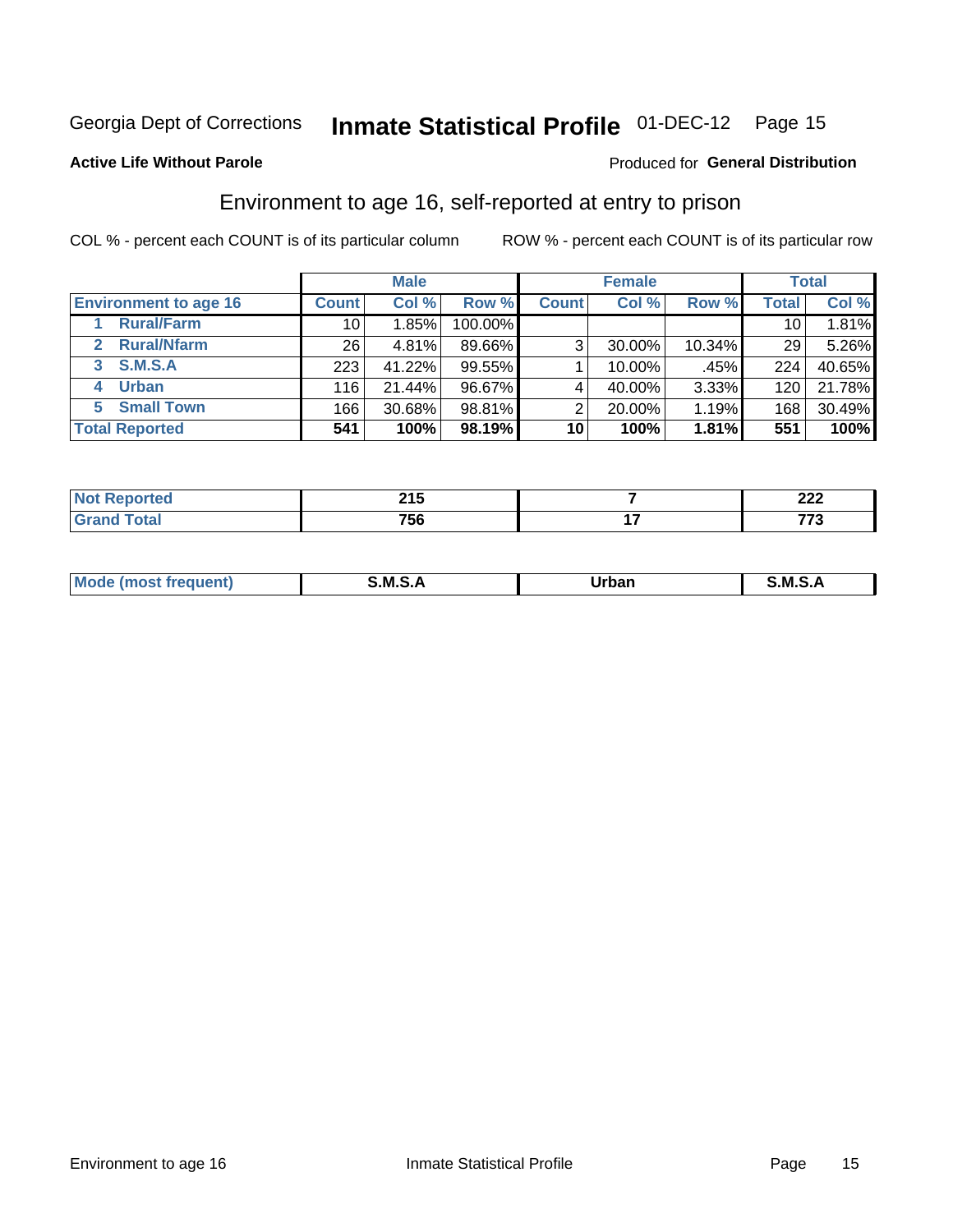# Inmate Statistical Profile 01-DEC-12 Page 16

### **Active Life Without Parole**

#### Produced for General Distribution

# Guardian status to age 16, self-reported at entry to prison

COL % - percent each COUNT is of its particular column

|                                  |                 | <b>Male</b> |         |              | <b>Female</b> |         |              | <b>Total</b> |
|----------------------------------|-----------------|-------------|---------|--------------|---------------|---------|--------------|--------------|
| <b>Guardian Status To Age 16</b> | <b>Count</b>    | Col %       | Row %   | <b>Count</b> | Col %         | Row %   | <b>Total</b> | Col %        |
| 2 Father Only                    | 11              | 2.41%       | 100.00% |              |               |         | 11           | 2.38%        |
| <b>3 Both Parents</b>            | 190             | 41.58%      | 97.94%  | 4            | 66.67%        | 2.06%   | 194          | 41.90%       |
| 4 Mother Only                    | 176             | 38.51%      | 99.44%  |              | 16.67%        | $.56\%$ | 177          | 38.23%       |
| <b>6 Oth Female</b>              | 16              | 3.50%       | 100.00% |              |               |         | 16           | 3.46%        |
| <b>7 Oth Male</b>                | 4               | .88%        | 100.00% |              |               |         | 4            | $.86\%$      |
| 8 Step-Parents                   | 12 <sub>2</sub> | 2.63%       | 100.00% |              |               |         | 12           | 2.59%        |
| <b>9 Foster Home</b>             | 9               | 1.97%       | 100.00% |              |               |         | 9            | 1.94%        |
| <b>10 Grand Parents</b>          | 39              | 8.53%       | 97.50%  |              | 16.67%        | 2.50%   | 40           | 8.64%        |
| <b>Total Reported</b>            | 457             | 100%        | 98.7%   | 6            | 100%          | 1.3%    | 463          | 100%         |

| ted   | 299       | 310     |
|-------|-----------|---------|
| Total | 75C<br>วง | 77<br>- |

| <b>Mode (most frequent)</b> | <b>Both Parents</b> | <b>Both Parents</b> | <b>Both Parents</b> |
|-----------------------------|---------------------|---------------------|---------------------|
|                             |                     |                     |                     |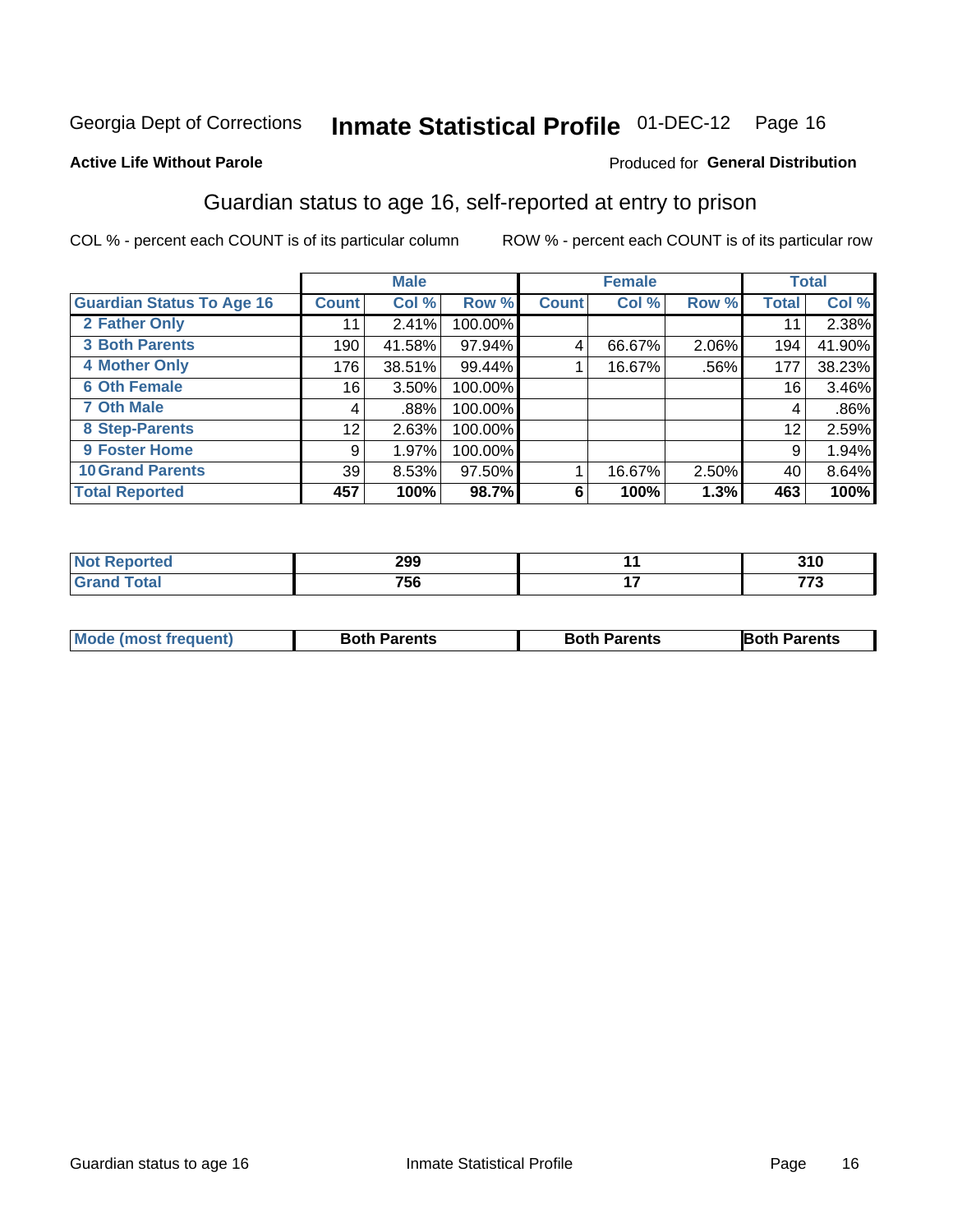#### **Inmate Statistical Profile 01-DEC-12** Page 17

### **Active Life Without Parole**

#### Produced for General Distribution

# Employment status before prison, self-reported at entry to prison

COL % - percent each COUNT is of its particular column

|                                  |              | <b>Male</b> |         |              | <b>Female</b> |       |              | <b>Total</b> |
|----------------------------------|--------------|-------------|---------|--------------|---------------|-------|--------------|--------------|
| <b>Employment Status</b>         | <b>Count</b> | Col %       | Row %   | <b>Count</b> | Col %         | Row % | <b>Total</b> | Col %        |
| <b>Full Time</b>                 | 331          | 53.13%      | 97.93%  | 7            | 70.00%        | 2.07% | 338          | 53.40%       |
| <b>Part Time</b><br>$\mathbf{2}$ | 48           | 7.70%       | 100.00% |              |               |       | 48           | 7.58%        |
| Unempl $<$ 6m<br>3               | 61           | 9.79%       | 98.39%  |              | 10.00%        | 1.61% | 62           | 9.79%        |
| Unempl > 6m<br>4                 | 97           | 15.57%      | 97.98%  | 2            | 20.00%        | 2.02% | 99           | 15.64%       |
| <b>Never Workd</b><br>5          | 54           | 8.67%       | 100.00% |              |               |       | 54           | 8.53%        |
| <b>Student</b><br>6              | 8            | 1.28%       | 100.00% |              |               |       | 8            | 1.26%        |
| <b>Incapable</b>                 | 24           | 3.85%       | 100.00% |              |               |       | 24           | 3.79%        |
| <b>Total Reported</b>            | 623          | 100%        | 98.42%  | 10           | 100%          | 1.58% | 633          | 100%         |

| NI.<br>тео | "າ<br>טטו | 140 |
|------------|-----------|-----|
|            | 756       | 770 |

| Mc | ∙u∥<br>----<br>ıme | ίuΙ<br>Πmε |
|----|--------------------|------------|
|    |                    |            |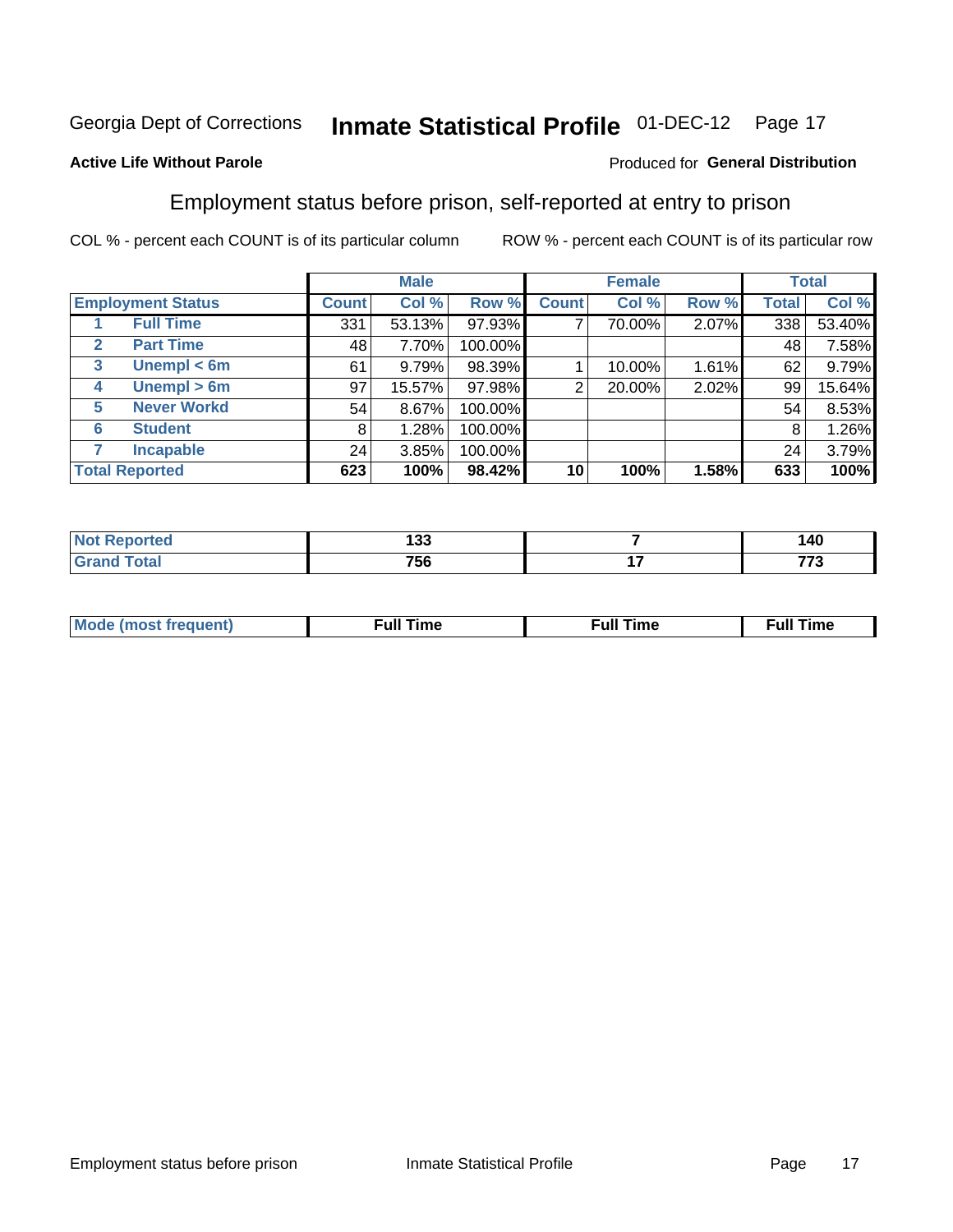# Inmate Statistical Profile 01-DEC-12 Page 18

### **Active Life Without Parole**

Produced for General Distribution

### Age at admission

COL % - percent each COUNT is of its particular column

|                         |                 | <b>Male</b> |         |                | <b>Female</b> |        |                | <b>Total</b> |
|-------------------------|-----------------|-------------|---------|----------------|---------------|--------|----------------|--------------|
| <b>Age At Admission</b> | <b>Count</b>    | Col %       | Row %   | <b>Count</b>   | Col %         | Row %  | <b>Total</b>   | Col %        |
| 15                      | 2               | 0.26%       | 100.00% |                |               |        | 2              | 0.26%        |
| 16                      | 1               | 0.13%       | 100.00% |                |               |        | $\mathbf{1}$   | 0.13%        |
| $\overline{17}$         | $\overline{c}$  | 0.26%       | 100.00% |                |               |        | $\overline{2}$ | 0.26%        |
| 18                      | 8               | 1.06%       | 100.00% |                |               |        | 8              | 1.03%        |
| 19                      | 13              | 1.72%       | 100.00% |                |               |        | 13             | 1.68%        |
| $\overline{20}$         | 13              | 1.72%       | 92.86%  | 1              | 5.88%         | 7.14%  | 14             | 1.81%        |
| 21                      | 21              | 2.78%       | 100.00% |                |               |        | 21             | 2.72%        |
| 22                      | 34              | 4.50%       | 100.00% |                |               |        | 34             | 4.40%        |
| 23                      | 22              | 2.91%       | 91.67%  | $\overline{2}$ | 11.76%        | 8.33%  | 24             | 3.10%        |
| 24                      | 26              | 3.44%       | 100.00% |                |               |        | 26             | 3.36%        |
| $\overline{25}$         | 26              | 3.44%       | 96.30%  | 1              | 5.88%         | 3.70%  | 27             | 3.49%        |
| 26                      | 32              | 4.23%       | 100.00% |                |               |        | 32             | 4.14%        |
| $\overline{27}$         | 28              | 3.70%       | 93.33%  | $\overline{2}$ | 11.76%        | 6.67%  | 30             | 3.88%        |
| 28                      | 31              | 4.10%       | 100.00% |                |               |        | 31             | 4.01%        |
| 29                      | 32              | 4.23%       | 100.00% |                |               |        | 32             | 4.14%        |
| 30                      | 24              | 3.17%       | 100.00% |                |               |        | 24             | 3.10%        |
| $\overline{31}$         | 30              | 3.97%       | 100.00% |                |               |        | 30             | 3.88%        |
| 32                      | 26              | 3.44%       | 89.66%  | 3              | 17.65%        | 10.34% | 29             | 3.75%        |
| 33                      | 20              | 2.65%       | 100.00% |                |               |        | 20             | 2.59%        |
| 34                      | 17              | 2.25%       | 100.00% |                |               |        | 17             | 2.20%        |
| 35                      | 21              | 2.78%       | 95.45%  | 1              | 5.88%         | 4.55%  | 22             | 2.85%        |
| 36                      | 33              | 4.37%       | 100.00% |                |               |        | 33             | 4.27%        |
| $\overline{37}$         | 21              | 2.78%       | 100.00% |                |               |        | 21             | 2.72%        |
| 38                      | 22              | 2.91%       | 100.00% |                |               |        | 22             | 2.85%        |
| 39                      | 19              | 2.51%       | 95.00%  | 1              | 5.88%         | 5.00%  | 20             | 2.59%        |
| 40                      | 15              | 1.98%       | 100.00% |                |               |        | 15             | 1.94%        |
| 41                      | 29              | 3.84%       | 100.00% |                |               |        | 29             | 3.75%        |
| 42                      | 24              | 3.17%       | 100.00% |                |               |        | 24             | 3.10%        |
| 43                      | 16              | 2.12%       | 94.12%  | 1              | 5.88%         | 5.88%  | 17             | 2.20%        |
| 44                      | 13              | 1.72%       | 86.67%  | $\overline{2}$ | 11.76%        | 13.33% | 15             | 1.94%        |
| 45                      | 19              | 2.51%       | 100.00% |                |               |        | 19             | 2.46%        |
| 46                      | 18              | 2.38%       | 90.00%  | $\overline{2}$ | 11.76%        | 10.00% | 20             | 2.59%        |
| 47                      | 13              | 1.72%       | 100.00% |                |               |        | 13             | 1.68%        |
| 48                      | 12              | 1.59%       | 92.31%  | 1              | 5.88%         | 7.69%  | 13             | 1.68%        |
| 49                      | 13              | 1.72%       | 100.00% |                |               |        | 13             | 1.68%        |
| 50                      | 8               | 1.06%       | 100.00% |                |               |        | 8              | 1.03%        |
| $\overline{51}$         | $6\phantom{1}6$ | 0.79%       | 100.00% |                |               |        | 6              | 0.78%        |
| 52                      | 8               | 1.06%       | 100.00% |                |               |        | 8              | 1.03%        |
| 53                      | 4               | 0.53%       | 100.00% |                |               |        | 4              | 0.52%        |
| 54                      | 3               | 0.40%       | 100.00% |                |               |        | 3              | 0.39%        |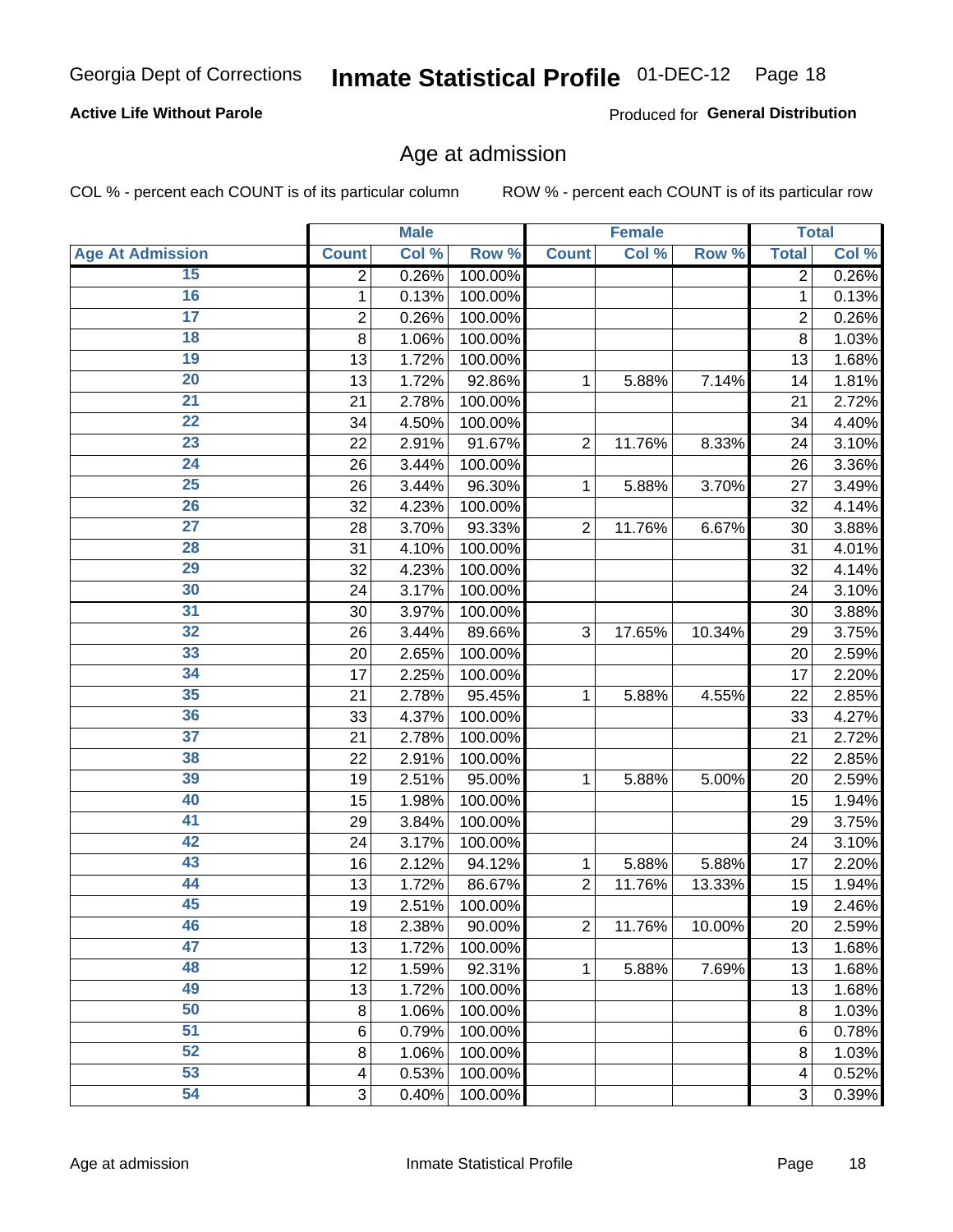# Inmate Statistical Profile 01-DEC-12 Page 19

### **Active Life Without Parole**

Produced for General Distribution

### Age at admission

COL % - percent each COUNT is of its particular column

|                         |              | <b>Male</b> |         |              | <b>Female</b> |       |              | <b>Total</b> |
|-------------------------|--------------|-------------|---------|--------------|---------------|-------|--------------|--------------|
| <b>Age At Admission</b> | <b>Count</b> | Col %       | Row %   | <b>Count</b> | Col %         | Row % | <b>Total</b> | Col %        |
| 55                      | 4            | 0.53%       | 100.00% |              |               |       | 4            | 0.52%        |
| 56                      |              | 0.93%       | 100.00% |              |               |       |              | 0.91%        |
| 57                      | 5            | 0.66%       | 100.00% |              |               |       | 5            | 0.65%        |
| 58                      | 4            | 0.53%       | 100.00% |              |               |       | 4            | 0.52%        |
| 60                      | 2            | 0.26%       | 100.00% |              |               |       | 2            | 0.26%        |
| 62                      |              | 0.13%       | 100.00% |              |               |       |              | 0.13%        |
| 63                      |              | 0.13%       | 100.00% |              |               |       |              | 0.13%        |
| 64                      | 3            | 0.40%       | 100.00% |              |               |       | 3            | 0.39%        |
| 65                      |              | 0.13%       | 100.00% |              |               |       |              | 0.13%        |
| 66                      |              | 0.13%       | 100.00% |              |               |       |              | 0.13%        |
| 69                      |              | 0.13%       | 100.00% |              |               |       |              | 0.13%        |
| 71                      |              | 0.13%       | 100.00% |              |               |       |              | 0.13%        |
| <b>Total Reported</b>   | 756          | 100%        | 97.80%  | 17           | 100%          | 2.20% | 773          | 100%         |

| τeα |     |               |               |
|-----|-----|---------------|---------------|
|     | 756 | - -<br>$\sim$ | ララヘ<br>$\sim$ |

| Mean<br>(average)              | 34.36 | 34.47    | 34.36    |
|--------------------------------|-------|----------|----------|
| <b>Median (middle)</b>         | ົ     | ົ<br>ЭZ  | າາ<br>نە |
| <b>Mode</b><br>(most frequent) | --    | ^^<br>JZ | n,<br>LL |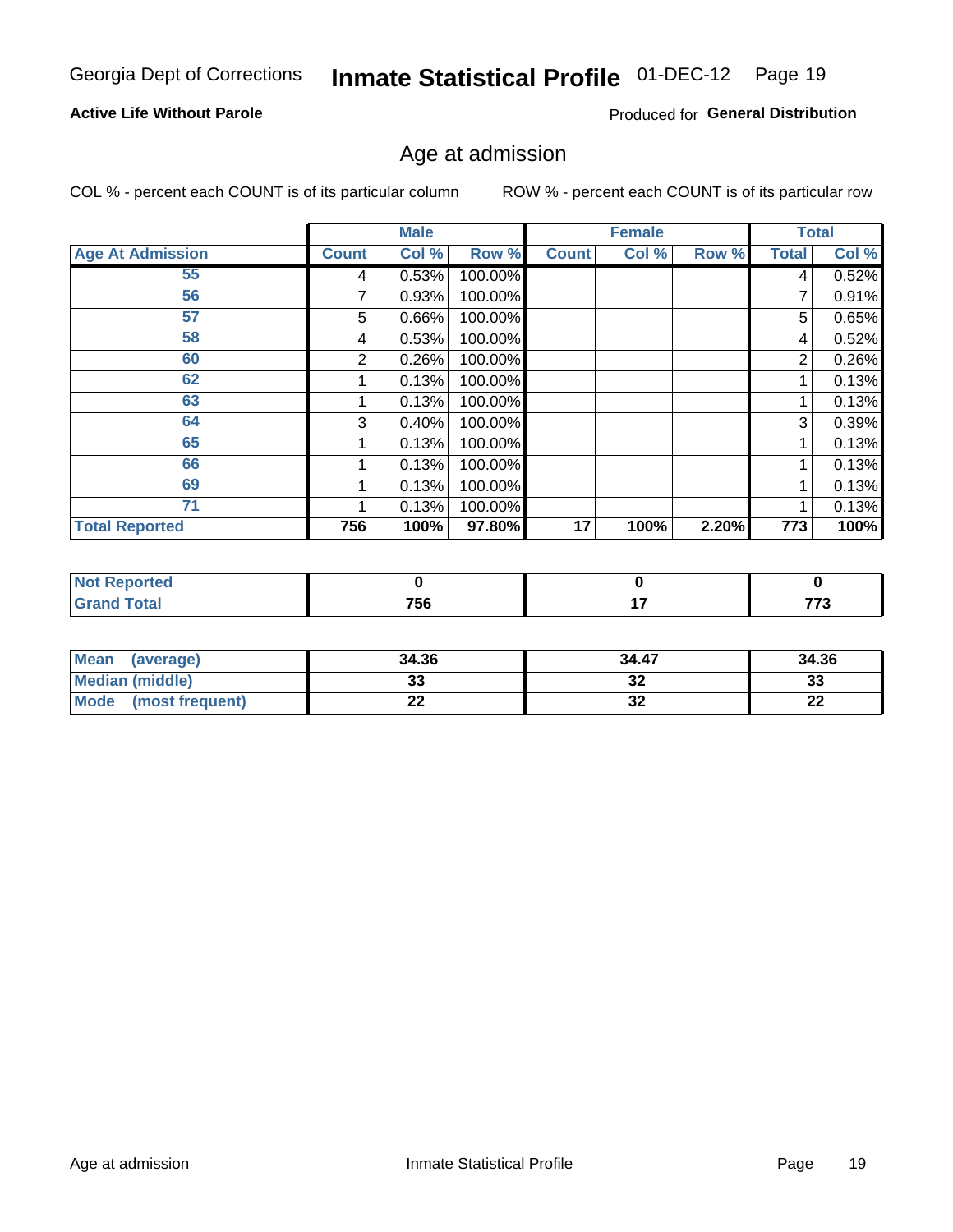#### Inmate Statistical Profile 01-DEC-12 Page 20

### **Active Life Without Parole**

### Produced for General Distribution

### Height, measured at entry to prison

COL % - percent each COUNT is of its particular column

|                       |              | <b>Male</b> |         |             | <b>Female</b> |       |              | Total      |
|-----------------------|--------------|-------------|---------|-------------|---------------|-------|--------------|------------|
| <b>Height</b>         | <b>Count</b> | Col %       |         | Row % Count | Col %         | Row % | <b>Total</b> | Col %      |
| 5'10''                | 101          | 50.75%      | 100.00% |             |               |       |              | 101 50.75% |
| 5'11''                | 98           | 49.25%      | 100.00% |             |               |       |              | 98 49.25%  |
| <b>Total Reported</b> | 199          | 100%        | 100.00% |             |               | 0.00% | 199          | 100%       |

| <b>No</b>                    | <b>EE7</b> | $- -$      |
|------------------------------|------------|------------|
| тео                          | $ -$       | .          |
| <b>Total</b><br><b>Grand</b> | 756        | ---<br>. . |

| <b>Mean</b><br>(average)       | 5'10"  | ,,,         | 5'10"  |
|--------------------------------|--------|-------------|--------|
| Median (middle)                | 5'10"  |             | 5'10'' |
| <b>Mode</b><br>(most frequent) | 5'10'' | <b>Null</b> | 5'10"  |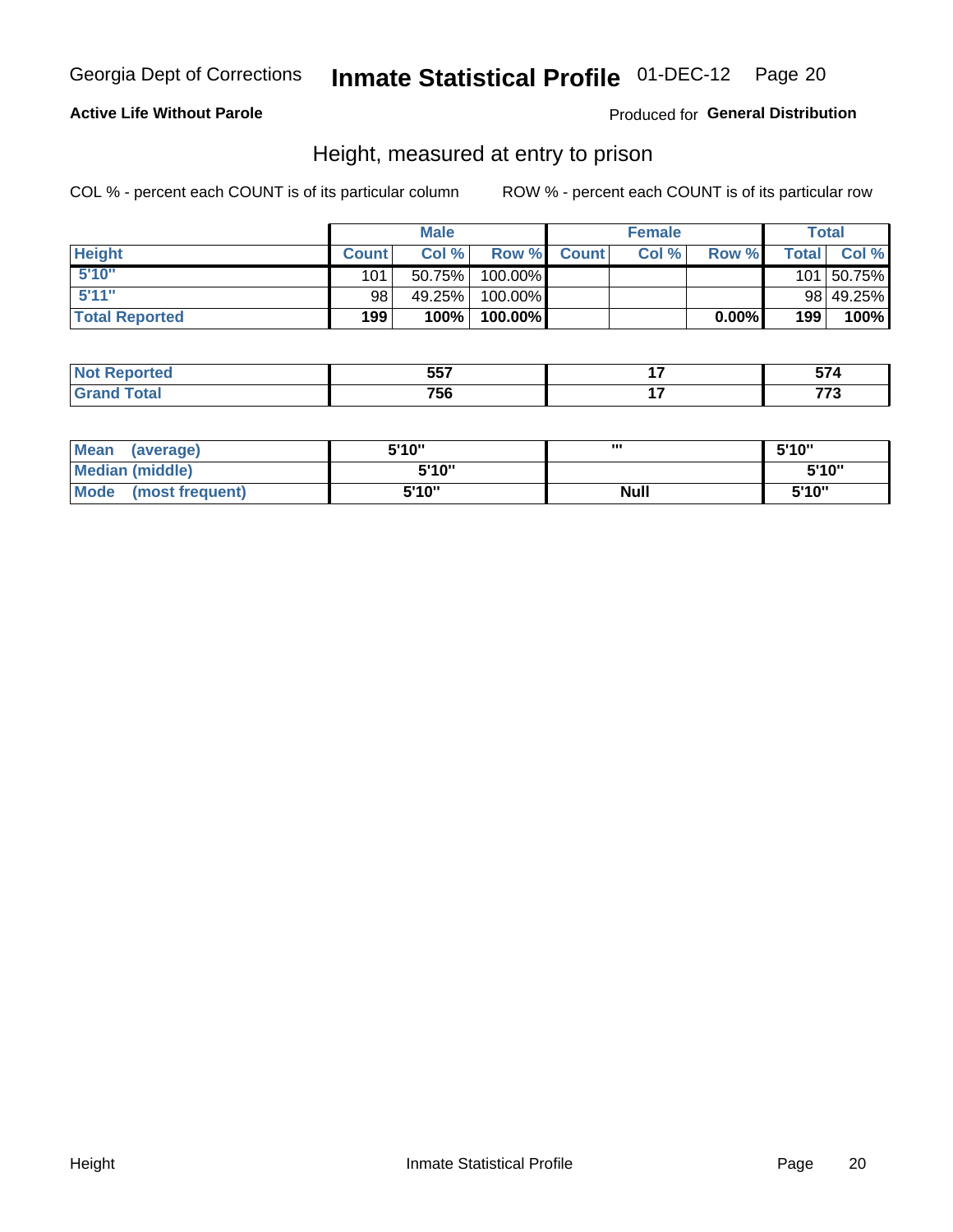# Inmate Statistical Profile 01-DEC-12 Page 21

### **Active Life Without Parole**

### Produced for General Distribution

# Weight, measured at entry to prison

COL % - percent each COUNT is of its particular column

|                       |                | <b>Male</b>               |         |                 | <b>Female</b> |         |                | <b>Total</b> |
|-----------------------|----------------|---------------------------|---------|-----------------|---------------|---------|----------------|--------------|
| <b>Weight</b>         | <b>Count</b>   | $\overline{\text{Col 9}}$ | Row %   | <b>Count</b>    | Col %         | Row %   | <b>Total</b>   | Col %        |
| 110 - 119 pounds      |                |                           |         | 1.              | 5.88%         | 100.00% | 1.             | 0.13%        |
| 120 - 129 pounds      | 3              | 0.40%                     | 75.00%  | 1               | 5.88%         | 25.00%  | 4              | 0.52%        |
| 130 - 139 pounds      | 16             | 2.12%                     | 84.21%  | 3               | 17.65%        | 15.79%  | 19             | 2.46%        |
| 140 - 149 pounds      | 46             | 6.10%                     | 100.00% |                 |               |         | 46             | 5.97%        |
| 150 - 159 pounds      | 72             | 9.55%                     | 100.00% |                 |               |         | 72             | 9.34%        |
| 160 - 169 pounds      | 93             | 12.33%                    | 96.88%  | 3               | 17.65%        | 3.13%   | 96             | 12.45%       |
| 170 - 179 pounds      | 111            | 14.72%                    | 99.11%  | 1               | 5.88%         | 0.89%   | 112            | 14.53%       |
| 180 - 189 pounds      | 90             | 11.94%                    | 97.83%  | $\overline{2}$  | 11.76%        | 2.17%   | 92             | 11.93%       |
| 190 - 199 pounds      | 62             | 8.22%                     | 100.00% |                 |               |         | 62             | 8.04%        |
| 200 - 209 pounds      | 67             | 8.89%                     | 98.53%  | 1               | 5.88%         | 1.47%   | 68             | 8.82%        |
| 210 - 219 pounds      | 50             | 6.63%                     | 96.15%  | 2               | 11.76%        | 3.85%   | 52             | 6.74%        |
| 220 - 229 pounds      | 48             | 6.37%                     | 97.96%  | 1               | 5.88%         | 2.04%   | 49             | 6.36%        |
| 230 - 239 pounds      | 27             | 3.58%                     | 100.00% |                 |               |         | 27             | 3.50%        |
| 240 - 249 pounds      | 23             | 3.05%                     | 100.00% |                 |               |         | 23             | 2.98%        |
| 250 - 259 pounds      | 11             | 1.46%                     | 91.67%  | 1               | 5.88%         | 8.33%   | 12             | 1.56%        |
| 260 - 269 pounds      | 9              | 1.19%                     | 100.00% |                 |               |         | 9              | 1.17%        |
| 270 - 279 pounds      | 8              | 1.06%                     | 100.00% |                 |               |         | 8              | 1.04%        |
| 280 - 289 pounds      | 5              | 0.66%                     | 83.33%  | 1               | 5.88%         | 16.67%  | 6              | 0.78%        |
| 290 - 299 pounds      | 3              | 0.40%                     | 100.00% |                 |               |         | 3              | 0.39%        |
| 300 - 309 pounds      | $\overline{2}$ | 0.27%                     | 100.00% |                 |               |         | $\overline{2}$ | 0.26%        |
| 310 - 319 pounds      | 1              | 0.13%                     | 100.00% |                 |               |         | 1              | 0.13%        |
| 320 - 329 pounds      | 4              | 0.53%                     | 100.00% |                 |               |         | 4              | 0.52%        |
| 330 - 339 pounds      | $\overline{2}$ | 0.27%                     | 100.00% |                 |               |         | $\overline{2}$ | 0.26%        |
| 400 pounds and over   | 1              | 0.13%                     | 100.00% |                 |               |         | $\mathbf 1$    | 0.13%        |
| <b>Total Reported</b> | 754            | 100%                      | 97.80%  | $\overline{17}$ | 100%          | 2.20%   | 771            | 100.0%       |

| Reported     |            |            |
|--------------|------------|------------|
| <b>Total</b> | 750<br>סכי | ララヘ<br>ں ، |

| Mean<br>(average)              | 189 | 179 | 189 |
|--------------------------------|-----|-----|-----|
| <b>Median (middle)</b>         | 181 | 170 | 180 |
| <b>Mode</b><br>(most frequent) | 170 | 180 | 170 |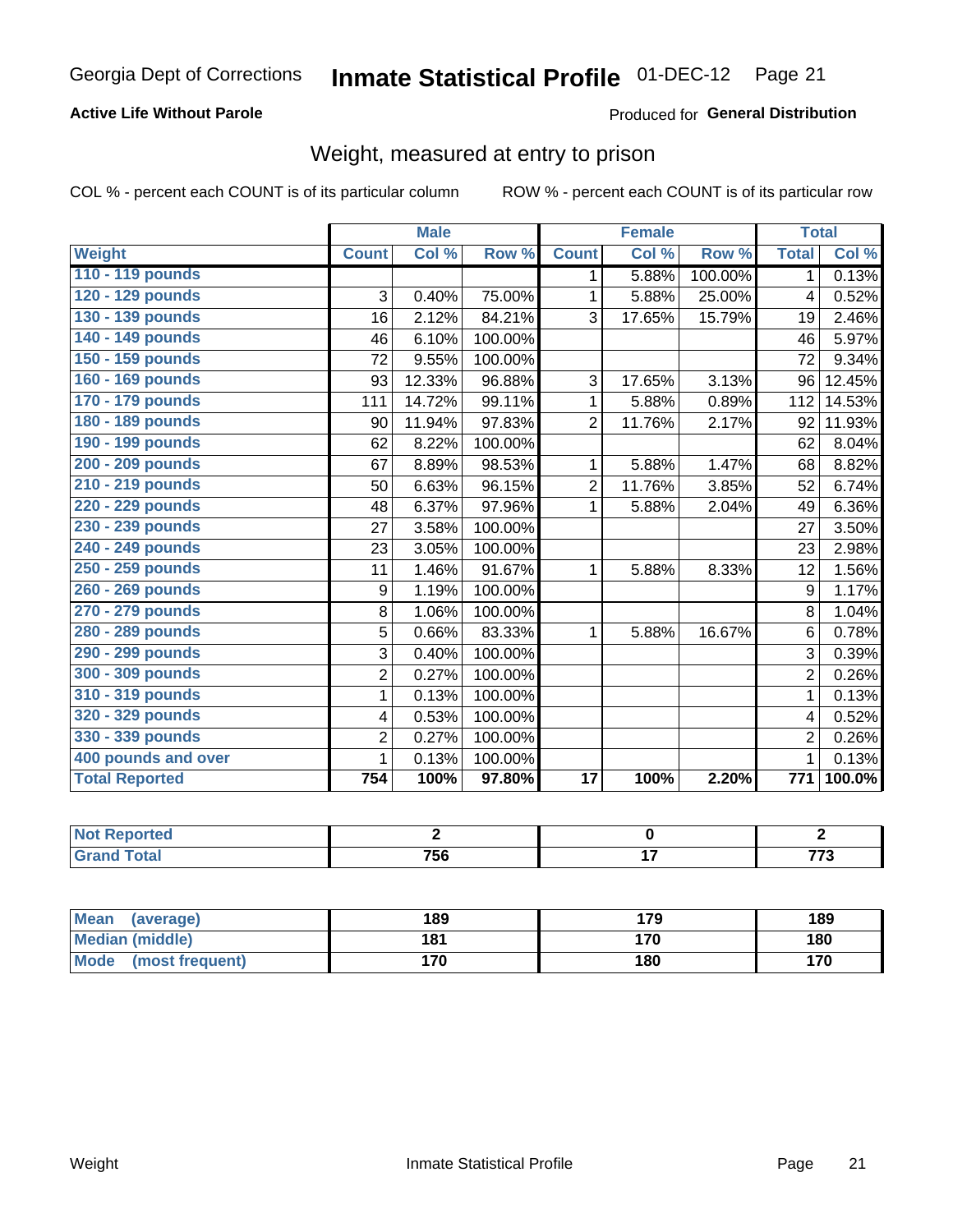# Inmate Statistical Profile 01-DEC-12 Page 22

#### **Active Life Without Parole**

Produced for General Distribution

# Military service

COL % - percent each COUNT is of its particular column

|                             |              | <b>Male</b> |             |    | <b>Female</b> |       |              | <b>Total</b> |
|-----------------------------|--------------|-------------|-------------|----|---------------|-------|--------------|--------------|
| <b>Military service</b>     | <b>Count</b> | Col %       | Row % Count |    | Col %         | Row % | <b>Total</b> | Col %        |
| <b>Air Force</b>            | 41           | $9.56\%$    | 100.00%     |    |               |       | 41           | 9.34%        |
| <b>Army</b><br>$\mathbf{2}$ | 6            | $1.40\%$    | 100.00%     |    |               |       | 6            | 1.37%        |
| <b>Navy</b><br>3            |              | $.93\%$     | 100.00%     |    |               |       | 4            | .91%         |
| <b>Marines</b><br>4         |              | .23%        | 100.00%     |    |               |       |              | .23%         |
| <b>Coast Guard</b><br>5     | 5            | 1.17%       | 100.00%     |    |               |       | 5            | 1.14%        |
| <b>None</b><br>96           | 372          | 86.71%      | 97.38%      | 10 | 100.00%       | 2.62% | 382          | 87.02%       |
| <b>Total Reported</b>       | 429          | 100%        | 97.72%      | 10 | 100%          | 2.28% | 439          | 100%         |

| <b>orted</b>         | 22<br>JZ. |     | <br>აა4 |
|----------------------|-----------|-----|---------|
| Гоtal<br><b>TTMA</b> | 756       | . – | ---     |

|  |  | <b>Mode</b><br>uent)<br>most tren | Force<br>Aır | <b>Null</b> | orce |
|--|--|-----------------------------------|--------------|-------------|------|
|--|--|-----------------------------------|--------------|-------------|------|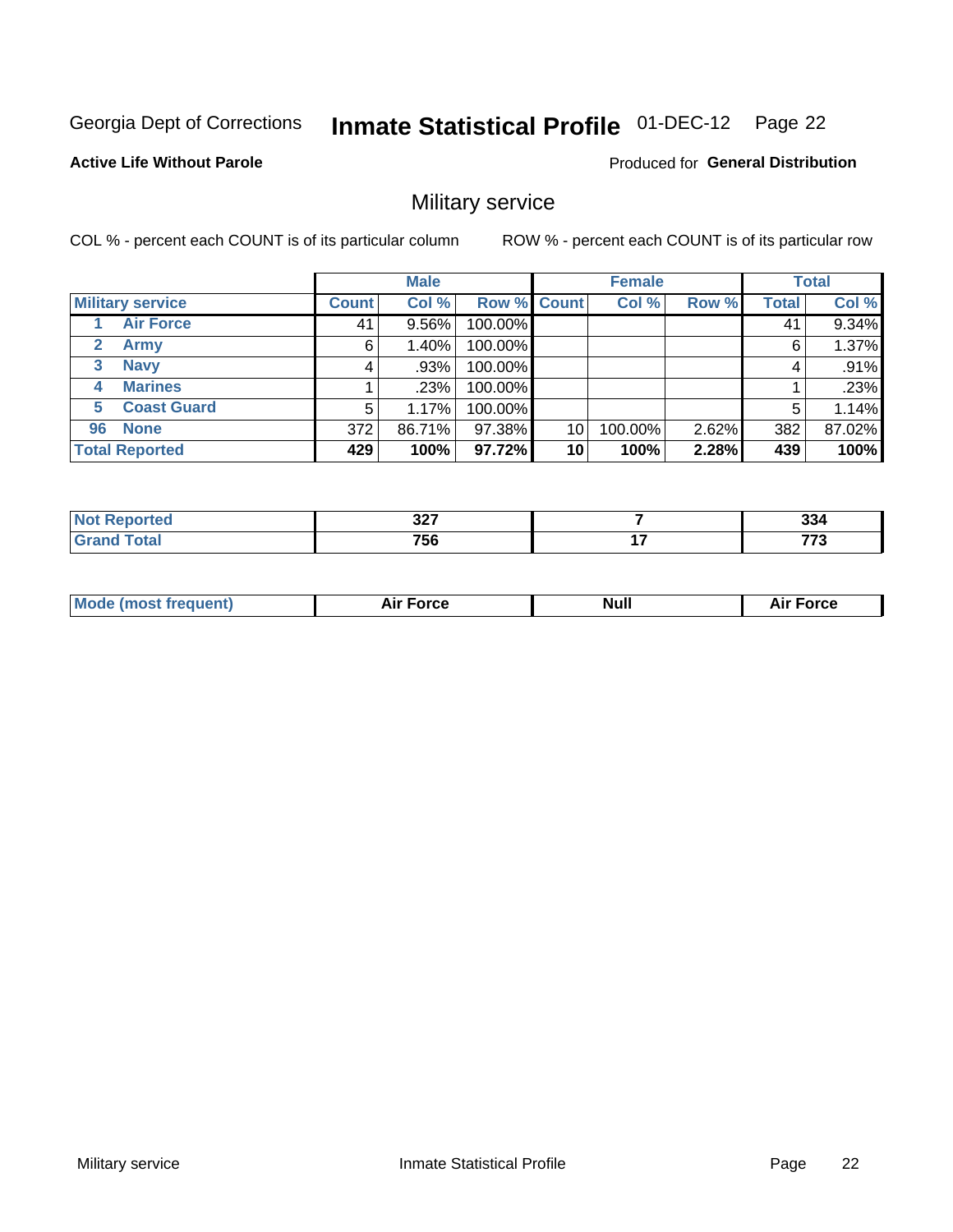# Inmate Statistical Profile 01-DEC-12 Page 23

**Active Life Without Parole** 

Produced for General Distribution

# Type of admission to prison

COL % - percent each COUNT is of its particular column

|                                      |              | <b>Male</b> |                    |    | <b>Female</b> |       |              | <b>Total</b> |
|--------------------------------------|--------------|-------------|--------------------|----|---------------|-------|--------------|--------------|
| <b>Type of Admission</b>             | <b>Count</b> | Col %       | <b>Row % Count</b> |    | Col %         | Row % | <b>Total</b> | Col %        |
| <b>New Sentence</b><br>52            | 733          | 96.96%      | 97.73%             | 17 | 100.00%       | 2.27% | 750          | 97.02%       |
| <b>Probation Rev Partial</b><br>53   |              | .13%        | 100.00%            |    |               |       |              | .13%         |
| <b>Probation Rev Remainder</b><br>54 | 3            | .40%        | 100.00%            |    |               |       | 3            | .39%         |
| <b>Parole Rev New Sentence</b><br>55 | 4            | .53%        | 100.00%            |    |               |       | 4            | .52%         |
| 56 Parole Rev No New                 | 3            | .40%        | 100.00%            |    |               |       | 3            | .39%         |
| <b>Sentence</b>                      |              |             |                    |    |               |       |              |              |
| <b>Life W/O Parole</b><br>70         | 12           | 1.59%       | 100.00%            |    |               |       | 12           | 1.55%        |
| <b>Total Reported</b>                | 756          | 100%        | 97.8%              | 17 | 100%          | 2.2%  | 773          | 100%         |

| <b>Reported</b><br>' NOT |                 |     |
|--------------------------|-----------------|-----|
| <b>c</b> otal            | 75 <sub>0</sub> | --- |
| $\mathbf{v}$ and         | ้วง             | .   |

| <b>Mode (most frequent)</b> | <b>New Sentence</b> | <b>New Sentence</b> | <b>New Sentence</b> |
|-----------------------------|---------------------|---------------------|---------------------|
|                             |                     |                     |                     |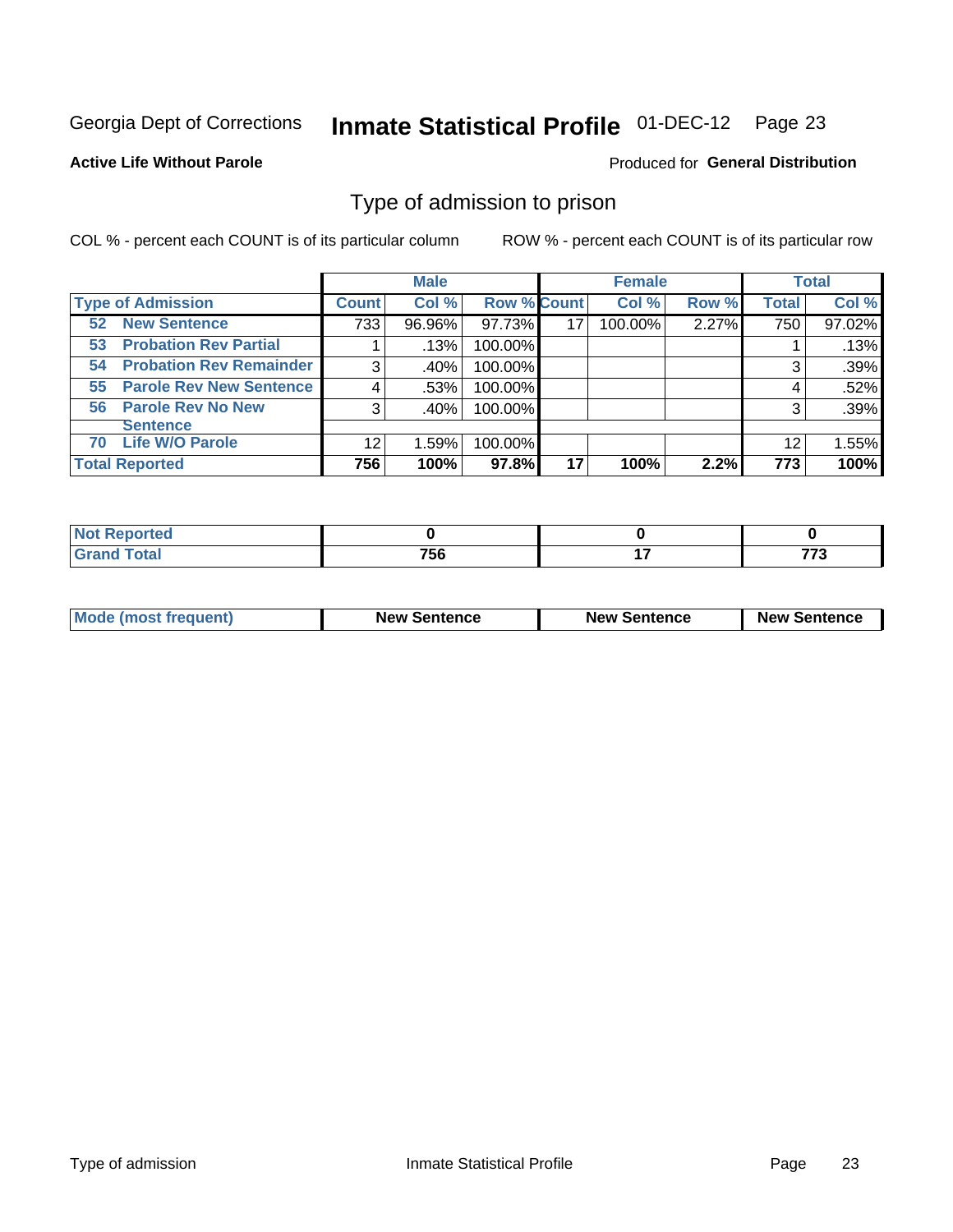# Inmate Statistical Profile 01-DEC-12 Page 24

**Active Life Without Parole** 

### **Produced for General Distribution**

### Current / last security status

COL % - percent each COUNT is of its particular column

|                        |         | <b>Male</b> |                    |                 | <b>Female</b> |          |       | <b>Total</b> |
|------------------------|---------|-------------|--------------------|-----------------|---------------|----------|-------|--------------|
| <b>Security Status</b> | Count l | Col %       | <b>Row % Count</b> |                 | Col %         | Row %    | Total | Col %        |
| 4 Medium               | 26      | $3.52\%$    | 96.30%             |                 | 7.14%         | $3.70\%$ | 27    | 3.59%        |
| 5 Close                | 710 l   | 96.21%      | 98.20%             | 13              | 92.86%        | 1.80%    | 723   | 96.14%       |
| <b>6 Maximum</b>       |         | .27%        | 100.00%            |                 | .00%          |          | ⌒     | .27%         |
| <b>Total Reported</b>  | 738     | 100%        | 98.14%             | 14 <sub>1</sub> | 100%          | $1.86\%$ | 752   | 100%         |

| <b>Still being diagnosed</b> |     |     |
|------------------------------|-----|-----|
| <b>Not Reported</b>          | 18  | n.  |
| <b>Grand Total</b>           | 756 | ァァ・ |

| Mode (most frequent) | Close | Close | <b>Close</b> |
|----------------------|-------|-------|--------------|
|                      |       |       |              |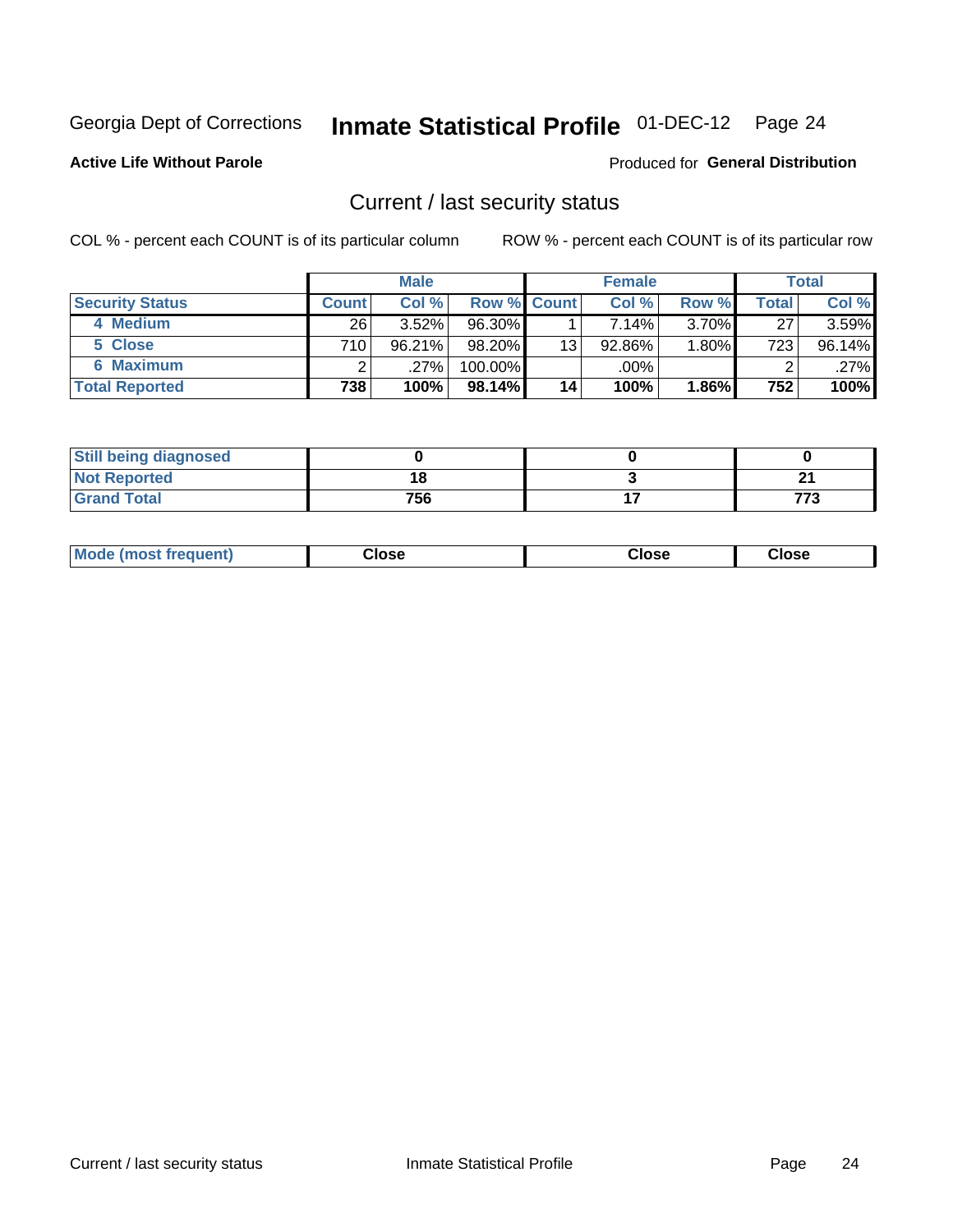# Inmate Statistical Profile 01-DEC-12 Page 25

**Active Life Without Parole** 

Produced for General Distribution

# Current / last type of institution

COL % - percent each COUNT is of its particular column

|                            |              | <b>Male</b> |                    |    | <b>Female</b> |       |        | <b>Total</b> |
|----------------------------|--------------|-------------|--------------------|----|---------------|-------|--------|--------------|
| <b>Type of Institution</b> | <b>Count</b> | Col %       | <b>Row % Count</b> |    | Col %         | Row % | Total⊤ | Col %        |
| <b>State Prison</b>        | 753          | 99.60%      | $97.79\%$          |    | 100.00%       | 2.21% | 770    | 99.61%       |
| <b>Private Prison</b>      |              | .40%        | 100.00%            |    |               |       |        | $.39\%$      |
| <b>Total Reported</b>      | 756          | 100%        | $97.8\%$           | 17 | 100%          | 2.2%  | 773    | 100%         |

| المتمتلين<br>rtea |           |                |             |
|-------------------|-----------|----------------|-------------|
| <b>otal</b>       | 750<br>סכ | $\overline{a}$ | ----<br>. . |

| <b>Mode (most frequent)</b> | <b>State Prison</b> | <b>State Prison</b> | <b>State Prison</b> |
|-----------------------------|---------------------|---------------------|---------------------|
|                             |                     |                     |                     |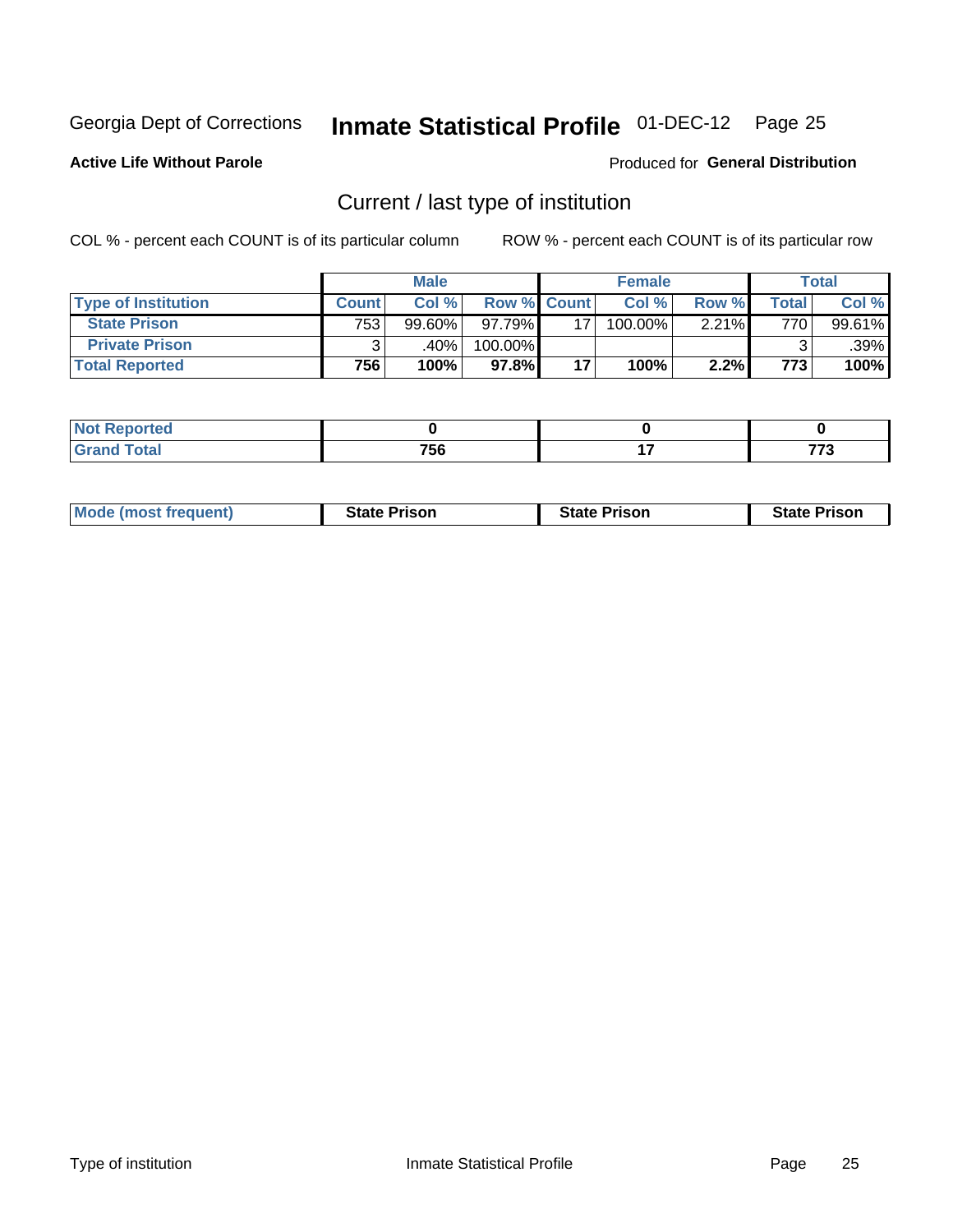# Inmate Statistical Profile 01-DEC-12 Page 26

#### **Active Life Without Parole**

### Produced for General Distribution

# Institution type - transitional centers

COL % - percent each COUNT is of its particular column

|                                                | Male  |                    | <b>Female</b> |                   | Total |
|------------------------------------------------|-------|--------------------|---------------|-------------------|-------|
| <b>Institution Type - Trans. Centers Count</b> | Col % | <b>Row % Count</b> |               | Col % Row % Total | Col % |
| <b>Total Reported</b>                          |       |                    |               |                   |       |

| <b>Reported</b><br><b>NOT</b><br>$\sim$            |  |  |
|----------------------------------------------------|--|--|
| $f$ $f \circ f \circ f$<br>$C = 1$<br><b>TULAI</b> |  |  |

| Mode (most frequent) | <b>Null</b> | <b>Null</b> | <b>Null</b> |
|----------------------|-------------|-------------|-------------|
|                      |             |             |             |
|                      |             |             |             |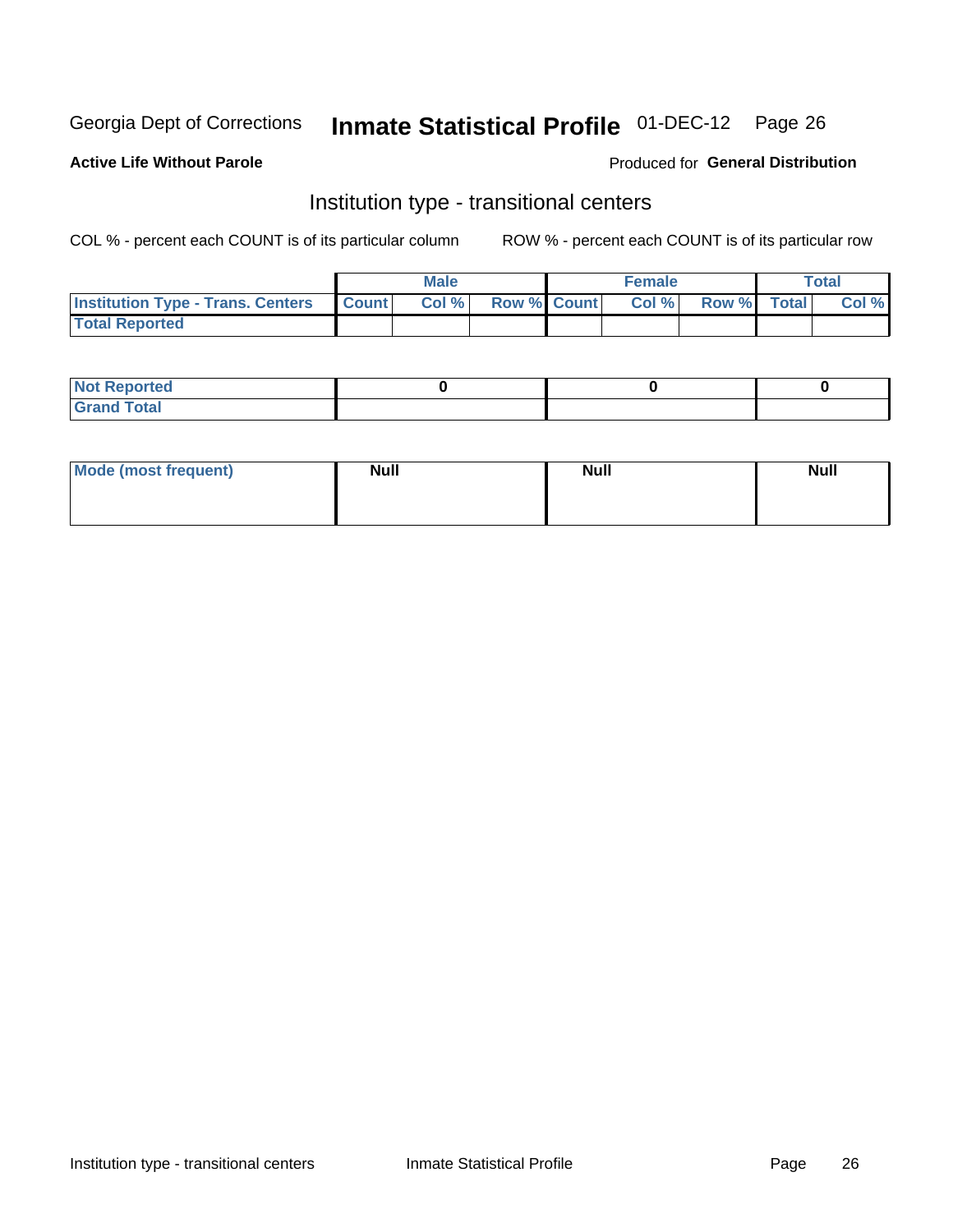# Inmate Statistical Profile 01-DEC-12 Page 27

**Active Life Without Parole** 

Produced for General Distribution

### Institution type - county prisons

COL % - percent each COUNT is of its particular column

|                                                    | <b>Male</b> |  | <b>Female</b>            |             | <b>Total</b> |
|----------------------------------------------------|-------------|--|--------------------------|-------------|--------------|
| <b>Institution Type - County Prisons   Count  </b> | Col %       |  | <b>Row % Count Col %</b> | Row % Total | Col %        |
| <b>Total Reported</b>                              |             |  |                          |             |              |

| <b>Not Reported</b>         |  |  |
|-----------------------------|--|--|
| <b>Total</b><br>-<br>______ |  |  |

| <b>Mode</b>      | <b>Null</b> | <b>Null</b> | <b>Null</b> |
|------------------|-------------|-------------|-------------|
| (most freauent). |             |             |             |
|                  |             |             |             |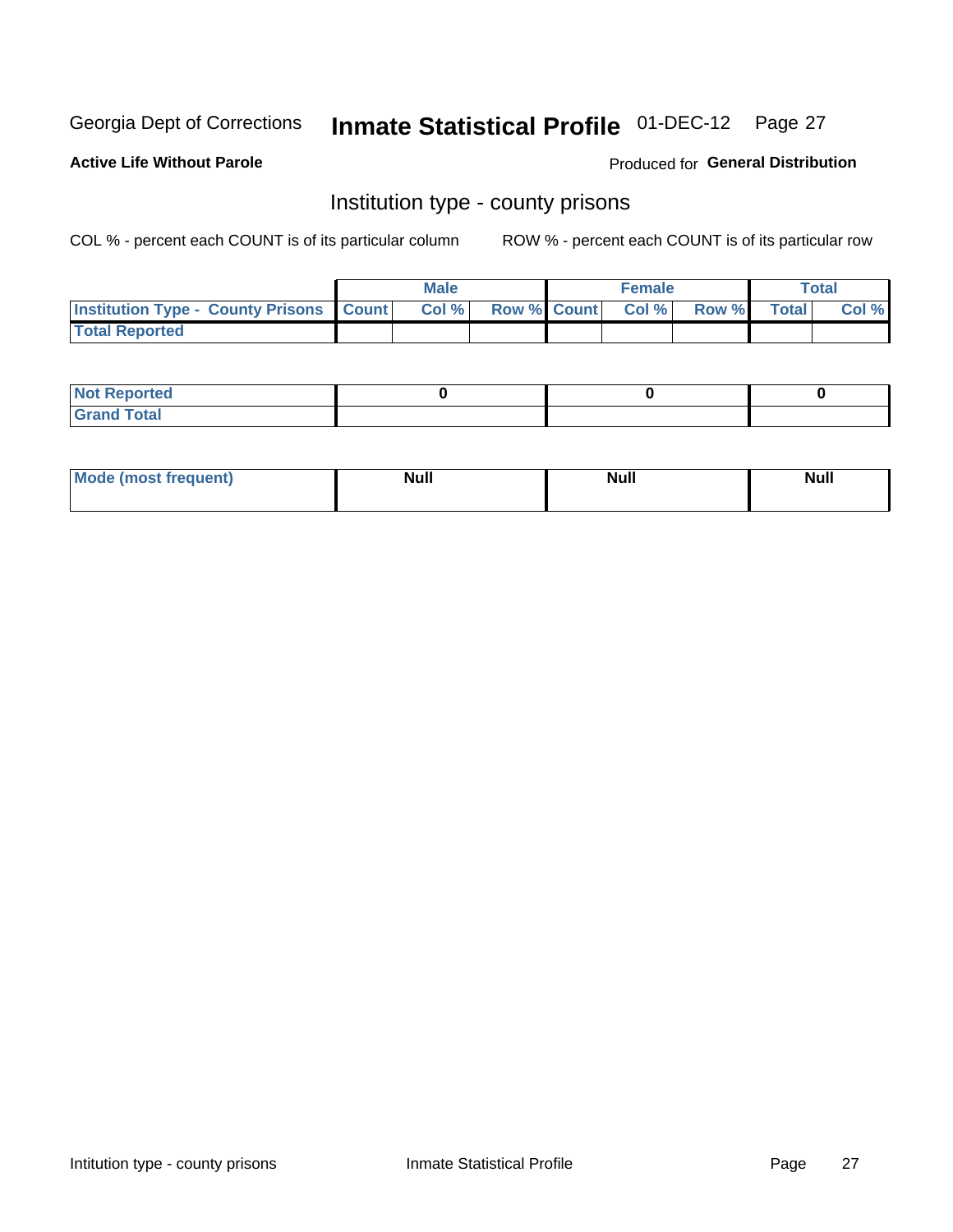# Inmate Statistical Profile 01-DEC-12 Page 28

### **Active Life Without Parole**

#### Produced for General Distribution

### Institution type - state prisons

COL % - percent each COUNT is of its particular column ROW % - percent each COUNT is of its particular row

|                                         |                | <b>Male</b>                                                |         |                 | <b>Female</b>   |                              | <b>Total</b>   |                  |
|-----------------------------------------|----------------|------------------------------------------------------------|---------|-----------------|-----------------|------------------------------|----------------|------------------|
| <b>Institution Type - State Prisons</b> | <b>Count</b>   | Col %                                                      | Row %   | <b>Count</b>    | Col %           | Row %                        | <b>Total</b>   | Col %            |
| <b>Arrendale State Prison</b>           |                |                                                            |         | 13              | 76.47%          | 100.00%                      | 13             | 1.69%            |
| <b>Augusta State Med. Prison</b>        | 50             | 6.64%                                                      | 100.00% |                 |                 |                              | 50             | 6.49%            |
| <b>Baldwin State Prison</b>             | 28             | 3.72%                                                      | 100.00% |                 |                 |                              | 28             | 3.64%            |
| <b>Burrus Corr Trn Cntr</b>             |                | .13%                                                       | 100.00% |                 |                 |                              |                | .13%             |
| <b>Central State Prison</b>             | 1              | .13%                                                       | 100.00% |                 |                 |                              |                | .13%             |
| <b>Coastal State Prison</b>             | 1              | .13%                                                       | 100.00% |                 |                 |                              | 1              | .13%             |
| <b>Ga Diag Class Prison</b>             | 47             | 6.24%                                                      | 100.00% |                 |                 |                              | 47             | 6.10%            |
| <b>Ga State Prison</b>                  | 17             | 2.26%                                                      | 100.00% |                 |                 |                              | 17             | 2.21%            |
| <b>Hancock State Prison</b>             | 73             | 9.69%                                                      | 100.00% |                 |                 |                              | 73             | 9.48%            |
| <b>Hays State Prison</b>                | 81             | 10.76%                                                     | 100.00% |                 |                 |                              | 81             | 10.52%           |
| <b>Johnson State Prison</b>             | $\overline{2}$ | .27%                                                       | 100.00% |                 |                 |                              | $\overline{2}$ | .26%             |
| <b>Macon State Prison</b>               | 116            | 15.41%                                                     | 100.00% |                 |                 |                              | 116            | 15.06%           |
| <b>Phillips State Prison</b>            | 12             | 1.59%                                                      | 100.00% |                 |                 |                              | 12             | 1.56%            |
| <b>Pulaski State Prison</b>             |                |                                                            |         | 4               | 23.53%          | 100.00%                      | 4              | .52%             |
| <b>Rogers State Prison</b>              | 1              | .13%                                                       | 100.00% |                 |                 |                              |                | .13%             |
| <b>Smith State Prison</b>               | 87             | 11.55%                                                     | 100.00% |                 |                 |                              | 87             | 11.30%           |
| <b>Telfair State Prison</b>             | 83             | 11.02%                                                     | 100.00% |                 |                 |                              | 83             | 10.78%           |
| <b>Valdosta Sp</b>                      | 79             | 10.49%                                                     | 100.00% |                 |                 |                              | 79             | 10.26%           |
| <b>Ware State Prison</b>                | 73             | 9.69%                                                      | 100.00% |                 |                 |                              | 73             | 9.48%            |
| <b>Washington State Prison</b>          |                | .13%                                                       | 100.00% |                 |                 |                              |                | .13%             |
| <b>Total Reported</b>                   | 753            | 100%                                                       | 97.79%  | $\overline{17}$ | 100%            | 2.21%                        | 770            | 100%             |
| <b>Not Reported</b>                     |                | $\bf{0}$                                                   |         |                 | 0               |                              | $\bf{0}$       |                  |
| <b>Grand Total</b>                      |                | 753                                                        |         |                 | $\overline{17}$ |                              |                | $\overline{770}$ |
| <b>Mode (most frequent)</b>             |                | <b>Macon State Prison</b><br><b>Arrendale State Prison</b> |         |                 |                 | <b>Macon State</b><br>Prison |                |                  |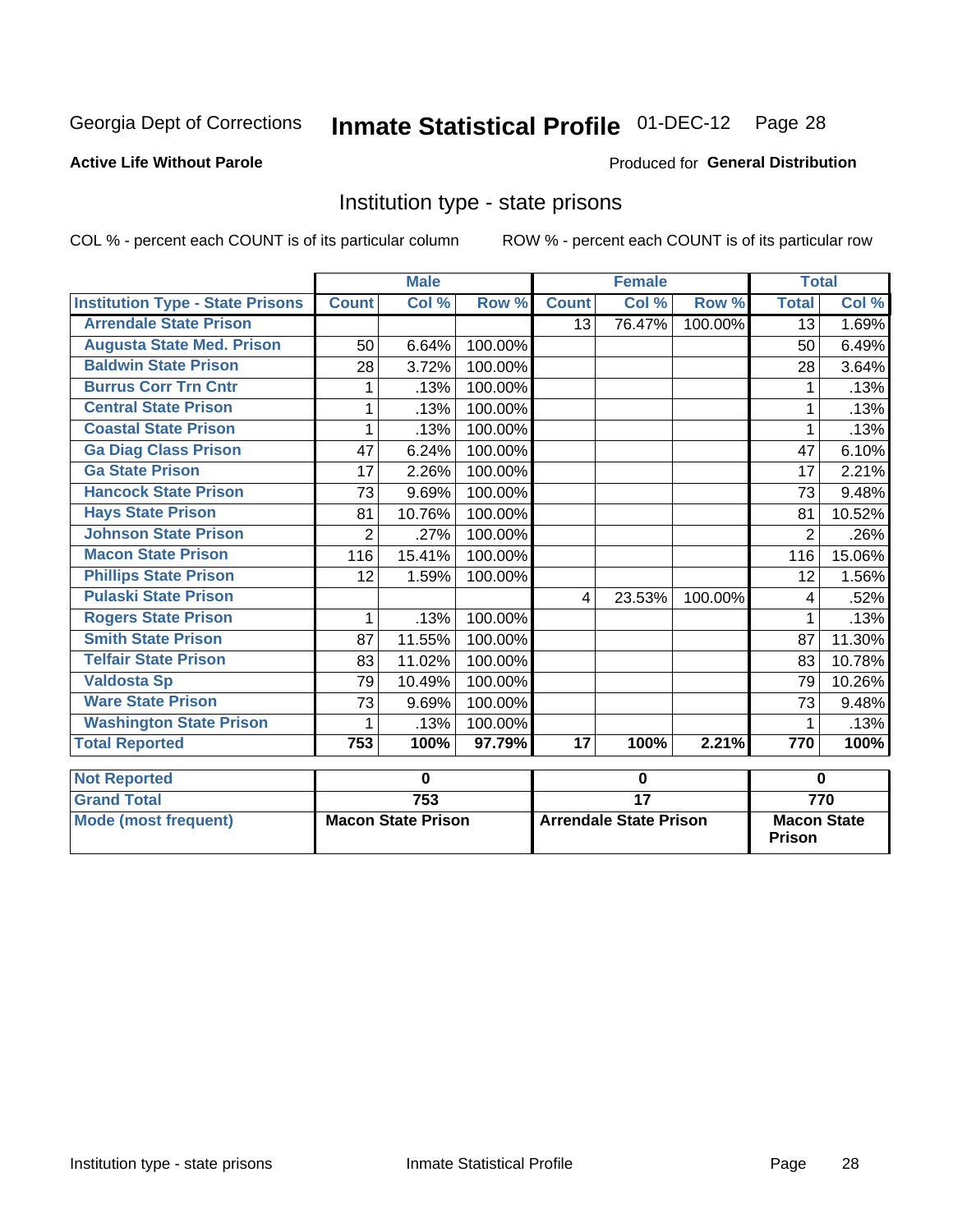# Inmate Statistical Profile 01-DEC-12 Page 29

**Active Life Without Parole** 

### Produced for General Distribution

# Institution type - private prisons

COL % - percent each COUNT is of its particular column

|                                           |              | <b>Male</b> |                    | <b>Female</b> |       |       | <b>Total</b> |
|-------------------------------------------|--------------|-------------|--------------------|---------------|-------|-------|--------------|
| <b>Institution Type - Private Prisons</b> | <b>Count</b> | Col $%$     | <b>Row % Count</b> | Col%          | Row % | Total | Col %        |
| <b>Coffee Corr Facility</b>               |              | 66.67%      | $100.00\%$         |               |       |       | 66.67%       |
| <b>Wheeler Corr Facility</b>              |              | $33.33\%$   | $100.00\%$         |               |       |       | 33.33%       |
| <b>Total Reported</b>                     |              | 100%        | 100%               |               | %।    |       | 100%         |

| <b>Not Reported</b>     |  |  |
|-------------------------|--|--|
| <u>i Utal</u><br>------ |  |  |

| Mode (most frequent) | <b>Coffee Corr Facility</b> | <b>Null</b> | <b>Coffee Corr</b><br><b>Facility</b> |
|----------------------|-----------------------------|-------------|---------------------------------------|
|----------------------|-----------------------------|-------------|---------------------------------------|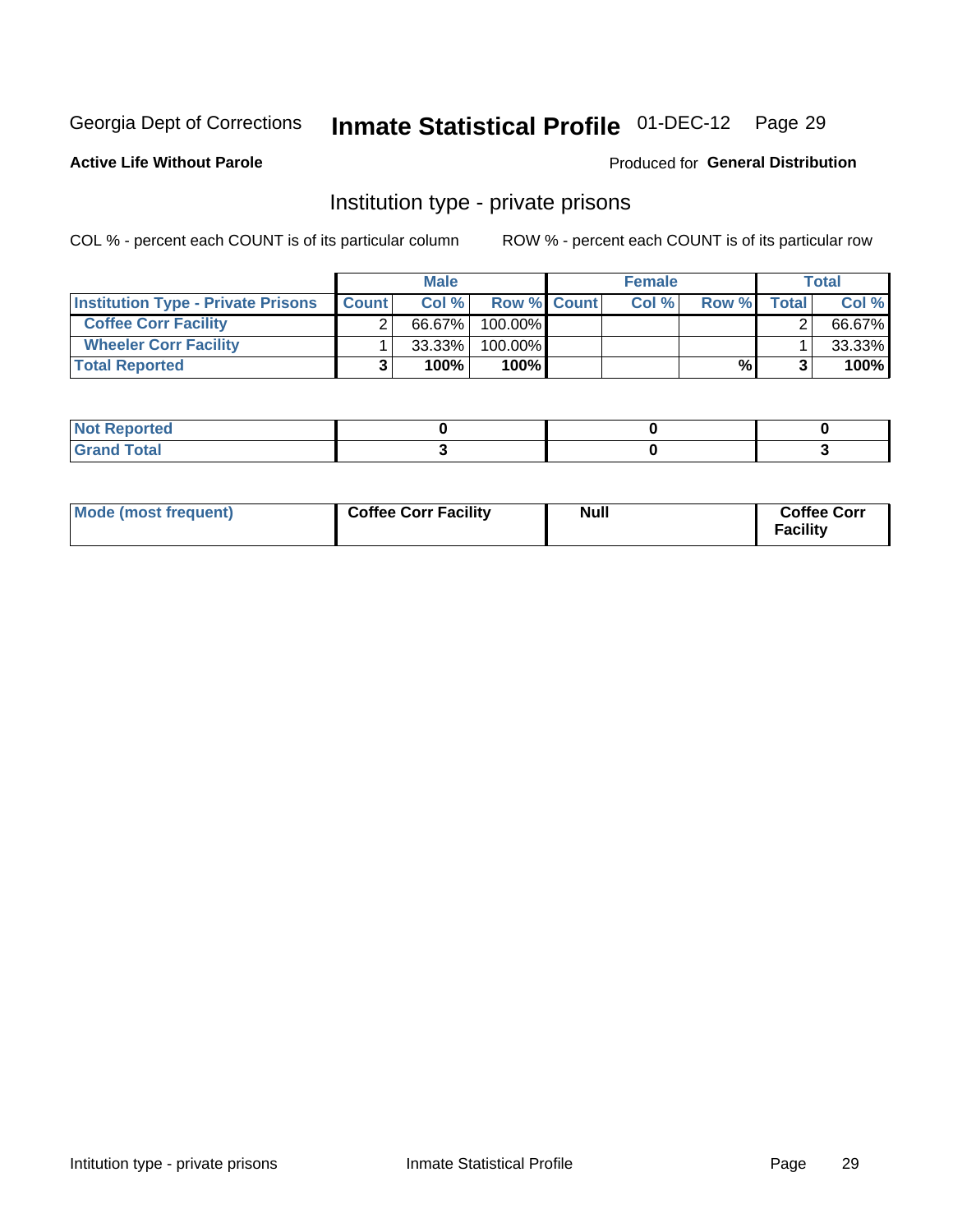# Inmate Statistical Profile 01-DEC-12 Page 30

**Active Life Without Parole** 

Produced for General Distribution

# Institution type - pre-release centers

COL % - percent each COUNT is of its particular column

|                                                    | <b>Male</b> |             | <b>Female</b> |             | <b>Total</b> |
|----------------------------------------------------|-------------|-------------|---------------|-------------|--------------|
| <b>Institution Type - Prison Annexe   Count   </b> | Col %       | Row % Count | Col %         | Row % Total | Col %        |
| <b>Total Reported</b>                              |             |             |               |             |              |

| <b>Reported</b><br>I NOT |  |  |
|--------------------------|--|--|
| <b>Total</b><br>$C$ ren  |  |  |

| $^{\circ}$ Mo<br>frequent)<br>⊥(mos* | <b>Null</b> | Noll<br><b>vull</b> | <b>Null</b> |
|--------------------------------------|-------------|---------------------|-------------|
|                                      |             |                     |             |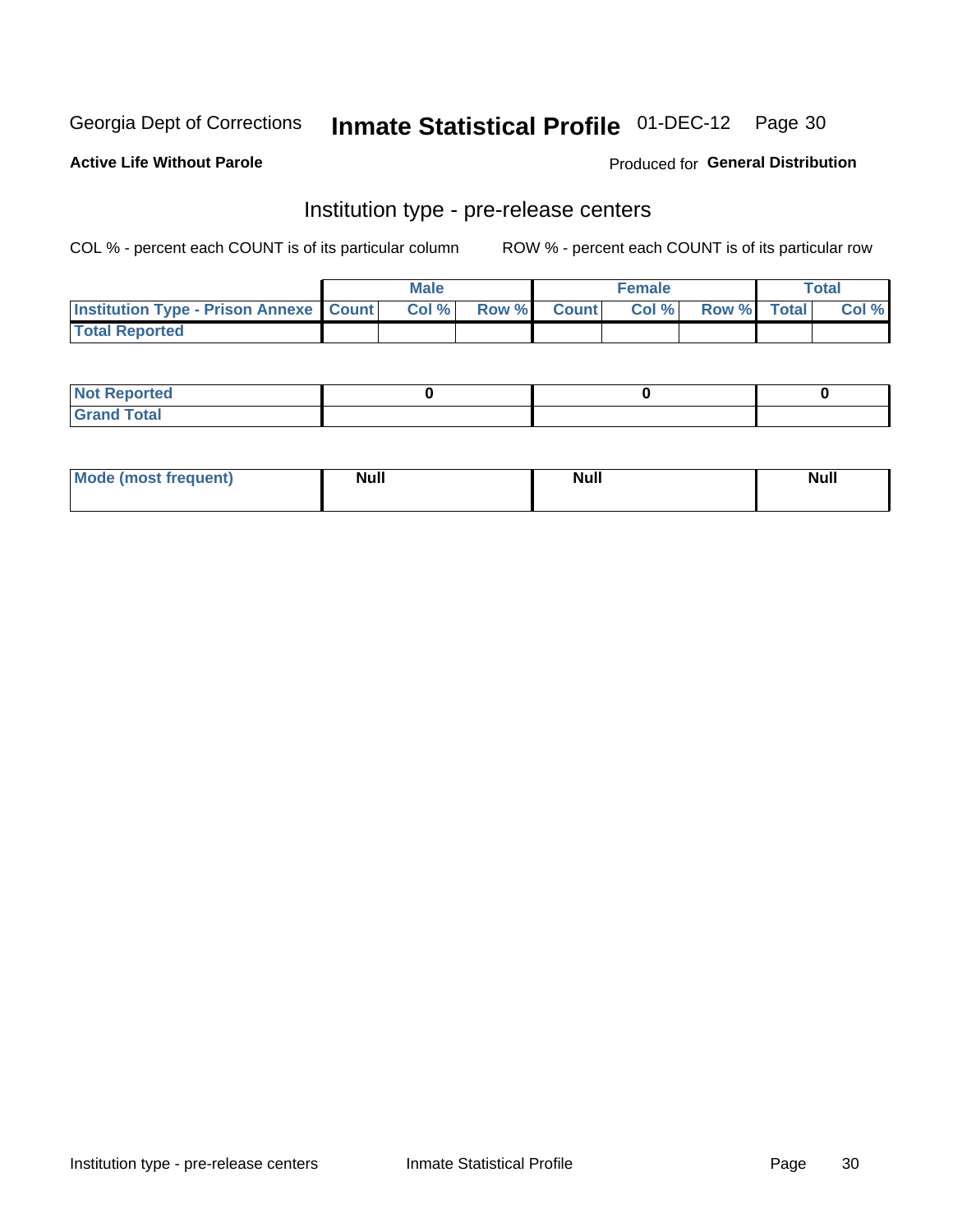# Inmate Statistical Profile 01-DEC-12 Page 31

### **Active Life Without Parole**

#### Produced for General Distribution

# Institution type - inmate boot camp

COL % - percent each COUNT is of its particular column

|                                      |              | <b>Male</b> |               |              | <b>Female</b> |             | <b>Total</b> |
|--------------------------------------|--------------|-------------|---------------|--------------|---------------|-------------|--------------|
| <b>Institution Type - Boot Camps</b> | <b>Count</b> | Col %       | <b>Row %I</b> | <b>Count</b> | Col %         | Row % Total | Col %        |
| <b>Total Rported</b>                 |              |             |               |              |               |             |              |

| <b>Not Reported</b> |  |  |
|---------------------|--|--|
| <b>Total</b><br>Cro |  |  |

| <b>I Mode (most frequent)</b> | <b>Null</b> | <b>Null</b> | <b>Null</b> |
|-------------------------------|-------------|-------------|-------------|
|                               |             |             |             |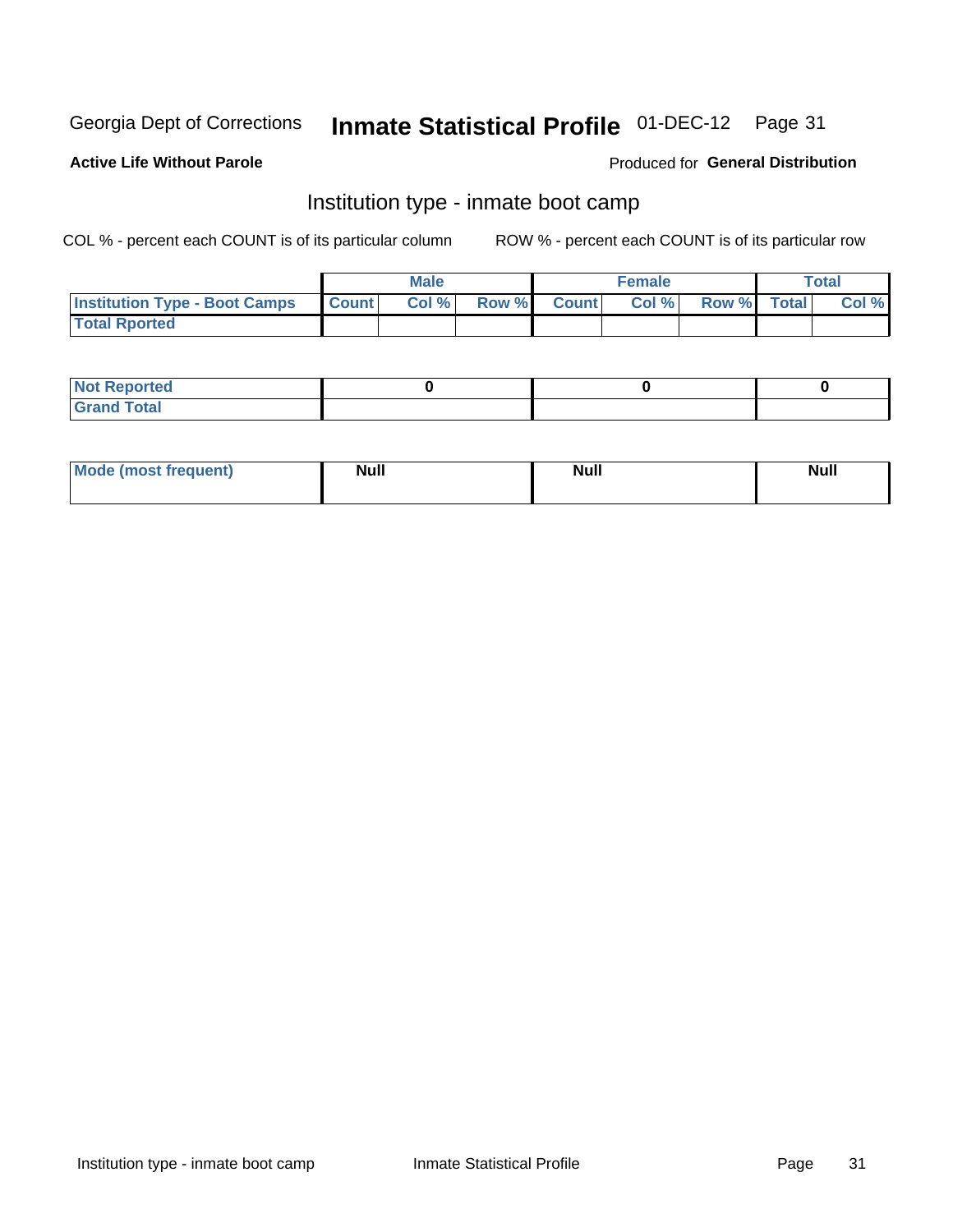# Inmate Statistical Profile 01-DEC-12 Page 32

**Active Life Without Parole** 

### Produced for General Distribution

# Number of disciplinary reports

COL % - percent each COUNT is of its particular column

|                                       |              | <b>Male</b> |             |    | <b>Female</b> |          |              | <b>Total</b> |
|---------------------------------------|--------------|-------------|-------------|----|---------------|----------|--------------|--------------|
| <b>Number of Disciplinary Reports</b> | <b>Count</b> | Col %       | Row % Count |    | Col %         | Row %    | <b>Total</b> | Col %        |
|                                       | 209          | 27.65%      | 97.21%      | 6  | 35.29%        | 2.79%    | 215          | 27.81%       |
|                                       | 104          | 13.76%      | 99.05%      |    | 5.88%         | 0.95%    | 105          | 13.58%       |
| $\mathbf{2}$                          | 57           | 7.54%       | 95.00%      | 3  | 17.65%        | $5.00\%$ | 60           | 7.76%        |
| 3                                     | 37           | 4.89%       | 97.37%      |    | 5.88%         | 2.63%    | 38           | 4.92%        |
|                                       | 40           | 5.29%       | 97.56%      |    | 5.88%         | 2.44%    | 41           | 5.30%        |
| 5                                     | 37           | 4.89%       | 97.37%      |    | 5.88%         | 2.63%    | 38           | 4.92%        |
| <b>More Than 5</b>                    | 272          | 35.98%      | 98.55%      | 4  | 23.53%        | 1.45%    | 276          | 35.71%       |
| <b>Total Reported</b>                 | 756          | 100%        | 97.80%      | 17 | 100%          | 2.20%    | 773          | 100%         |

| <b>prted</b><br>NOT |     |    |
|---------------------|-----|----|
| <b>f</b> otal       | 756 | -- |

| Mean (average)         | 8.07 | 6.35 | 8.03 |
|------------------------|------|------|------|
| <b>Median (middle)</b> |      |      |      |
| Mode (most frequent)   |      |      |      |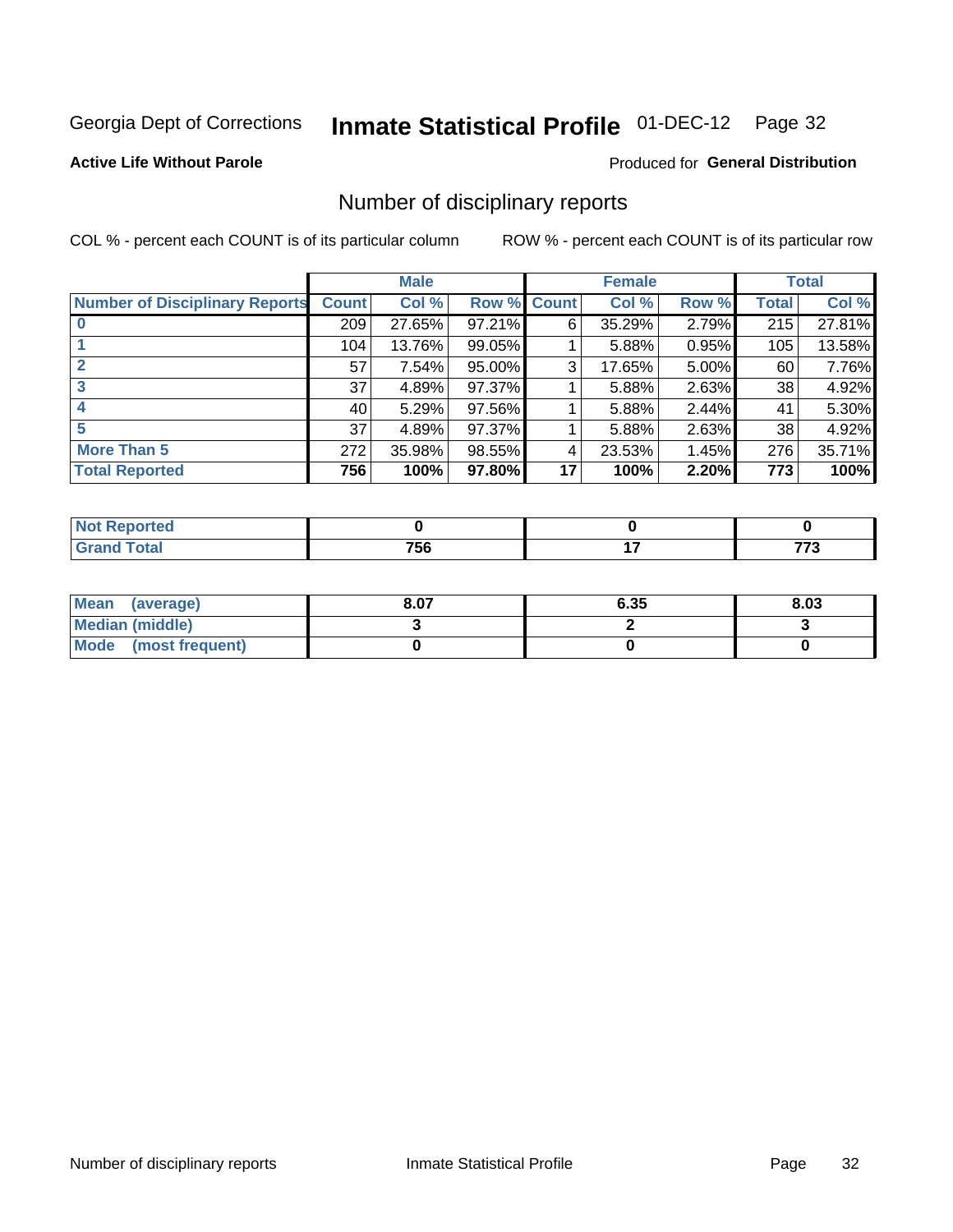# Inmate Statistical Profile 01-DEC-12 Page 33

### **Active Life Without Parole**

### **Produced for General Distribution**

# Number of transfers

COL % - percent each COUNT is of its particular column

|                            |              | <b>Male</b> |             |    | <b>Female</b> |        |              | <b>Total</b> |
|----------------------------|--------------|-------------|-------------|----|---------------|--------|--------------|--------------|
| <b>Number of Transfers</b> | <b>Count</b> | Col %       | Row % Count |    | Col %         | Row %  | <b>Total</b> | Col %        |
|                            | 36           | 4.76%       | 85.71%      | 6  | 35.29%        | 14.29% | 42           | 5.43%        |
|                            | 17           | 2.25%       | 100.00%     |    |               |        | 17           | 2.20%        |
| $\mathbf{2}$               | 120          | 15.87%      | 96.00%      | 5  | 29.41%        | 4.00%  | 125          | 16.17%       |
| 3                          | 66           | 8.73%       | 100.00%     |    |               |        | 66           | 8.54%        |
|                            | 77           | 10.19%      | 100.00%     |    |               |        | 77           | 9.96%        |
| 5                          | 51           | 6.75%       | 98.08%      |    | 5.88%         | 1.92%  | 52           | 6.73%        |
| <b>More Than 5</b>         | 389          | 51.46%      | 98.73%      | 5  | 29.41%        | 1.27%  | 394          | 50.97%       |
| <b>Total Reported</b>      | 756          | 100%        | 97.80%      | 17 | 100%          | 2.20%  | 773          | 100%         |

| <b>prted</b><br>NOT |     |    |
|---------------------|-----|----|
| <b>f</b> otal       | 756 | -- |

| Mean (average)         | '.74 | 3.18 | 7.64 |
|------------------------|------|------|------|
| <b>Median (middle)</b> |      |      |      |
| Mode (most frequent)   |      |      |      |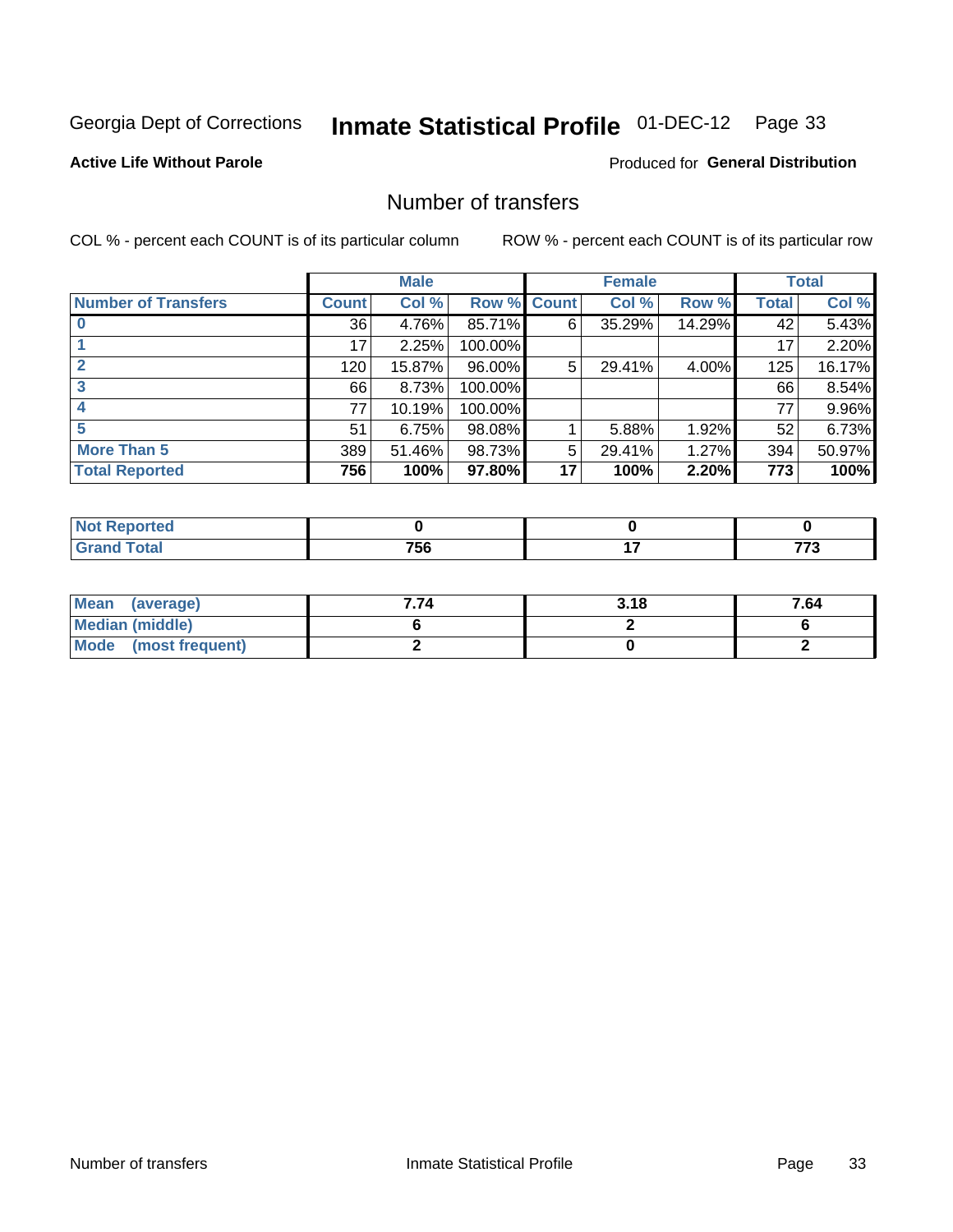# Inmate Statistical Profile 01-DEC-12 Page 34

**Active Life Without Parole** 

**Produced for General Distribution** 

# Number of escapes

COL % - percent each COUNT is of its particular column

|                          |              | <b>Male</b> |                    |    | <b>Female</b> |          |       | Total  |
|--------------------------|--------------|-------------|--------------------|----|---------------|----------|-------|--------|
| <b>Number of Escapes</b> | <b>Count</b> | Col%        | <b>Row % Count</b> |    | Col %         | Row %    | Total | Col %  |
|                          | 754          | 99.74%      | 97.80%             | 17 | $100.00\%$    | $2.20\%$ | 771   | 99.74% |
|                          |              | 0.13%       | 100.00%            |    |               |          |       | 0.13%  |
|                          |              | 0.13%       | $100.00\%$         |    |               |          |       | 0.13%  |
| <b>Total Reported</b>    | 756          | 100%        | $97.80\%$          | 17 | 100%          | 2.20%    | 773   | 100%   |

| <b>orted</b><br><b>AUT Reprint</b> |     |         |
|------------------------------------|-----|---------|
| <b>fotal</b><br>' Grand            | 756 | $- - -$ |

| Mean (average)       |  |  |
|----------------------|--|--|
| Median (middle)      |  |  |
| Mode (most frequent) |  |  |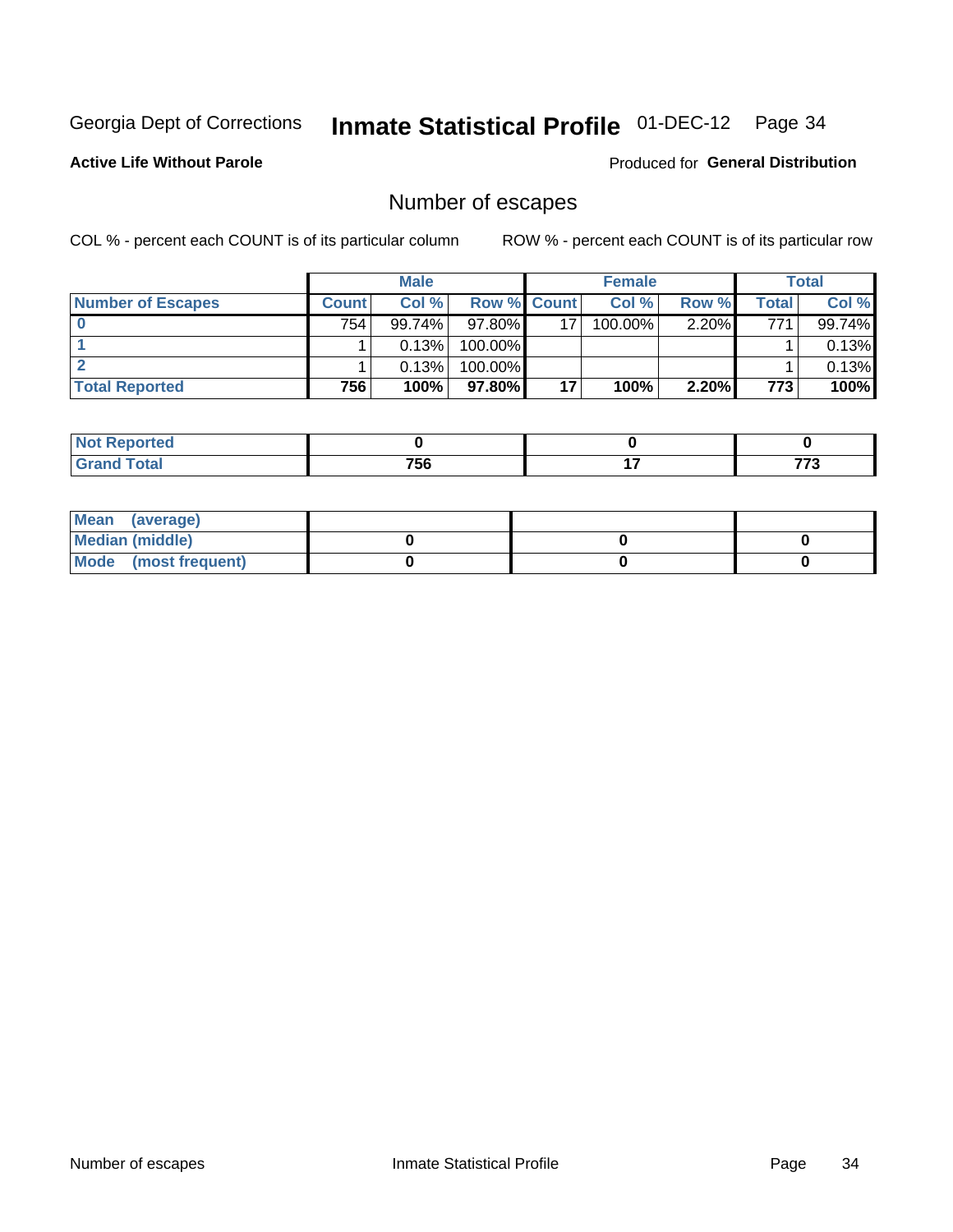# Inmate Statistical Profile 01-DEC-12 Page 35

### **Active Life Without Parole**

### Produced for General Distribution

### Time served in current (or last) institution

COL % - percent each COUNT is of its particular column

|                              |              | <b>Male</b> |         |                 | <b>Female</b> |        |              | <b>Total</b> |
|------------------------------|--------------|-------------|---------|-----------------|---------------|--------|--------------|--------------|
| <b>Time In Institution</b>   | <b>Count</b> | Col %       | Row %   | <b>Count</b>    | Col %         | Row %  | <b>Total</b> | Col %        |
| 0 to 3 months                | 106          | 14.02%      | 97.25%  | 3               | 17.65%        | 2.75%  | 109          | 14.10%       |
| <b>3.01 to 6 months</b>      | 59           | 7.80%       | 100.00% |                 |               |        | 59           | 7.63%        |
| 6.01 to 9 months             | 82           | 10.85%      | 98.80%  | 1               | 5.88%         | 1.20%  | 83           | 10.74%       |
| 9.01 to 12 months            | 41           | 5.42%       | 100.00% |                 |               |        | 41           | 5.30%        |
| 12.01 to 18 months           | 77           | 10.19%      | 98.72%  | 1               | 5.88%         | 1.28%  | 78           | 10.09%       |
| <b>18.01 to 24 months</b>    | 63           | 8.33%       | 86.30%  | 10 <sup>1</sup> | 58.82%        | 13.70% | 73           | 9.44%        |
| $2.01$ to 3 years            | 83           | 10.98%      | 100.00% |                 |               |        | 83           | 10.74%       |
| 3.01 to 4 years              | 74           | 9.79%       | 100.00% |                 |               |        | 74           | 9.57%        |
| $4.01$ to 5 years            | 46           | 6.08%       | 100.00% |                 |               |        | 46           | 5.95%        |
| $\overline{5.01}$ to 6 years | 18           | 2.38%       | 100.00% |                 |               |        | 18           | 2.33%        |
| 6.01 to 7 years              | 26           | 3.44%       | 100.00% |                 |               |        | 26           | 3.36%        |
| 7.01 to 8 years              | 23           | 3.04%       | 95.83%  | 1               | 5.88%         | 4.17%  | 24           | 3.10%        |
| $8.01$ to 9 years            | 13           | 1.72%       | 92.86%  | 1               | 5.88%         | 7.14%  | 14           | 1.81%        |
| 9.01 to 10 years             | 11           | 1.46%       | 100.00% |                 |               |        | 11           | 1.42%        |
| Over 10 years                | 34           | 4.50%       | 100.00% |                 |               |        | 34           | 4.40%        |
| <b>Total Reported</b>        | 756          | 100%        | 97.80%  | 17              | 100%          | 2.20%  | 773          | 100%         |

| Reported<br><b>NOT</b> |     |     |
|------------------------|-----|-----|
| <i>i</i> otal          | 756 | ___ |

| <b>Mean</b><br>(average) | 33 months | 24 months | 33 months |
|--------------------------|-----------|-----------|-----------|
| Median (middle)          | 19 months | 19 months | 19 months |
| Mode (most frequent)     | 0 months  | 1 months  | 1 months  |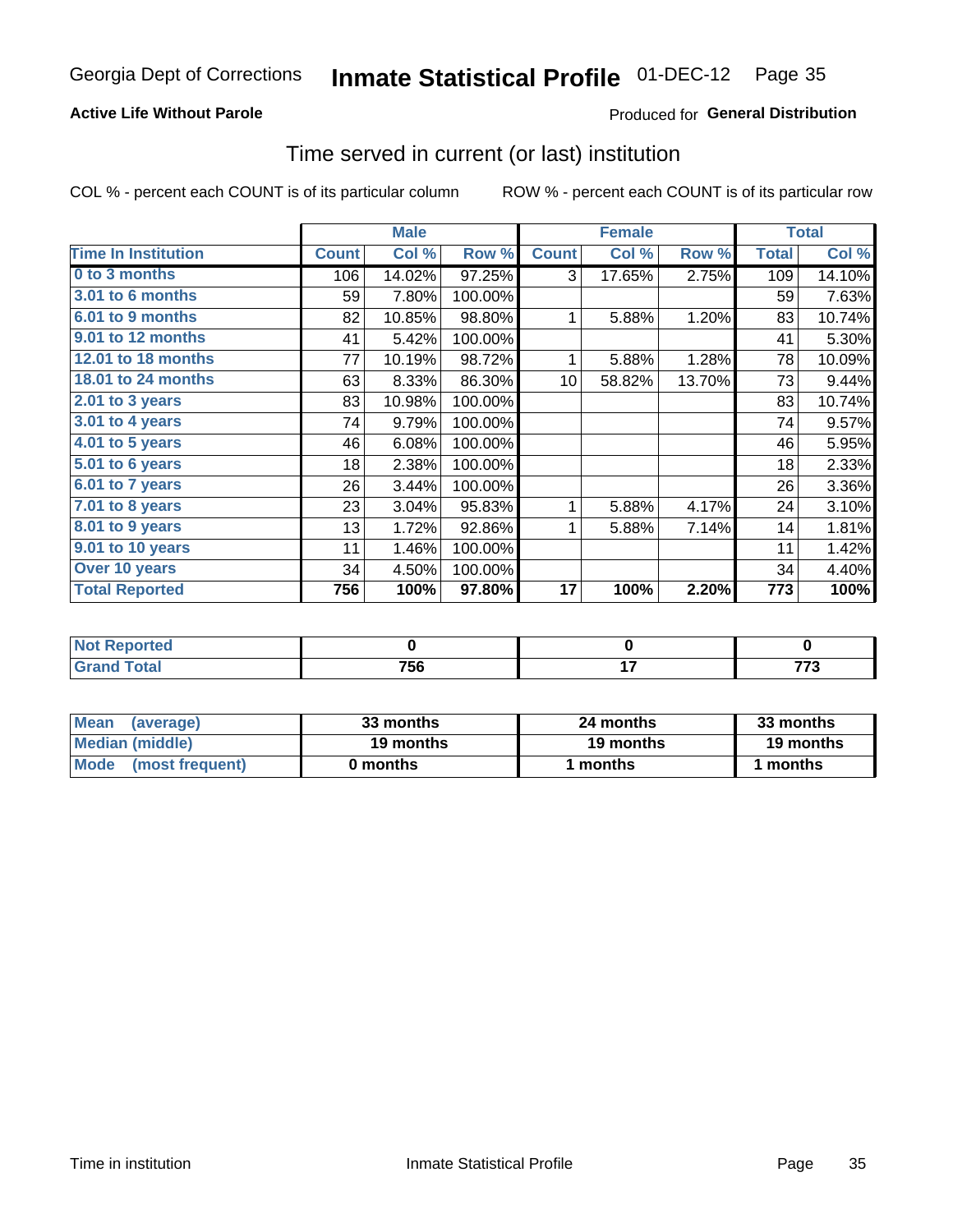# Inmate Statistical Profile 01-DEC-12 Page 36

#### **Active Life Without Parole**

#### Produced for General Distribution

# Highest grade level attained

COL % - percent each COUNT is of its particular column

|                              |                | <b>Male</b> |         |                 | <b>Female</b> |        |                | <b>Total</b> |
|------------------------------|----------------|-------------|---------|-----------------|---------------|--------|----------------|--------------|
| <b>Grade Level</b>           | <b>Count</b>   | Col %       | Row %   | <b>Count</b>    | Col %         | Row %  | <b>Total</b>   | Col %        |
| No school at all             | 1              | 0.14%       | 100.00% |                 |               |        | 1              | 0.13%        |
| <b>Grade 1</b>               | 2              | 0.28%       | 100.00% |                 |               |        | $\overline{2}$ | 0.27%        |
| <b>Grade 2</b>               | 1              | 0.14%       | 100.00% |                 |               |        | 1              | 0.13%        |
| <b>Grade 4</b>               | 4              | 0.55%       | 100.00% |                 |               |        | 4              | 0.54%        |
| Grade 5                      | 3              | 0.41%       | 100.00% |                 |               |        | 3              | 0.40%        |
| Grade 6                      | 5              | 0.69%       | 100.00% |                 |               |        | 5              | 0.67%        |
| <b>Grade 7</b>               | 21             | 2.89%       | 100.00% |                 |               |        | 21             | 2.83%        |
| <b>Grade 8</b>               | 50             | 6.89%       | 100.00% |                 |               |        | 50             | 6.75%        |
| <b>Grade 9</b>               | 85             | 11.71%      | 98.84%  | $\mathbf{1}$    | 6.67%         | 1.16%  | 86             | 11.61%       |
| Grade 10                     | 127            | 17.49%      | 98.45%  | $\overline{2}$  | 13.33%        | 1.55%  | 129            | 17.41%       |
| Grade 11                     | 101            | 13.91%      | 99.02%  | $\mathbf 1$     | 6.67%         | 0.98%  | 102            | 13.77%       |
| <b>Grade 12 or GED</b>       | 213            | 29.34%      | 96.38%  | 8               | 53.33%        | 3.62%  | 221            | 29.82%       |
| <b>Some tech school</b>      | 6              | 0.83%       | 85.71%  | $\mathbf 1$     | 6.67%         | 14.29% | 7              | 0.94%        |
| <b>Completed tech school</b> | 10             | 1.38%       | 90.91%  | 1               | 6.67%         | 9.09%  | 11             | 1.48%        |
| College, 1 year              | 21             | 2.89%       | 100.00% |                 |               |        | 21             | 2.83%        |
| College, 2 year              | 40             | 5.51%       | 97.56%  | 1               | 6.67%         | 2.44%  | 41             | 5.53%        |
| College, 3 year              | 12             | 1.65%       | 100.00% |                 |               |        | 12             | 1.62%        |
| <b>Bachelor's degree</b>     | 14             | 1.93%       | 100.00% |                 |               |        | 14             | 1.89%        |
| <b>Master's degree</b>       | 7              | 0.96%       | 100.00% |                 |               |        | 7              | 0.94%        |
| Ph.D. degree                 | 1              | 0.14%       | 100.00% |                 |               |        | 1              | 0.13%        |
| Law degree                   | $\overline{2}$ | 0.28%       | 100.00% |                 |               |        | $\overline{2}$ | 0.27%        |
| <b>Total Reported</b>        | 726            | 100%        | 97.98%  | $\overline{15}$ | 100.0%        | 2.02%  | 741            | 100%         |

| orred      | $\overline{ }$<br>u | $\sim$<br>◡▵ |
|------------|---------------------|--------------|
| <b>ota</b> | フロベ<br>סכי          | ---          |

| <b>Mean</b><br>(average)       | 10.96           | 11.8            | 10.97             |
|--------------------------------|-----------------|-----------------|-------------------|
| <b>Median (middle)</b>         | Grade 11        | Grade 12 or GED | Grade 11          |
| <b>Mode</b><br>(most frequent) | Grade 12 or GED | Grade 12 or GED | I Grade 12 or GED |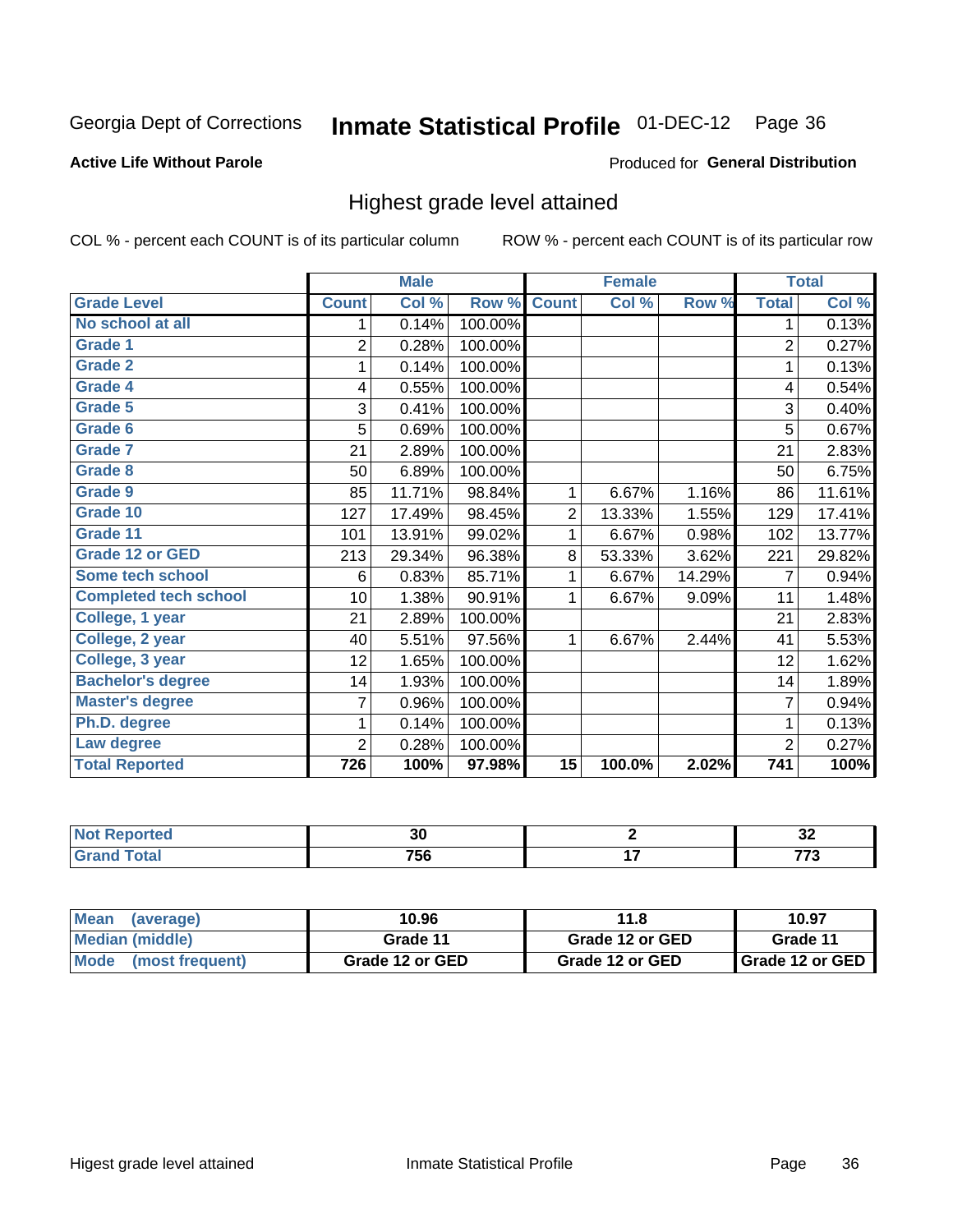# Inmate Statistical Profile 01-DEC-12 Page 37

### **Active Life Without Parole**

## **Produced for General Distribution**

## Culture fair IQ scores

COL % - percent each COUNT is of its particular column

|                       |              | <b>Male</b> |                    |                | <b>Female</b> |          |              | <b>Total</b> |
|-----------------------|--------------|-------------|--------------------|----------------|---------------|----------|--------------|--------------|
| <b>IQ Scores</b>      | <b>Count</b> | Col %       | <b>Row % Count</b> |                | Col %         | Row %    | <b>Total</b> | Col %        |
| $60 - 69$             | 24           | 4.40%       | 100.00%            |                |               |          | 24           | 4.31%        |
| $70 - 79$             | 42           | 7.69%       | 97.67%             |                | 9.09%         | 2.33%    | 43           | 7.72%        |
| $80 - 89$             | 86           | 15.75%      | 97.73%             | 2              | 18.18%        | 2.27%    | 88           | 15.80%       |
| $90 - 99$             | 99           | 18.13%      | 97.06%             | 3              | 27.27%        | 2.94%    | 102          | 18.31%       |
| $100 - 109$           | 153          | 28.02%      | 98.71%             | $\overline{2}$ | 18.18%        | 1.29%    | 155          | 27.83%       |
| $110 - 119$           | 117          | 21.43%      | 98.32%             | 2              | 18.18%        | 1.68%    | 119          | 21.36%       |
| $120 - 129$           | 25           | 4.58%       | 96.15%             |                | 9.09%         | $3.85\%$ | 26           | 4.67%        |
| <b>Total Reported</b> | 546          | 100%        | 98.03%             | 11             | 100%          | 1.97%    | 557          | 100%         |

| <b>Not Reported</b>         | 207 | つイつ<br>2 I J |
|-----------------------------|-----|--------------|
| <b>Not Valid (under 60)</b> |     |              |
| <b>Grand Total</b>          | 756 | 773          |

| Mean (average)       | 98  | 100 | 98  |
|----------------------|-----|-----|-----|
| Median (middle)      | 101 | 96  | 101 |
| Mode (most frequent) | 105 | 96  | 105 |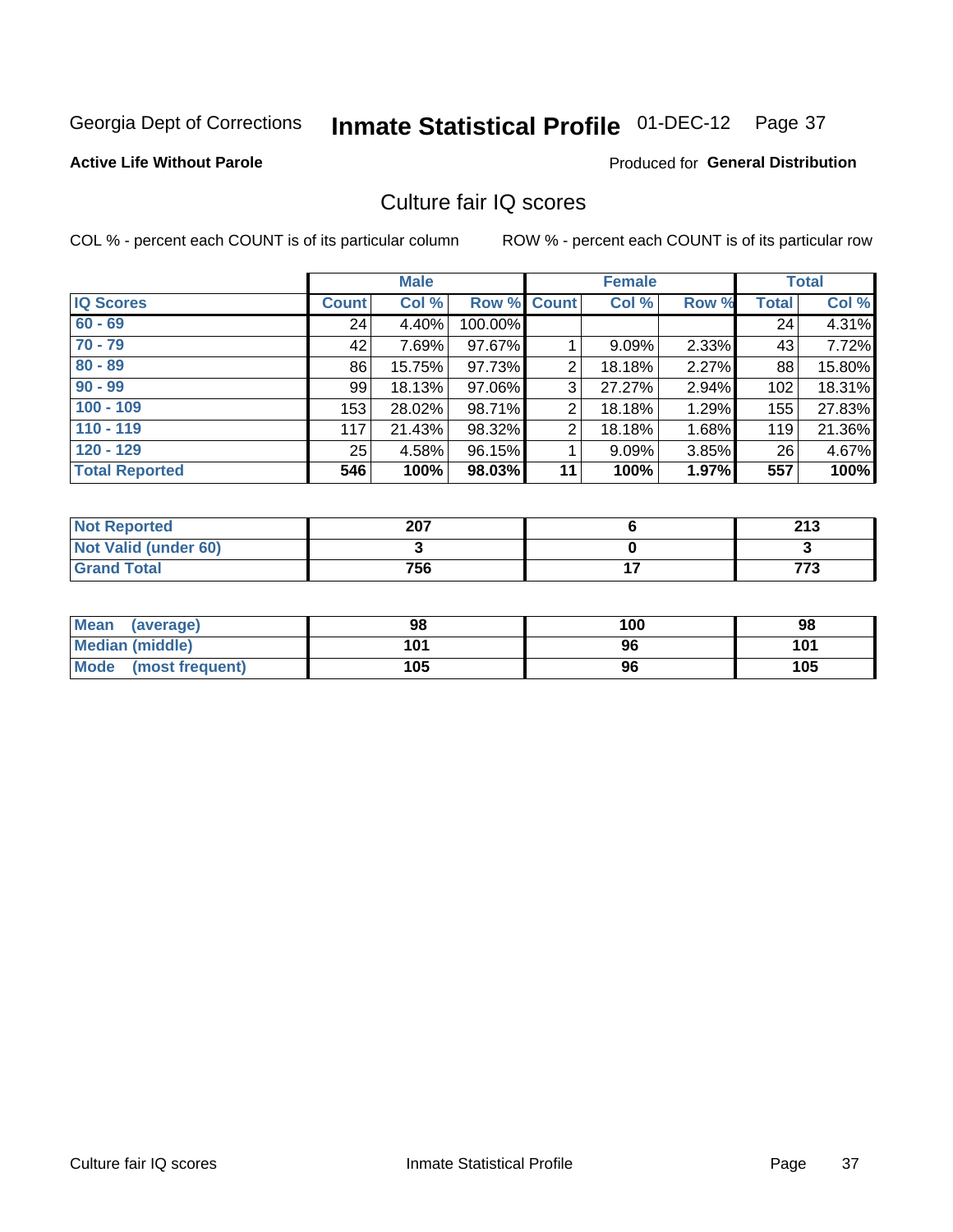#### **Inmate Statistical Profile 01-DEC-12** Page 38

### **Active Life Without Parole**

## **Produced for General Distribution**

## Wide Range Achievement Test (WRAT) reading score

COL % - percent each COUNT is of its particular column

|                           |              | <b>Male</b> |         |                | <b>Female</b> |       |              | <b>Total</b> |
|---------------------------|--------------|-------------|---------|----------------|---------------|-------|--------------|--------------|
| <b>WRAT Reading Score</b> | <b>Count</b> | Col %       | Row %   | <b>Count</b>   | Col %         | Row % | <b>Total</b> | Col %        |
| 0.1 to 0.9                | 13           | 2.35%       | 100.00% |                |               |       | 13           | 2.30%        |
| 1.0 to 1.9                | 16           | 2.89%       | 100.00% |                |               |       | 16           | 2.83%        |
| 2.0 to 2.9                | 29           | 5.23%       | 96.67%  | 1              | 9.09%         | 3.33% | 30           | 5.31%        |
| 3.0 to 3.9                | 32           | 5.78%       | 100.00% |                |               |       | 32           | 5.66%        |
| 4.0 to 4.9                | 43           | 7.76%       | 100.00% |                |               |       | 43           | 7.61%        |
| 5.0 to 5.9                | 52           | 9.39%       | 96.30%  | $\overline{2}$ | 18.18%        | 3.70% | 54           | 9.56%        |
| 6.0 to 6.9                | 48           | 8.66%       | 100.00% |                |               |       | 48           | 8.50%        |
| 7.0 to 7.9                | 21           | 3.79%       | 100.00% |                |               |       | 21           | 3.72%        |
| 8.0 to 8.9                | 41           | 7.40%       | 100.00% |                |               |       | 41           | 7.26%        |
| 9.0 to 9.9                | 43           | 7.76%       | 97.73%  | 1              | 9.09%         | 2.27% | 44           | 7.79%        |
| 10.0 to 10.9              | 11           | 1.99%       | 91.67%  | 1              | 9.09%         | 8.33% | 12           | 2.12%        |
| 11.0 to 11.9              | 33           | 5.96%       | 94.29%  | $\overline{2}$ | 18.18%        | 5.71% | 35           | 6.19%        |
| 12.0 to 12.9              | 114          | 20.58%      | 99.13%  | 1              | 9.09%         | 0.87% | 115          | 20.35%       |
| 13                        | 58           | 10.47%      | 95.08%  | 3              | 27.27%        | 4.92% | 61           | 10.80%       |
| <b>Total Reported</b>     | 554          | 100%        | 98.05%  | 11             | 100%          | 1.95% | 565          | 100%         |
|                           |              |             |         |                |               |       |              |              |

| <b>Not Reported</b>    | 202 | 208          |
|------------------------|-----|--------------|
| <b>Total</b><br>'Grand | 756 | $- - -$<br>. |

| <b>Mean</b><br>(average)       | 8.32 | 9.76                            | 8.35 |
|--------------------------------|------|---------------------------------|------|
| Median (middle)                | ช. ა | 11 <sub>2</sub><br>. . <u>.</u> | Ծ.J  |
| <b>Mode</b><br>(most frequent) |      |                                 | יי   |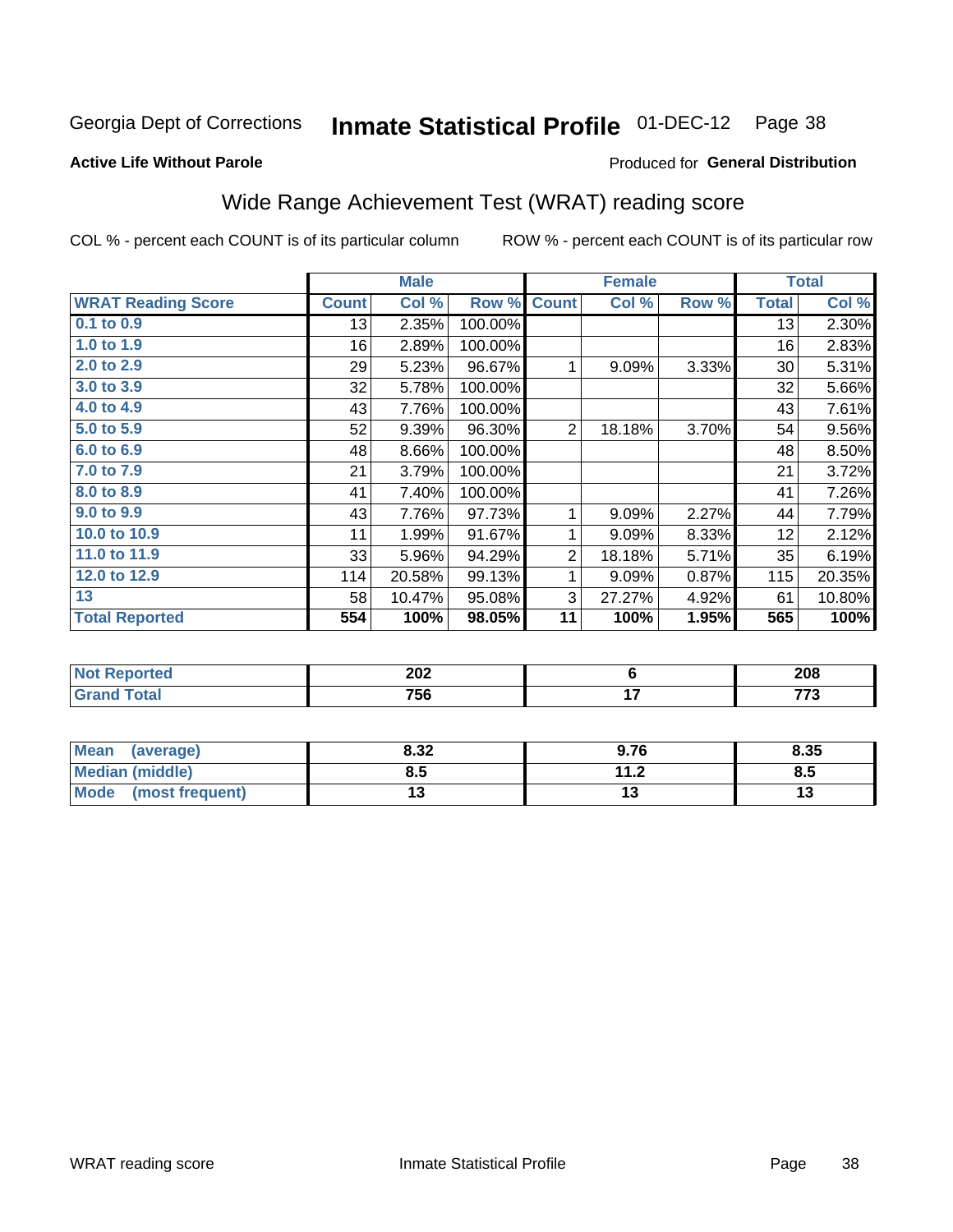#### **Inmate Statistical Profile 01-DEC-12** Page 39

**Active Life Without Parole** 

### Produced for General Distribution

## Wide Range Achievement Test (WRAT) math score

COL % - percent each COUNT is of its particular column

|                              |                 | <b>Male</b> |         |                | <b>Female</b> |       |              | <b>Total</b> |
|------------------------------|-----------------|-------------|---------|----------------|---------------|-------|--------------|--------------|
| <b>WRAT Mathematic Score</b> | <b>Count</b>    | Col %       | Row %   | <b>Count</b>   | Col %         | Row % | <b>Total</b> | Col %        |
| 0.1 to 0.9                   | 1               | 0.18%       | 100.00% |                |               |       | 1            | 0.18%        |
| 1.0 to 1.9                   | 4               | 0.72%       | 100.00% |                |               |       | 4            | 0.71%        |
| 2.0 to 2.9                   | 16              | 2.89%       | 100.00% |                |               |       | 16           | 2.83%        |
| 3.0 to 3.9                   | 38              | 6.86%       | 100.00% |                |               |       | 38           | 6.73%        |
| 4.0 to 4.9                   | 58              | 10.47%      | 96.67%  | $\overline{2}$ | 18.18%        | 3.33% | 60           | 10.62%       |
| 5.0 to 5.9                   | 72              | 13.00%      | 98.63%  | 1              | 9.09%         | 1.37% | 73           | 12.92%       |
| 6.0 to 6.9                   | 111             | 20.04%      | 99.11%  | 1              | 9.09%         | 0.89% | 112          | 19.82%       |
| 7.0 to 7.9                   | 70              | 12.64%      | 98.59%  | 1              | 9.09%         | 1.41% | 71           | 12.57%       |
| 8.0 to 8.9                   | 43              | 7.76%       | 95.56%  | $\overline{2}$ | 18.18%        | 4.44% | 45           | 7.96%        |
| 9.0 to 9.9                   | 56              | 10.11%      | 96.55%  | $\overline{2}$ | 18.18%        | 3.45% | 58           | 10.27%       |
| 10.0 to 10.9                 | 26              | 4.69%       | 100.00% |                |               |       | 26           | 4.60%        |
| 11.0 to 11.9                 | 15              | 2.71%       | 100.00% |                |               |       | 15           | 2.65%        |
| 12.0 to 12.9                 | 34              | 6.14%       | 97.14%  | 1              | 9.09%         | 2.86% | 35           | 6.19%        |
| 13                           | 10 <sup>1</sup> | 1.81%       | 90.91%  | 1              | 9.09%         | 9.09% | 11           | 1.95%        |
| <b>Total Reported</b>        | 554             | 100%        | 98.05%  | 11             | 100%          | 1.95% | 565          | 100%         |
|                              |                 |             |         |                |               |       |              |              |
| <b>Not Reported</b>          |                 | 202         |         |                | $\bf 6$       |       |              | 208          |
| <b>Grand Total</b>           |                 | 756         |         |                | 17            |       |              | 773          |

| Mean (average)                 | 7. 94<br>. | О.Д | 7.23 |
|--------------------------------|------------|-----|------|
| Median (middle)                |            | o.z | 6.9  |
| <b>Mode</b><br>(most frequent) | 6.9        | 60  | 6.9  |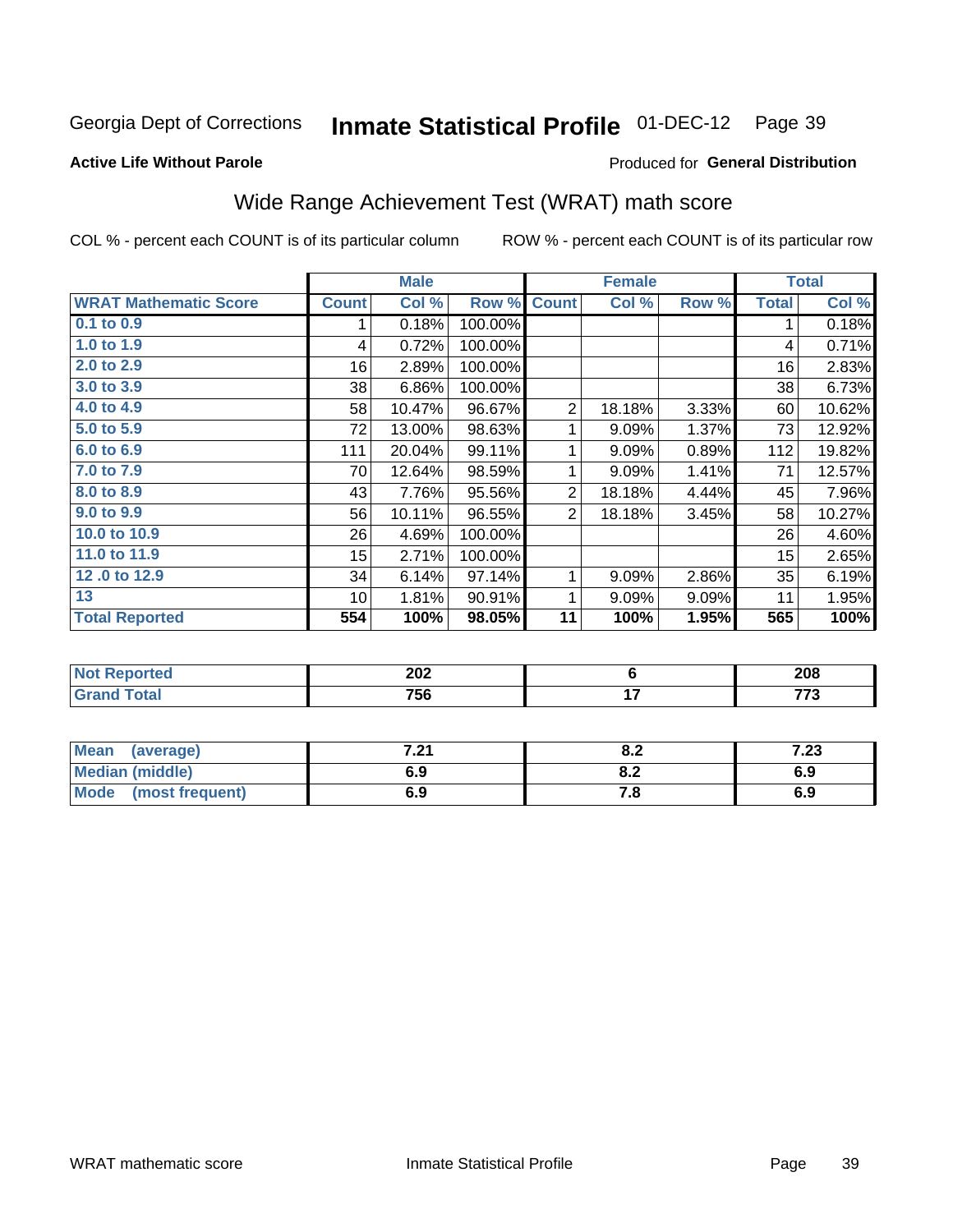#### **Inmate Statistical Profile 01-DEC-12** Page 40

### **Active Life Without Parole**

## **Produced for General Distribution**

## Wide Range Achievement Test (WRAT) spelling score

COL % - percent each COUNT is of its particular column

ROW % - percent each COUNT is of its particular row

|                            |              | <b>Male</b> |         |              | <b>Female</b>           |       |              | <b>Total</b> |
|----------------------------|--------------|-------------|---------|--------------|-------------------------|-------|--------------|--------------|
| <b>WRAT Spelling Score</b> | <b>Count</b> | Col %       | Row %   | <b>Count</b> | Col %                   | Row % | <b>Total</b> | Col %        |
| 0.1 to 0.9                 | 6            | 1.08%       | 100.00% |              |                         |       | 6            | 1.06%        |
| 1.0 to 1.9                 | 25           | 4.52%       | 100.00% |              |                         |       | 25           | 4.43%        |
| 2.0 to 2.9                 | 39           | 7.05%       | 100.00% |              |                         |       | 39           | 6.91%        |
| 3.0 to 3.9                 | 31           | 5.61%       | 100.00% |              |                         |       | 31           | 5.50%        |
| 4.0 to 4.9                 | 45           | 8.14%       | 97.83%  | 1            | 9.09%                   | 2.17% | 46           | 8.16%        |
| 5.0 to 5.9                 | 55           | 9.95%       | 100.00% |              |                         |       | 55           | 9.75%        |
| 6.0 to 6.9                 | 63           | 11.39%      | 98.44%  | 1            | 9.09%                   | 1.56% | 64           | 11.35%       |
| 7.0 to 7.9                 | 47           | 8.50%       | 97.92%  | 1            | 9.09%                   | 2.08% | 48           | 8.51%        |
| 8.0 to 8.9                 | 44           | 7.96%       | 97.78%  | 1            | 9.09%                   | 2.22% | 45           | 7.98%        |
| 9.0 to 9.9                 | 39           | 7.05%       | 100.00% |              |                         |       | 39           | 6.91%        |
| 10.0 to 10.9               | 34           | 6.15%       | 100.00% |              |                         |       | 34           | 6.03%        |
| 11.0 to 11.9               | 36           | 6.51%       | 92.31%  | 3            | 27.27%                  | 7.69% | 39           | 6.91%        |
| 12.0 to 12.9               | 60           | 10.85%      | 95.24%  | 3            | 27.27%                  | 4.76% | 63           | 11.17%       |
| 13                         | 29           | 5.24%       | 96.67%  | 1            | 9.09%                   | 3.33% | 30           | 5.32%        |
| <b>Total Reported</b>      | 553          | 100%        | 98.05%  | 11           | 100%                    | 1.95% | 564          | 100%         |
|                            |              |             |         |              |                         |       |              |              |
| <b>Not Reported</b>        |              | 203         |         |              | $\overline{\mathbf{6}}$ |       |              | 209          |
| <b>Grand Total</b>         |              | 756         |         |              | 17                      |       |              | 773          |

| <b>Mean</b><br>(average) | <b>751</b><br>.J I | 10.12         | 7.56 |
|--------------------------|--------------------|---------------|------|
| Median (middle)          | ں. ا               | 112<br>       | ن. ا |
| Mode<br>(most frequent)  | 0.J                | 1つ ?<br>1 Z.J | ၓ.Ე  |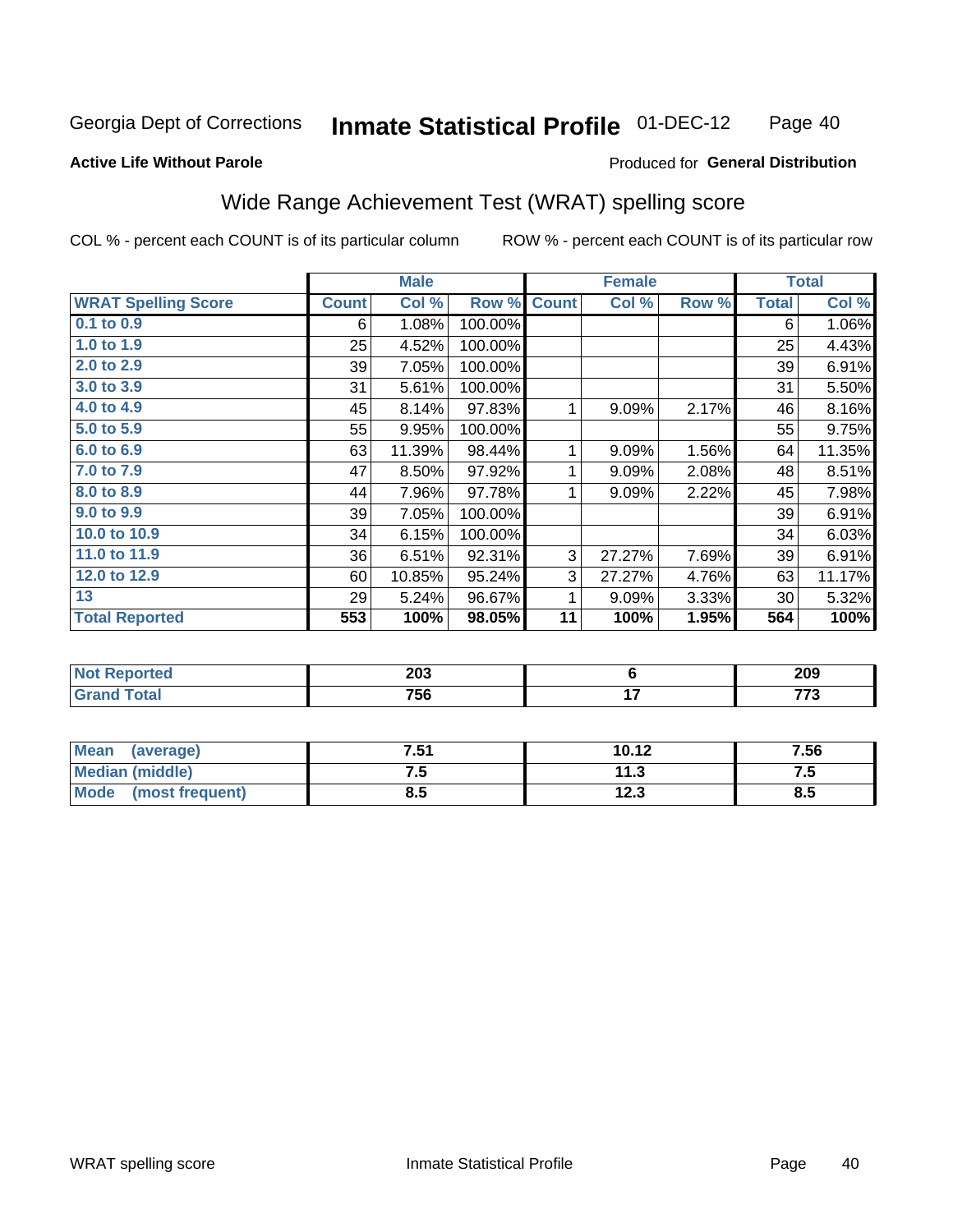## **Active Life Without Parole**

## **Produced for General Distribution**

## Scope of substance abuse - summary

COL % - percent each COUNT is of its particular column

|                        |              | <b>Male</b> |         |              | <b>Female</b> |          |              | <b>Total</b> |
|------------------------|--------------|-------------|---------|--------------|---------------|----------|--------------|--------------|
| <b>Substance Abuse</b> | <b>Count</b> | Col %       | Row %   | <b>Count</b> | Col %         | Row %    | <b>Total</b> | Col %        |
| <b>None</b>            | 392          | 51.85%      | 97.27%  | 11           | 64.71%        | $2.73\%$ | 403          | 52.13%       |
| <b>Drugs only</b>      | 205          | 27.12%      | 98.56%  |              | 17.65%        | 1.44%    | 208          | 26.91%       |
| <b>Alcohol only</b>    | 36           | 4.76%       | 100.00% |              |               |          | 36           | 4.66%        |
| Drugs and alcohol      | 123          | $16.27\%$   | 97.62%  |              | 17.65%        | 2.38%    | 126          | 16.30%       |
| <b>Total Reported</b>  | 756          | 100%        | 97.80%  | 17           | 100%          | 2.20%    | 773          | 100%         |

| <b>Reported</b><br>' NOL |     |     |
|--------------------------|-----|-----|
| <b>Total</b><br>$\sim$   | 756 | --- |

|  | Mode | None | <b>None</b> | None |
|--|------|------|-------------|------|
|--|------|------|-------------|------|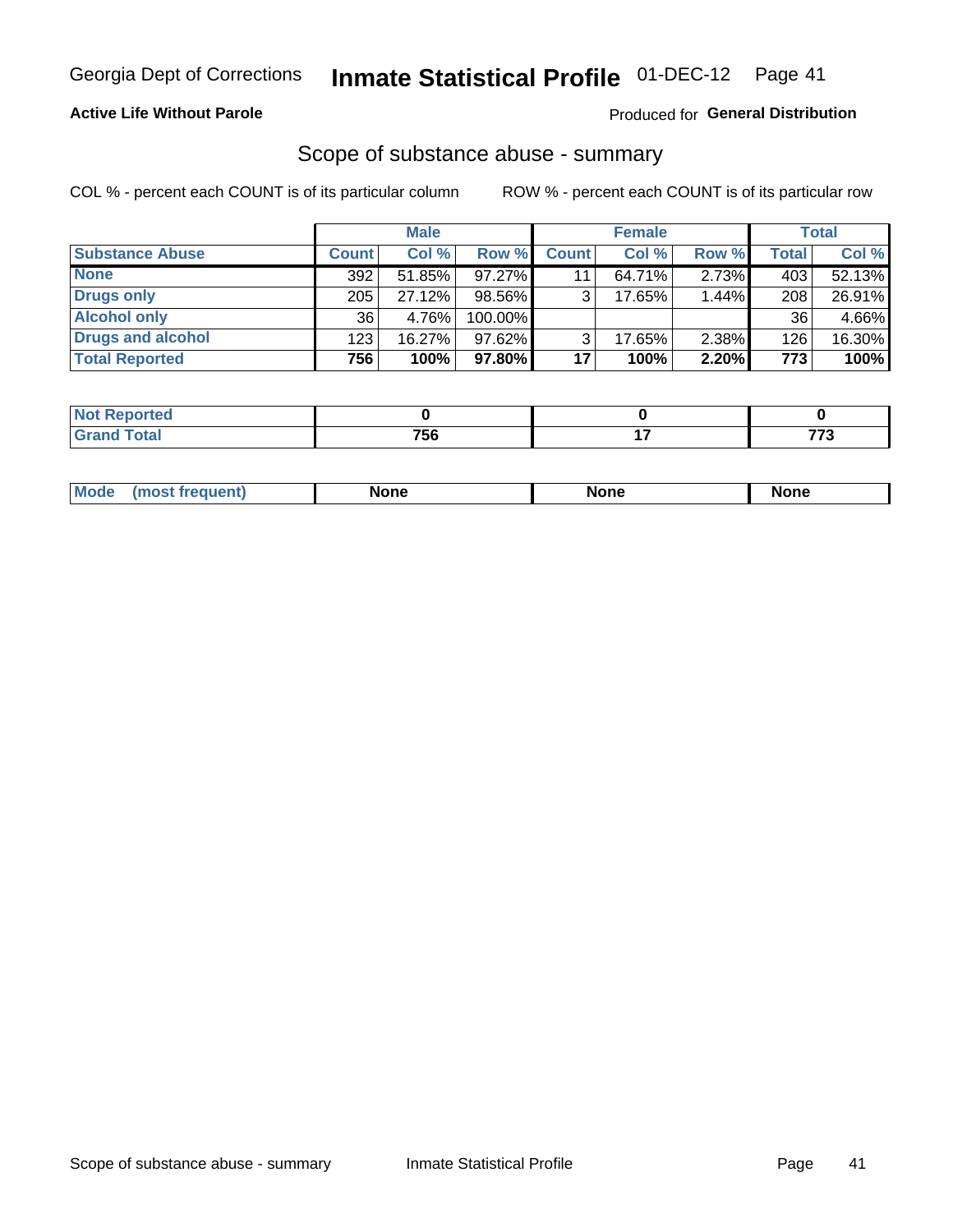## **Active Life Without Parole**

## **Produced for General Distribution**

## Scope of substance abuse - detail

COL % - percent each COUNT is of its particular column

|                                         |                | <b>Male</b> |         |              | <b>Female</b> |        |                  | <b>Total</b> |
|-----------------------------------------|----------------|-------------|---------|--------------|---------------|--------|------------------|--------------|
| <b>Substance Abuse</b>                  | <b>Count</b>   | Col %       | Row %   | <b>Count</b> | Col %         | Row %  | <b>Total</b>     | Col %        |
| No drug or alcohol problems             | 392            | 51.85%      | 97.27%  | 11           | 64.71%        | 2.73%  | 403              | 52.13%       |
| Drug addiction but no alcohol           | 3              | 0.40%       | 100.00% |              |               |        | 3                | 0.39%        |
| <b>Drug addiction and alcohol</b>       | 3              | 0.40%       | 100.00% |              |               |        | 3                | 0.39%        |
| abuse                                   |                |             |         |              |               |        |                  |              |
| <b>Drug addiction and alcoholism</b>    | $\overline{2}$ | 0.26%       | 100.00% |              |               |        | $\overline{2}$   | 0.26%        |
| No drug problem but alcohol             | 30             | 3.97%       | 100.00% |              |               |        | 30               | 3.88%        |
| abuse                                   |                |             |         |              |               |        |                  |              |
| No drug problem but alcoholism          | 6              | 0.79%       | 100.00% |              |               |        | 6                | 0.78%        |
| Drug experiment but no alcohol          | 116            | 15.34%      | 99.15%  |              | 5.88%         | 0.85%  | 117              | 15.14%       |
| <b>Drug experiment &amp; alcohol</b>    | 13             | 1.72%       | 100.00% |              |               |        | 13               | 1.68%        |
| abuse                                   |                |             |         |              |               |        |                  |              |
| <b>Drug experiment &amp; alcoholism</b> | 11             | 1.46%       | 100.00% |              |               |        | 11               | 1.42%        |
| Drug abuse but no alcohol               | 86             | 11.38%      | 97.73%  | 2            | 11.76%        | 2.27%  | 88               | 11.38%       |
| Drug abuse and alcohol abuse            | 79             | 10.45%      | 98.75%  |              | 5.88%         | 1.25%  | 80               | 10.35%       |
| <b>Drug abuse and alcoholism</b>        | 15             | 1.98%       | 88.24%  | 2            | 11.76%        | 11.76% | 17               | 2.20%        |
| <b>Total Reported</b>                   | 756            | 100%        | 97.80%  | 17           | 100%          | 2.20%  | $\overline{773}$ | 100%         |

| Reported<br><b>NOT</b> |     |     |
|------------------------|-----|-----|
| <b>otal</b>            | 756 | --- |

| Mode (most frequent) | No drug or alcohol problems No drug or alcohol problems No drug or alcohol |          |
|----------------------|----------------------------------------------------------------------------|----------|
|                      |                                                                            | problems |
|                      |                                                                            |          |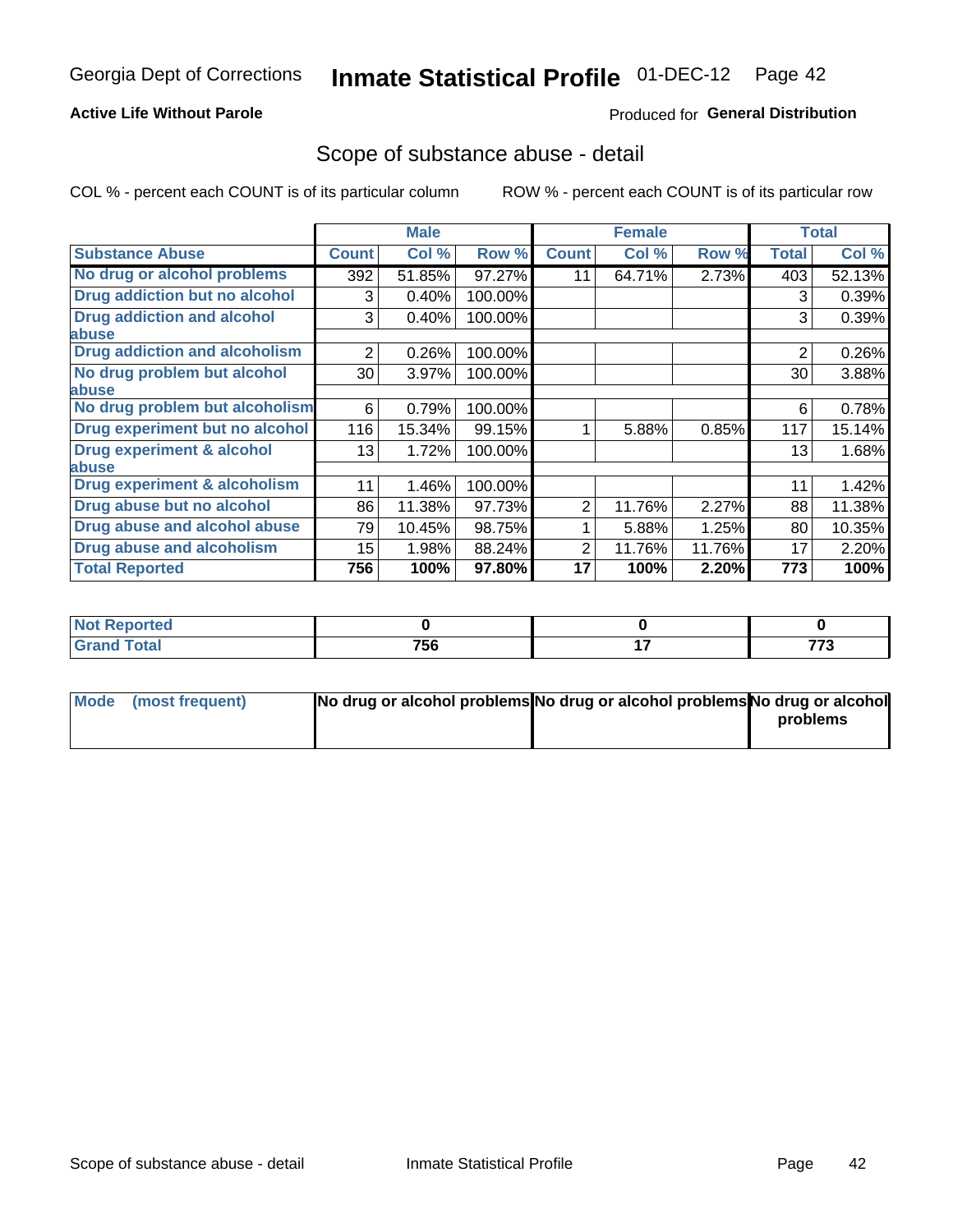# Inmate Statistical Profile 01-DEC-12 Page 43

### **Active Life Without Parole**

## **Produced for General Distribution**

## Current / last mental health treatment level

COL % - percent each COUNT is of its particular column

|                                    |              | <b>Male</b> |         |                 | <b>Female</b> |       |              | <b>Total</b> |
|------------------------------------|--------------|-------------|---------|-----------------|---------------|-------|--------------|--------------|
| <b>Mental Health Treatment Lev</b> | <b>Count</b> | Col%        | Row %   | <b>Count</b>    | Col%          | Row % | <b>Total</b> | Col %        |
| 1 No problem at current time       | 145          | 44.75%      | 96.67%  | 5               | 38.46%        | 3.33% | 150          | 44.51%       |
| 2 Receiving outpatient             | 120          | 37.04%      | 93.75%  | 8               | 61.54%        | 6.25% | 128          | 37.98%       |
| <b>Treatment</b>                   |              |             |         |                 |               |       |              |              |
| 3 Inpatient, moderate              | 51           | 15.74%      | 100.00% |                 |               |       | 51           | 15.13%       |
| <b>Treatment</b>                   |              |             |         |                 |               |       |              |              |
| 4 Inpatient, intensive             | 8            | 2.47%       | 100.00% |                 |               |       | 8            | 2.37%        |
| <b>Treatment</b>                   |              |             |         |                 |               |       |              |              |
| <b>Total Evaluated</b>             | 324          | 100%        | 96.14%  | 13 <sub>1</sub> | 100%          | 3.86% | 337          | 100%         |

| Never had MH evaluation | י כי<br>4JZ | <br>マソし |
|-------------------------|-------------|---------|
| Total                   | 756         | --      |

| <b>Median (middle)</b> | <b>Receiving outpatient</b><br>treatment | <b>Receiving outpatient</b><br>treatment | <b>Receiving</b><br>outpatient<br>treatment |
|------------------------|------------------------------------------|------------------------------------------|---------------------------------------------|
| <b>Mode</b>            | No problem at current time               | <b>Receiving outpatient</b>              | No problem at                               |
| (most frequent)        |                                          | treatment                                | current time                                |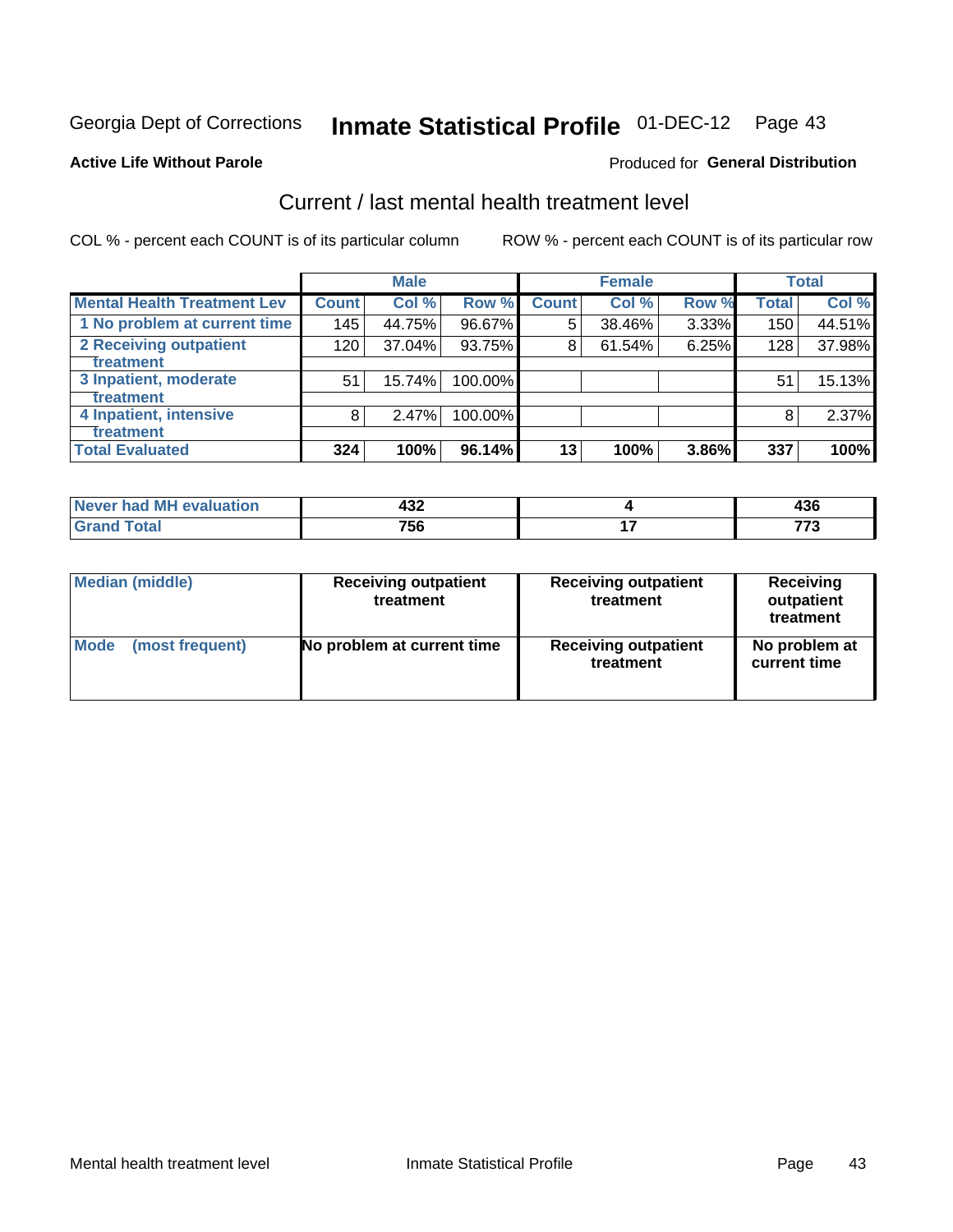#### Inmate Statistical Profile 01-DEC-12 Page 44

## **Active Life Without Parole**

### Produced for General Distribution

## PULHESDWIT medical scale - 'P' overall condition ('P'hysical)

COL % - percent each COUNT is of its particular column

|                                  |                | <b>Male</b> |                    |    | <b>Female</b> |       |                 | <b>Total</b> |
|----------------------------------|----------------|-------------|--------------------|----|---------------|-------|-----------------|--------------|
| 'P' Overall Condition            | Count l        | Col %       | <b>Row % Count</b> |    | Col %         | Row % | <b>Total</b>    | Col %        |
| 1 No medical illness             | 493            | 71.97%      | 99.20%             |    | 28.57%        | 0.80% | 497             | 71.10%       |
| 2 Well-controlled chronic        | 163            | 23.80%      | 94.22%             | 10 | 71.43%        | 5.78% | 173             | 24.75%       |
| <b>illness</b>                   |                |             |                    |    |               |       |                 |              |
| 3 Poorly-controlled chronic      | 26             | $3.80\%$    | 100.00%            |    |               |       | 26 <sub>1</sub> | 3.72%        |
| <b>illness</b>                   |                |             |                    |    |               |       |                 |              |
| 4 Significant problems requiring | 3 <sup>1</sup> | 0.44%       | 100.00%            |    |               |       | 3               | 0.43%        |
| special housing                  |                |             |                    |    |               |       |                 |              |
| <b>Total Reported</b>            | 685            | 100%        | 98.00%             | 14 | 100%          | 2.00% | 699             | 100%         |

| TE O          | -   |           |         |
|---------------|-----|-----------|---------|
| $\sim$<br>$-$ | --- | --<br>. . | $- - -$ |

| <b>Mode</b> | (most frequent) | 1 No medical illness | 2 Well-controlled chronic<br>illness | 1 No medical<br>illness |
|-------------|-----------------|----------------------|--------------------------------------|-------------------------|
|-------------|-----------------|----------------------|--------------------------------------|-------------------------|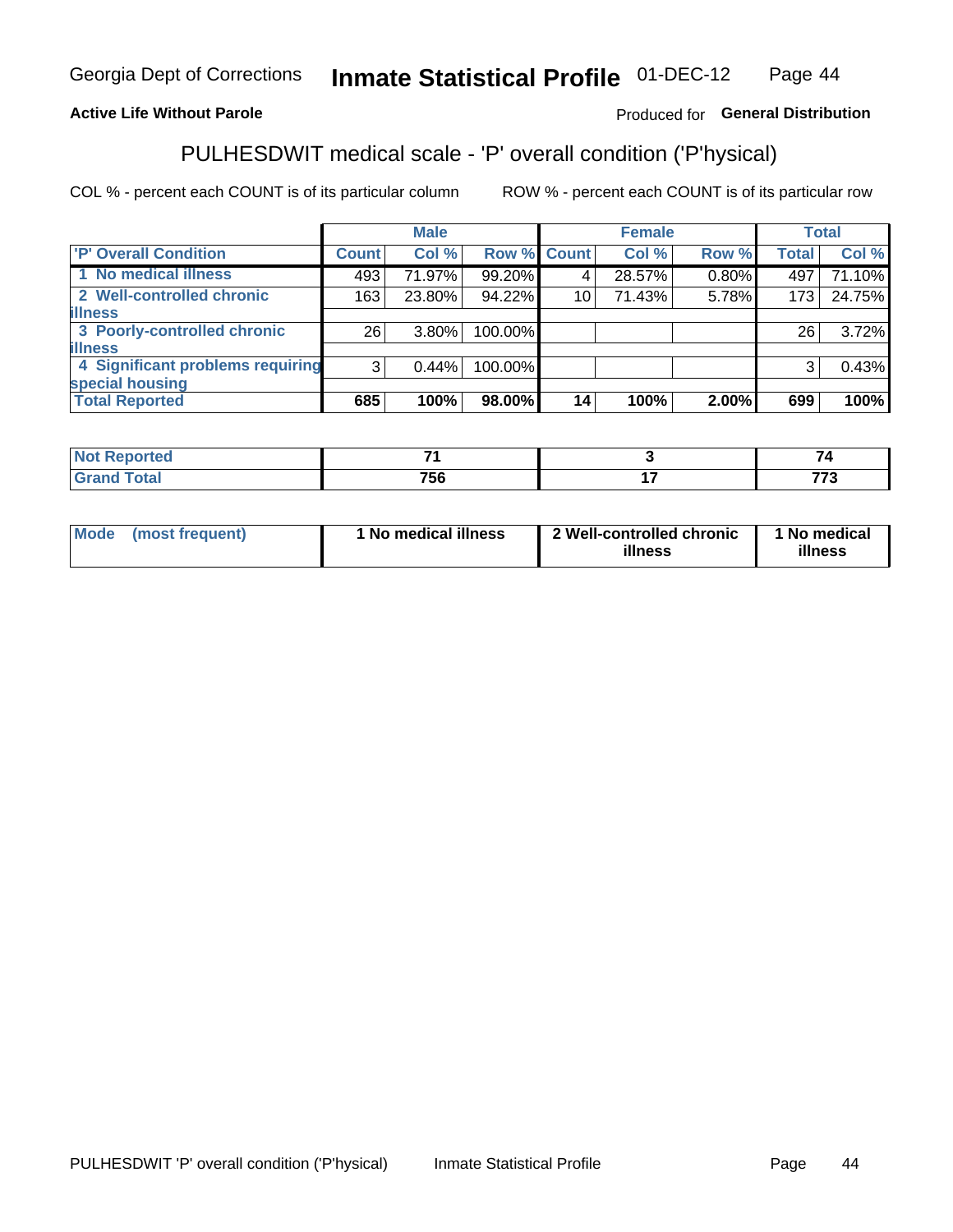### **Active Life Without Parole**

## Produced for General Distribution

# PULHESDWIT medical scale - 'U' upper body

COL % - percent each COUNT is of its particular column

|                              |              | <b>Male</b> |         |              | <b>Female</b> |       |              | <b>Total</b> |
|------------------------------|--------------|-------------|---------|--------------|---------------|-------|--------------|--------------|
| <b>'U' Upper Body</b>        | <b>Count</b> | Col %       | Row %   | <b>Count</b> | Col %         | Row % | <b>Total</b> | Col %        |
| 1 Upper bones, joints,       | 649          | 94.88%      | 98.18%  | 12           | 85.71%        | 1.82% | 661          | 94.70%       |
| muscles all OK               |              |             |         |              |               |       |              |              |
| 2 One or both arms minimally | 27           | 3.95%       | 93.10%  | 2            | 14.29%        | 6.90% | 29           | 4.15%        |
| limited                      |              |             |         |              |               |       |              |              |
| 3 One or both arms           | 6            | 0.88%       | 100.00% |              |               |       | 6            | 0.86%        |
| moderately limited           |              |             |         |              |               |       |              |              |
| 4 One arm disabled,          |              | 0.15%       | 100.00% |              |               |       |              | 0.14%        |
| paralyzed, or amputated      |              |             |         |              |               |       |              |              |
| 5 Both arms disabled,        |              | 0.15%       | 100.00% |              |               |       |              | 0.14%        |
| paralyzed, or amputated      |              |             |         |              |               |       |              |              |
| <b>Total Reported</b>        | 684          | 100%        | 97.99%  | 14           | 100%          | 2.01% | 698          | 100%         |

| <b>Not Reported</b> | $-$       | --  |
|---------------------|-----------|-----|
| <b>Grand Total</b>  | 750<br>סכ | --- |

| Mode<br>(most frequent) | 1 Upper bones, joints,<br>muscles all OK | 1 Upper bones, joints,<br>muscles all OK | 1 Upper bones,<br>joints, muscles all<br>ΟK |
|-------------------------|------------------------------------------|------------------------------------------|---------------------------------------------|
|-------------------------|------------------------------------------|------------------------------------------|---------------------------------------------|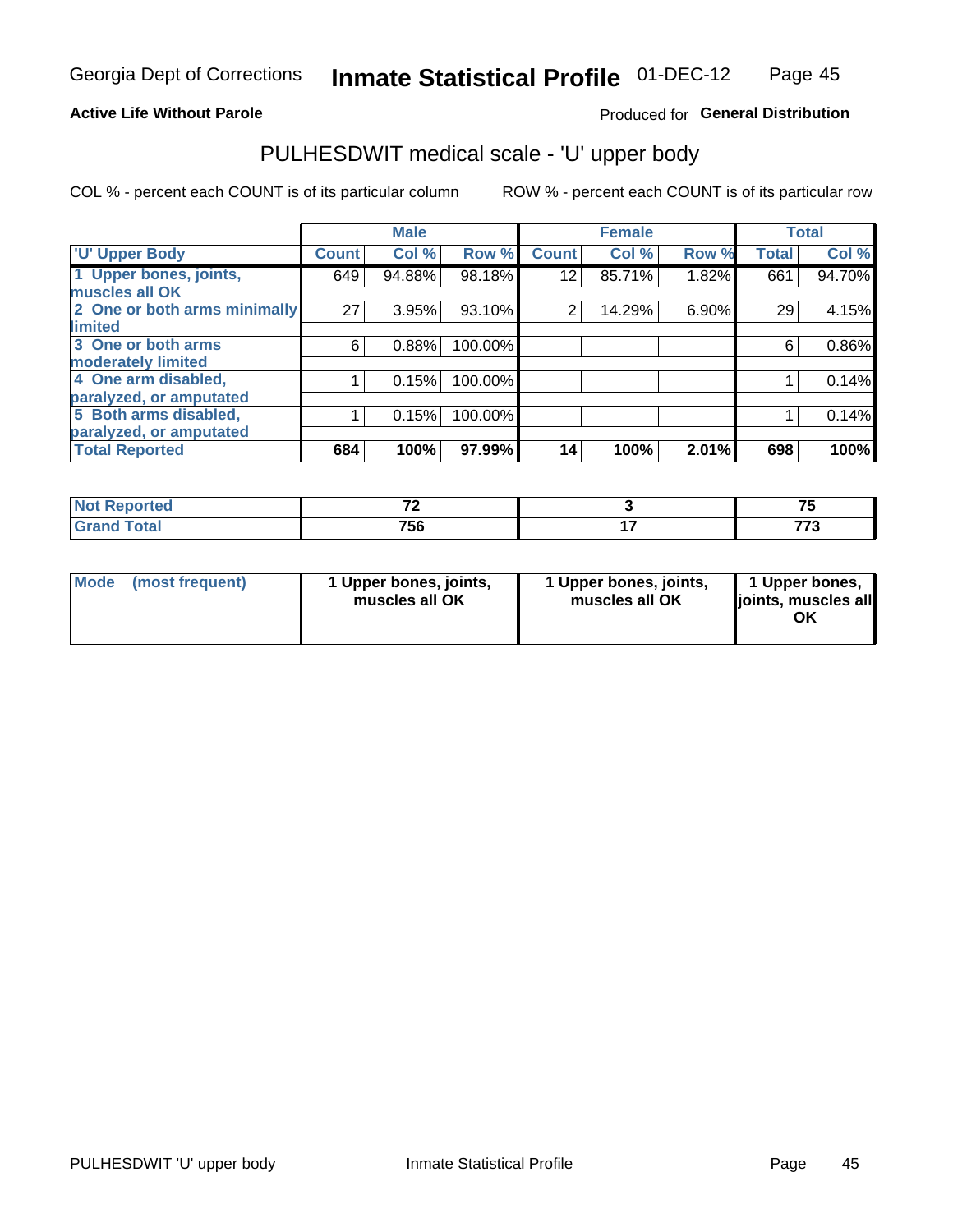### **Active Life Without Parole**

## Produced for General Distribution

## PULHESDWIT medical scale - 'L' lower body

COL % - percent each COUNT is of its particular column

|                                |              | <b>Male</b> |           |              | <b>Female</b> |       |              | <b>Total</b> |
|--------------------------------|--------------|-------------|-----------|--------------|---------------|-------|--------------|--------------|
| 'L' Lower Body                 | <b>Count</b> | Col %       | Row %     | <b>Count</b> | Col %         | Row % | <b>Total</b> | Col %        |
| 1 Lower bones, joints,         | 593          | 86.70%      | $98.18\%$ | 11           | 78.57%        | 1.82% | 604          | 86.53%       |
| muscles all OK                 |              |             |           |              |               |       |              |              |
| 2 One or both legs minimally   | 75           | 10.96%      | 96.15%    | 3            | 21.43%        | 3.85% | 78           | 11.17%       |
| limited                        |              |             |           |              |               |       |              |              |
| 3 One or both legs             | 14           | 2.05%       | 100.00%   |              |               |       | 14           | 2.01%        |
| moderately limited             |              |             |           |              |               |       |              |              |
| 4 One leg disabled, paralyzed, | 2            | 0.29%       | 100.00%   |              |               |       | 2            | 0.29%        |
| or amputated                   |              |             |           |              |               |       |              |              |
| <b>Total Reported</b>          | 684          | 100%        | 97.99%    | 14           | 100%          | 2.01% | 698          | 100%         |

| <b>prted</b><br>$\blacksquare$ Not $\blacksquare$<br>. <b>.</b> | --   | --      |
|-----------------------------------------------------------------|------|---------|
| <b>Total</b>                                                    | 75C  | $- - -$ |
| .                                                               | סכ י | . .     |

| Mode | (most frequent) | 1 Lower bones, joints,<br>muscles all OK | 1 Lower bones, joints,<br>muscles all OK | 1 Lower bones,<br>ljoints, muscles all<br>ΟK |
|------|-----------------|------------------------------------------|------------------------------------------|----------------------------------------------|
|------|-----------------|------------------------------------------|------------------------------------------|----------------------------------------------|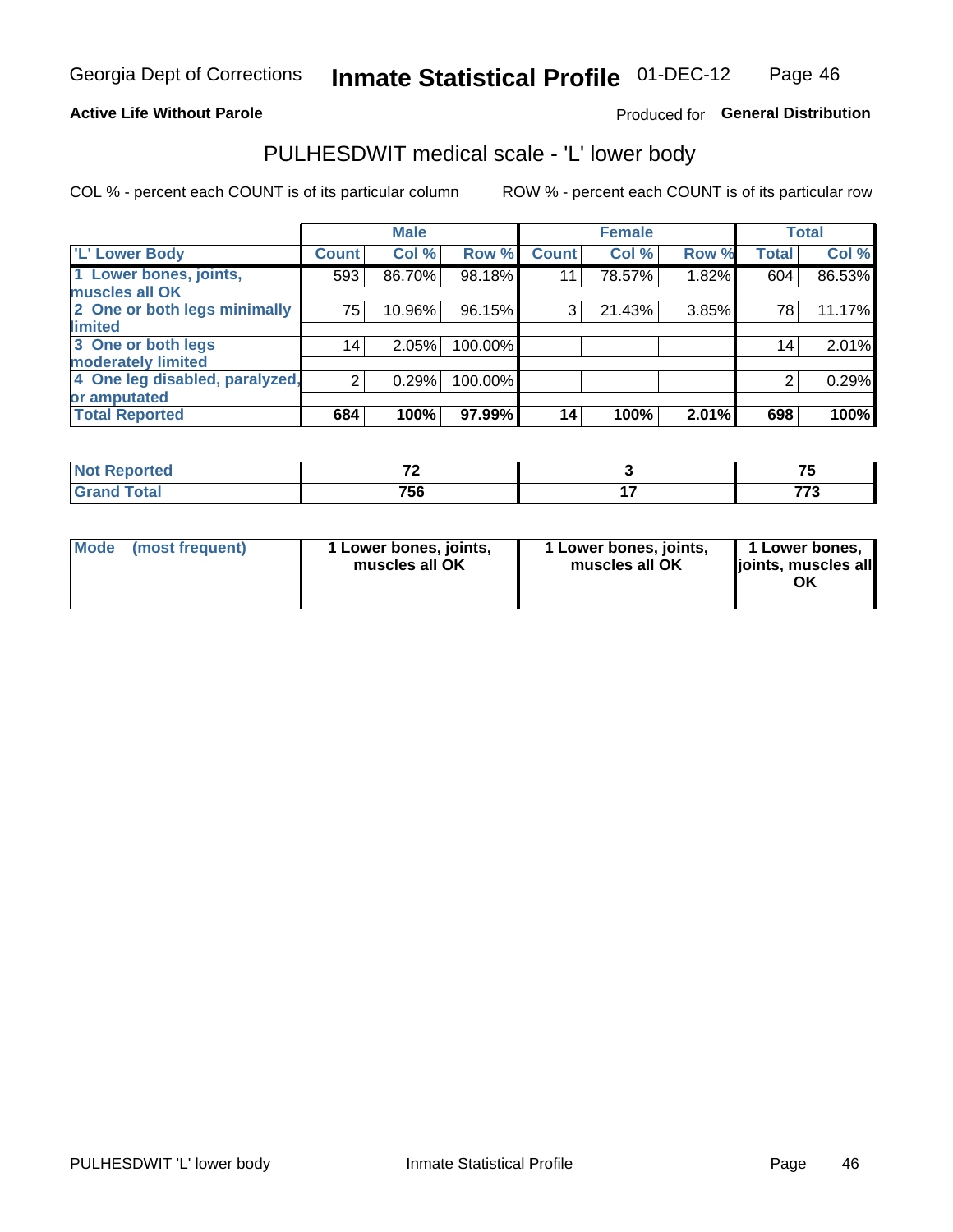**Active Life Without Parole** 

Produced for General Distribution

## PULHESDWIT medical scale - 'H' hearing

COL % - percent each COUNT is of its particular column

|                                | <b>Male</b>  |           |          | <b>Female</b>      |         |          | Total |        |
|--------------------------------|--------------|-----------|----------|--------------------|---------|----------|-------|--------|
| <b>H' Hearing</b>              | <b>Count</b> | Col %     |          | <b>Row % Count</b> | Col %   | Row %    | Total | Col %  |
| 1 Normal hearing both ears     | 674          | $98.83\%$ | 97.97%   | 14                 | 100.00% | 2.03%    | 688   | 98.85% |
| 2 Some loss in one ear with    |              | 1.03%     | 100.00%  |                    |         |          |       | 1.01%  |
| other OK, or mild loss in both |              |           |          |                    |         |          |       |        |
| 4 Severe loss in both ears     |              | 0.15%     | 100.00%  |                    |         |          |       | 0.14%  |
| <b>Total Reported</b>          | 682          | 100%      | 97.99% I | 14 <sub>1</sub>    | 100%    | $2.01\%$ | 696   | 100%   |

| rteo         |     | --                      |
|--------------|-----|-------------------------|
| $C0+0$<br>-- | 756 | $- - -$<br>70<br>$\sim$ |

| Mode (most frequent) | 1 Normal hearing both ears 1 Normal hearing both ears 1 Normal hearing |           |
|----------------------|------------------------------------------------------------------------|-----------|
|                      |                                                                        | both ears |
|                      |                                                                        |           |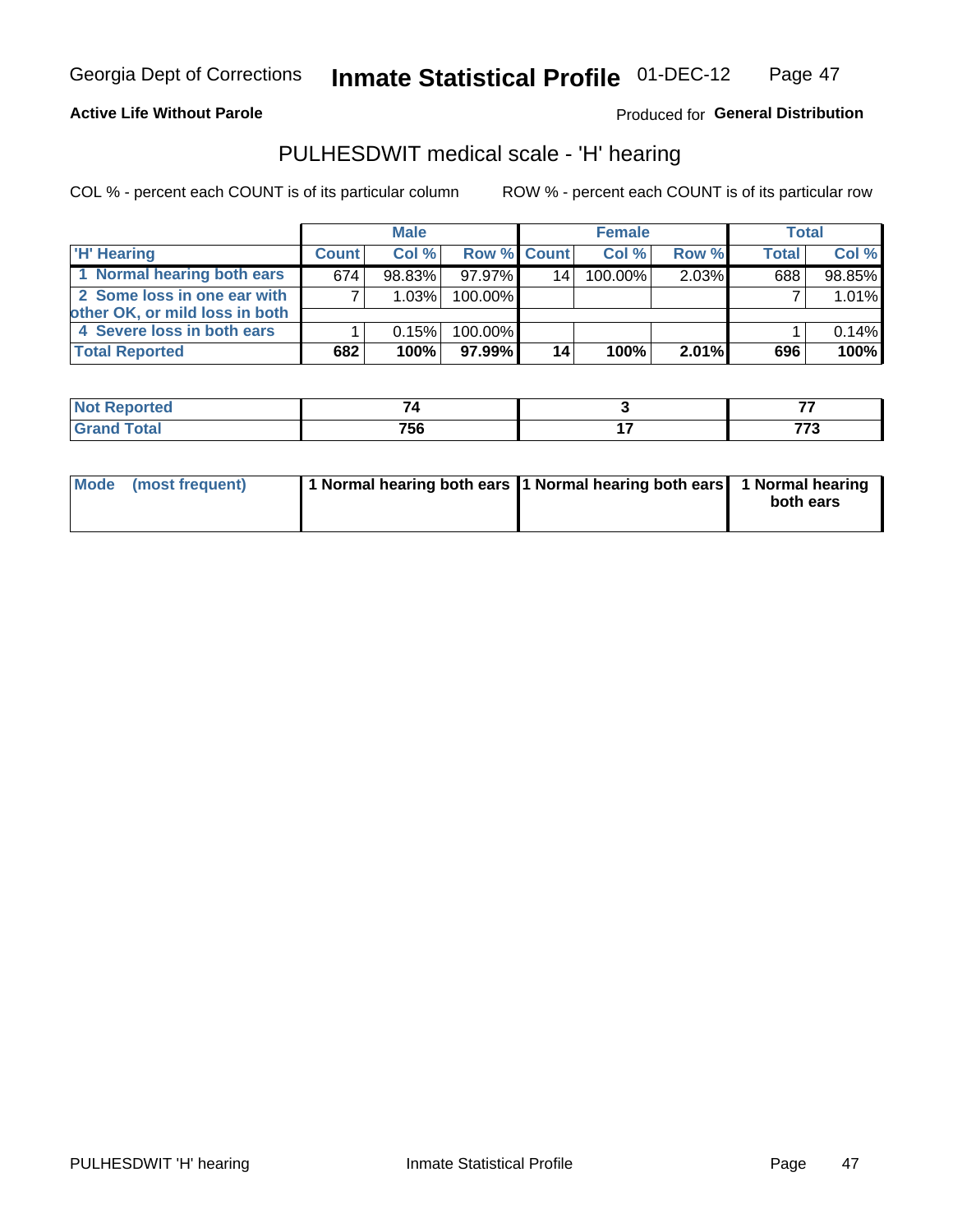### **Active Life Without Parole**

## Produced for General Distribution

## PULHESDWIT medical scale - 'E' vision

COL % - percent each COUNT is of its particular column

|                                |                 | <b>Male</b> |             |    | <b>Female</b> |       |              | <b>Total</b> |
|--------------------------------|-----------------|-------------|-------------|----|---------------|-------|--------------|--------------|
| <b>E' Vision</b>               | <b>Count</b>    | Col %       | Row % Count |    | Col %         | Row % | <b>Total</b> | Col %        |
| 1 Correctable to 20/40 in both | 490             | 77.41%      | 98.20%      |    | 64.29%        | 1.80% | 499          | 77.13%       |
| eyes                           |                 |             |             |    |               |       |              |              |
| 2 Correctable to 20/70 in one  | 129             | 20.38%      | 96.27%      | 5  | 35.71%        | 3.73% | 134          | 20.71%       |
| eye, may be blind in other     |                 |             |             |    |               |       |              |              |
| 3 Correctable to 20/200 in one | 12 <sub>1</sub> | $1.90\%$    | 100.00%     |    |               |       | 12           | 1.85%        |
| eye, may be blind in other     |                 |             |             |    |               |       |              |              |
| 4 One eye not correctable to   | 2               | 0.32%       | 100.00%     |    |               |       | 2            | 0.31%        |
| 20/200, other may be blind     |                 |             |             |    |               |       |              |              |
| <b>Total Reported</b>          | 633             | 100%        | 97.84%      | 14 | 100%          | 2.16% | 647          | 100%         |

| norted<br><b>NOT REDO</b><br>$\sim$ | י ה<br>14V |     | 14 V     |
|-------------------------------------|------------|-----|----------|
| <b>Total</b>                        | 756        | - - | 77c<br>. |

| Mode (most frequent) | <sup>1</sup> Correctable to 20/40 in both 1 Correctable to 20/40 in 1 Correctable to<br>eves | both eyes | 20/40 in both eyes |
|----------------------|----------------------------------------------------------------------------------------------|-----------|--------------------|
|                      |                                                                                              |           |                    |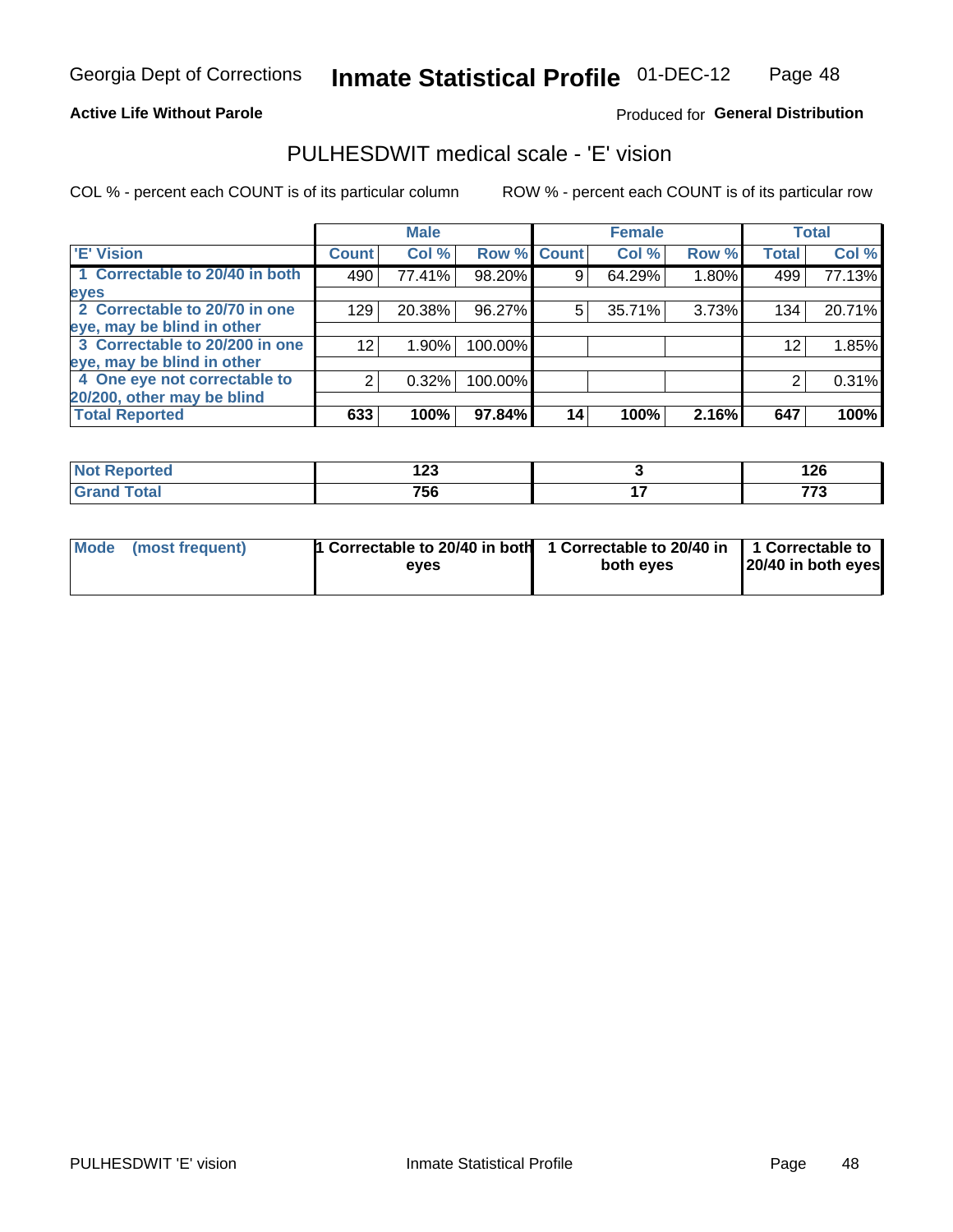### **Active Life Without Parole**

## Produced for General Distribution

## PULHESDWIT medical scale - 'S' pSychiatric

COL % - percent each COUNT is of its particular column

|                                |              | <b>Male</b> |                    |    | <b>Female</b> |       |              | Total  |
|--------------------------------|--------------|-------------|--------------------|----|---------------|-------|--------------|--------|
| 'S' pSychiatric                | <b>Count</b> | Col %       | <b>Row % Count</b> |    | Col %         | Row % | <b>Total</b> | Col %  |
| 1 No impairment or disorders   | 548          | 80.83%      | 99.10%             | 5  | 41.67%        | 0.90% | 553          | 80.14% |
| 2 Stable, or in remission, or  | 89           | 13.13%      | 92.71%             |    | 58.33%        | 7.29% | 96           | 13.91% |
| mild impairment or retardation |              |             |                    |    |               |       |              |        |
| 3 Requires moderate inpatient  | 36           | 5.31%       | 100.00%            |    |               |       | 36           | 5.22%  |
| treatment                      |              |             |                    |    |               |       |              |        |
| 4 Requires intensive inpatient | 5            | 0.74%       | 100.00%            |    |               |       | 5            | 0.72%  |
| treatment                      |              |             |                    |    |               |       |              |        |
| <b>Total Reported</b>          | 678          | 100%        | 98.26%             | 12 | 100%          | 1.74% | 690          | 100%   |

| тео | 70        | ~<br>o-              |
|-----|-----------|----------------------|
|     | 756<br>__ | ---<br>ں ہ<br>$\sim$ |

| Mode (most frequent) | <sup>1</sup> No impairment or disorders 2 Stable, or in remission, <sup>1</sup> No impairment or |                       |           |
|----------------------|--------------------------------------------------------------------------------------------------|-----------------------|-----------|
|                      |                                                                                                  | or mild impairment or | disorders |
|                      |                                                                                                  | retardation           |           |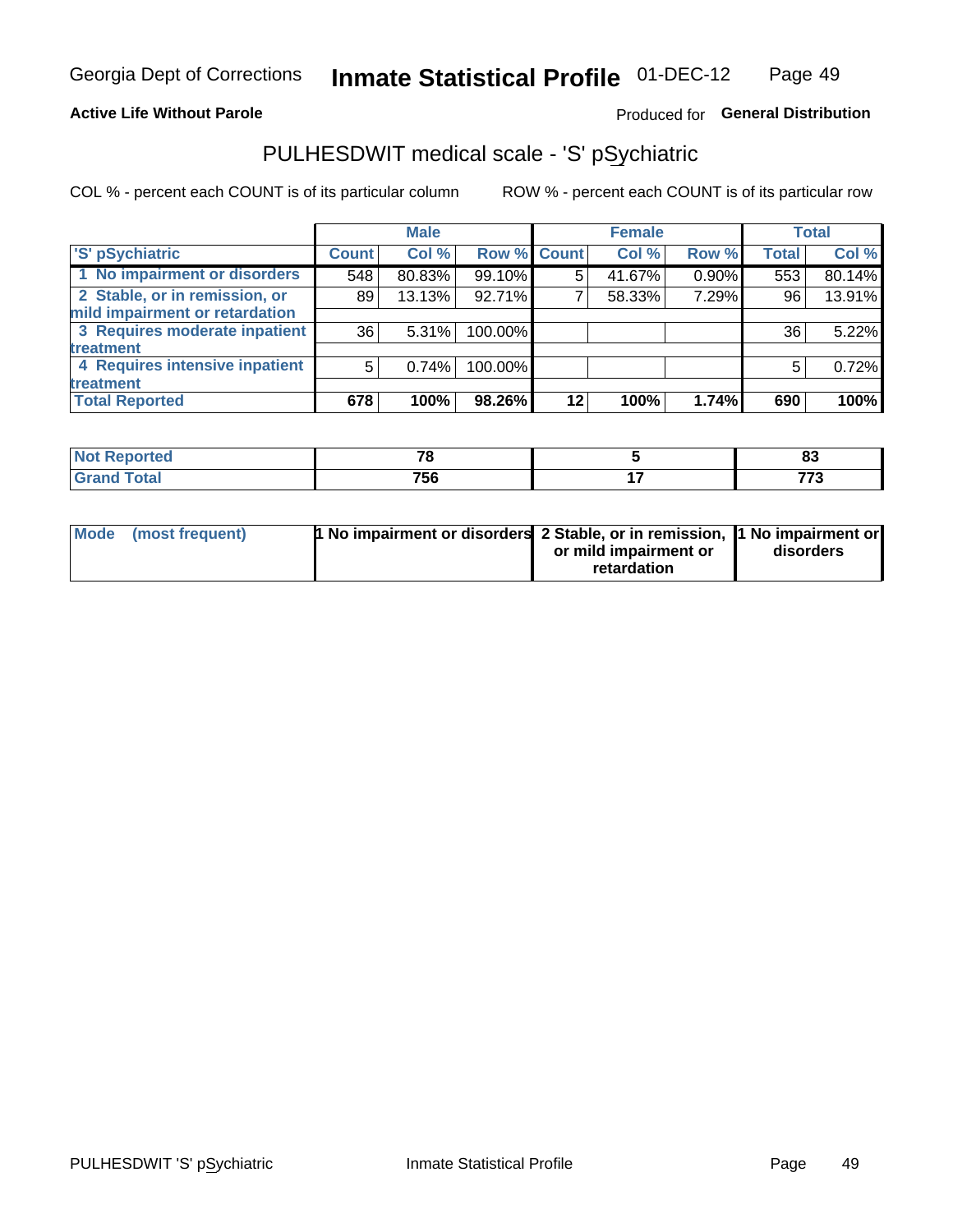### **Active Life Without Parole**

## Produced for General Distribution

## PULHESDWIT medical scale - 'D' dental

COL % - percent each COUNT is of its particular column

|                                 |                    | <b>Male</b> |         |                 | <b>Female</b> |       |              | <b>Total</b> |
|---------------------------------|--------------------|-------------|---------|-----------------|---------------|-------|--------------|--------------|
| <b>D'</b> Dental                | Count <sup>1</sup> | Col %       |         | Row % Count     | Col %         | Row % | <b>Total</b> | Col %        |
| 1 Minimal routine dental health | 471                | 72.91%      | 97.92%  | 10 <sub>1</sub> | 76.92%        | 2.08% | 481          | 72.99%       |
| <b>needs</b>                    |                    |             |         |                 |               |       |              |              |
| 2 Moderate cavities and/or gum  | 149                | 23.07%      | 98.03%  | 3               | 23.08%        | 1.97% | 152          | 23.07%       |
| disease                         |                    |             |         |                 |               |       |              |              |
| 3 Extensive gum disease         | 25                 | 3.87%       | 100.00% |                 |               |       | 25           | 3.79%        |
| and/or widespread decay         |                    |             |         |                 |               |       |              |              |
| 4 Urgent need for dental        |                    | 0.15%       | 100.00% |                 |               |       |              | 0.15%        |
| <b>services</b>                 |                    |             |         |                 |               |       |              |              |
| <b>Total Reported</b>           | 646                | 100%        | 98.03%  | 13              | 100%          | 1.97% | 659          | 100%         |

| <b>Not Reported</b> | .<br>л л<br>. . |            |          |
|---------------------|-----------------|------------|----------|
| <b>Total</b>        | 756             | . .<br>. . | 77c<br>. |

| <b>Mode</b> | (most frequent) | Minimal routine dental<br>health needs | 1 Minimal routine dental 11 Minimal routine<br>health needs | dental health<br>needs |
|-------------|-----------------|----------------------------------------|-------------------------------------------------------------|------------------------|
|-------------|-----------------|----------------------------------------|-------------------------------------------------------------|------------------------|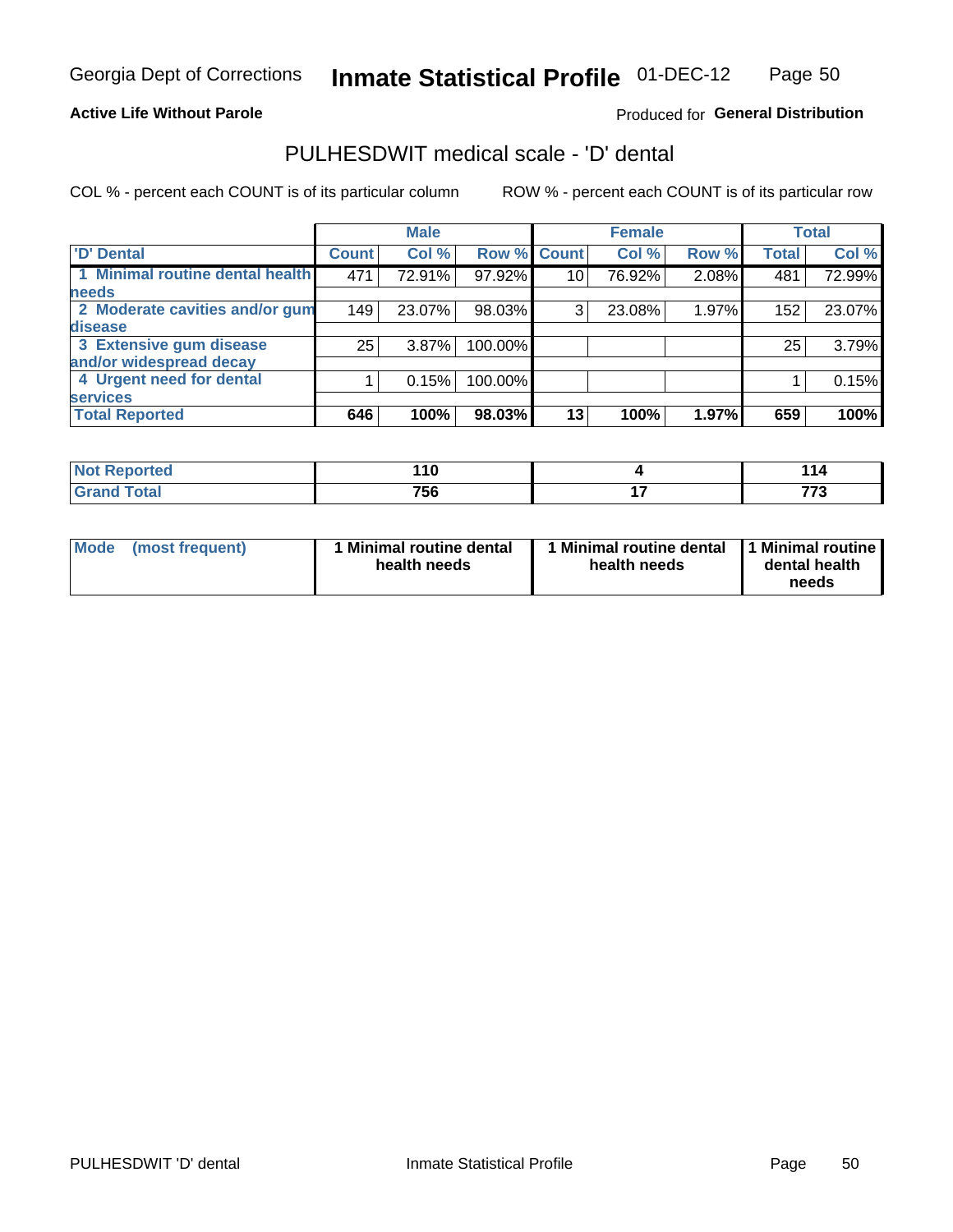### **Active Life Without Parole**

## Produced for General Distribution

## PULHESDWIT medical scale - 'W' work ability

COL % - percent each COUNT is of its particular column

|                                 |              | <b>Male</b> |         |             | <b>Female</b> |       |              | <b>Total</b> |
|---------------------------------|--------------|-------------|---------|-------------|---------------|-------|--------------|--------------|
| <b>W' work ability</b>          | <b>Count</b> | Col %       |         | Row % Count | Col %         | Row % | <b>Total</b> | Col %        |
| 1 Unrestricted work or activity | 543          | 79.50%      | 98.19%  | 10          | 71.43%        | 1.81% | 553          | 79.34%       |
| 2 Minor restrictions on type of | 108          | 15.81%      | 96.43%  | 4           | 28.57%        | 3.57% | 112          | 16.07%       |
| <b>work</b>                     |              |             |         |             |               |       |              |              |
| 3 Moderate restrictions on type | 17           | 2.49%       | 100.00% |             |               |       | 17           | 2.44%        |
| of work                         |              |             |         |             |               |       |              |              |
| 4 Major restrictions on type of | 10           | $1.46\%$    | 100.00% |             |               |       | 10           | 1.43%        |
| <b>work</b>                     |              |             |         |             |               |       |              |              |
| 5 Cannot work under any         | 5            | 0.73%       | 100.00% |             |               |       | 5            | 0.72%        |
| <b>circumstances</b>            |              |             |         |             |               |       |              |              |
| <b>Total Reported</b>           | 683          | 100%        | 97.99%  | 14          | 100%          | 2.01% | 697          | 100%         |

| <b>Not Reported</b> | $\sim$                 | $\rightarrow$ |
|---------------------|------------------------|---------------|
| <b>Grand Total</b>  | 75 <sub>C</sub><br>้วง | 770<br>.      |

| <b>Mode</b> | (most frequent) | 1 Unrestricted work or<br>activity | 1 Unrestricted work or<br>activity | 1 Unrestricted<br>work or activity |
|-------------|-----------------|------------------------------------|------------------------------------|------------------------------------|
|-------------|-----------------|------------------------------------|------------------------------------|------------------------------------|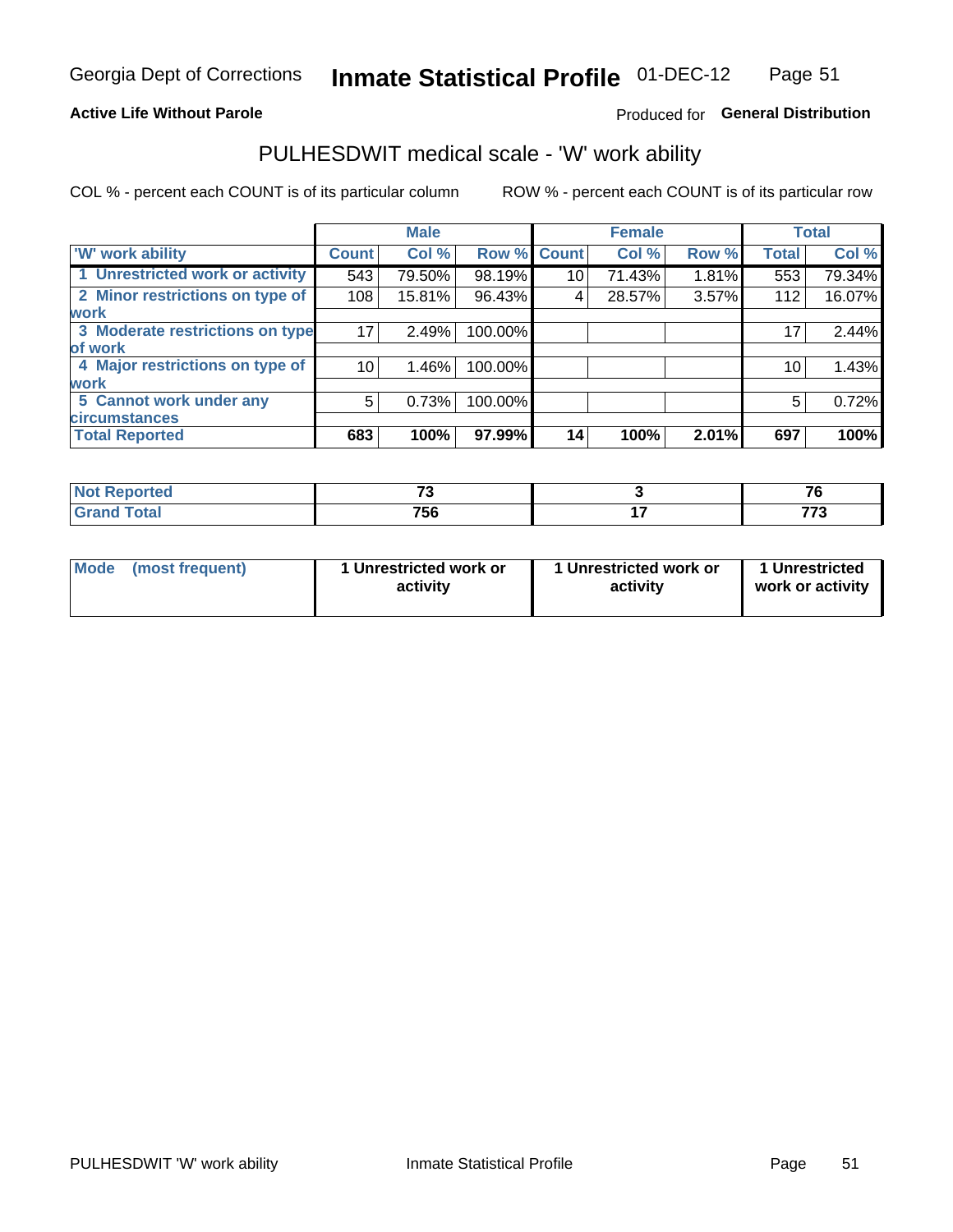### **Active Life Without Parole**

## Produced for General Distribution

## PULHESDWIT medical scale - 'I' impairment

|                           |              | <b>Male</b> |             |    | <b>Female</b> |       |              | <b>Total</b> |
|---------------------------|--------------|-------------|-------------|----|---------------|-------|--------------|--------------|
| <b>T' Impairment</b>      | <b>Count</b> | Col %       | Row % Count |    | Col %         | Row % | <b>Total</b> | Col %        |
| 1 No impairments or       | 675          | 98.83%      | 97.97%      | 14 | 100.00%       | 2.03% | 689          | 98.85%       |
| disabilities              |              |             |             |    |               |       |              |              |
| 2 Wheelchair-bound but    | 6            | 0.88%       | 100.00%     |    |               |       | 6            | 0.86%        |
| otherwise OK              |              |             |             |    |               |       |              |              |
| 4 Needs moderate Assisted |              | 0.15%       | 100.00%     |    |               |       |              | 0.14%        |
| Living (level II)         |              |             |             |    |               |       |              |              |
| 5 Needs maximal Assisted  |              | 0.15%       | 100.00%     |    |               |       |              | 0.14%        |
| <b>Living (level III)</b> |              |             |             |    |               |       |              |              |
| <b>Total Reported</b>     | 683          | 100%        | 97.99%      | 14 | 100%          | 2.01% | 697          | 100%         |

| Reported | $\sim$<br>. .<br>$\sim$ | $\sim$<br>' u |
|----------|-------------------------|---------------|
| Total    | 756                     | ---<br>. .    |

| Mode | (most frequent) | 1 No impairments or<br>disabilities | 1 No impairments or<br>disabilities | 1 No impairments  <br>or disabilities |
|------|-----------------|-------------------------------------|-------------------------------------|---------------------------------------|
|------|-----------------|-------------------------------------|-------------------------------------|---------------------------------------|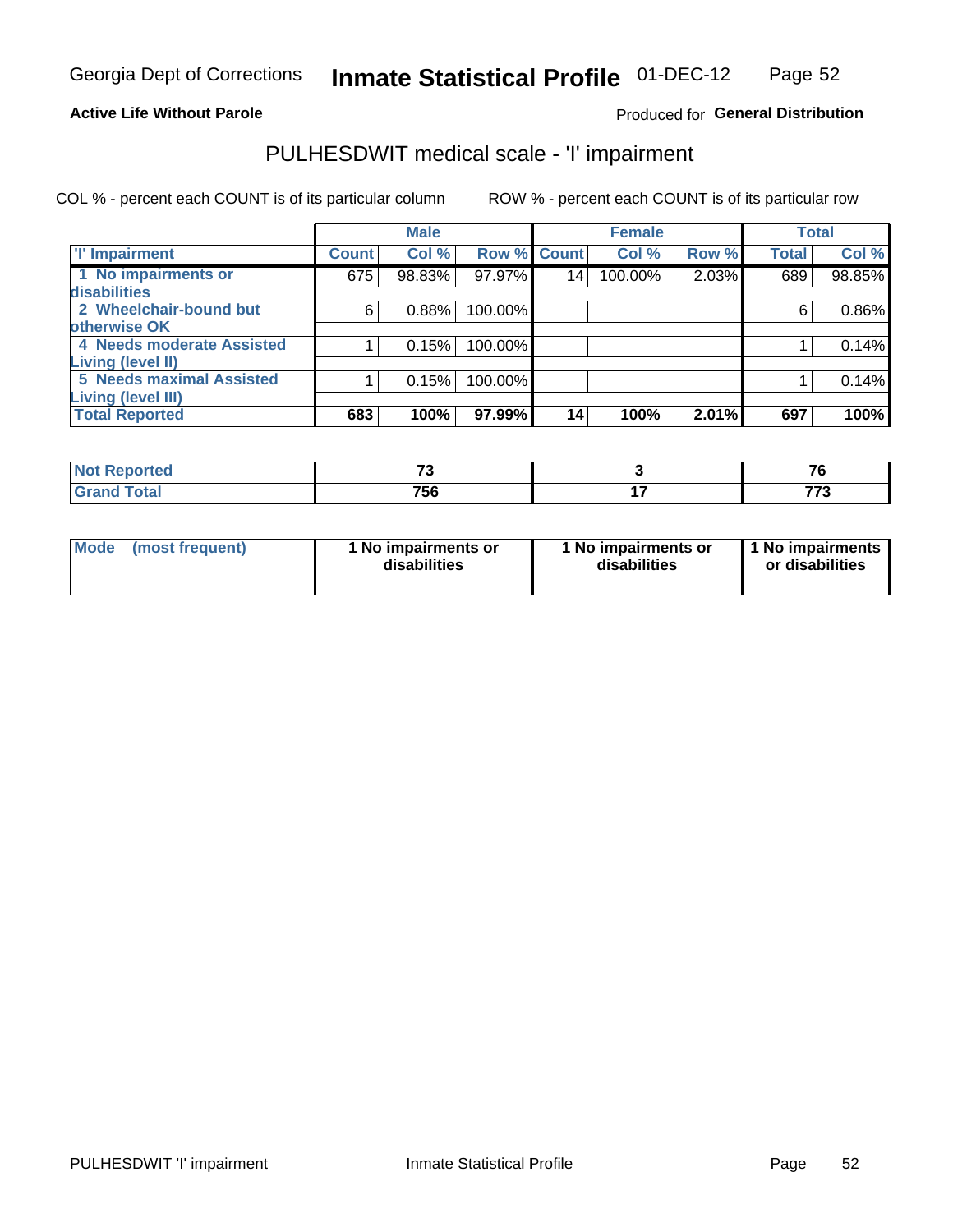### **Active Life Without Parole**

### Produced fo General Distribution

## PULHESDWIT medical scale - 'T' transportability

COL % - percent each COUNT is of its particular column

|                              |              | <b>Male</b> |             |    | <b>Female</b> |       |              | <b>Total</b> |
|------------------------------|--------------|-------------|-------------|----|---------------|-------|--------------|--------------|
| <b>T' Transportability</b>   | <b>Count</b> | Col %       | Row % Count |    | Col %         | Row % | <b>Total</b> | Col %        |
| 1 Can be transported in any  | 681          | 99.27%      | 97.99%      | 14 | 100.00%       | 2.01% | 695          | 99.29%       |
| ordinary approved vehicle    |              |             |             |    |               |       |              |              |
| 3 Wheelchair-bound, requires |              | 0.15%       | 100.00%     |    |               |       |              | 0.14%        |
| special vehicle              |              |             |             |    |               |       |              |              |
| 5 Requires ambulance         |              | 0.58%       | 100.00%     |    |               |       |              | 0.57%        |
| transport                    |              |             |             |    |               |       |              |              |
| <b>Total Reported</b>        | 686          | 100%        | 98.00%      | 14 | 100%          | 2.00% | 700          | 100%         |

| Reported     | --  | - - |
|--------------|-----|-----|
| <b>Total</b> | 756 | --- |

| Mode (most frequent) | 1 Can be transported in any 1 Can be transported in any | ordinary approved vehicle   ordinary approved vehicle   transported in any | 1 Can be<br>ordinary approved<br>vehicle |
|----------------------|---------------------------------------------------------|----------------------------------------------------------------------------|------------------------------------------|
|                      |                                                         |                                                                            |                                          |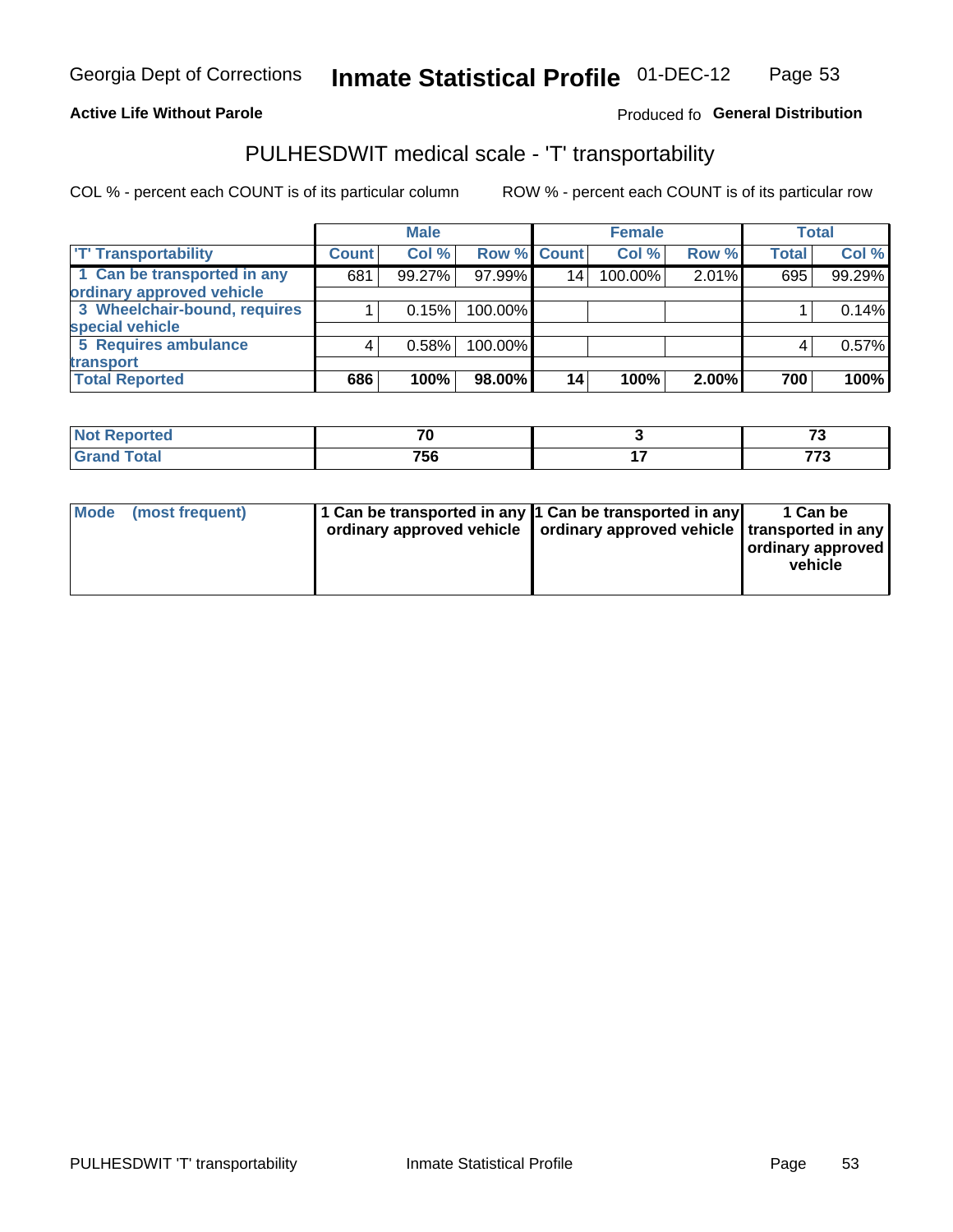## **Active Life Without Parole**

## Produced for General Distribution

## Criminality in family, self-reported

COL % - percent each COUNT is of its particular column

|                              |              | <b>Male</b> |           |              | <b>Female</b> |          |                    | Total  |
|------------------------------|--------------|-------------|-----------|--------------|---------------|----------|--------------------|--------|
| <b>Criminality In Family</b> | <b>Count</b> | Col %       | Row %     | <b>Count</b> | Col %         | Row %    | Total <sub>1</sub> | Col %  |
| Yes, criminality in family   | 156 l        | 27.91%      | 96.89%    | 5            | 50.00%        | $3.11\%$ | 161                | 28.30% |
| No criminality in family     | 403          | 72.09%      | 98.77%    | 5            | $50.00\%$ ,   | 1.23%    | 408 <sup>1</sup>   | 71.70% |
| <b>Total Reported</b>        | 559          | 100%        | $98.24\%$ | 10           | 100%          | 1.76%    | 569                | 100%   |

| Reported<br>NO | 197 | ົ<br>∠∪→ |
|----------------|-----|----------|
| <b>otal</b>    | 756 |          |

|  | Mode (most frequent) | No criminality in family | Yes, criminality in family | No criminality in<br>family |
|--|----------------------|--------------------------|----------------------------|-----------------------------|
|--|----------------------|--------------------------|----------------------------|-----------------------------|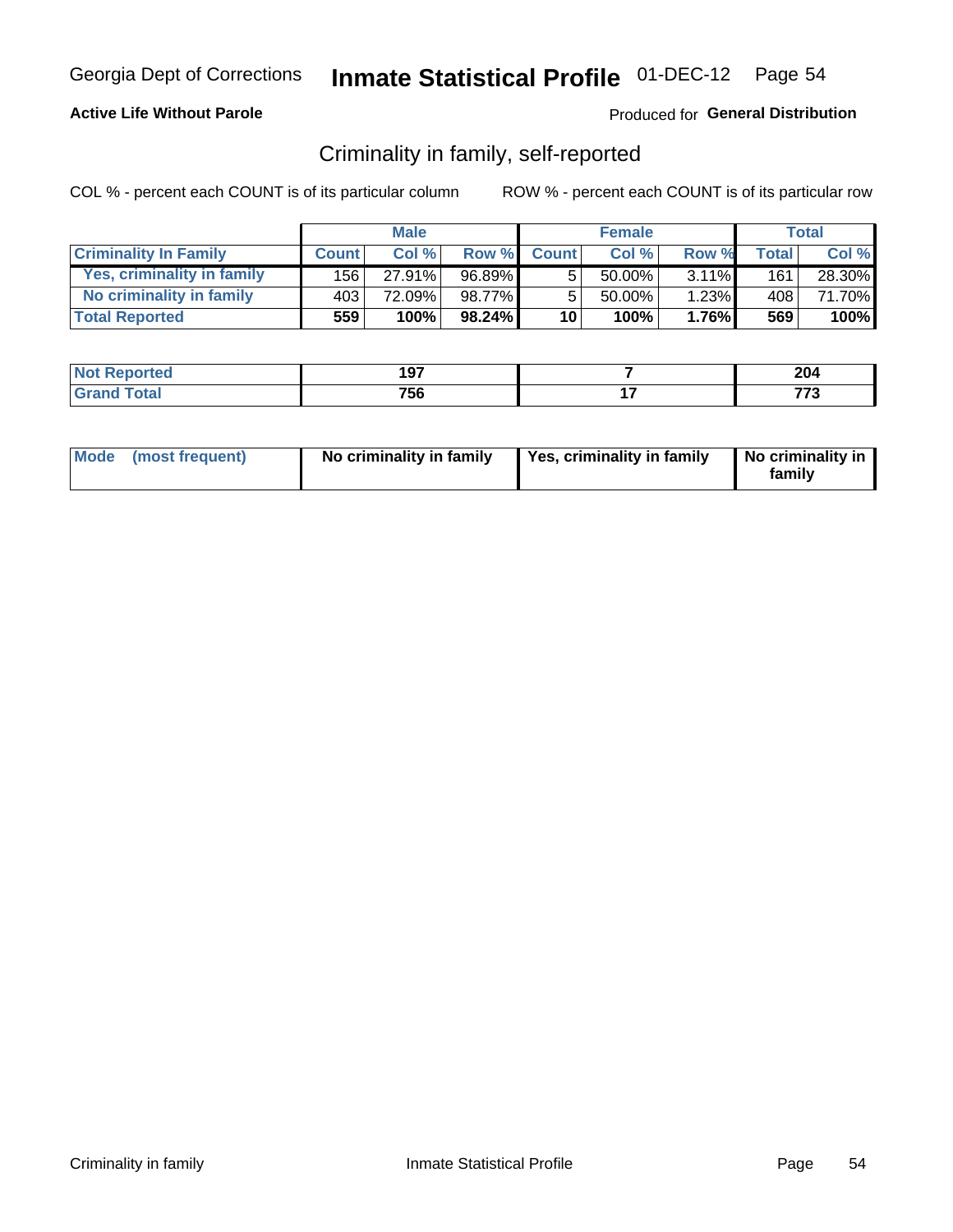## **Active Life Without Parole**

## Produced for General Distribution

## Alcoholism in family, self-reported

COL % - percent each COUNT is of its particular column

|                             |              | <b>Male</b> |           |                 | <b>Female</b> |          |       | Total   |
|-----------------------------|--------------|-------------|-----------|-----------------|---------------|----------|-------|---------|
| <b>Alcoholism In Family</b> | <b>Count</b> | Col%        | Row %     | <b>Count</b>    | Col%          | Row %    | Total | Col %   |
| Yes, alcoholism in family   | 108          | 19.32%      | 97.30%    | 3 <sub>1</sub>  | $30.00\%$     | $2.70\%$ | 111   | 19.51%  |
| No alcoholism in family     | 451          | 80.68%      | 98.47%    |                 | 70.00%        | 1.53%    | 458   | 80.49%  |
| <b>Total Reported</b>       | 559          | 100%        | $98.24\%$ | 10 <sub>1</sub> | 100%          | $1.76\%$ | 569   | $100\%$ |

| <b>Not Reported</b>     | 107<br>וטו | ົ<br>LV-T |
|-------------------------|------------|-----------|
| <b>c</b> otal<br>l Gran | 756        |           |

|  | Mode (most frequent) | No alcoholism in family | No alcoholism in family | No alcoholism in<br>family |
|--|----------------------|-------------------------|-------------------------|----------------------------|
|--|----------------------|-------------------------|-------------------------|----------------------------|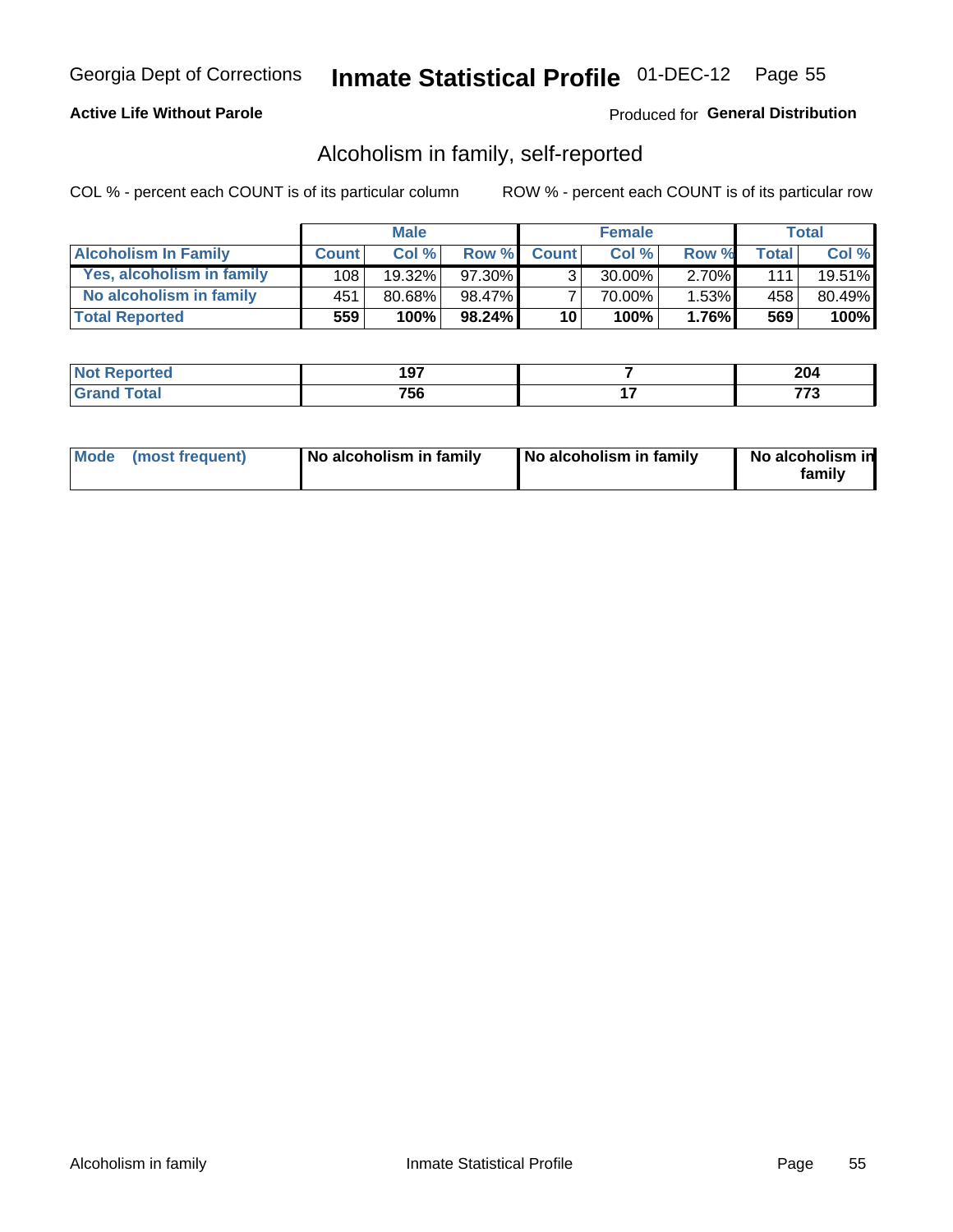## **Active Life Without Parole**

## Produced for General Distribution

## Drug abuse in family, self-reported

COL % - percent each COUNT is of its particular column

|                           |              | <b>Male</b> |           |                 | <b>Female</b> |          |              | Total   |
|---------------------------|--------------|-------------|-----------|-----------------|---------------|----------|--------------|---------|
| Drug Abuse In Family      | <b>Count</b> | Col%        | Row %     | <b>Count</b>    | Col%          | Row %    | <b>Total</b> | Col %   |
| Yes, drug abuse in family | 65           | 11.63%      | 95.59%    | 3 <sub>1</sub>  | $30.00\%$     | $4.41\%$ | 68           | 11.95%  |
| No drug abuse in family   | 494          | 88.37%      | 98.60%    |                 | 70.00%        | 1.40%    | 501          | 88.05%  |
| <b>Total Reported</b>     | 559          | 100%        | $98.24\%$ | 10 <sub>1</sub> | 100%          | $1.76\%$ | 569          | $100\%$ |

| Reported<br>NO | 197 | ົ<br>∠∪→ |
|----------------|-----|----------|
| <b>otal</b>    | 756 |          |

|  | Mode (most frequent) | No drug abuse in family | No drug abuse in family | No drug abuse in<br>family |
|--|----------------------|-------------------------|-------------------------|----------------------------|
|--|----------------------|-------------------------|-------------------------|----------------------------|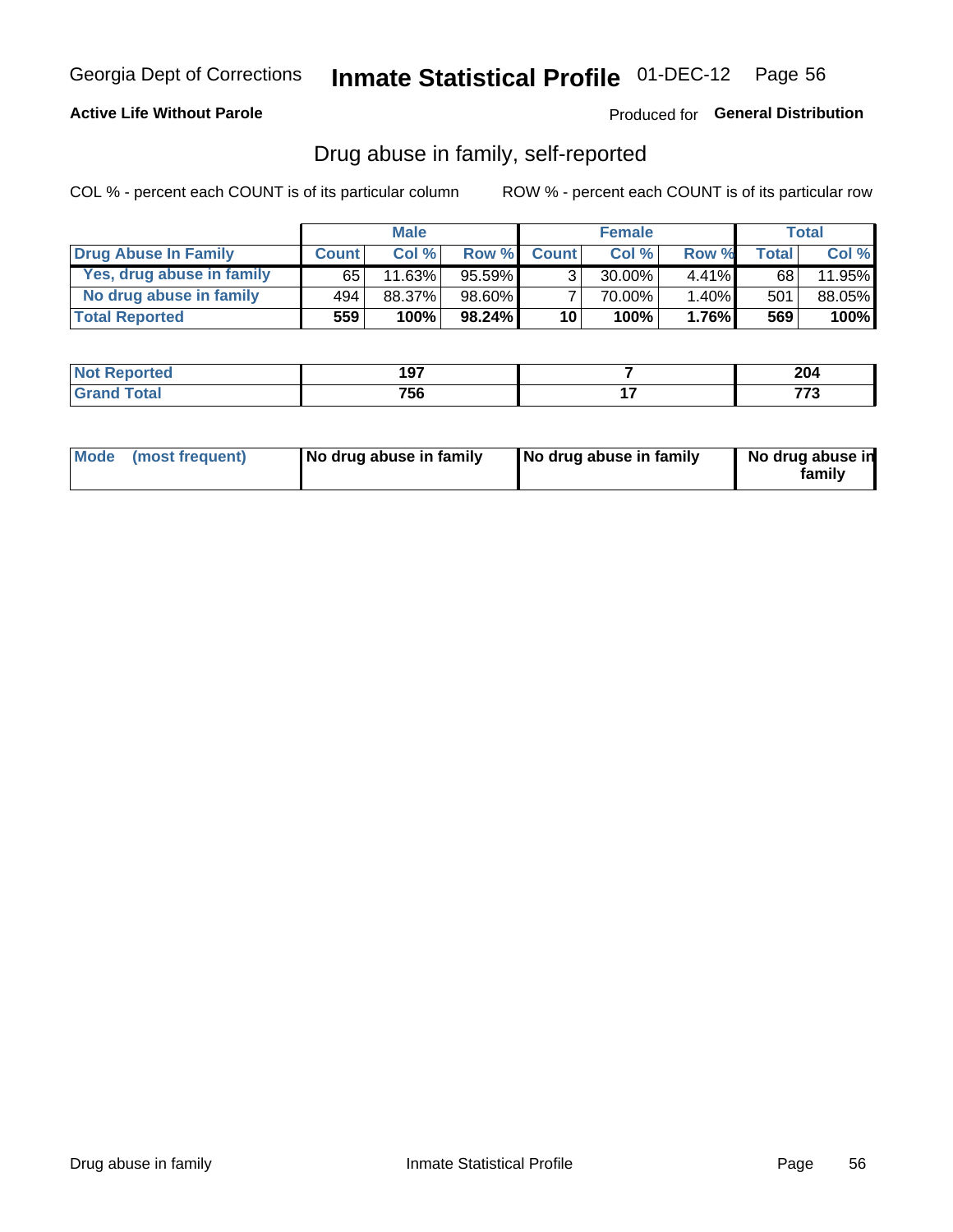## **Active Life Without Parole**

## **Produced for General Distribution**

## Subjected to frequent beatings, self-reported

COL % - percent each COUNT is of its particular column

|                                   |              | <b>Male</b> |           |              | <b>Female</b> |       |       | Total  |
|-----------------------------------|--------------|-------------|-----------|--------------|---------------|-------|-------|--------|
| <b>Frequent beatings</b>          | <b>Count</b> | Col %       | Row %     | <b>Count</b> | Col %         | Row % | Total | Col %  |
| <b>Yes, subjected to frequent</b> | 34           | 6.08%       | 97.14%    |              | 10.00%        | 2.86% | 35    | 6.15%  |
| <b>beatings</b>                   |              |             |           |              |               |       |       |        |
| Not subjected to frequent         | 525          | 93.92%      | 98.31%    | 9            | 90.00%        | 1.69% | 534   | 93.85% |
| <b>beatings</b>                   |              |             |           |              |               |       |       |        |
| <b>Total Reported</b>             | 559          | 100%        | $98.24\%$ | 10           | 100%          | 1.76% | 569   | 100%   |

| <b>Not Reported</b>          | 107<br>וטו | 204      |
|------------------------------|------------|----------|
| <b>Total</b><br><b>Grand</b> | 756        | 770<br>. |

| Mode | (most frequent) | Not subjected to frequent<br>beatings | Not subjected to frequent   Not subjected to<br>beatings | <b>frequent beatings</b> |
|------|-----------------|---------------------------------------|----------------------------------------------------------|--------------------------|
|      |                 |                                       |                                                          |                          |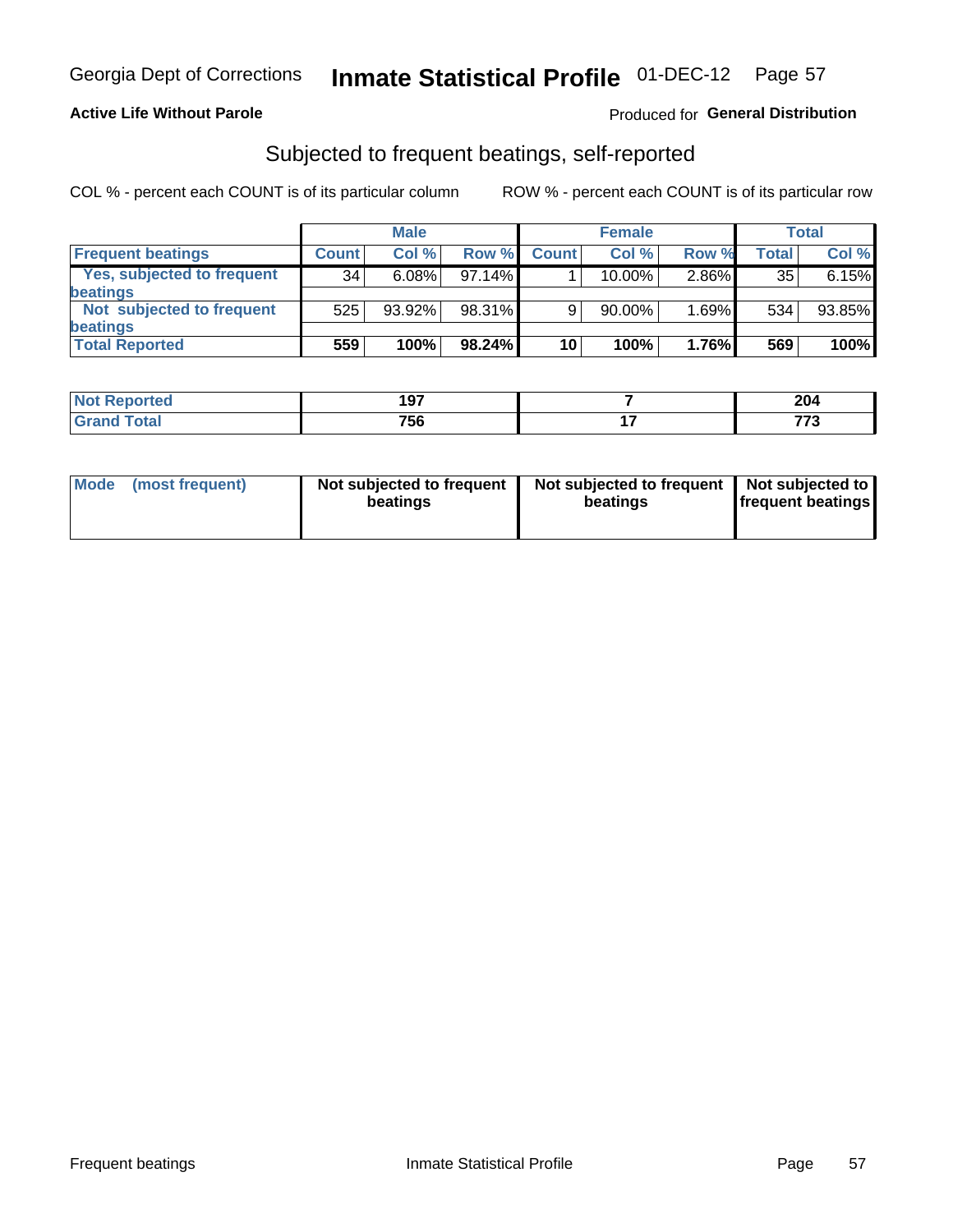## **Active Life Without Parole**

## **Produced for General Distribution**

## Father absent during inmate's childhood

COL % - percent each COUNT is of its particular column

|                           |              | <b>Male</b> |           |                | <b>Female</b> |          |              | <b>Total</b> |
|---------------------------|--------------|-------------|-----------|----------------|---------------|----------|--------------|--------------|
| <b>Father Absent</b>      | <b>Count</b> | Col%        | Row %     | <b>Count</b>   | Col%          | Row %    | <b>Total</b> | Col %        |
| Yes, father was absent    | 278          | 49.73%      | 98.93%    | 3 <sub>1</sub> | $30.00\%$     | $1.07\%$ | 281          | 49.38%       |
| No, father was not absent | 281          | $50.27\%$   | 97.57%I   |                | 70.00%        | $2.43\%$ | 288          | 50.62%       |
| <b>Total Reported</b>     | 559          | $100\%$     | $98.24\%$ | 10             | 100%          | 1.76%    | 569          | 100%         |

| <b>Not Reported</b>     | 107<br>וטו | ົ<br>LV-T |
|-------------------------|------------|-----------|
| <b>c</b> otal<br>l Gran | 756        |           |

|  | Mode (most frequent) | No, father was not absent No, father was not absent |  | No, father was not<br>absent |
|--|----------------------|-----------------------------------------------------|--|------------------------------|
|--|----------------------|-----------------------------------------------------|--|------------------------------|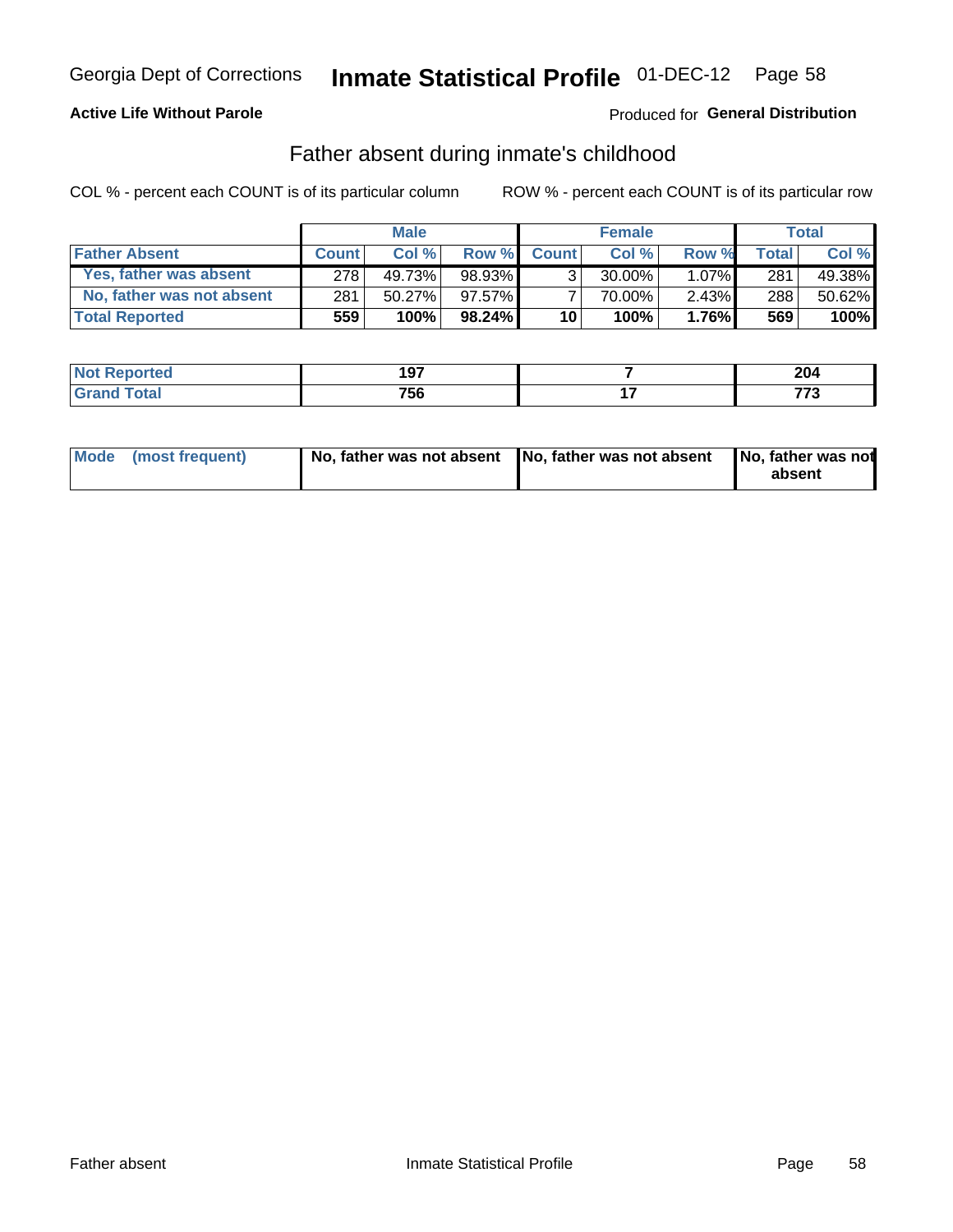## **Active Life Without Parole**

## Produced for General Distribution

## Mother absent during inmate's childhood

COL % - percent each COUNT is of its particular column

|                           |              | <b>Male</b> |           |                 | <b>Female</b> |          |         | Total  |
|---------------------------|--------------|-------------|-----------|-----------------|---------------|----------|---------|--------|
| <b>Mother Absent</b>      | <b>Count</b> | Col%        | Row %     | <b>Count</b>    | Col %         | Row %    | Total i | Col %  |
| Yes, mother was absent    | 791          | 14.13%      | $97.53\%$ | $\overline{2}$  | $20.00\%$     | $2.47\%$ | 81      | 14.24% |
| No, mother was not absent | 480          | 85.87%      | 98.36%    | 8               | 80.00%        | 1.64%    | 488     | 85.76% |
| <b>Total Reported</b>     | 559          | 100%        | $98.24\%$ | 10 <sup>1</sup> | 100%          | $1.76\%$ | 569     | 100%   |

| Reported<br>NO | 197 | ົ<br>∠∪→ |
|----------------|-----|----------|
| <b>otal</b>    | 756 |          |

| Mode (most frequent) | No, mother was not absent   No, mother was not absent   No, mother was | not absent |
|----------------------|------------------------------------------------------------------------|------------|
|                      |                                                                        |            |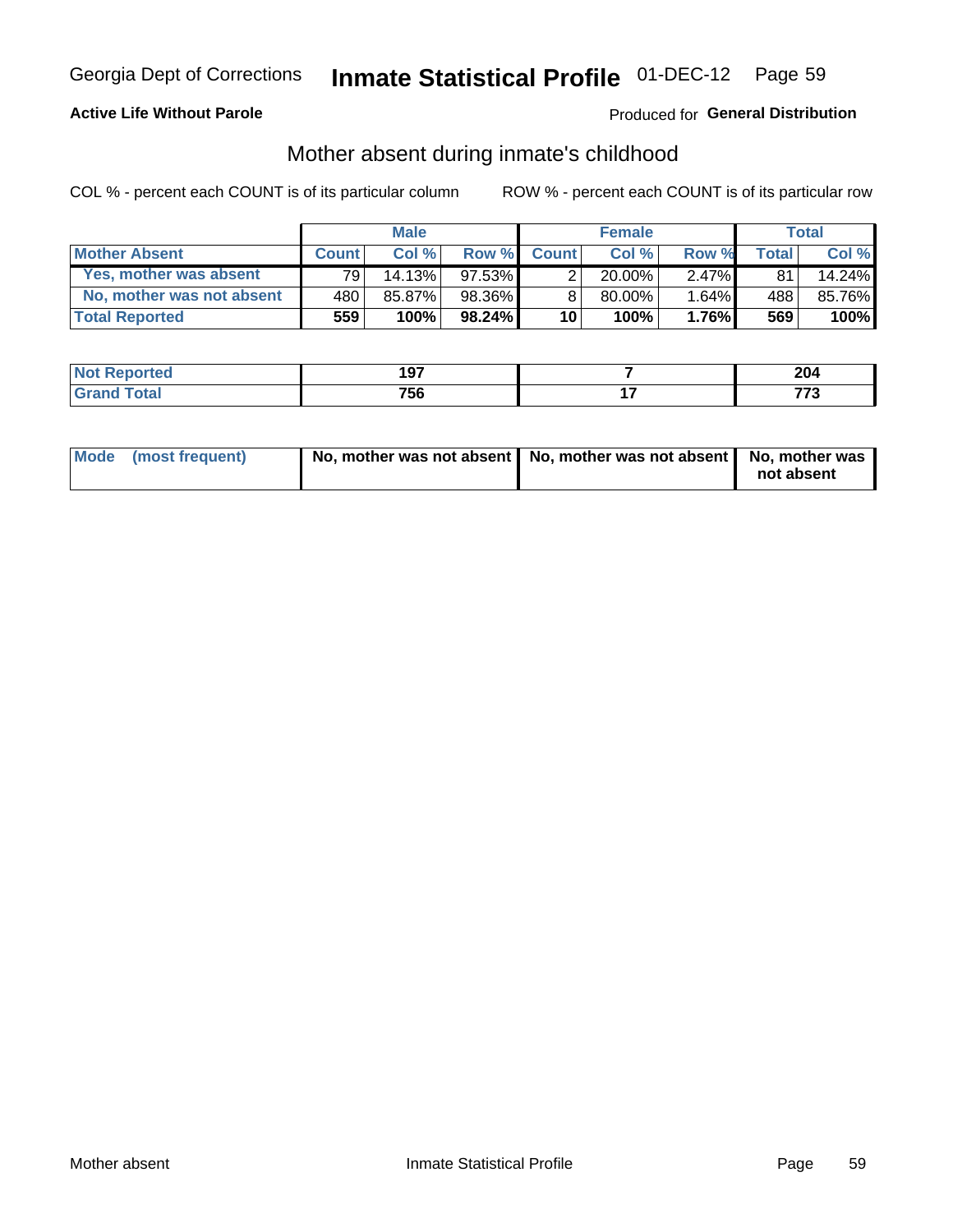## **Active Life Without Parole**

## Produced for General Distribution

## Inmate diagnosed as manipulative

COL % - percent each COUNT is of its particular column

|                          |              | <b>Male</b> |           |              | <b>Female</b> |       |              | Total  |
|--------------------------|--------------|-------------|-----------|--------------|---------------|-------|--------------|--------|
| <b>Manipulative</b>      | <b>Count</b> | Col%        | Row %     | <b>Count</b> | Col %         | Row % | <b>Total</b> | Col %  |
| <b>Yes, manipulative</b> | 133          | 23.96%      | $99.25\%$ |              | 10.00%        | 0.75% | 134          | 23.72% |
| No, not manipulative     | 422          | 76.04%      | $97.91\%$ | 9            | 90.00%        | 2.09% | 431          | 76.28% |
| <b>Total Reported</b>    | 555!         | 100%        | $98.23\%$ | 10           | 100%          | 1.77% | 565          | 100%   |

| <b>Not Reported</b> | י הר<br>ZU I | 208 |
|---------------------|--------------|-----|
| `otal<br>' Grano    | 756          | ––  |

| Mode | (most frequent) | No, not manipulative | ∣ No. not manipulative | not<br>No.<br><b>I</b> manipulative |
|------|-----------------|----------------------|------------------------|-------------------------------------|
|------|-----------------|----------------------|------------------------|-------------------------------------|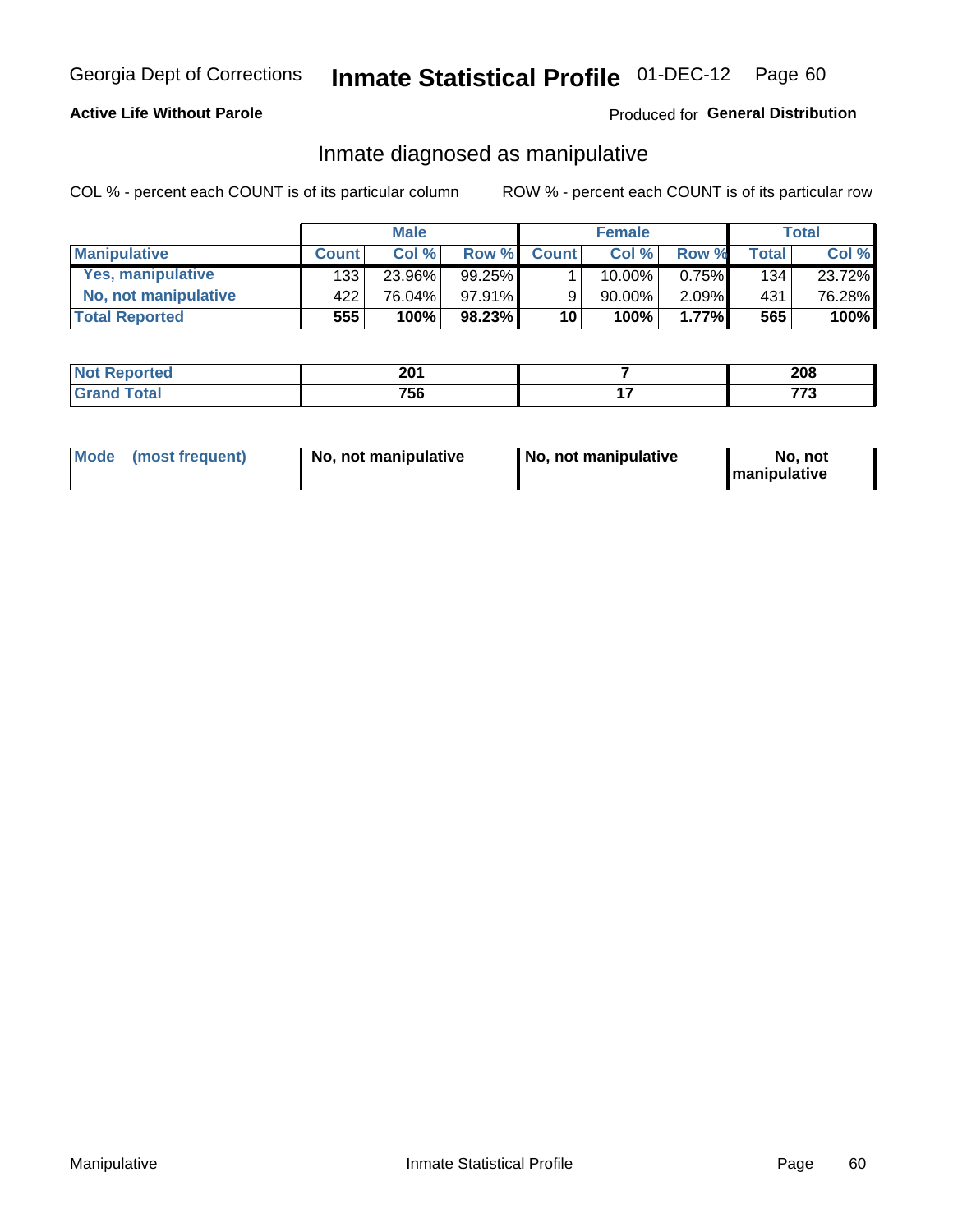# Inmate Statistical Profile 01-DEC-12 Page 61

## **Active Life Without Parole**

### **Produced for General Distribution**

## Inmate diagnosed as assaultive

COL % - percent each COUNT is of its particular column

|                       |              | <b>Male</b> |        |              | <b>Female</b> |          |       | Total  |
|-----------------------|--------------|-------------|--------|--------------|---------------|----------|-------|--------|
| <b>Assaultive</b>     | <b>Count</b> | Col%        | Row %  | <b>Count</b> | Col%          | Row %    | Total | Col %  |
| Yes, assaultive       | 433          | 78.02%      | 97.96% | 9            | 90.00%        | $2.04\%$ | 442   | 78.23% |
| No, not assaultive    | 122          | 21.98%      | 99.19% |              | $10.00\%$ .   | $0.81\%$ | 123   | 21.77% |
| <b>Total Reported</b> | 555          | 100%        | 98.23% | 10           | 100%          | $1.77\%$ | 565   | 100%   |

| <b>Not</b><br><b>Reported</b> | 201 | nne<br>ZUU |
|-------------------------------|-----|------------|
| <b>jotal</b>                  | 756 |            |

| <b>Mode</b><br>(most frequent) | <b>Yes, assaultive</b> | Yes, assaultive | <b>Yes, assaultive</b> |
|--------------------------------|------------------------|-----------------|------------------------|
|--------------------------------|------------------------|-----------------|------------------------|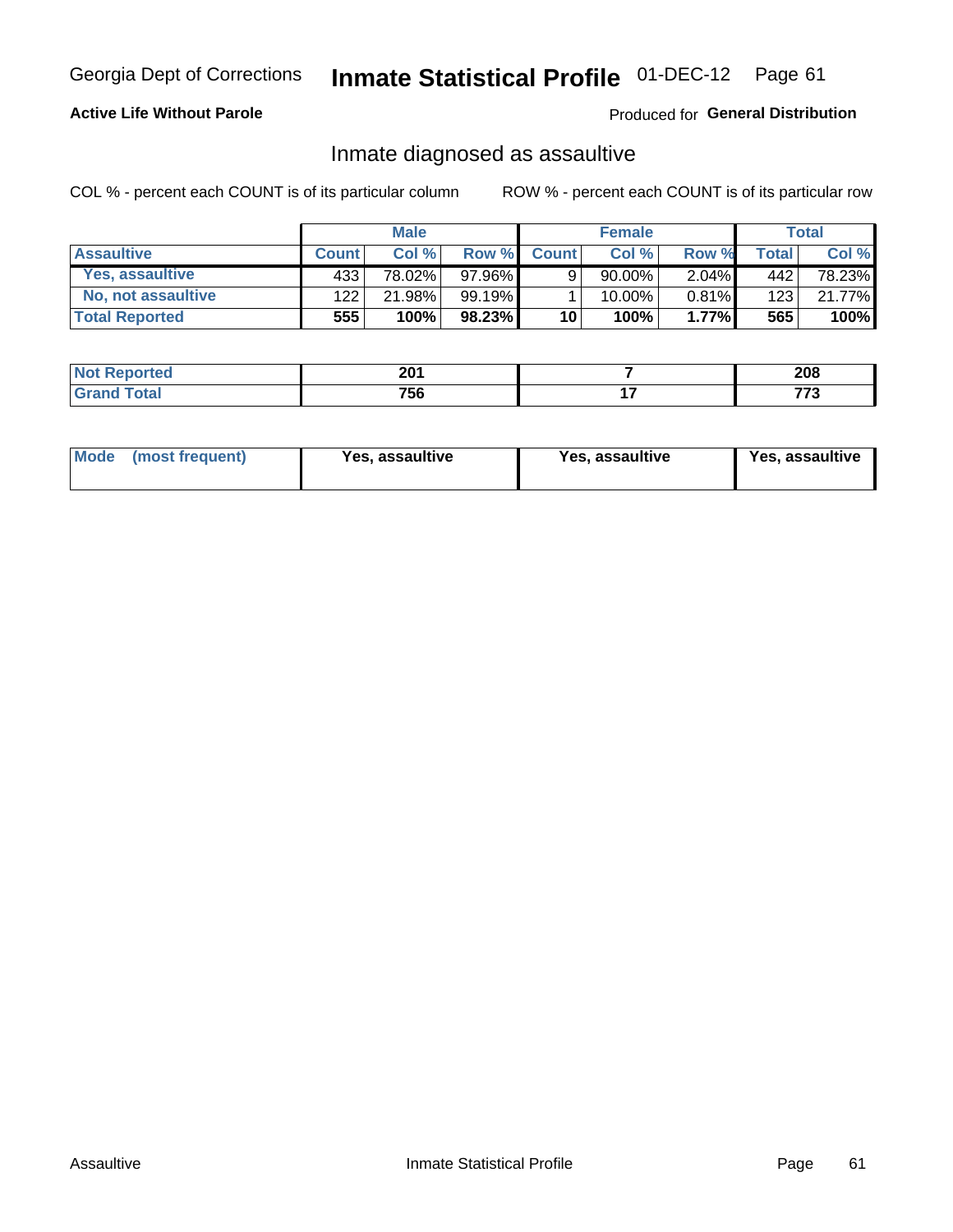# Inmate Statistical Profile 01-DEC-12 Page 62

### **Active Life Without Parole**

## **Produced for General Distribution**

## Number of prior Georgia incarcerations

COL % - percent each COUNT is of its particular column

|                                       | <b>Male</b>  |          |                    |    | <b>Female</b> | <b>Total</b> |       |        |
|---------------------------------------|--------------|----------|--------------------|----|---------------|--------------|-------|--------|
| <b>Num of Prior GA Incarcerations</b> | <b>Count</b> | Col %    | <b>Row % Count</b> |    | Col %         | Row %        | Total | Col %  |
|                                       | 361          | 47.75%   | 96.01%             | 15 | 88.24%        | 3.99%        | 376   | 48.64% |
|                                       | 156          | 20.63%   | 100.00%            |    |               |              | 156   | 20.18% |
|                                       | 93           | 12.30%   | 100.00%            |    |               |              | 93    | 12.03% |
| 3                                     | 65           | $8.60\%$ | 98.48%             |    | 5.88%         | 1.52%        | 66    | 8.54%  |
|                                       | 41           | 5.42%    | 100.00%            |    |               |              | 41    | 5.30%  |
|                                       | 21           | 2.78%    | 100.00%            |    |               |              | 21    | 2.72%  |
| <b>More Than 5</b>                    | 19           | 2.51%    | 95.00%             |    | 5.88%         | $5.00\%$     | 20    | 2.59%  |
| <b>Total Reported</b>                 | 756          | 100%     | 97.80%             | 17 | 100%          | 2.20%        | 773   | 100%   |

| neo |                    |               |
|-----|--------------------|---------------|
|     | 75C<br>. .<br>79 U | ララヘ<br>$\sim$ |

| Mean (average)       | 1.23 | .59 | 1 71 |
|----------------------|------|-----|------|
| Median (middle)      |      |     |      |
| Mode (most frequent) |      |     |      |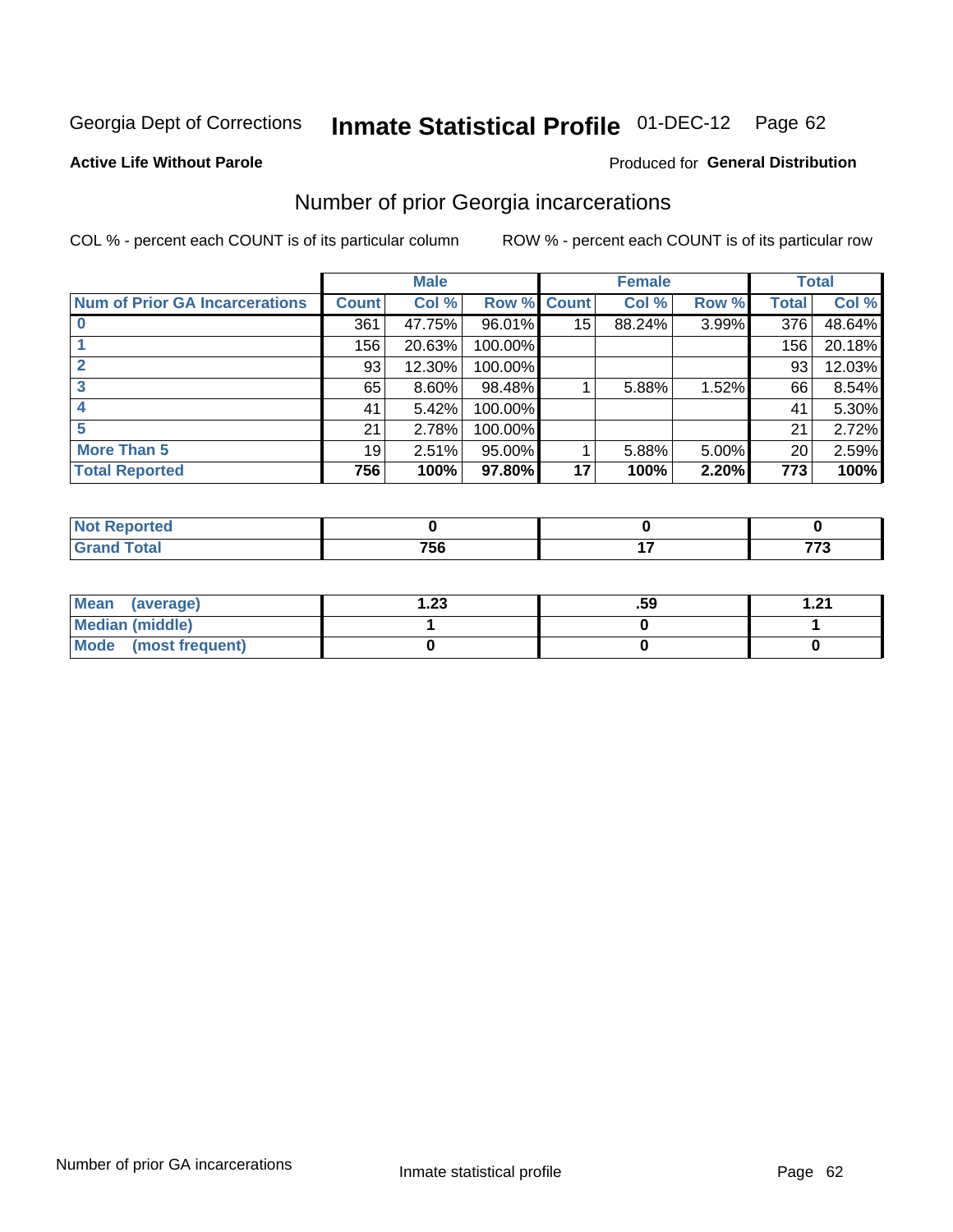#### Inmate Statistical Profile 01-DEC-12 Page 63

**Active Life Without Parole** 

Produced for General Distribution

## Prison sentence in years

COL % - percent each COUNT is of its particular column

ROW % - percent each COUNT is of its particular row

|                                 | <b>Male</b>  |         |                    |    | <b>Female</b> | $\tau$ otal |       |            |
|---------------------------------|--------------|---------|--------------------|----|---------------|-------------|-------|------------|
| <b>Prison Sentence In Years</b> | <b>Count</b> | Col %   | <b>Row % Count</b> |    | $Col \%$      | Row %       | Total | Col %      |
| <b>Life Without Parole</b>      | 756          | 100.00% | 97.80%             |    | 100.00%       | $2.20\%$    | 773.  | $100.00\%$ |
| <b>Total Reported</b>           | 756          | 100%    | 97.80% <b>I</b>    | 47 | 100%          | 2.20%       | 773   | 100%       |

| Not Reported |     |     |
|--------------|-----|-----|
| <b>otal</b>  | 756 | --- |

### **Determinate (numeric) sentences only**

| (average) |             |  |  |
|-----------|-------------|--|--|
|           | <b>Mean</b> |  |  |

All sentences (including determinate), with life, life without parole, and death sentences figured at 45 years

| l Mea<br>апе<br>. | -⊷ |  |
|-------------------|----|--|
|                   |    |  |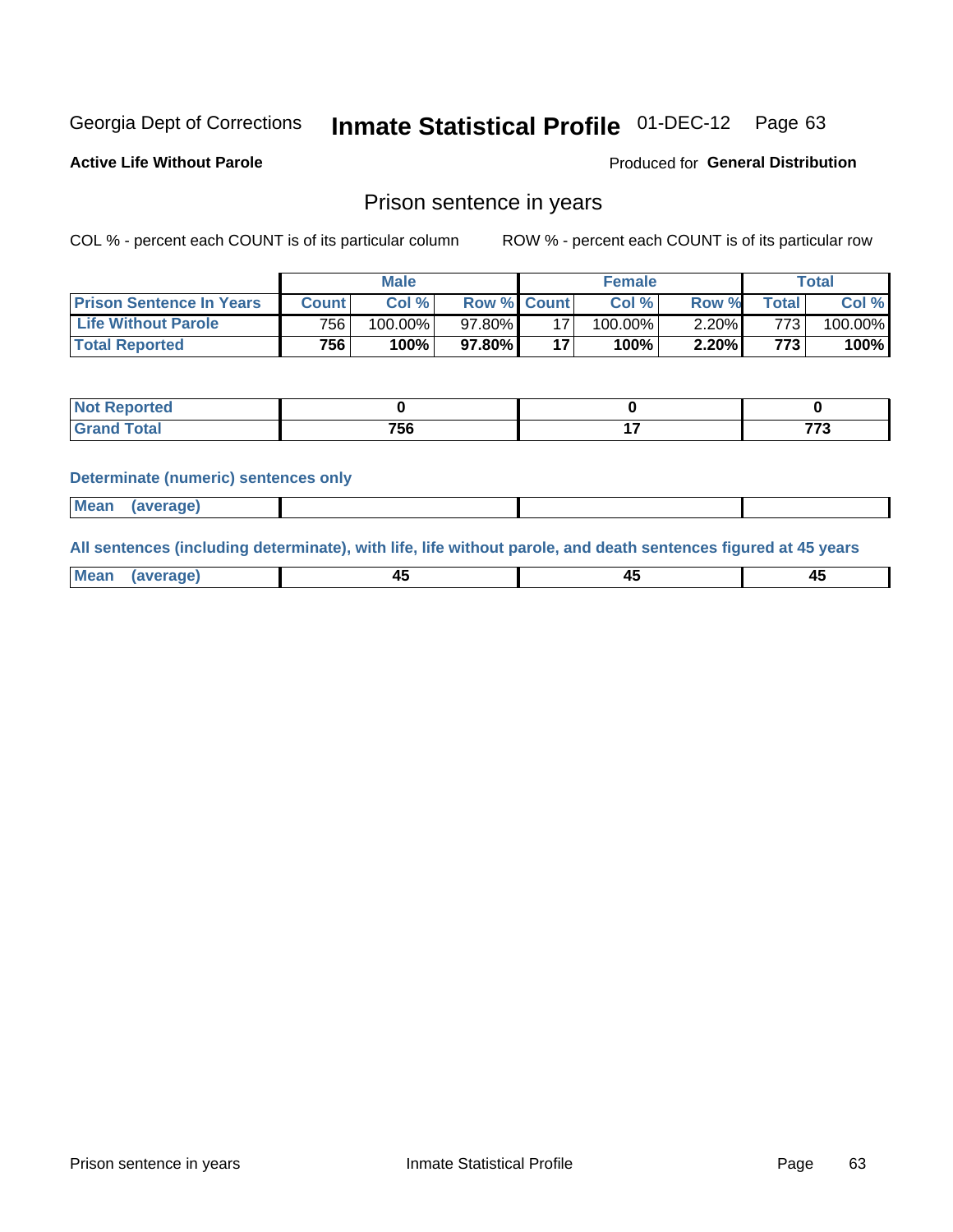#### **Inmate Statistical Profile 01-DEC-12** Georgia Dept of Corrections Page 64

### **Active Life Without Parole**

## **Produced for General Distribution**

## Primary offense, broken out into felonies vs misdemeanors

COL % - percent each COUNT is of its particular column

|                                  | <b>Male</b>  |           |                    | <b>Female</b> |            |          | Total        |         |
|----------------------------------|--------------|-----------|--------------------|---------------|------------|----------|--------------|---------|
| <b>Felonies and Misdemeanors</b> | <b>Count</b> | Col%      | <b>Row % Count</b> |               | Col%       | Row %    | <b>Total</b> | Col %   |
| <b>Felonies</b>                  | 756          | 100.00%   | 97.80%             |               | $100.00\%$ | $2.20\%$ | $773_1$      | 100.00% |
| <b>Total Reported</b>            | 756          | $100\%$ . | 97.8%              |               | 100%       | 2.2%     | 773          | 100%    |

| <b>Not Reported</b>                      |            |     |            |
|------------------------------------------|------------|-----|------------|
| <b>Total</b><br>Gran<br>$\mathbf{v}$ and | フロベ<br>้วง | 756 | 770<br>1 J |

| $Mc$<br>equent)<br>нез<br>$\sim$<br>. | onies<br>. | <b>onies</b><br>. |
|---------------------------------------|------------|-------------------|
|---------------------------------------|------------|-------------------|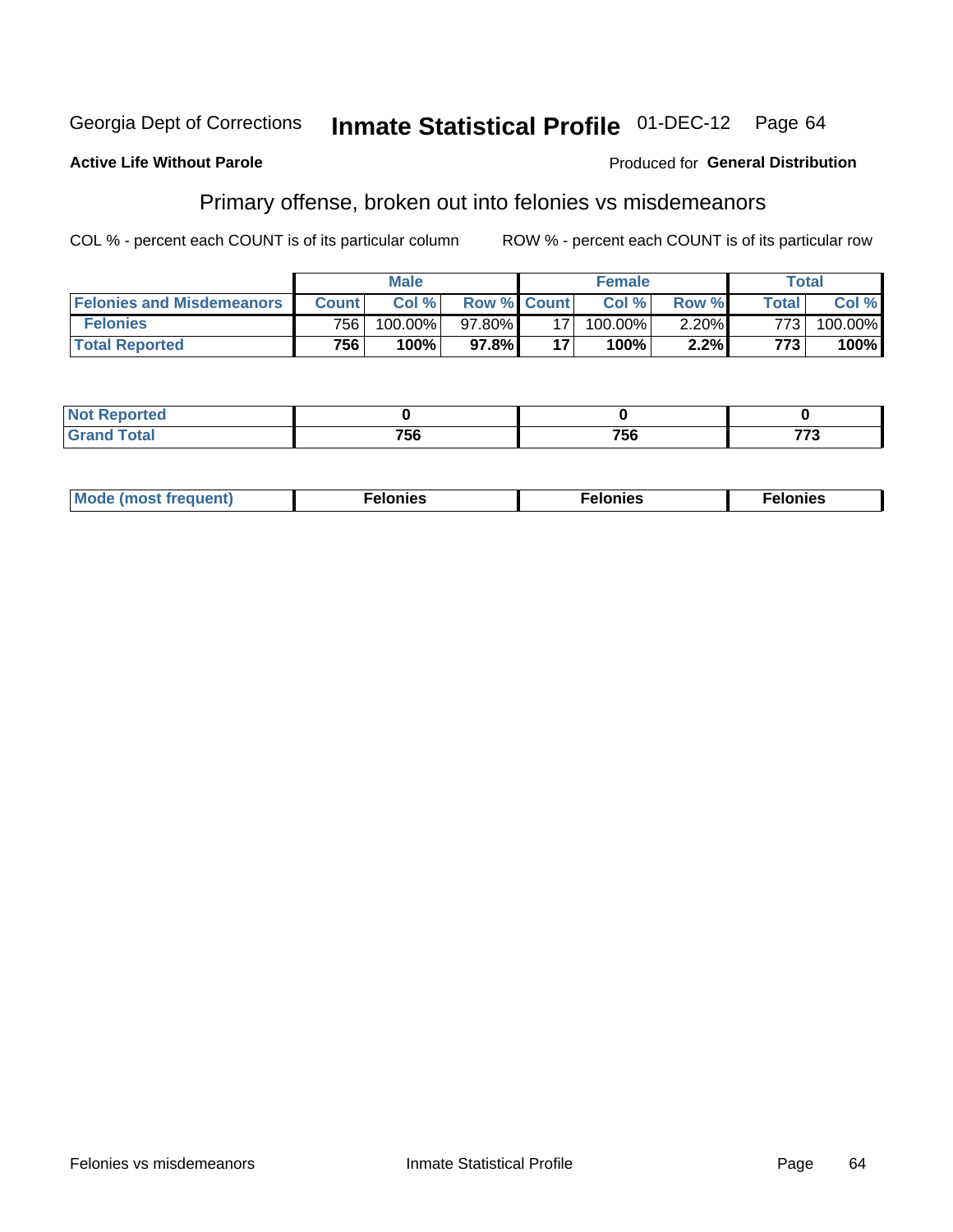#### **Inmate Statistical Profile 01-DEC-12** Page 65

### **Active Life Without Parole**

### Produced for General Distribution

## Primary offense, broken out into six broad crime categories

COL % - percent each COUNT is of its particular column

|                         | <b>Male</b>  |        |             | <b>Female</b> |         |       | <b>Total</b>    |        |
|-------------------------|--------------|--------|-------------|---------------|---------|-------|-----------------|--------|
| <b>Crime Categories</b> | <b>Count</b> | Col %  | Row % Count |               | Col %   | Row % | <b>Total</b>    | Col %  |
| <b>Violent</b>          | 625          | 82.67% | 97.35%      | 17            | 100.00% | 2.65% | 642             | 83.05% |
| <b>Sex Crime</b>        | 111          | 14.68% | 100.00%     |               | .00%    |       | 111             | 14.36% |
| 3<br><b>Property</b>    | 3            | .40%   | 100.00%     |               | .00%    |       |                 | .39%   |
| <b>Drug</b><br>4        | 15           | 1.98%  | 100.00%     |               | .00%    |       | 15 <sub>1</sub> | 1.94%  |
| <b>Other</b><br>6       | 2            | .26%   | 100.00%     |               | .00%    |       | າ               | .26%   |
| <b>Total Reported</b>   | 756          | 100%   | 97.8%       | 17            | 100%    | 2.2%  | 773             | 100%   |

| <b>Not Reported</b> |     |                |  |
|---------------------|-----|----------------|--|
| <b>Total</b><br>una | 756 | $- - -$<br>. . |  |

| M | . | 40 O |
|---|---|------|
|   |   |      |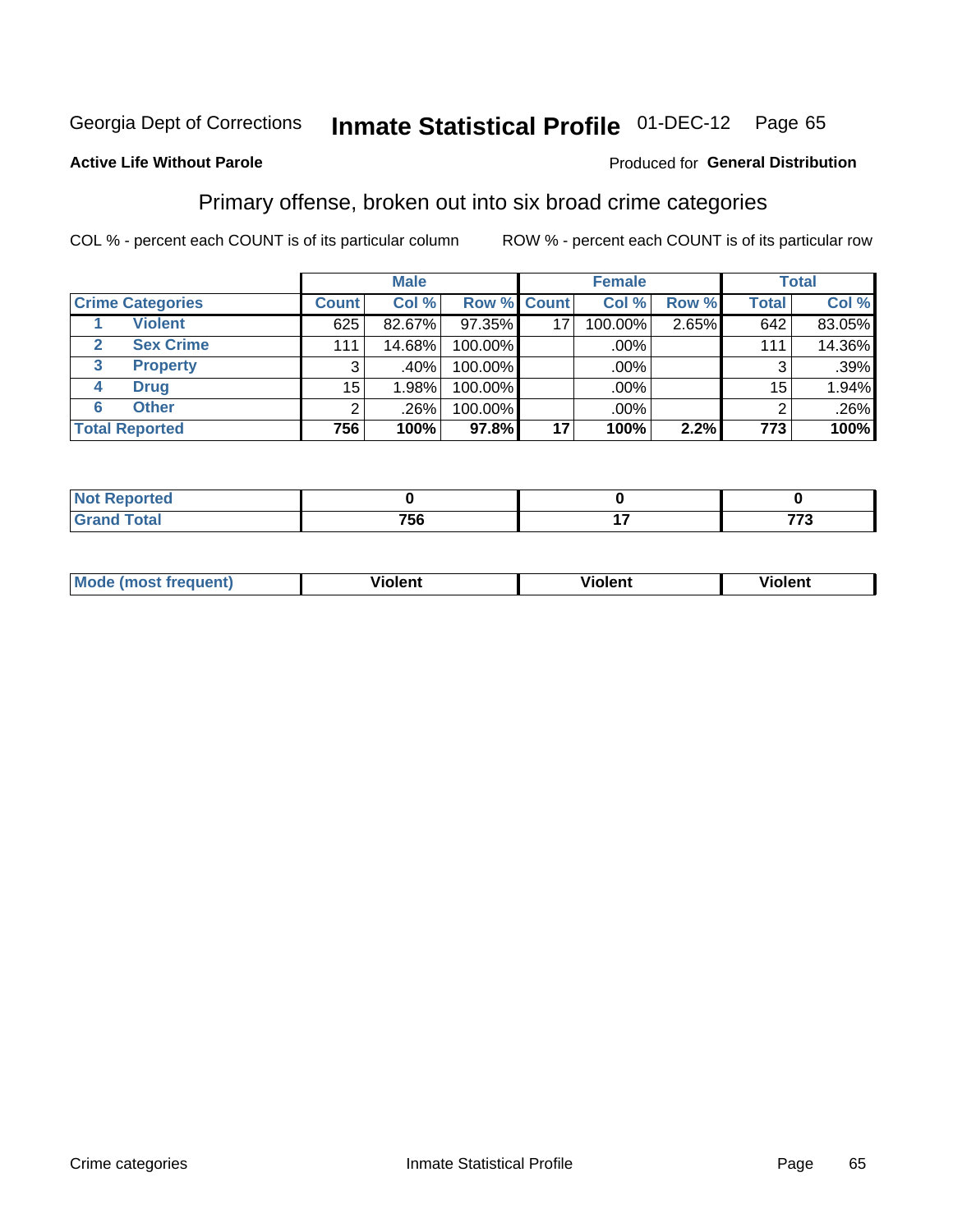# Inmate Statistical Profile 01-DEC-12 Page 66

### **Active Life Without Parole**

### Produced for General Distribution

## Primary offense, detailed offense code

COL % - percent each COUNT is of its particular column

|   |                                        |                | <b>Male</b> |         |                 | <b>Female</b> |         |                  | <b>Total</b> |
|---|----------------------------------------|----------------|-------------|---------|-----------------|---------------|---------|------------------|--------------|
|   | <b>Primary Offense</b>                 | <b>Count</b>   | Col %       | Row %   | <b>Count</b>    | Col %         | Row %   | <b>Total</b>     | Col %        |
| F | <b>Aggrav Child Molestation</b>        | 14             | 1.85%       | 100.00% |                 |               |         | $\overline{14}$  | 1.81%        |
| F | <b>Aggrav Sexual Battery</b>           | 4              | .53%        | 100.00% |                 |               |         | $\overline{4}$   | .52%         |
| F | <b>Aggrav Sodomy</b>                   | 10             | 1.32%       | 100.00% |                 |               |         | 10               | 1.29%        |
| F | <b>Armed Robbery</b>                   | 118            | 15.61%      | 99.16%  | 1.              | 5.88%         | .84%    | 119              | 15.39%       |
| F | <b>Att/Consprcy Commt</b><br>C/S/Of    | 1              | .13%        | 100.00% |                 |               |         | 1                | .13%         |
| F | <b>Burglary</b>                        | 3              | .40%        | 100.00% |                 |               |         | 3                | .39%         |
| F | <b>Child Molestation</b>               | 4              | .53%        | 100.00% |                 |               |         | 4                | .52%         |
| F | <b>Cruelty To Children</b>             | 1              | .13%        | 100.00% |                 |               |         | 1                | .13%         |
| F | <b>Feticide</b>                        |                |             |         | $\mathbf{1}$    | 5.88%         | 100.00% | 1                | .13%         |
| F | <b>Hijacking Motor Vehicle</b>         | 1              | .13%        | 100.00% |                 |               |         | 1                | .13%         |
| F | <b>Kidnapping</b>                      | 62             | 8.20%       | 100.00% |                 |               |         | 62               | 8.02%        |
| F | <b>Murder</b>                          | 442            | 58.47%      | 96.72%  | 15              | 88.24%        | 3.28%   | 457              | 59.12%       |
| F | <b>Poss Firearm Convct</b>             | 1              | .13%        | 100.00% |                 |               |         | 1                | .13%         |
| F | <b>Felon</b><br><b>Poss Of Certain</b> |                |             |         |                 |               |         |                  |              |
|   | <b>Weapons</b>                         | $\mathbf{1}$   | .13%        | 100.00% |                 |               |         | 1                | .13%         |
| F | <b>Poss Of Cocaine</b>                 | 3              | .40%        | 100.00% |                 |               |         | 3                | .39%         |
| F | <b>Poss W Int Dist Cocaine</b>         | $\mathbf{1}$   | .13%        | 100.00% |                 |               |         | $\mathbf 1$      | .13%         |
| F | <b>Rape</b>                            | 79             | 10.45%      | 100.00% |                 |               |         | 79               | 10.22%       |
| F | <b>Robbery</b>                         | 1              | .13%        | 100.00% |                 |               |         | 1                | .13%         |
| F | <b>S/D Cocaine</b>                     | 5              | .66%        | 100.00% |                 |               |         | 5                | .65%         |
| F | <b>Traf Cocaine 401+ Gm</b>            | 1              | .13%        | 100.00% |                 |               |         | 1                | .13%         |
| F | <b>Traf Cocaine Less 200</b>           | $\overline{2}$ | .26%        | 100.00% |                 |               |         | $\overline{2}$   | .26%         |
|   | Gm                                     |                |             |         |                 |               |         |                  |              |
| F | <b>Traf Methamph 28-199</b><br>Gm      | 1              | .13%        | 100.00% |                 |               |         | 1                | .13%         |
| F | <b>Viol Ga Cntrl Sbst Act</b>          | 1.             | .13%        | 100.00% |                 |               |         | 1                | .13%         |
|   |                                        |                |             |         |                 |               |         |                  |              |
|   | <b>Total Rported</b>                   | 756            | 100%        | 97.8%   | $\overline{17}$ | 100%          | 2.2%    | $\overline{773}$ | 100%         |

| المنتشر بالتعبير<br>portea<br><b>IN</b> |                 |     |     |
|-----------------------------------------|-----------------|-----|-----|
| $\sim$                                  | 75 <sub>C</sub> | . . | --- |
| $\sim$ $\sim$ $\sim$ $\sim$             | סכי             |     | ___ |

| Mode (most frequent) | 1101 Murder | 1101 Murder | 1101 Murder |
|----------------------|-------------|-------------|-------------|
|                      |             |             |             |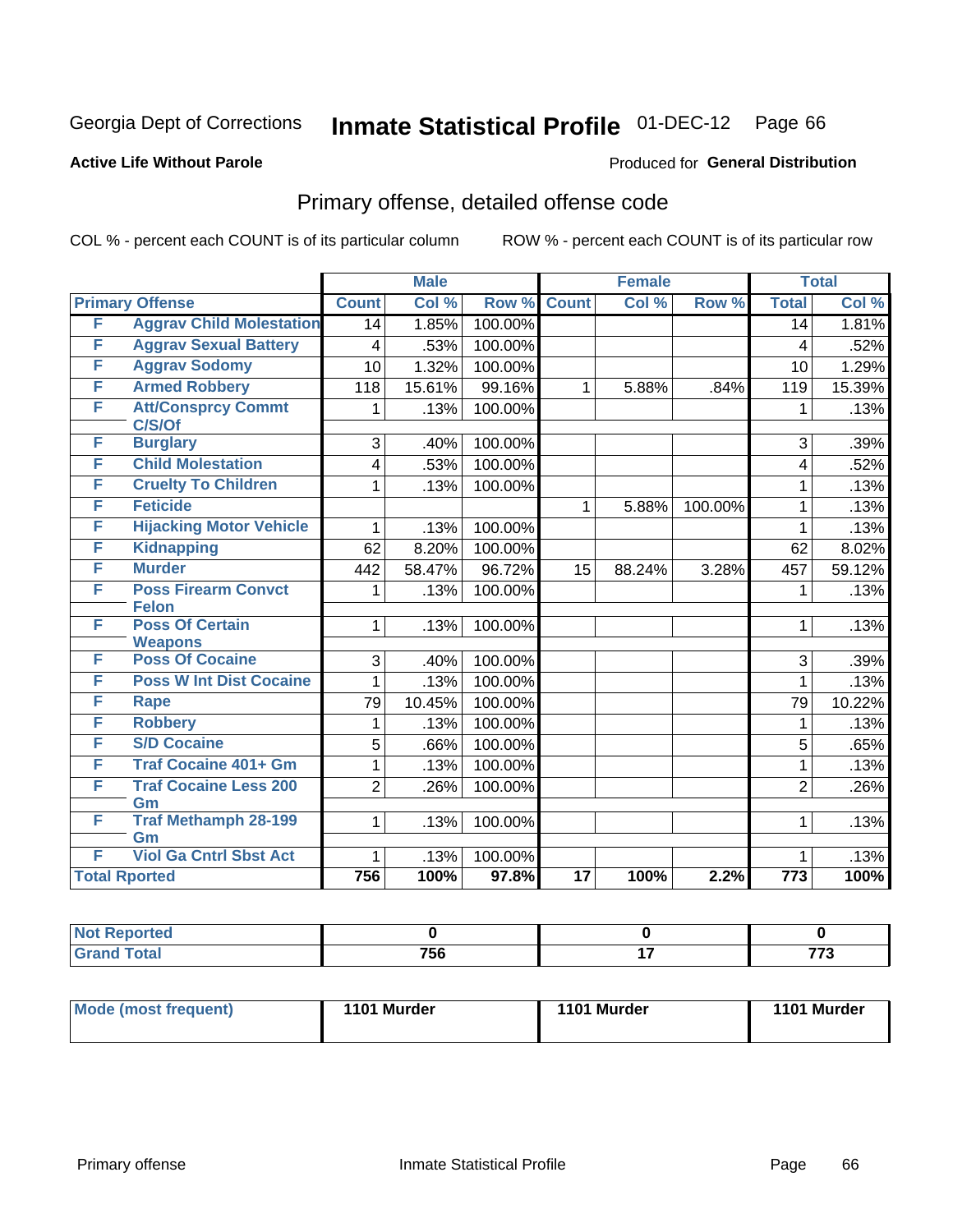### **Active Life Without Parole**

### Produced for **General Distribution**

## County of conviction of primary offense

|                                |                         | <b>Male</b> |         |                | <b>Female</b> |        |                | <b>Total</b> |
|--------------------------------|-------------------------|-------------|---------|----------------|---------------|--------|----------------|--------------|
| <b>County of Conviction</b>    | <b>Count</b>            | Col %       | Row %   | <b>Count</b>   | Col %         | Row %  | <b>Total</b>   | Col %        |
| <b>Appling County</b><br>001   | 3                       | .40%        | 100.00% |                |               |        | 3              | .39%         |
| <b>Atkinson County</b><br>002  | $\overline{2}$          | .26%        | 100.00% |                |               |        | $\overline{2}$ | .26%         |
| <b>Bacon County</b><br>003     | $\mathbf{1}$            | .13%        | 100.00% |                |               |        | 1              | .13%         |
| <b>Baldwin County</b><br>005   | 4                       | .53%        | 100.00% |                |               |        | 4              | .52%         |
| <b>Banks County</b><br>006     | 1                       | .13%        | 100.00% |                |               |        | 1              | .13%         |
| <b>Barrow County</b><br>007    | 6                       | .79%        | 100.00% |                |               |        | 6              | .78%         |
| <b>Bartow County</b><br>008    | 5                       | .66%        | 100.00% |                |               |        | 5              | .65%         |
| <b>Ben Hill County</b><br>009  | 4                       | .53%        | 100.00% |                |               |        | 4              | .52%         |
| <b>Berrien County</b><br>010   | $\overline{2}$          | .26%        | 100.00% |                |               |        | $\overline{2}$ | .26%         |
| <b>Bibb County</b><br>011      | 21                      | 2.78%       | 100.00% |                |               |        | 21             | 2.72%        |
| <b>Bleckley County</b><br>012  | 1                       | .13%        | 100.00% |                |               |        | 1              | .13%         |
| <b>Brantley County</b><br>013  | 1                       | .13%        | 100.00% |                |               |        | 1              | .13%         |
| <b>Brooks County</b><br>014    | $\mathbf{1}$            | .13%        | 100.00% |                |               |        | 1              | .13%         |
| <b>Bulloch County</b><br>016   | 4                       | .53%        | 80.00%  | 1              | 5.88%         | 20.00% | 5              | .65%         |
| <b>Burke County</b><br>017     | 6                       | .79%        | 100.00% |                |               |        | 6              | .78%         |
| <b>Butts County</b><br>018     | 5                       | .66%        | 100.00% |                |               |        | 5              | .65%         |
| <b>Camden County</b><br>020    | 4                       | .53%        | 100.00% |                |               |        | 4              | .52%         |
| <b>Candler County</b><br>021   | $\mathbf{1}$            | .13%        | 100.00% |                |               |        | $\mathbf{1}$   | .13%         |
| <b>Carroll County</b><br>022   | 3                       | .40%        | 100.00% |                |               |        | 3              | .39%         |
| <b>Catoosa County</b><br>023   | $\overline{3}$          | .40%        | 100.00% |                |               |        | $\overline{3}$ | .39%         |
| <b>Charlton County</b><br>024  | 1                       | .13%        | 100.00% |                |               |        | 1              | .13%         |
| <b>Chatham County</b><br>025   | 30                      | 3.97%       | 100.00% |                |               |        | 30             | 3.88%        |
| <b>Chattooga County</b><br>027 | 1                       | .13%        | 100.00% |                |               |        | 1              | .13%         |
| <b>Cherokee County</b><br>028  | 3                       | .40%        | 100.00% |                |               |        | 3              | .39%         |
| <b>Clarke County</b><br>029    | 17                      | 2.25%       | 100.00% |                |               |        | 17             | 2.20%        |
| <b>Clayton County</b><br>031   | 34                      | 4.50%       | 97.14%  | 1              | 5.88%         | 2.86%  | 35             | 4.53%        |
| <b>Cobb County</b><br>033      | 28                      | 3.70%       | 96.55%  | 1              | 5.88%         | 3.45%  | 29             | 3.75%        |
| <b>Coffee County</b><br>034    | $\overline{\mathbf{4}}$ | .53%        | 100.00% |                |               |        | 4              | .52%         |
| <b>Colquitt County</b><br>035  | 4                       | .53%        | 100.00% |                |               |        | 4              | .52%         |
| <b>Columbia County</b><br>036  | 7                       | .93%        | 77.78%  | $\overline{2}$ | 11.76%        | 22.22% | 9              | 1.16%        |
| <b>Cook County</b><br>037      | 4                       | .53%        | 100.00% |                |               |        | 4              | .52%         |
| 038<br><b>Coweta County</b>    | 5                       | .66%        | 100.00% |                |               |        | 5              | .65%         |
| <b>Crisp County</b><br>040     | 3                       | .40%        | 100.00% |                |               |        | 3              | .39%         |
| <b>Dade County</b><br>041      | 1                       | .13%        | 100.00% |                |               |        | $\mathbf{1}$   | .13%         |
| <b>Dawson County</b><br>042    | $\mathbf{1}$            | .13%        | 100.00% |                |               |        | 1              | .13%         |
| <b>Decatur County</b><br>043   | $\overline{c}$          | .26%        | 100.00% |                |               |        | $\overline{2}$ | .26%         |
| <b>Dekalb County</b><br>044    | 65                      | 8.60%       | 98.48%  | 1              | 5.88%         | 1.52%  | 66             | 8.54%        |
| <b>Dodge County</b><br>045     | $\mathbf 1$             | .13%        | 100.00% |                |               |        | 1              | .13%         |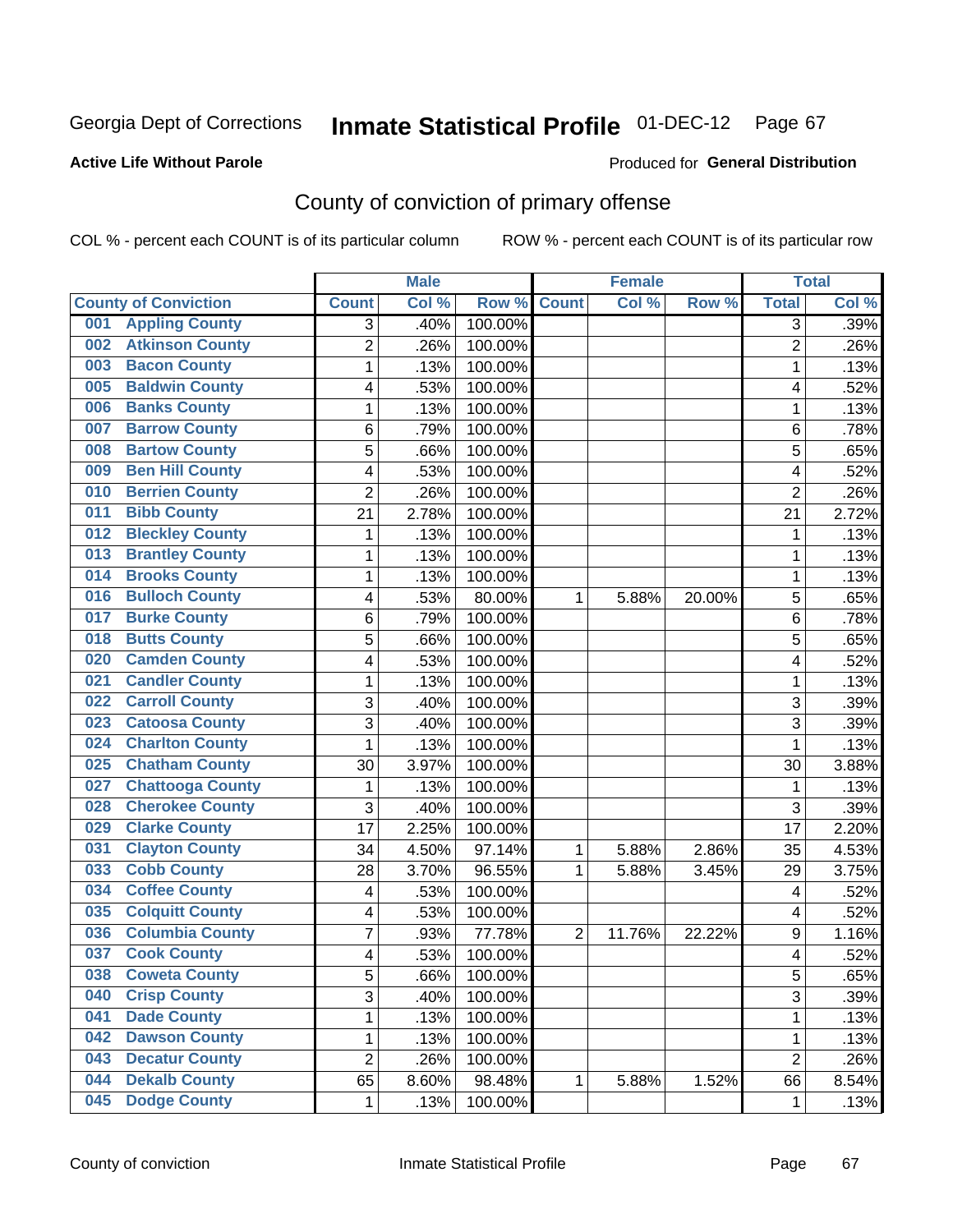### **Active Life Without Parole**

### Produced for **General Distribution**

## County of conviction of primary offense

|                                 |                | <b>Male</b> |         |              | <b>Female</b> |                     |                | <b>Total</b> |
|---------------------------------|----------------|-------------|---------|--------------|---------------|---------------------|----------------|--------------|
| <b>County of Conviction</b>     | <b>Count</b>   | Col %       | Row %   | <b>Count</b> | Col %         | Row %               | <b>Total</b>   | Col %        |
| <b>Dooly County</b><br>046      | 2              | .26%        | 100.00% |              |               |                     | 2              | $.26\%$      |
| <b>Dougherty County</b><br>047  | 25             | 3.31%       | 96.15%  | 1            | 5.88%         | 3.85%               | 26             | 3.36%        |
| <b>Douglas County</b><br>048    | 24             | 3.17%       | 96.00%  | 1            | 5.88%         | 4.00%               | 25             | 3.23%        |
| <b>Early County</b><br>049      | 1              | .13%        | 100.00% |              |               |                     | 1              | .13%         |
| <b>Effingham County</b><br>051  | 4              | .53%        | 100.00% |              |               |                     | 4              | .52%         |
| <b>Elbert County</b><br>052     | $\overline{2}$ | .26%        | 100.00% |              |               |                     | $\overline{2}$ | .26%         |
| <b>Emanuel County</b><br>053    | 6              | .79%        | 100.00% |              |               |                     | 6              | .78%         |
| <b>Fayette County</b><br>056    | 4              | .53%        | 100.00% |              |               |                     | 4              | .52%         |
| <b>Floyd County</b><br>057      | 10             | 1.32%       | 100.00% |              |               |                     | 10             | 1.29%        |
| <b>Forsyth County</b><br>058    | 3              | .40%        | 100.00% |              |               |                     | 3              | .39%         |
| <b>Franklin County</b><br>059   | $\overline{2}$ | .26%        | 100.00% |              |               |                     | $\overline{2}$ | .26%         |
| <b>Fulton County</b><br>060     | 78             | 10.32%      | 98.73%  | 1            | 5.88%         | $\overline{1.27\%}$ | 79             | 10.22%       |
| <b>Gilmer County</b><br>061     | $\overline{2}$ | .26%        | 100.00% |              |               |                     | $\overline{2}$ | .26%         |
| <b>Glynn County</b><br>063      | 15             | 1.98%       | 100.00% |              |               |                     | 15             | 1.94%        |
| <b>Gordon County</b><br>064     | $\overline{c}$ | .26%        | 100.00% |              |               |                     | $\overline{2}$ | .26%         |
| <b>Greene County</b><br>066     | $\mathbf{1}$   | .13%        | 100.00% |              |               |                     | $\mathbf{1}$   | .13%         |
| <b>Gwinnett County</b><br>067   | 9              | 1.19%       | 90.00%  | 1            | 5.88%         | 10.00%              | 10             | 1.29%        |
| <b>Habersham County</b><br>068  | 4              | .53%        | 100.00% |              |               |                     | 4              | .52%         |
| <b>Hall County</b><br>069       | 14             | 1.85%       | 93.33%  | 1            | 5.88%         | 6.67%               | 15             | 1.94%        |
| <b>Haralson County</b><br>071   | $\mathbf 2$    | .26%        | 100.00% |              |               |                     | $\overline{2}$ | .26%         |
| <b>Harris County</b><br>072     | 2              | .26%        | 100.00% |              |               |                     | 2              | .26%         |
| <b>Hart County</b><br>073       | 3              | .40%        | 100.00% |              |               |                     | 3              | .39%         |
| <b>Henry County</b><br>075      | 10             | 1.32%       | 100.00% |              |               |                     | 10             | 1.29%        |
| <b>Houston County</b><br>076    | 14             | 1.85%       | 100.00% |              |               |                     | 14             | 1.81%        |
| <b>Irwin County</b><br>077      | $\mathbf 1$    | .13%        | 100.00% |              |               |                     | 1              | .13%         |
| <b>Jackson County</b><br>078    | 10             | 1.32%       | 100.00% |              |               |                     | 10             | 1.29%        |
| <b>Jasper County</b><br>079     | 1              | .13%        | 100.00% |              |               |                     | 1              | .13%         |
| <b>Jeff Davis County</b><br>080 | 1              | .13%        | 100.00% |              |               |                     | $\mathbf{1}$   | .13%         |
| <b>Jefferson County</b><br>081  | $\mathbf{1}$   | .13%        | 100.00% |              |               |                     | $\mathbf{1}$   | .13%         |
| <b>Jenkins County</b><br>082    | $\mathbf{1}$   | .13%        | 100.00% |              |               |                     | $\mathbf{1}$   | .13%         |
| <b>Johnson County</b><br>083    | 1              | .13%        | 100.00% |              |               |                     | 1              | .13%         |
| 084<br><b>Jones County</b>      | 2              | .26%        | 100.00% |              |               |                     | 2              | .26%         |
| <b>Laurens County</b><br>087    | 3              | .40%        | 100.00% |              |               |                     | 3              | .39%         |
| 088<br><b>Lee County</b>        | $\overline{c}$ | .26%        | 100.00% |              |               |                     | $\overline{2}$ | .26%         |
| <b>Liberty County</b><br>089    | 6              | .79%        | 85.71%  | 1            | 5.88%         | 14.29%              | $\overline{7}$ | .91%         |
| <b>Long County</b><br>091       | 3              | .40%        | 100.00% |              |               |                     | 3              | .39%         |
| <b>Lowndes County</b><br>092    | 5              | .66%        | 100.00% |              |               |                     | 5              | .65%         |
| <b>Madison County</b><br>095    | $\mathbf 1$    | .13%        | 100.00% |              |               |                     | $\mathbf 1$    | .13%         |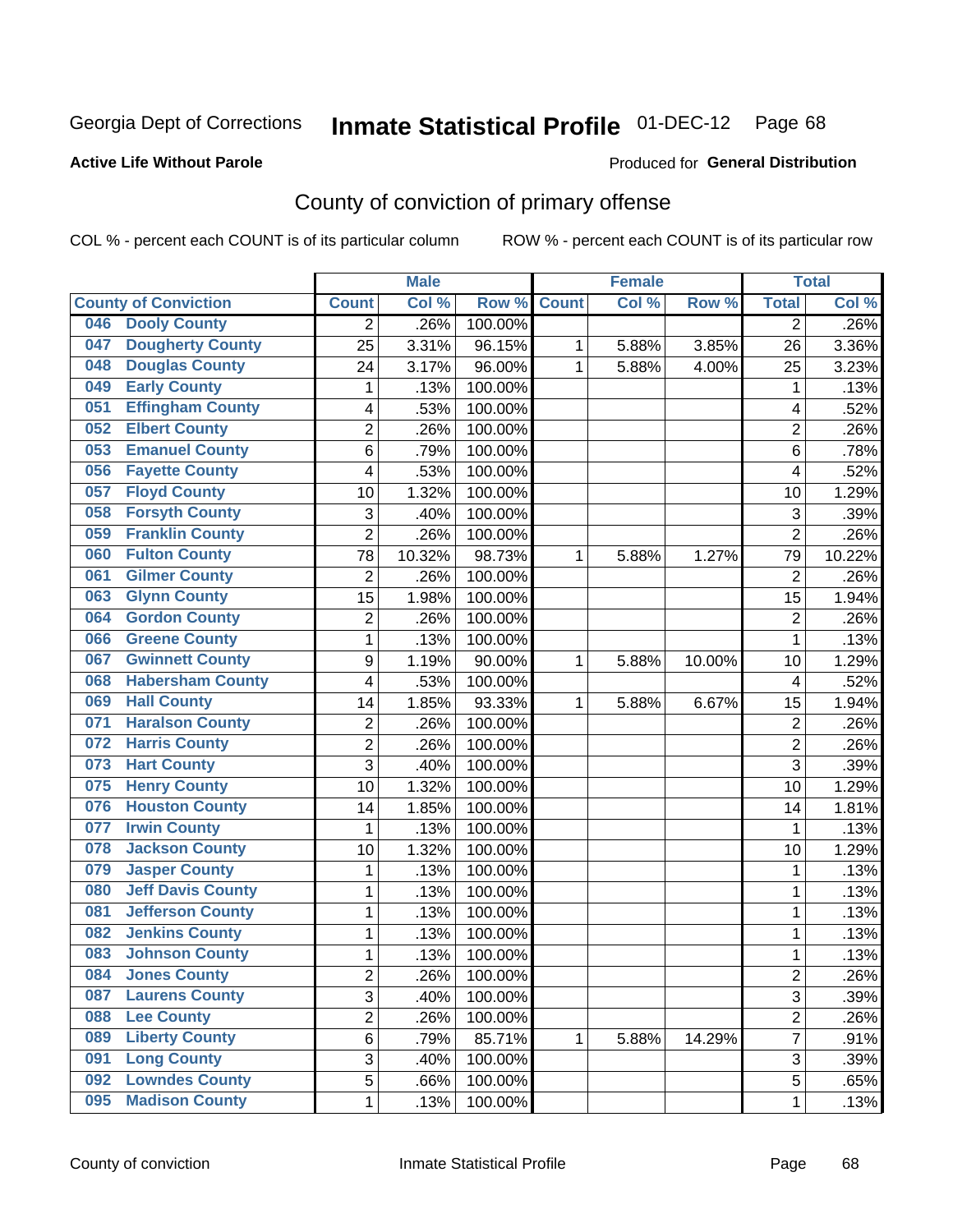### **Active Life Without Parole**

### Produced for **General Distribution**

## County of conviction of primary offense

|                  |                             |                         | <b>Male</b> |                  |              | <b>Female</b> |        |                | <b>Total</b> |
|------------------|-----------------------------|-------------------------|-------------|------------------|--------------|---------------|--------|----------------|--------------|
|                  | <b>County of Conviction</b> | <b>Count</b>            | Col %       | Row <sup>%</sup> | <b>Count</b> | Col %         | Row %  | <b>Total</b>   | Col %        |
| 096              | <b>Marion County</b>        | 1                       | .13%        | 100.00%          |              |               |        | 1              | .13%         |
| 097              | <b>Mcduffie County</b>      | $\overline{2}$          | .26%        | 100.00%          |              |               |        | $\overline{2}$ | .26%         |
| 098              | <b>Mcintosh County</b>      | 1                       | .13%        | 100.00%          |              |               |        | 1              | .13%         |
| 100              | <b>Miller County</b>        | 1                       | .13%        | 100.00%          |              |               |        | 1              | .13%         |
| 102              | <b>Monroe County</b>        | 5                       | .66%        | 100.00%          |              |               |        | 5              | .65%         |
| 104              | <b>Morgan County</b>        | 1                       | .13%        | 100.00%          |              |               |        | 1              | .13%         |
| 106              | <b>Muscogee County</b>      | 22                      | 2.91%       | 100.00%          |              |               |        | 22             | 2.85%        |
| 107              | <b>Newton County</b>        | 5                       | .66%        | 83.33%           | 1            | 5.88%         | 16.67% | 6              | .78%         |
| 109              | <b>Oglethorpe County</b>    | 1                       | .13%        | 100.00%          |              |               |        | 1              | .13%         |
| 110              | <b>Paulding County</b>      | 2                       | .26%        | 100.00%          |              |               |        | $\overline{2}$ | .26%         |
| $\overline{113}$ | <b>Pierce County</b>        | $\overline{2}$          | .26%        | 100.00%          |              |               |        | $\overline{2}$ | .26%         |
| 114              | <b>Pike County</b>          | 4                       | .53%        | 80.00%           | 1            | 5.88%         | 20.00% | 5              | .65%         |
| $\overline{115}$ | <b>Polk County</b>          | 3                       | .40%        | 100.00%          |              |               |        | 3              | .39%         |
| 116              | <b>Pulaski County</b>       | 1                       | .13%        | 100.00%          |              |               |        | $\mathbf{1}$   | .13%         |
| 117              | <b>Putnam County</b>        | $\overline{7}$          | .93%        | 100.00%          |              |               |        | $\overline{7}$ | .91%         |
| 119              | <b>Rabun County</b>         | 1                       | .13%        | 100.00%          |              |               |        | 1              | .13%         |
| 120              | <b>Randolph County</b>      | $\overline{2}$          | .26%        | 100.00%          |              |               |        | $\overline{2}$ | .26%         |
| $\overline{121}$ | <b>Richmond County</b>      | 37                      | 4.89%       | 97.37%           | 1            | 5.88%         | 2.63%  | 38             | 4.92%        |
| 122              | <b>Rockdale County</b>      | 8                       | 1.06%       | 88.89%           | 1            | 5.88%         | 11.11% | 9              | 1.16%        |
| 125              | <b>Seminole County</b>      | 1                       | .13%        | 100.00%          |              |               |        | 1              | .13%         |
| 126              | <b>Spalding County</b>      | 8                       | 1.06%       | 100.00%          |              |               |        | 8              | 1.03%        |
| 127              | <b>Stephens County</b>      | 3                       | .40%        | 100.00%          |              |               |        | 3              | .39%         |
| 129              | <b>Sumter County</b>        | 1                       | .13%        | 100.00%          |              |               |        | 1              | .13%         |
| 131              | <b>Taliaferro County</b>    | 1                       | .13%        | 100.00%          |              |               |        | 1              | .13%         |
| 132              | <b>Tattnall County</b>      | 1                       | .13%        | 100.00%          |              |               |        | 1              | .13%         |
| 135              | <b>Terrell County</b>       | 1                       | .13%        | 100.00%          |              |               |        | 1              | .13%         |
| 136              | <b>Thomas County</b>        | 4                       | .53%        | 100.00%          |              |               |        | 4              | .52%         |
| 137              | <b>Tift County</b>          | 6                       | .79%        | 100.00%          |              |               |        | 6              | .78%         |
| 138              | <b>Toombs County</b>        | 8                       | 1.06%       | 100.00%          |              |               |        | 8              | 1.03%        |
| 139              | <b>Towns County</b>         | 1                       | .13%        | 100.00%          |              |               |        | 1              | .13%         |
| 140              | <b>Treutlen County</b>      | 1                       | .13%        | 100.00%          |              |               |        | 1              | .13%         |
| 141              | <b>Troup County</b>         | $\overline{\mathbf{c}}$ | .26%        | 100.00%          |              |               |        | 2              | .26%         |
| 142              | <b>Turner County</b>        | 1                       | .13%        | 100.00%          |              |               |        | $\mathbf{1}$   | .13%         |
| $\overline{143}$ | <b>Twiggs County</b>        | 1                       | .13%        | 100.00%          |              |               |        | $\mathbf{1}$   | .13%         |
| $\overline{145}$ | <b>Upson County</b>         | 3                       | .40%        | 100.00%          |              |               |        | 3              | .39%         |
| 146              | <b>Walker County</b>        | 4                       | .53%        | 80.00%           | 1            | 5.88%         | 20.00% | 5              | .65%         |
| 147              | <b>Walton County</b>        | 8                       | 1.06%       | 100.00%          |              |               |        | 8              | 1.03%        |
| $\overline{148}$ | <b>Ware County</b>          | 11                      | 1.46%       | 100.00%          |              |               |        | 11             | 1.42%        |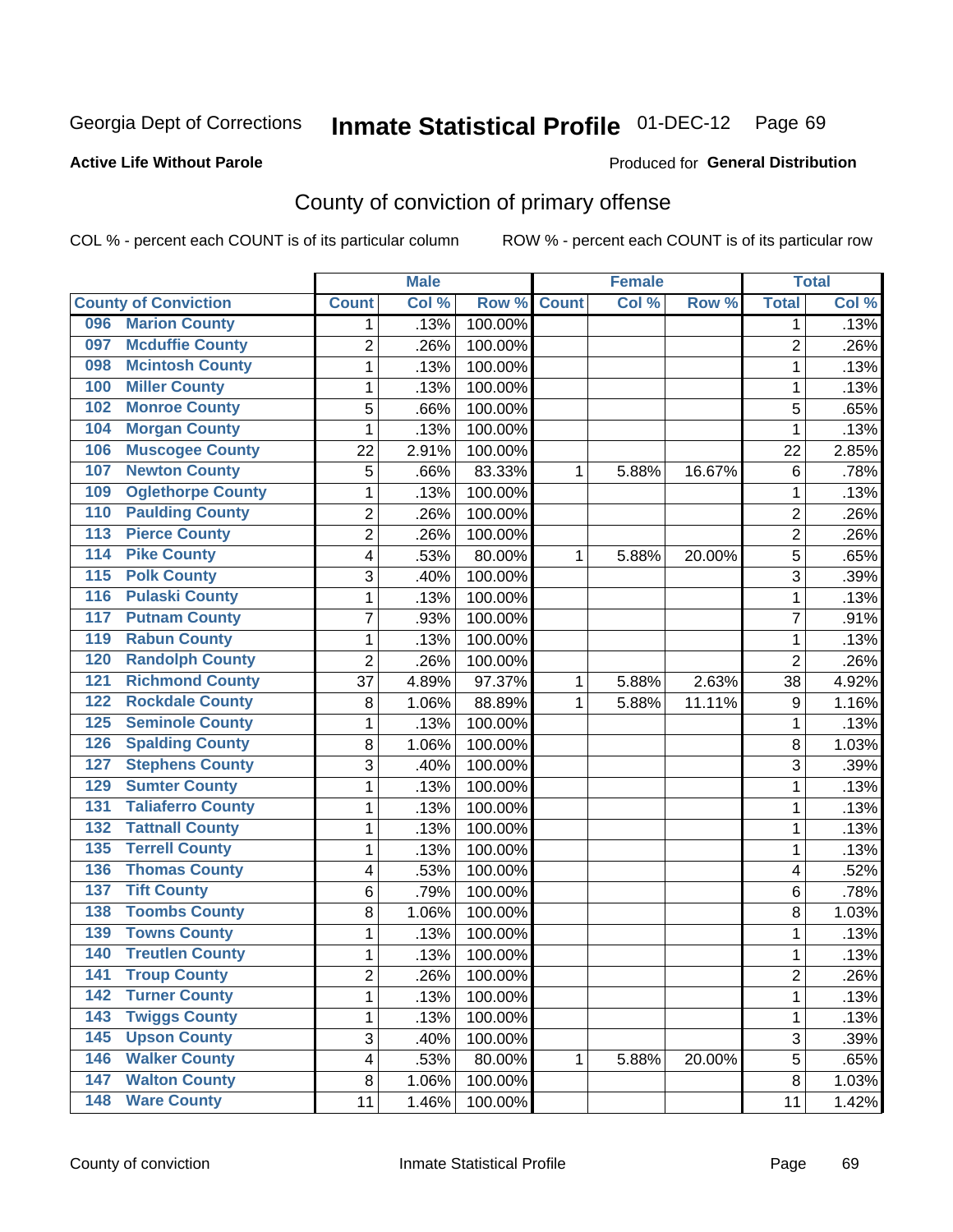### **Active Life Without Parole**

## Produced for **General Distribution**

## County of conviction of primary offense

|                                 |                      | <b>Male</b> |                    |      | <b>Female</b> |       |              | <b>Total</b> |
|---------------------------------|----------------------|-------------|--------------------|------|---------------|-------|--------------|--------------|
| <b>County of Conviction</b>     | <b>Count</b>         | Col %       | <b>Row % Count</b> |      | Col %         | Row % | <b>Total</b> | Col %        |
| <b>Washington County</b><br>150 |                      | .53%        | 100.00%            |      |               |       |              | .52%         |
| <b>Wayne County</b><br>151      | 6                    | .79%        | 100.00%            |      |               |       | 6            | $.78\%$      |
| <b>Whitfield County</b><br>155  | 6                    | $.79\%$     | 100.00%            |      |               |       | 6            | $.78\%$      |
| <b>Wilkes County</b><br>157     |                      | $.13\%$     | 100.00%            |      |               |       |              | .13%         |
| <b>Worth County</b><br>159      |                      | .13%        | 100.00%            |      |               |       |              | .13%         |
| <b>Total Rported</b>            | 756<br>97.8%<br>100% |             | 17                 | 100% | 2.2%          | 773   | 100%         |              |

| <b>A</b> = =<br>onter |     |                     |  |
|-----------------------|-----|---------------------|--|
| <b>otal</b><br>$\sim$ | 756 | $\bullet$ $\bullet$ |  |

| <b>Mode (most frequent)</b> | <b>Fulton County</b> | <b>Columbia County</b> | <b>Fulton County</b> |
|-----------------------------|----------------------|------------------------|----------------------|
|-----------------------------|----------------------|------------------------|----------------------|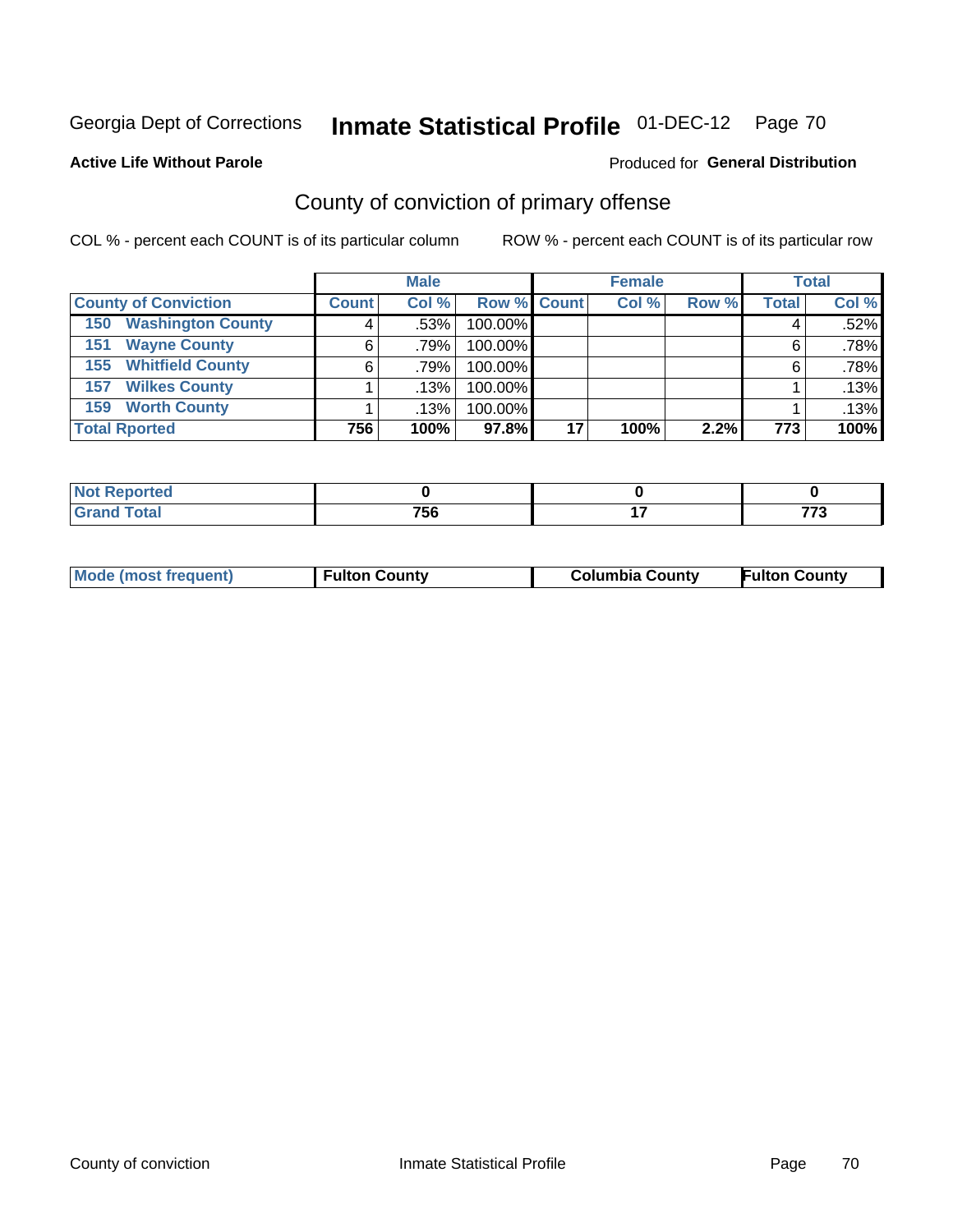**Active Life Without Parole** 

### Produced for **General Distribution**

## Circuit of conviction of primary offense

|                         |                                 |                | <b>Male</b> |         |              | <b>Female</b> |        |                  | <b>Total</b> |
|-------------------------|---------------------------------|----------------|-------------|---------|--------------|---------------|--------|------------------|--------------|
|                         | <b>Circuit of Conviction</b>    | <b>Count</b>   | Col %       | Row %   | <b>Count</b> | Col %         | Row %  | <b>Total</b>     | Col %        |
| $\overline{1}$          | <b>Alapaha Circuit</b>          | 8              | 1.06%       | 100.00% |              |               |        | 8                | 1.03%        |
| $\overline{2}$          | <b>Alcovy Circuit</b>           | 13             | 1.72%       | 92.86%  | 1            | 5.88%         | 7.14%  | 14               | 1.81%        |
| $\overline{\mathbf{3}}$ | <b>Atlanta Circuit</b>          | 78             | 10.32%      | 98.73%  | $\mathbf{1}$ | 5.88%         | 1.27%  | 79               | 10.22%       |
| 4                       | <b>Atlantic Circuit</b>         | 11             | 1.46%       | 91.67%  | 1            | 5.88%         | 8.33%  | 12               | 1.55%        |
| 5                       | <b>Augusta Circuit</b>          | 50             | 6.61%       | 94.34%  | 3            | 17.65%        | 5.66%  | 53               | 6.86%        |
| $6\phantom{a}$          | <b>Blue Ridge Circuit</b>       | 3              | .40%        | 100.00% |              |               |        | 3                | .39%         |
| 7                       | <b>Brunswick Circuit</b>        | 29             | 3.84%       | 100.00% |              |               |        | 29               | 3.75%        |
| 8                       | <b>Chattahoochee Circuit</b>    | 25             | 3.31%       | 100.00% |              |               |        | 25               | 3.23%        |
| $\overline{9}$          | <b>Cherokee Circuit</b>         | $\overline{7}$ | .93%        | 100.00% |              |               |        | $\overline{7}$   | .91%         |
| 10                      | <b>Clayton Circuit</b>          | 34             | 4.50%       | 97.14%  | 1            | 5.88%         | 2.86%  | 35               | 4.53%        |
| $\overline{11}$         | <b>Cobb Circuit</b>             | 28             | 3.70%       | 96.55%  | 1            | 5.88%         | 3.45%  | 29               | 3.75%        |
| $\overline{12}$         | <b>Conasauga Circuit</b>        | 6              | .79%        | 100.00% |              |               |        | $\,6$            | .78%         |
| $\overline{13}$         | <b>Cordele Circuit</b>          | 9              | 1.19%       | 100.00% |              |               |        | 9                | 1.16%        |
| 14                      | <b>Coweta Circuit</b>           | 10             | 1.32%       | 100.00% |              |               |        | 10               | 1.29%        |
| 15                      | <b>Dougherty Circuit</b>        | 25             | 3.31%       | 96.15%  | 1            | 5.88%         | 3.85%  | 26               | 3.36%        |
| 16                      | <b>Dublin Circuit</b>           | $\,6$          | .79%        | 100.00% |              |               |        | 6                | .78%         |
| 17                      | <b>Eastern Circuit</b>          | 30             | 3.97%       | 100.00% |              |               |        | 30               | 3.88%        |
| 18                      | <b>Flint Circuit</b>            | 10             | 1.32%       | 100.00% |              |               |        | 10               | 1.29%        |
| 19                      | <b>Griffin Circuit</b>          | 19             | 2.51%       | 95.00%  | 1            | 5.88%         | 5.00%  | 20               | 2.59%        |
| 20                      | <b>Gwinnett Circuit</b>         | 9              | 1.19%       | 90.00%  | 1            | 5.88%         | 10.00% | 10               | 1.29%        |
| $\overline{21}$         | <b>Houston Circuit</b>          | 14             | 1.85%       | 100.00% |              |               |        | 14               | 1.81%        |
| $\overline{22}$         | <b>Lookout Mountain Circuit</b> | 9              | 1.19%       | 90.00%  | $\mathbf 1$  | 5.88%         | 10.00% | 10               | 1.29%        |
| 23                      | <b>Macon Circuit</b>            | 21             | 2.78%       | 100.00% |              |               |        | 21               | 2.72%        |
| $\overline{24}$         | <b>Middle Circuit</b>           | 20             | 2.65%       | 100.00% |              |               |        | 20               | 2.59%        |
| $\overline{25}$         | <b>Mountain Circuit</b>         | 8              | 1.06%       | 100.00% |              |               |        | 8                | 1.03%        |
| 26                      | <b>Northeastern Circuit</b>     | 15             | 1.98%       | 93.75%  | $\mathbf 1$  | 5.88%         | 6.25%  | 16               | 2.07%        |
| $\overline{27}$         | <b>Northern Circuit</b>         | 9              | 1.19%       | 100.00% |              |               |        | $\boldsymbol{9}$ | 1.16%        |
| 28                      | <b>Ocmulgee Circuit</b>         | 16             | 2.12%       | 100.00% |              |               |        | 16               | 2.07%        |
| 29                      | <b>Oconee Circuit</b>           | 3              | .40%        | 100.00% |              |               |        | 3                | .39%         |
| 30                      | <b>Ogeechee Circuit</b>         | 9              | 1.19%       | 90.00%  | $\mathbf 1$  | 5.88%         | 10.00% | 10               | 1.29%        |
| $\overline{31}$         | <b>Pataula Circuit</b>          | 6              | .79%        | 100.00% |              |               |        | 6                | .78%         |
| 32                      | <b>Piedmont Circuit</b>         | 17             | 2.25%       | 100.00% |              |               |        | 17               | 2.20%        |
| 33                      | <b>Rome Circuit</b>             | 10             | 1.32%       | 100.00% |              |               |        | 10               | 1.29%        |
| 34                      | <b>South Georgia Circuit</b>    | $\overline{2}$ | .26%        | 100.00% |              |               |        | $\overline{2}$   | .26%         |
| 35                      | <b>Southern Circuit</b>         | 14             | 1.85%       | 100.00% |              |               |        | 14               | 1.81%        |
| 36                      | <b>Southwestern Circuit</b>     | 3              | .40%        | 100.00% |              |               |        | 3                | .39%         |
| 37                      | <b>Stone Mountain Circuit</b>   | 65             | 8.60%       | 98.48%  | 1            | 5.88%         | 1.52%  | 66               | 8.54%        |
| 38                      | <b>Tallapoosa Circuit</b>       | 5              | .66%        | 100.00% |              |               |        | 5                | .65%         |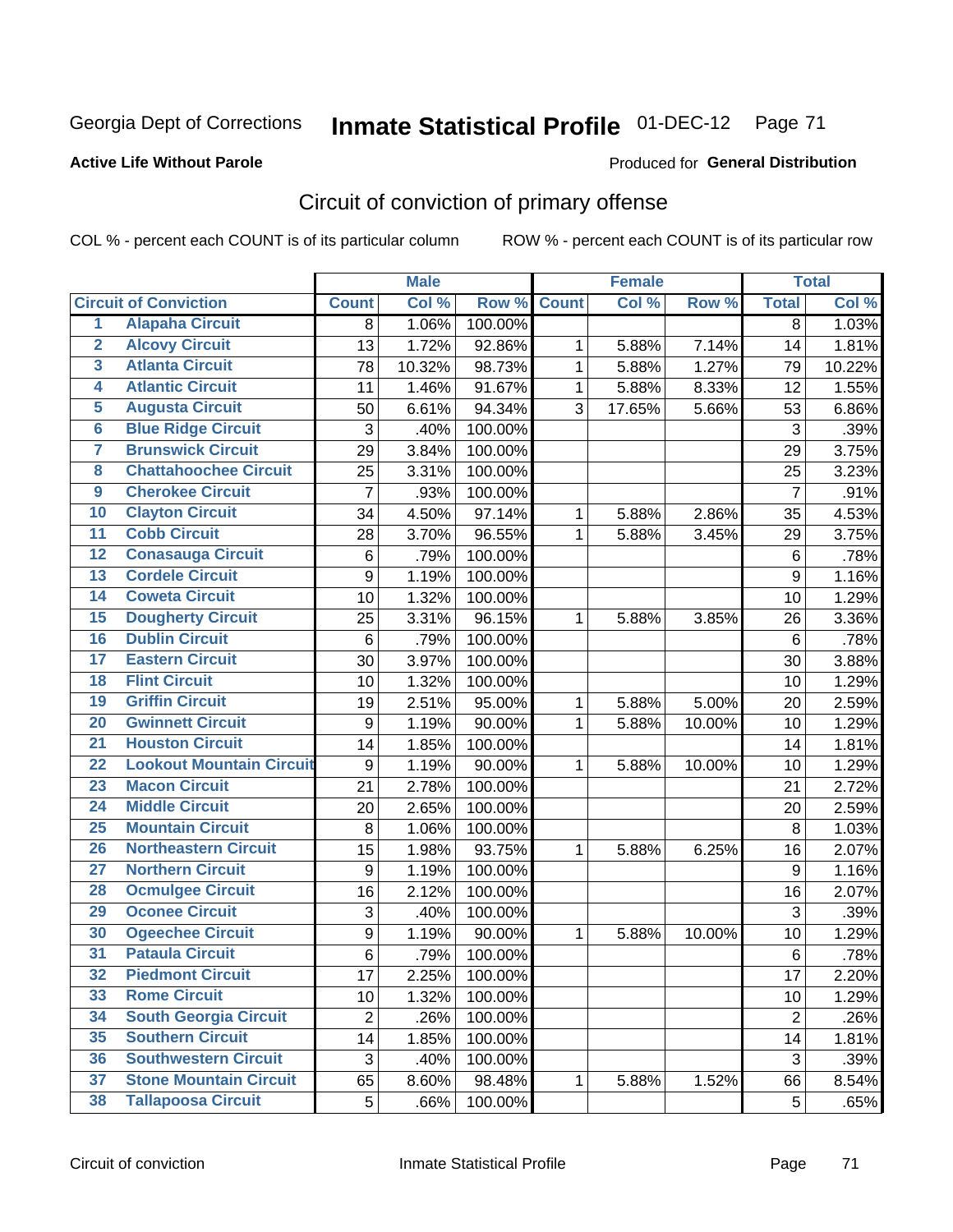### **Active Life Without Parole**

## Produced for **General Distribution**

## Circuit of conviction of primary offense

|                      |                              |              | <b>Male</b> |         |              | <b>Female</b> |        |              | <b>Total</b> |
|----------------------|------------------------------|--------------|-------------|---------|--------------|---------------|--------|--------------|--------------|
|                      | <b>Circuit of Conviction</b> | <b>Count</b> | Col %       | Row %   | <b>Count</b> | Col %         | Row %  | <b>Total</b> | Col %        |
| 39                   | <b>Tifton Circuit</b>        | 9            | 1.19%       | 100.00% |              |               |        | 9            | 1.16%        |
| 40                   | <b>Toombs Circuit</b>        | 4            | .53%        | 100.00% |              |               |        | 4            | .52%         |
| 41                   | <b>Waycross Circuit</b>      | 20           | 2.65%       | 100.00% |              |               |        | 20           | 2.59%        |
| 42                   | <b>Western Circuit</b>       | 17           | 2.25%       | 100.00% |              |               |        | 17           | 2.20%        |
| 43                   | <b>Rockdale Circuit</b>      | 8            | 1.06%       | 88.89%  |              | 5.88%         | 11.11% | 9            | 1.16%        |
| 44                   | <b>Douglas Circuit</b>       | 24           | 3.17%       | 96.00%  |              | 5.88%         | 4.00%  | 25           | 3.23%        |
| 45                   | <b>Appalachian Circuit</b>   | 2            | .26%        | 100.00% |              |               |        | 2            | .26%         |
| 46                   | <b>Enotah Circuit</b>        |              | .13%        | 100.00% |              |               |        |              | .13%         |
| 47                   | <b>Bell-Forsyth Circuit</b>  | 3            | .40%        | 100.00% |              |               |        | 3            | .39%         |
| 48                   | <b>Towaliga Circuit</b>      | 10           | 1.32%       | 100.00% |              |               |        | 10           | 1.29%        |
| 49                   | <b>Paulding Circuit</b>      | 2            | .26%        | 100.00% |              |               |        | 2            | .26%         |
| <b>Total Rported</b> |                              | 756          | 100%        | 97.8%   | 17           | 100%          | 2.2%   | 773          | 100%         |

| eported<br>N              |     |    |              |
|---------------------------|-----|----|--------------|
| `otal<br>$\mathbf{v}$ and | 756 | -- | $- - -$<br>. |

| М<br>. In n tr<br>.<br>.<br>wanta<br>Πū<br>31.<br>$\sim$ $\sim$ $\sim$ |
|------------------------------------------------------------------------|
|------------------------------------------------------------------------|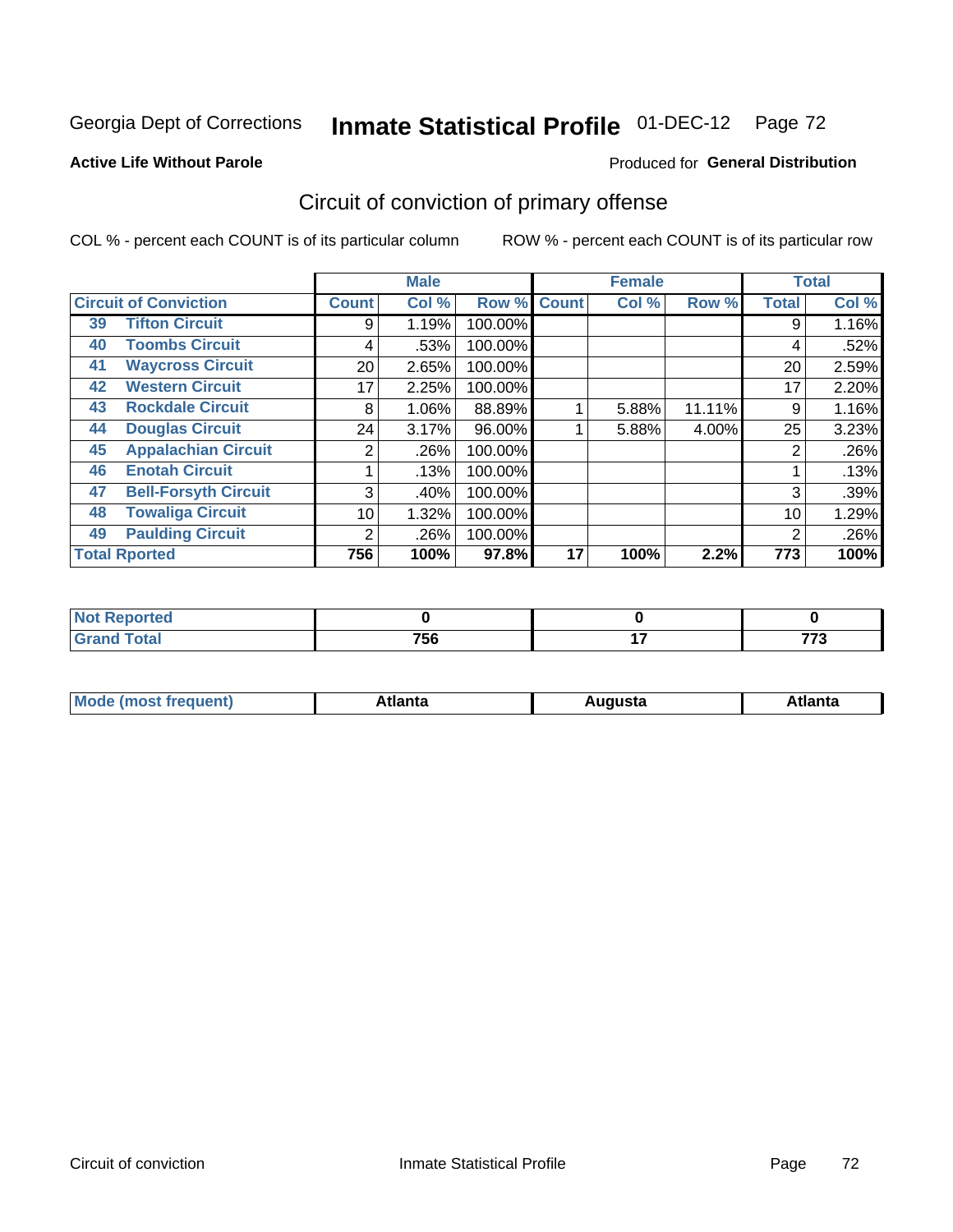### **Active Life Without Parole**

### Produced for **General Distribution**

## Years served (jail + prison) in this incarceration

|                        |                | <b>Male</b> |         |                 | <b>Female</b> |       |                  | <b>Total</b> |
|------------------------|----------------|-------------|---------|-----------------|---------------|-------|------------------|--------------|
| <b>Years Served</b>    | <b>Count</b>   | Col %       | Row %   | <b>Count</b>    | Col %         | Row % | <b>Total</b>     | Col %        |
| Less than one year     | 26             | 3.44%       | 100.00% |                 |               |       | 26               | 3.36%        |
| 1 to 1.99 years        | 45             | 5.95%       | 97.83%  | 1               | 5.88%         | 2.17% | 46               | 5.95%        |
| 2 to 2.99 years        | 50             | 6.61%       | 94.34%  | 3               | 17.65%        | 5.66% | 53               | 6.86%        |
| 3 to 3.99 years        | 46             | 6.08%       | 95.83%  | $\overline{2}$  | 11.76%        | 4.17% | 48               | 6.21%        |
| 4 to 4.99 years        | 40             | 5.29%       | 100.00% |                 |               |       | 40               | 5.17%        |
| 5 to 5.99 years        | 44             | 5.82%       | 97.78%  | 1               | 5.88%         | 2.22% | 45               | 5.82%        |
| 6 to 6.99 years        | 26             | 3.44%       | 92.86%  | $\mathbf 2$     | 11.76%        | 7.14% | 28               | 3.62%        |
| 7 to 7.99 years        | 30             | 3.97%       | 96.77%  | $\mathbf{1}$    | 5.88%         | 3.23% | 31               | 4.01%        |
| <b>8 to 8.99 years</b> | 37             | 4.89%       | 100.00% |                 |               |       | 37               | 4.79%        |
| 9 to 9.99 years        | 28             | 3.70%       | 93.33%  | $\overline{2}$  | 11.76%        | 6.67% | 30               | 3.88%        |
| 10 to 10.99 years      | 39             | 5.16%       | 92.86%  | 3               | 17.65%        | 7.14% | 42               | 5.43%        |
| 11 to 11.99 years      | 42             | 5.56%       | 100.00% |                 |               |       | 42               | 5.43%        |
| 12 to 12.99 years      | 47             | 6.22%       | 100.00% |                 |               |       | 47               | 6.08%        |
| 13 to 13.99 years      | 31             | 4.10%       | 100.00% |                 |               |       | 31               | 4.01%        |
| 14 to 14.99 years      | 44             | 5.82%       | 97.78%  | 1               | 5.88%         | 2.22% | 45               | 5.82%        |
| 15 to 15.99 years      | 48             | 6.35%       | 97.96%  | 1               | 5.88%         | 2.04% | 49               | 6.34%        |
| 16 to 16.99 years      | 41             | 5.42%       | 100.00% |                 |               |       | 41               | 5.30%        |
| 17 to 17.99 years      | 26             | 3.44%       | 100.00% |                 |               |       | 26               | 3.36%        |
| 18 to 18.99 years      | 24             | 3.17%       | 100.00% |                 |               |       | 24               | 3.10%        |
| 19 to 19.99 years      | 14             | 1.85%       | 100.00% |                 |               |       | 14               | 1.81%        |
| 20 to 20.99 years      | 4              | 0.53%       | 100.00% |                 |               |       | 4                | 0.52%        |
| 21 to 21.99 years      | 6              | 0.79%       | 100.00% |                 |               |       | $\,6$            | 0.78%        |
| 22 to 22.99 years      | $\mathbf 1$    | 0.13%       | 100.00% |                 |               |       | $\mathbf 1$      | 0.13%        |
| 23 to 23.99 years      | 3              | 0.40%       | 100.00% |                 |               |       | 3                | 0.39%        |
| 24 to 24.99 years      | 3              | 0.40%       | 100.00% |                 |               |       | 3                | 0.39%        |
| 25 to 25.99 years      | 2              | 0.26%       | 100.00% |                 |               |       | 2                | 0.26%        |
| 26 to 26.99 years      | 1              | 0.13%       | 100.00% |                 |               |       | $\mathbf 1$      | 0.13%        |
| 28 to 28.99 years      | $\overline{3}$ | 0.40%       | 100.00% |                 |               |       | 3                | 0.39%        |
| Thirty + years         | $\overline{5}$ | 0.66%       | 100.00% |                 |               |       | $\overline{5}$   | 0.65%        |
| <b>Total Reported</b>  | 756            | 100%        | 97.80%  | $\overline{17}$ | 100%          | 2.20% | $\overline{773}$ | 100%         |

| Reported                         |     |     |
|----------------------------------|-----|-----|
| <b>Total</b><br>$\mathbf{v}$ and | 756 | --- |

| <b>Mean</b><br>(average) | 10.07           | 7.14            | 10.01             |
|--------------------------|-----------------|-----------------|-------------------|
| Median (middle)          | 10.16           | 6.48            | 10.02             |
| Mode (most frequent)     | 2 to 2.99 years | 3 to 3.99 years | 2 to $2.99$ years |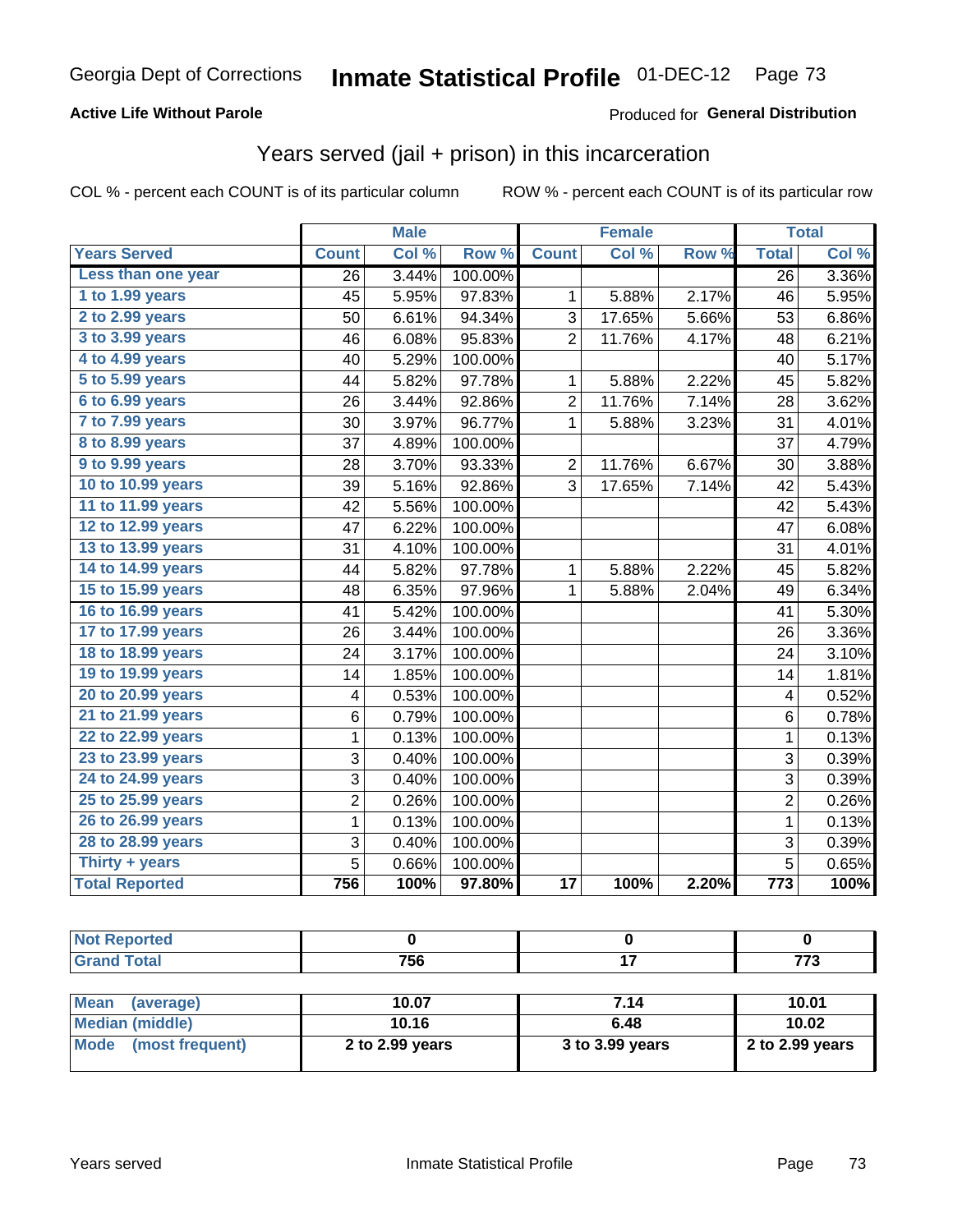#### **Active Life Without Parole**

Produced for **General Distribution**

## Results of most recent HIV tests

|                         | <b>Male</b>  |        |           | <b>Female</b> |        |          | Total       |           |
|-------------------------|--------------|--------|-----------|---------------|--------|----------|-------------|-----------|
| <b>HIV Test Results</b> | <b>Count</b> | Col%   | Row %I    | <b>Count</b>  | Col%   | Row %    | $\tau$ otal | Col %     |
| <b>Positive</b>         | 5            | 0.68%  | 83.33%    |               | 6.67%  | 16.67%   | 6           | $0.80\%$  |
| <b>Negative</b>         | 731          | 99.32% | 98.12%    | 14            | 93.33% | $1.88\%$ | 745         | $99.20\%$ |
| <b>Total Reported</b>   | 736          | 100%   | $98.00\%$ | 15            | 100%   | 2.00%    | 751         | 100%      |

| <b>Not Reported</b> | m<br>Ζu | n,<br>--   |
|---------------------|---------|------------|
| iota'<br>. сем      | 756     | ---<br>,,, |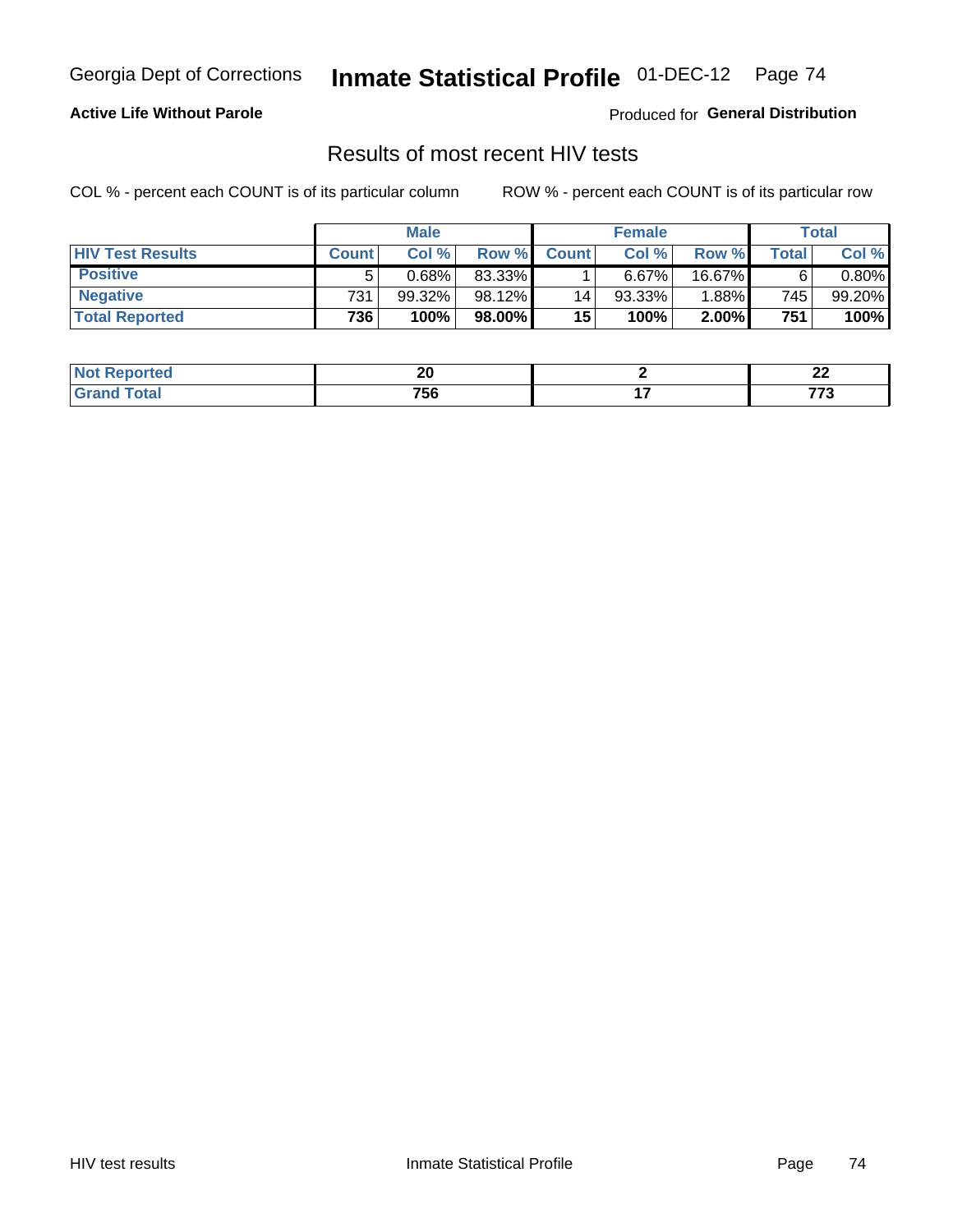### **Active Life Without Parole**

Produced for **General Distribution**

## Results of most recent tuberculosis test

|                                  |              | <b>Male</b> |           |              | <b>Female</b> |          |         | Total  |
|----------------------------------|--------------|-------------|-----------|--------------|---------------|----------|---------|--------|
| <b>Tuberculosis Test Results</b> | <b>Count</b> | Col%        | Row %I    | <b>Count</b> | Col%          | Row %    | ⊤otal ⊧ | Col %  |
| <b>Positive on current test</b>  | 192          | 26.09%      | $99.48\%$ |              | 7.14%         | 0.52%    | 193     | 25.73% |
| <b>Negative</b>                  | 544          | 73.91%      | $97.67\%$ | 13           | $92.86\%$     | $2.33\%$ | 557     | 74.27% |
| <b>Total Reported</b>            | 736          | 100%        | 98.13%    | 14           | 100%          | 1.87%    | 750     | 100%   |

| <b>Not Reported</b> | ኅለ<br>ZU  | <br>--        |
|---------------------|-----------|---------------|
| <b>c</b> otal       | 756<br>__ | ---<br>$\sim$ |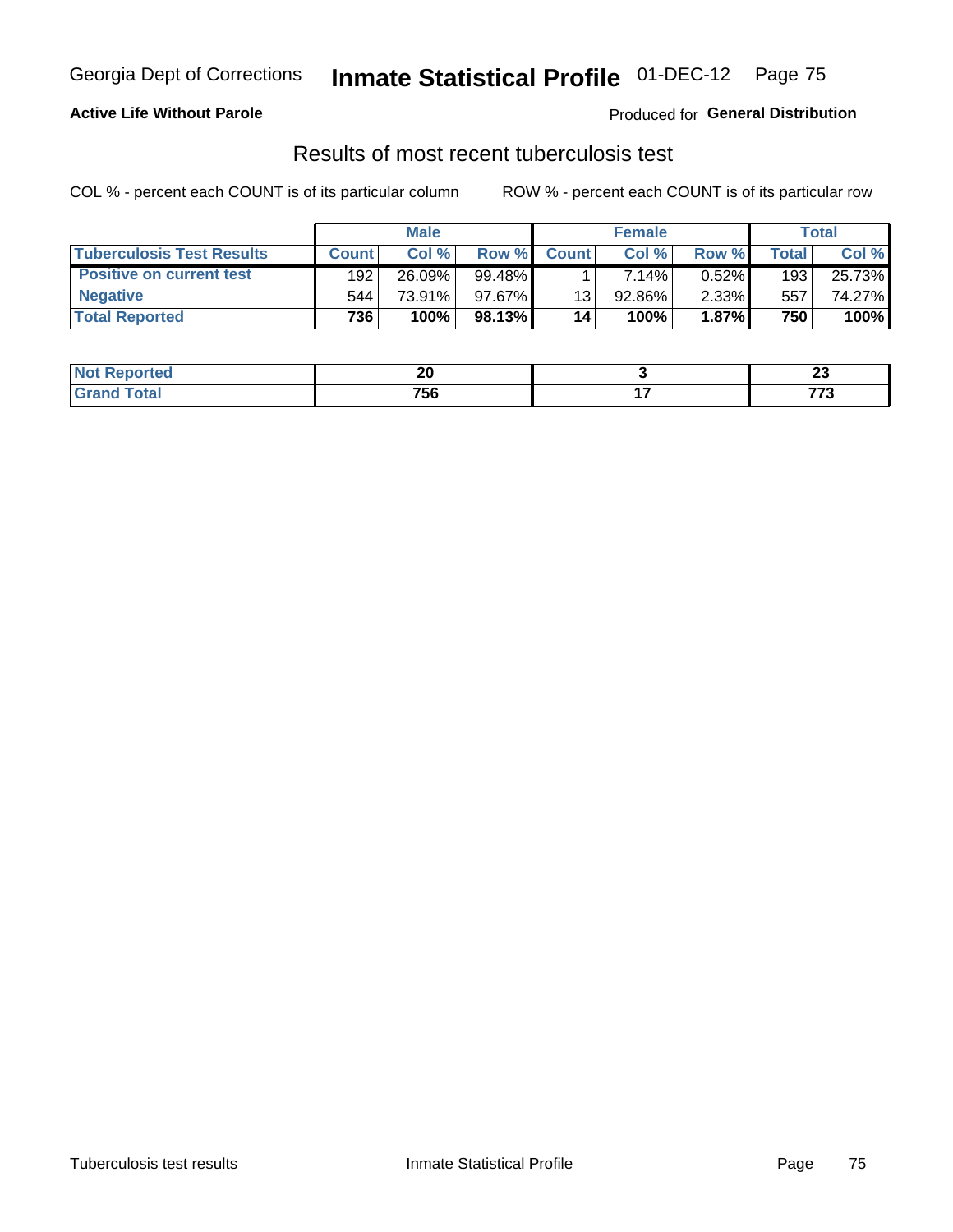### **Active Life Without Parole**

Produced for **General Distribution**

## Results of most recent syphilis test

|                                 | <b>Male</b>  |           |           | <b>Female</b> |           |          | Total |        |
|---------------------------------|--------------|-----------|-----------|---------------|-----------|----------|-------|--------|
| <b>Syphilis Test Results</b>    | <b>Count</b> | Col %     | Row %     | <b>Count</b>  | Col %     | Row %I   | Total | Col %  |
| <b>Positive on current test</b> |              | 2.85%     | $94.44\%$ |               | 9.09%     | 5.56%    | 18    | 2.96%  |
| <b>Negative</b>                 | 580          | $97.15\%$ | 98.31%    | 10            | $90.91\%$ | $1.69\%$ | 590   | 97.04% |
| <b>Total Reported</b>           | 597          | 100%      | 98.19%    | 11            | 100%      | $1.81\%$ | 608   | 100%   |

| <b>Not Reported</b> | 159 | 165           |
|---------------------|-----|---------------|
| <b>Total</b>        | 756 | ---<br>$\sim$ |